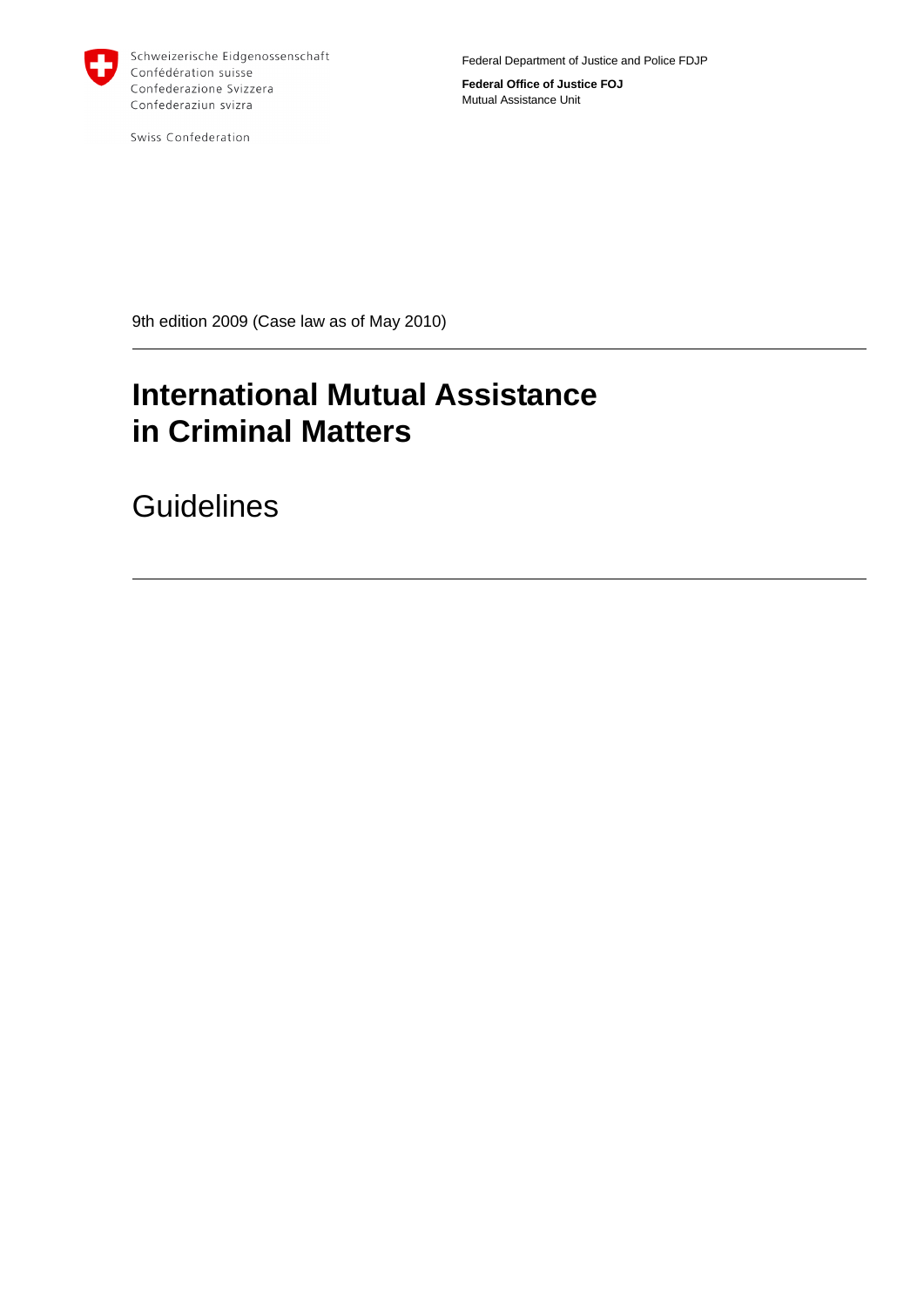© by Federal Office of Justice FOJ, Mutual Assistance Unit 9<sup>th</sup> edition 2009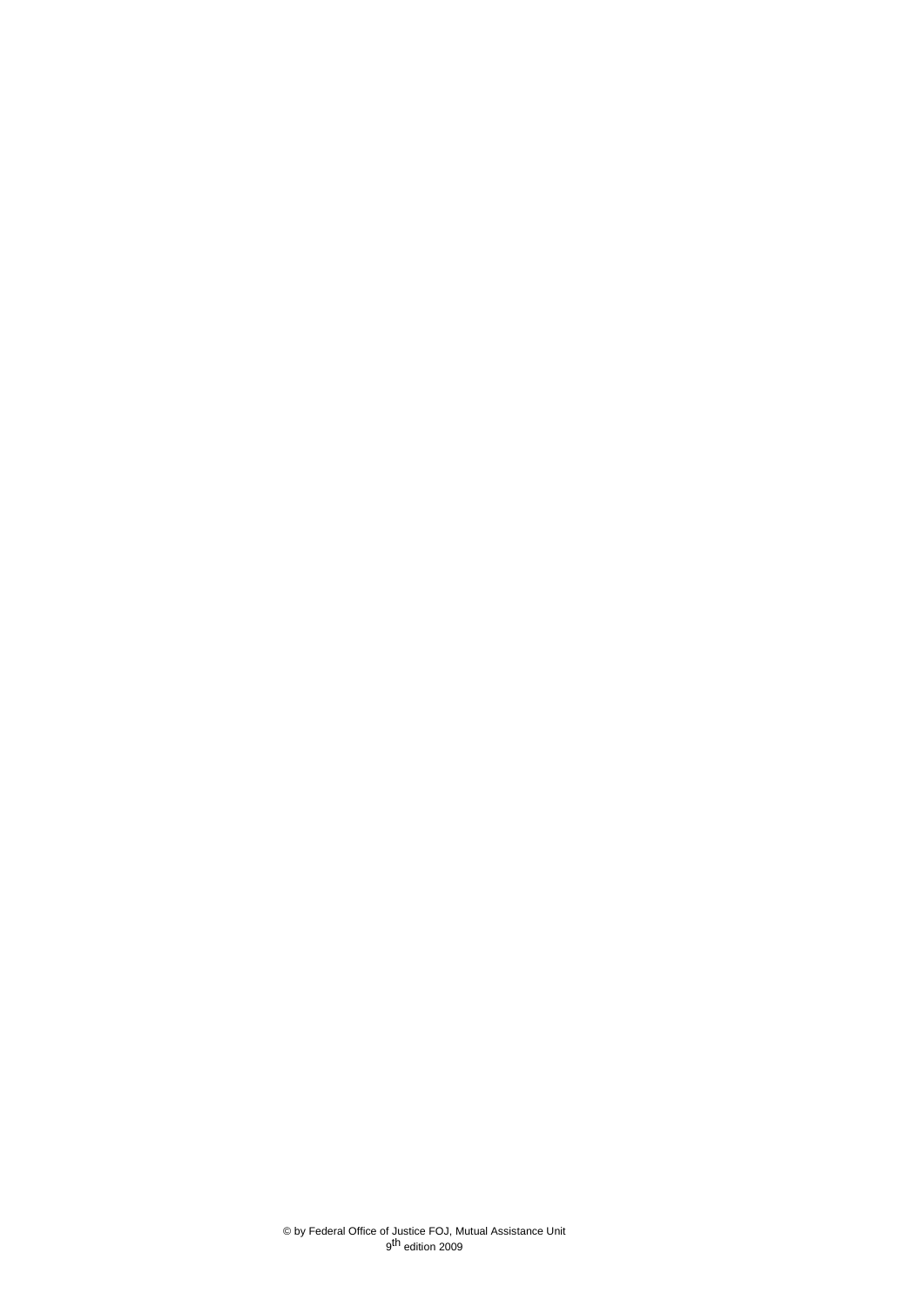### FEDERAL OFFICE OF JUSTICE, Mutual Assistance Unit, 3003 Bern; Fax +41 58 462 53 80; Tel. +41 58 462 11 20

|             |               | <b>Table of Contents</b>                                                |                                                                                                                                                                                                                              |  |  |
|-------------|---------------|-------------------------------------------------------------------------|------------------------------------------------------------------------------------------------------------------------------------------------------------------------------------------------------------------------------|--|--|
| $\mathbf 1$ |               |                                                                         |                                                                                                                                                                                                                              |  |  |
|             | 1.1           |                                                                         |                                                                                                                                                                                                                              |  |  |
|             | 1.2           |                                                                         |                                                                                                                                                                                                                              |  |  |
|             | 1.3           |                                                                         |                                                                                                                                                                                                                              |  |  |
|             |               |                                                                         |                                                                                                                                                                                                                              |  |  |
| 2           |               |                                                                         |                                                                                                                                                                                                                              |  |  |
|             | 2.1           |                                                                         |                                                                                                                                                                                                                              |  |  |
|             | $2.2^{\circ}$ |                                                                         | 2.2.2 Political or military offences (Art. 3 paras. 1 and 2 IMAC) 19<br>2.2.3 Currency, trade and economic offences (Art. 3 para. 3 IMAC)  19<br>2.2.5 Expiry of criminal liability. Res judicata (ne bis in idem) and time- |  |  |
|             | 2.3           |                                                                         | 2.3.3 Exceptions to the refusal of assistance in fiscal matters  23                                                                                                                                                          |  |  |
|             | 2.4           | Concurrence of Refusal and Admissibility of Cooperation (Art. 6 IMAC)25 |                                                                                                                                                                                                                              |  |  |
|             | 2.5           |                                                                         |                                                                                                                                                                                                                              |  |  |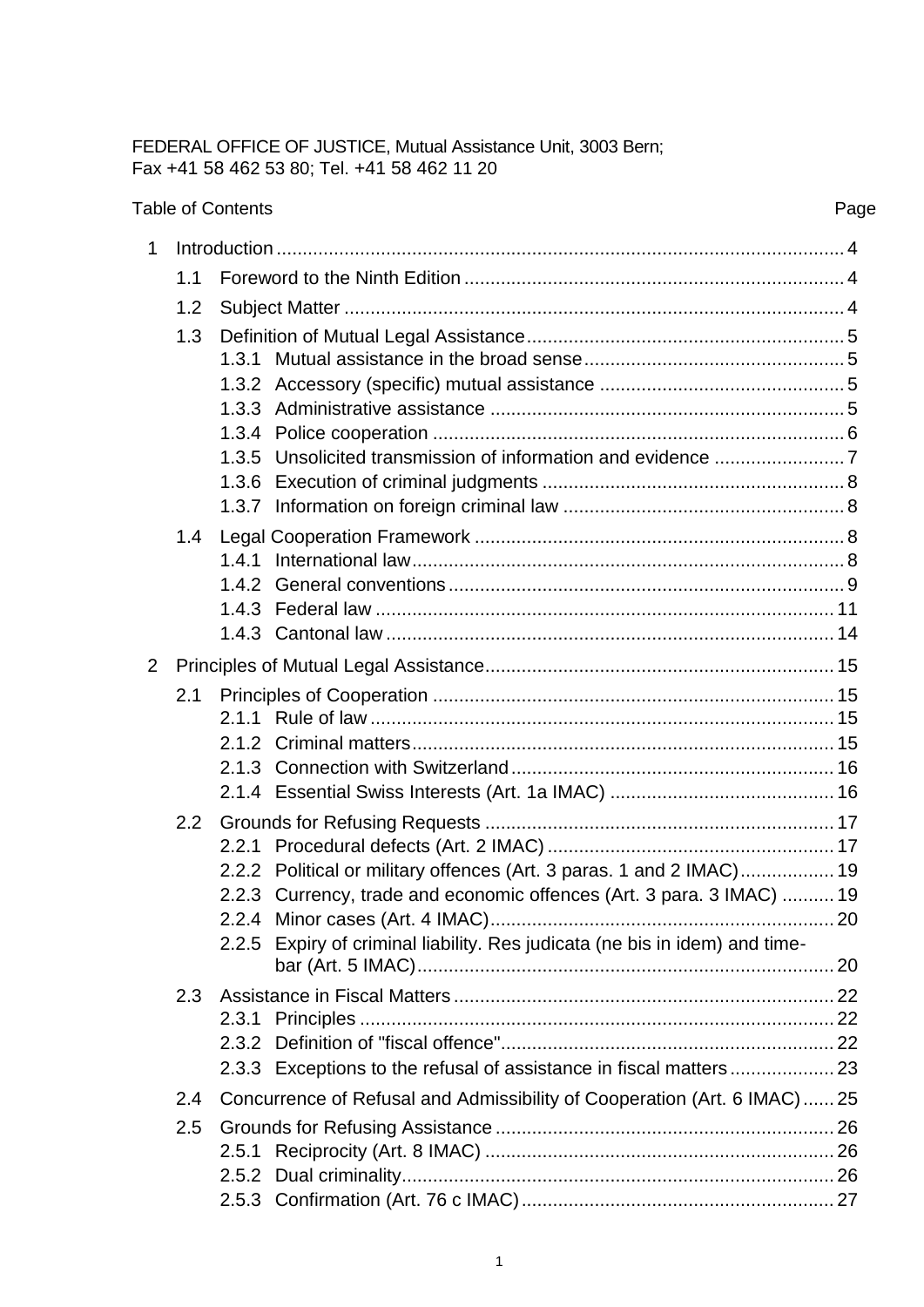|   | 2.6 |       |                                                                                                                                    |  |
|---|-----|-------|------------------------------------------------------------------------------------------------------------------------------------|--|
|   |     |       |                                                                                                                                    |  |
| 3 |     |       |                                                                                                                                    |  |
|   | 3.1 |       | Channel of Transmission, Form, Content and Language of the Mutual<br>3.1.3 Form and content of the request for mutual assistance38 |  |
|   | 3.2 |       | Competent authorities in the mutual assistance process42                                                                           |  |
|   | 3.3 |       | 3.3.1 The procedure for mutual assistance in criminal matters  46                                                                  |  |
|   |     |       | 3.4.2 Presence of parties to the foreign proceedings and the<br>performance of official acts by foreign authorities 59             |  |
|   | 3.5 | 3.5.2 | 3.5.4 Handover for the purpose of restitution or confiscation 64                                                                   |  |
|   | 3.6 | 3.6.2 | Taking of evidence by video and telephone conference71<br>3.6.3 Telephone surveillance and other technical surveillance measures72 |  |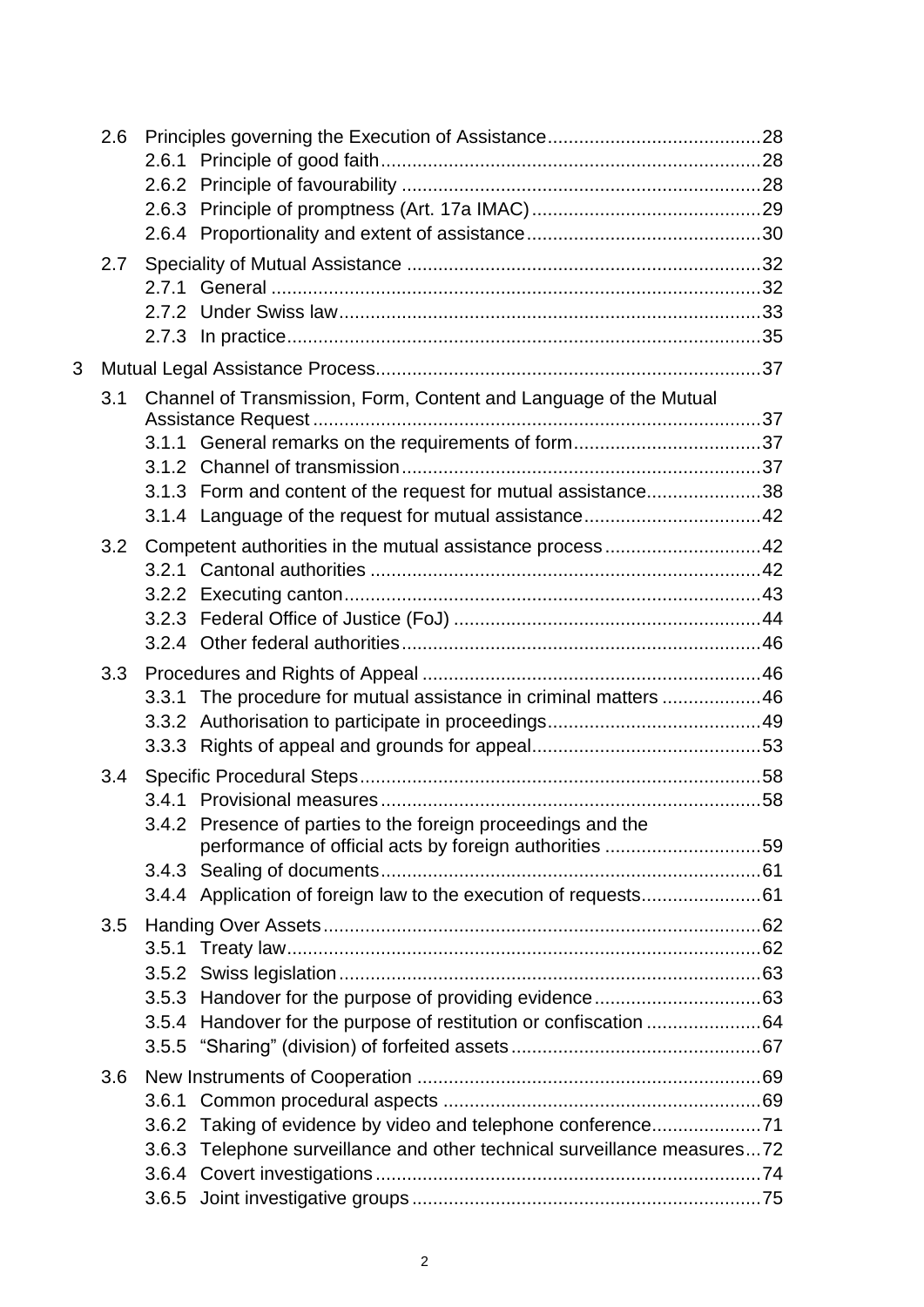| 4 |     |                                                                         |  |  |
|---|-----|-------------------------------------------------------------------------|--|--|
|   | 4.1 | 4.1.4 Service by the Swiss representation to the recipient by post  80  |  |  |
|   | 4.2 |                                                                         |  |  |
| 5 |     |                                                                         |  |  |
| 6 |     |                                                                         |  |  |
|   | 6.1 | Summary Bibliography with New Publications (as of 2000) 84              |  |  |
|   | 6.2 |                                                                         |  |  |
|   | 6.3 |                                                                         |  |  |
|   | 6.4 | Unsolicited Provision of Evidence and Confidential Information. Wording |  |  |
|   | 6.5 | Submission of Guarantees from Participants in Foreign Proceedings       |  |  |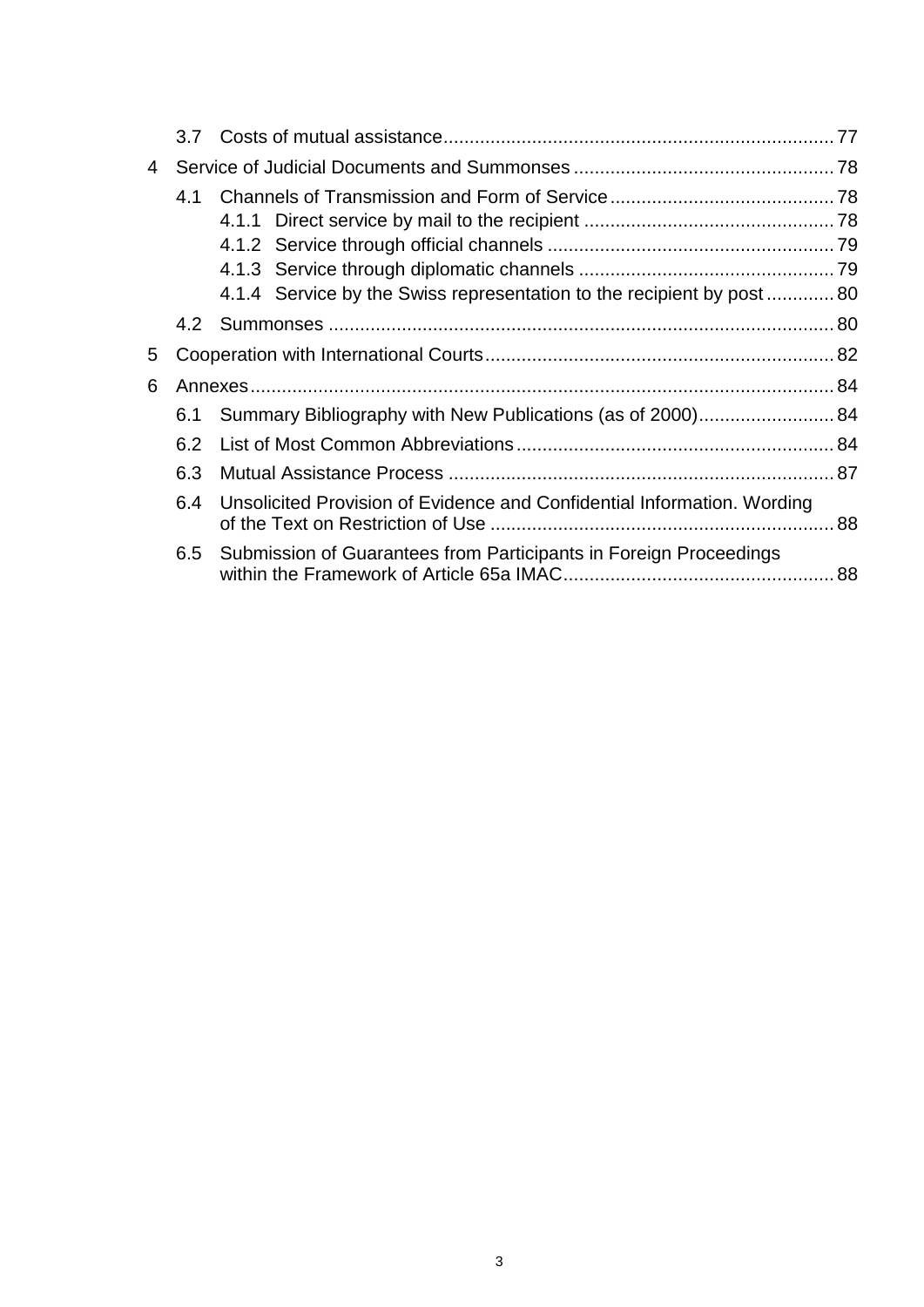# <span id="page-5-0"></span>**1 Introduction**

# <span id="page-5-1"></span>**1.1 Foreword to the Ninth Edition**

Ten years have passed since the last edition of these Guidelines was published in 1998. Much has changed during this time.

The primary factor is technology. Given the growth of the internet and of Federal Administration websites, the Guidelines will be published only on the FoJ website<sup>1</sup> in future. The advantage of this is that they can be updated regularly. Secondly, the 1998 Guidelines were the only comprehensive publication on the issue of international mutual assistance in criminal matters. Fortunately, this is no longer the case. In the meantime, there have been a large number of works and commentaries that have made a valuable contribution to this field (cf. 6.1, p. 84). With this in mind, the principal objective of this ninth edition is to meet the need for a practical and user-friendly guide. It is structured in accordance with the procedures followed by practitioners when dealing with a request for mutual assistance in criminal matters.

Finally, at the law of treaties level, now and in the future Switzerland must address the intricacies of how new instruments of cooperation are to be applied in practice. These instruments include the Second Additional Protocol to the European Convention on Mutual Assistance in Criminal Matters (AP II ECMA), the anti-fraud agreement with the EU, and the Convention implementing the Schengen Agreement. In the light of these developments, this document is intended to offer food for thought in achieving common practices in these uncharted areas.

These Guidelines are based on the case law up to 1 May 2010. Since the rulings of the Federal Supreme Court and the Federal Criminal Court are published on the internet, only the Courts' landmark rulings are quoted here.

Happy reading!

### <span id="page-5-2"></span>**1.2 Subject Matter**

These Guidelines deal primarily with the form of international cooperation in criminal matters which may be described as "specific", "accessory" or "other" mutual assistance (cf. 1.3.2 p. 5).They contain a summary of the most important elements: definition, sources of law, material principles, channels of communication, jurisdiction, rights of appeal, form, language, service of judicial documents and summonses. They address both Swiss requests made abroad and foreign requests made to Switzerland. The text is intended primarily for Swiss authorities, lawyers and other persons involved in the process, but may also be of use to foreign authorities and other interested groups.

<sup>1</sup> <http://www.rhf.admin.ch/rhf/fr/home/straf.html>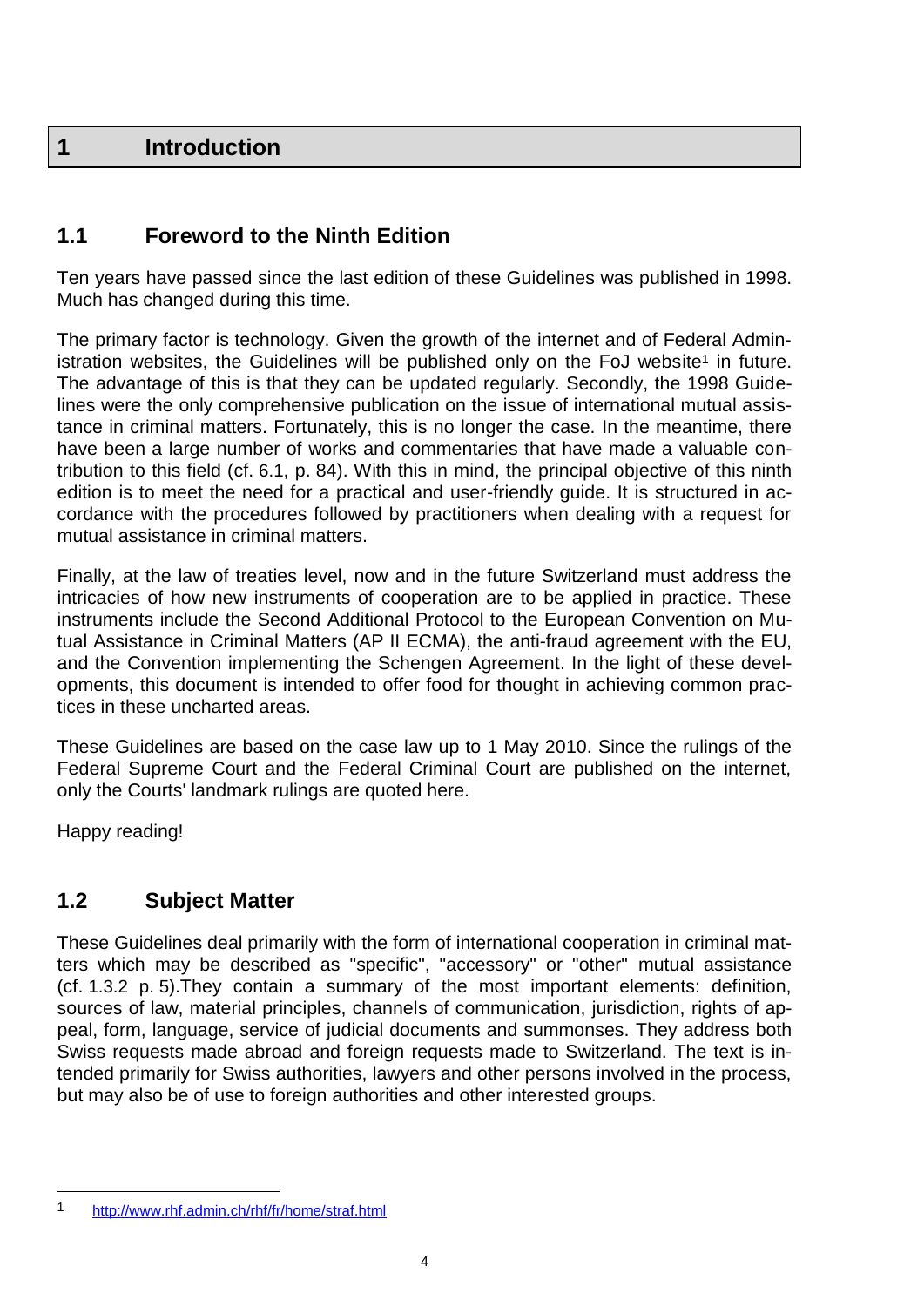For details of country-specific practical requirements, we would refer readers to the "*Practical Guide to International Mutual Assistance in Civil and Criminal Matters*2", which lists the legal principles for each country and contains information on translation and certification requirements as well as on the channel for communication and any other special features.

# <span id="page-6-0"></span>**1.3 Definition of Mutual Legal Assistance**

# <span id="page-6-1"></span>**1.3.1 Mutual assistance in the broad sense**

International mutual assistance in criminal matters encompasses all of the measures that a state (the requested state) may take at the request of another state (the requesting state) to facilitate the prosecution and punishment of criminal acts in the requesting state. International mutual assistance in criminal matters has a bearing on international relations. It therefore falls under international law, is administrative in nature (even though criminal law terms are often used), and is effected primarily by the criminal prosecution authorities.

The Federal Act on International Mutual Assistance in Criminal Matters (IMAC) breaks the subject as a whole down into four areas: extradition, other forms of mutual assistance3, the transfer of criminal proceedings and the enforcement of foreign criminal judgments<sup>4</sup>.

# <span id="page-6-2"></span>**1.3.2 Accessory (specific) mutual assistance**

Use of the term "mutual assistance" in the following text refers only to "accessory", "specific" or "other" mutual assistance in the sense of the third part of the IMAC. This comprises the support that the authorities of the requested state provide to the requesting state in the administration of justice by making enquiries or performing other official acts on their own territory, and forwarding the results thereof to the requesting foreign authorities for use in specific proceedings. Assistance includes interviewing witnesses, informants or defendants, and providing or securing documents or other items of evidence, search and seizure, the confrontation of persons, the handing over of assets and the service of summonses, judgments and other judicial documents<sup>5</sup> (cf. 4, p. 78)

### <span id="page-6-3"></span>**1.3.3 Administrative assistance**

Mutual assistance (sometimes referred to as "legal assistance") should not be confused with "administrative assistance", which does not have the same meaning in all countries (and is also known as mutual assistance in administrative matters or administrative mutual assistance). This form of assistance involves co-operation between administrative authorities. Administrative assistance has increased significantly in recent years in a number of areas, including cooperation on stock market regulation and in customs and

<sup>2</sup> <http://www.rhf.admin.ch/rhf/fr/home/strafrecht.html><br>3 Also known as "specific" or "accessory" mutual ass

Also known as "specific" or "accessory" mutual assistance.

<sup>4</sup> See 1.3.6 p. 8

<sup>5</sup> See Art. 63 para. 1 bis 3 IMAC, Art. 25 O-IMAC and Art. 1 point 4 of the Treaty between the Swiss Confederation and the United States of America on Mutual Assistance in Criminal Matters, TUS.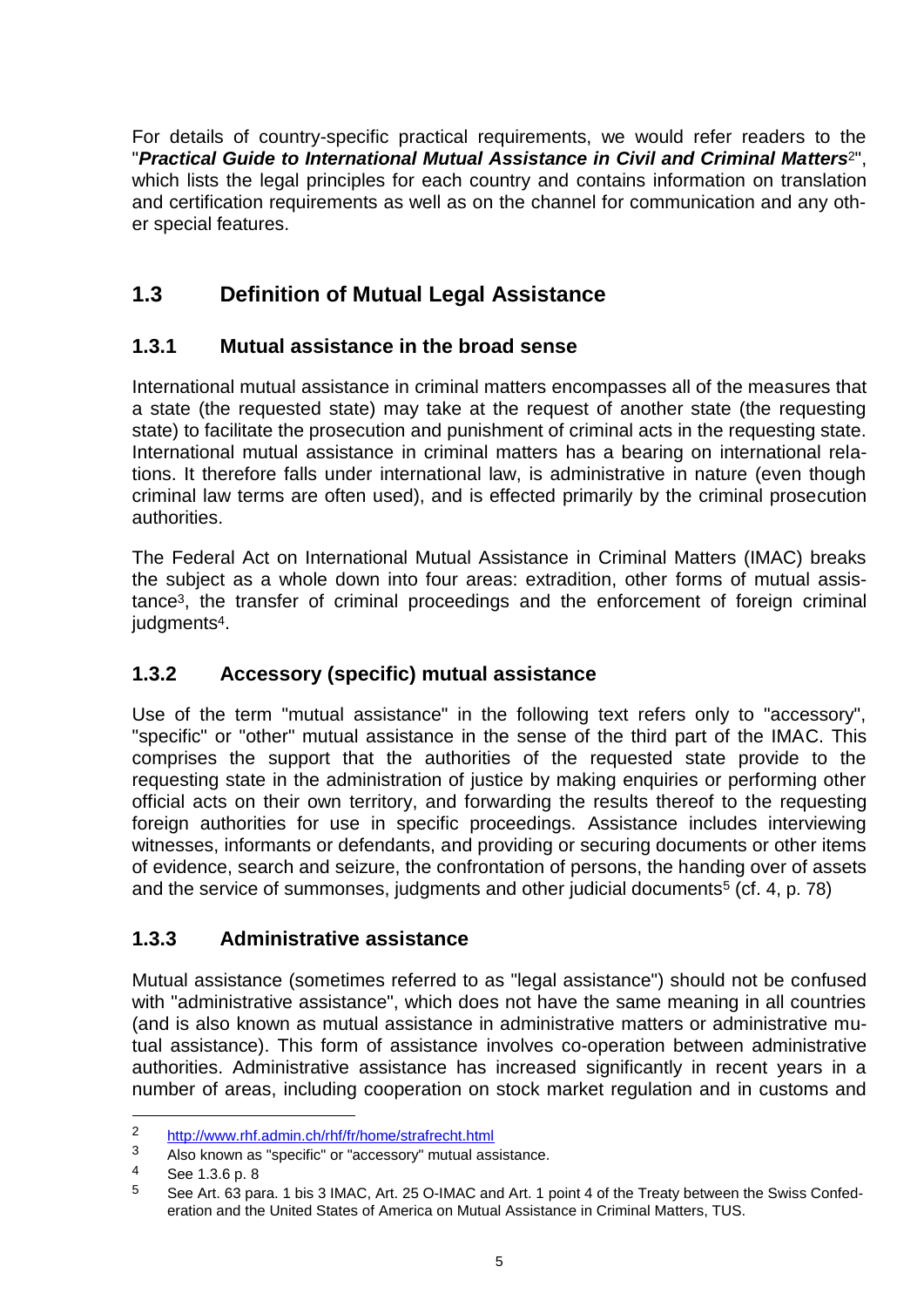fiscal matters). The distinction is not always clearly made because administrative authorities may also deal with criminal matters in some cases, and because they may take enforcement action in order to fulfil the request from the foreign authorities<sup> $6$ </sup>; their decisions are subject to judicial review7.

Wherever necessary, reference will be made to this problem in the text that follows.

### <span id="page-7-0"></span>**1.3.4 Police cooperation**

The IMAC also provides a basis for police cooperation<sup>8</sup>. It covers measures that can be undertaken without the use of compulsory procedures, including police questioning of those involved in the proceedings, or the restitution of assets without recourse to compulsory procedures. Handing over criminal judgments or criminal records is expressly excluded. The distinction between police cooperation and mutual assistance varies depending on the international conventions<sup>9</sup> and countries concerned, and occasionally requires the conclusion of "mixed" agreements10.

The most significant difference between police cooperation and mutual assistance is the absence of an appeal procedure for the persons concerned, as well as the fact that the dual criminality principle does not apply.

Police authorities generally communicate with foreign states via their national Interpol bureaus. Exceptions may be made in cases of urgency, of minor importance, of violations of road traffic regulations or of contiguous police forces<sup>11</sup>.

The Schengen Agreement has affected the rules for police cooperation within the EU. In particular, Switzerland had already concluded bilateral agreements on police matters with its neighbouring countries, with a view to attaining a similar level of cooperation<sup>12</sup>. This standard and, specifically, Switzerland's inclusion in the Schengen Information System (SIS) have been effective with all Schengen states since Switzerland's Schengen implementation agreement entered into force on 12 December 200813.

 $6$  See for example articles 15 and 24 of the Cooperation Agreement between the Swiss Confederation, of the one part, and the European Community and its Member States, of the other part, to combat fraud and any other illegal activity to the detriment of their financial interests (SR [0.351.926.81\).](http://www.rhf.admin.ch/rhf/fr/home/strafrecht/rechtsgrundlagen/multilateral/sr-0-351-926-81.html)

<sup>7</sup> Urs R. Behnisch, Internationale Amts- und Rechtshilfe im Steuerrecht – Neue Tendenzen. Schweizer Treuhänder 2007/4 p. 286-289.

<sup>8</sup> Art. 351 quinquies Criminal Code, SR 311.0; Art. 75a IMAC.

<sup>9</sup> e.g.: In the Schengen Implementation Agreement [\(CISA\)](http://www.rhf.admin.ch/rhf/fr/home/strafrecht/rechtsgrundlagen/multilateral/sdue.html), **cross-border observation** is listed under **police cooperation** (Arts. 42 and 43), but in the Second Additional Protocol to the European Convention it is also classified under **mutual assistance**. Simple surveillance of people in public places however falls under police cooperation (without compulsory measures). The person being monitored does not have the right to appeal against the transmission of the surveillance report to the requesting authority (TPF RR.2009.198 of 17 November 2009, delib. 2.3).

<sup>10</sup> e.g.: Additional protocol of 28 January 2002 to the Agreement of 11 May 1998 between the Swiss Federal Council and the Republic of France on Cross-Border Cooperation on **Judicial, Police and Customs Matters** (SR 0.360.349.11).

<sup>11</sup> Art. 35 para. 2 O-IMAC.

<sup>12</sup> For a complete list of agreements, see SR 0.360...

<sup>13</sup> Official Journal of the EU no. [L 239 of 22/09/2000 S. 0019 -](http://eur-lex.europa.eu/JOHtml.do?year=2000&serie=L&textfield2=239&Submit=Suche&_submit=Suche&ihmlang=en) 0062 / This text is not published in the SR classification system for Swiss law, but can be found on the FoJ website: <http://www.rhf.admin.ch/rhf/fr/home/strafrecht/rechtsgrundlagen/multilateral/sdue.html>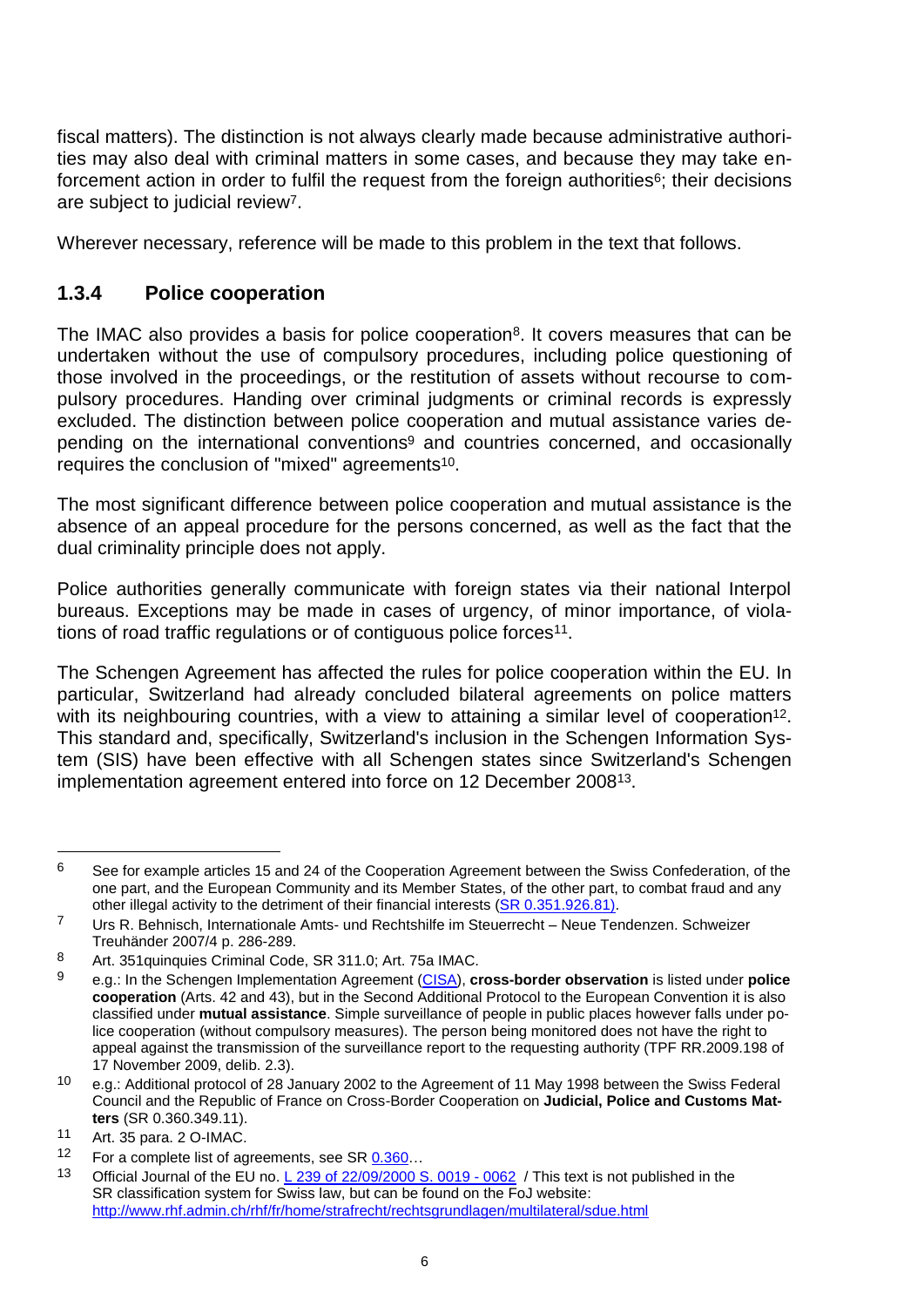# <span id="page-8-0"></span>**1.3.5 Unsolicited transmission of information and evidence**

### *1.3.5.1 Object*

Art. 67a IMAC contains regulations on the unsolicited handover of evidence and information that has been gathered in the course of Swiss criminal proceedings and which the Swiss prosecuting authority wishes to pass on to a foreign partner authority because it believes that the evidence or information may be useful in instigating criminal proceedings or may assist in a pending criminal investigation. There is no right of appeal for the persons concerned by the information or evidence that is handed over14.

### *1.3.5.2 Content*

Under Art. 67a IMAC, all pertinent **information and evidence** that is not covered by secrecy regulations may be handed over.

Where secrecy is concerned (in practice, this primarily refers to banking secrecy, but also to the confidentiality of communications), **information only** – but not evidence – may be handed over unsolicited.

In practice, the information that is handed over should be just sufficient to permit the foreign judicial authority to draw up a request for mutual assistance that satisfies the criteria laid down in the IMAC15. Even at this stage, the use of such information must be **subject to restrictions** so that it may not be used in proceedings for which mutual assistance is not permitted<sup>16</sup>. Switzerland will hand over the evidence in question only to foreign states that have specifically asked for it in a mutual assistance request.

Any unsolicited transmission must be recorded<sup>17</sup> in the Swiss proceedings and designated as such to the foreign authority; this document must also be submitted for information to the FoJ, as the supervisory authority18.

### *1.3.5.3 Restrictions*

The option offered by Art. 67a IMAC must be used with restraint to avoid encouraging negative comment and to prevent the uncontrolled outflow of information abroad19.

Art. 67a IMAC is based on article 10 of the 1990 European Convention on Money Laundering20. Essentially, Art. 67a IMAC applies for only as long as the criminal proceedings

<sup>14</sup> Federal Supreme Court Ruling (BGE) 125 II 238.<br>15 contractor hank information is banded even the

<sup>15</sup> e.g., where bank information is handed over: the object of the proceedings in Switzerland, their relation to the foreign state, the location of the bank account concerned, the account holder(s), and a request to submit a mutual assistance request.

<sup>16</sup> e.g. **model** provided by the Conference of Criminal Prosecution Authorities in Switzerland, Appendix point 6.5, p. 90. The option of attaching conditions to the unsolicited handover of information or evidence is currently the rule under the law of treaties (Art. 11 AP II ECMA / SR 0.351.12; Art. 18 para. 4 und 5 UNTOC / SR 0.311.54). It is also possible under the CLau (Art. 33 Abs. 3 CLau / SR 0.311.53)

<sup>17</sup> Art. 67 para. 6 IMAC.<br>18 PCE 195 ll delib 6 c.

<sup>18</sup> BGE 125 II delib. 6 c and d p. 248/249.

<sup>19</sup> Dispatch of 29 March 1995, Federal Gazette 1995 III p. 1 ff., 25.

<sup>20</sup> SR 0.311.53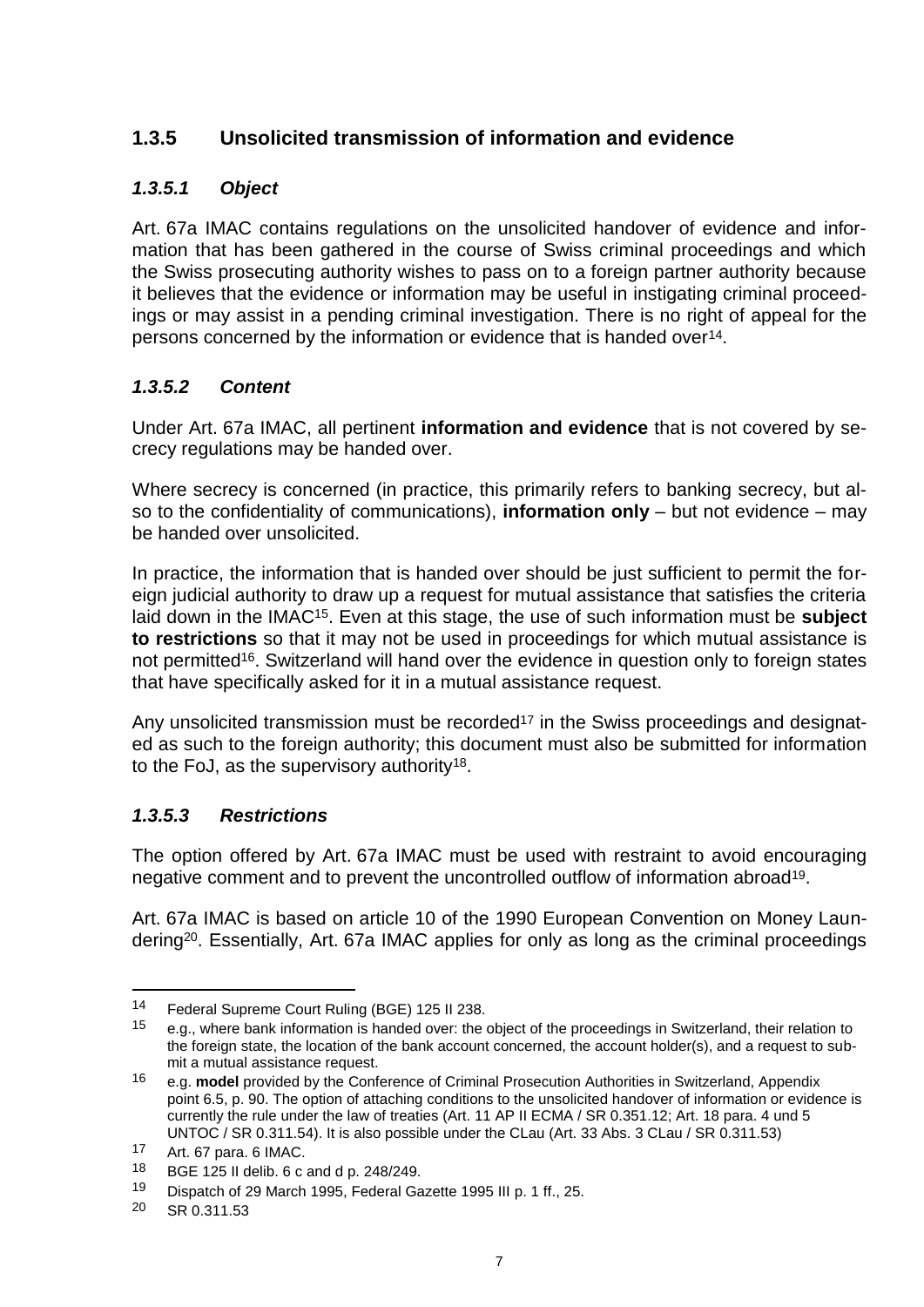are ongoing in Switzerland<sup>21</sup>. In addition, the unsolicited handover may concern only information or evidence that is not already the subject of a request for mutual assistance<sup>22</sup>.

Furthermore, it should be noted that the handover of evidence to a state with which Switzerland has not concluded a treaty-level agreement requires the **consent of the FoJ**23.

### <span id="page-9-0"></span>**1.3.6 Execution of criminal judgments**

Other documents from the Federal Office of Justice exist on the subject of the execution of foreign prison sentences in Switzerland, or of Swiss prison sentences abroad. These Guidelines deal only with specific matters concerning the execution of other judgments, such as the handover or forfeiture of assets (cf. 3.5, p. 62).

# <span id="page-9-1"></span>**1.3.7 Information on foreign criminal law**

Accessory legal assistance does not include obtaining information on foreign criminal and criminal procedural law, which is covered by the Additional Protocol to the European Convention on Information on Foreign Law24. Requests for such information are also dealt with by the Federal Office of Justice.

# <span id="page-9-2"></span>**1.4 Legal Cooperation Framework**

**For information on the legal principles that apply to a given state, please refer to the** *"Guide to International Mutual Assistance/ Rechtshilfeführer/ Guide de l'entraide judiciaire/ Guida all'assistenza giudiziaria"* **on the FoJ website**25**.**

### <span id="page-9-3"></span>**1.4.1 International law**

### *1.4.1.1 Preliminary remarks*

It is common knowledge that criminals were quick to use technological developments (transport, communications) and greater personal and capital mobility to increase their illegal wheelings and dealings exponentially. The international community responded by concluding a raft of conventions that take account of the changes demanded by these new forms of crime and give the criminal prosecution authorities new and more effective instruments of cooperation. This work was undertaken by several different bodies, 26 and has tended to result more in agreements on certain criminal offences<sup>27</sup> than in conventions on cooperation in general28. Meanwhile, Switzerland has established a matrix of bilateral agreements with neighbouring countries and other states that are further afield,

<sup>21</sup> Art. 67a para. 2 IMAC refers to **pending** criminal proceedings.<br>22 BCE 129 IL544 dolib 3.2

<sup>22</sup> BGE 129 II 544 delib. 3.2.

<sup>23</sup> Art. 67a para. 3 IMAC.

<sup>24</sup> SR 0.351.21.

<sup>25</sup> <http://www.rhf.admin.ch/rhf/fr/home/rechtshilfefuehrer/laenderindex.html><br>26 Maight the United National Council of Europe OECD and the European

Mainly the United Nations, Council of Europe, OECD and the European Union.

<sup>27</sup> Listed under SR [0.311](https://www.admin.ch/opc/fr/classified-compilation/0.31.html#0.311) ...

<sup>28</sup> Applies to the prosecution of all crimes: the "all crimes approach".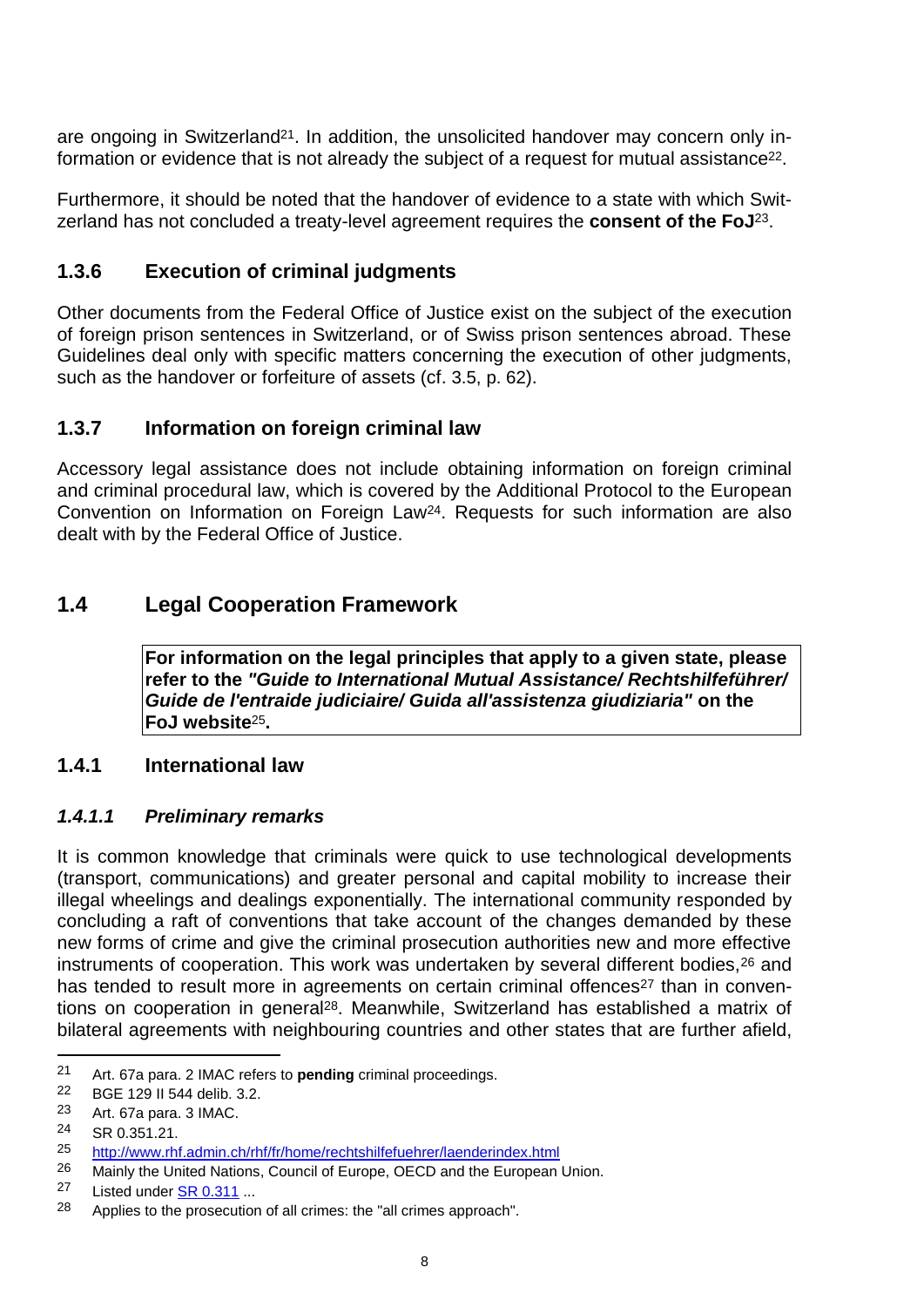some of which cover the same ground as the multilateral conventions. This has the effect that, in practice, it is not always clear whether or on the basis of which agreement international mutual assistance measures can be ordered.

Where Switzerland is party to a treaty or international convention, the Swiss authorities are obliged to provide legal assistance under the provisions of that agreement. These international agreements can be allocated to the categories set out below.

### *1.4.1.2 Multilateral level*

### <span id="page-10-0"></span>**1.4.1.2.1 General conventions**<sup>29</sup>

At European level, Switzerland most frequently uses the European Convention of 20 April 1959 on Mutual Assistance in Criminal Matters (ECMA/SR 0.351.1)<sup>30</sup>. Its provisions are complemented by the Second Additional Protocol of 8 November 2001 (AP II ECMA/SR 0.351.12) which, while introducing modern instruments of collaboration, has currently been ratified by less than half of its signatory states (status as at 19.05.2009)<sup>31</sup>. The declarations and reservations of states parties with regard to certain provisions of the Convention must be considered alongside the text of the Convention itself (these are all listed under SR 0.351.1 and 0.351.12).

### **1.4.1.2.2 Conventions for the suppression of certain crimes**<sup>32</sup>

Several Conventions concerning specific criminal acts have been adopted under the aegis of the **United Nations**. Where the fight against terrorism is concerned, for example, more than 14 conventions have been concluded since 1963. These contain specific provisions on international mutual assistance in criminal matters<sup>33</sup>. More recent instruments include the Convention Against Transnational Organized Crime<sup>34</sup> and the forthcoming Convention Against Corruption<sup>35</sup>. UN instruments also include the Rome Statute of the International Criminal Court of 17 July 1998, which set up the International Criminal Court (ICC, cf. 5 p. 82).

The **Council of Europe** has also drafted several conventions on international mutual assistance in criminal matters. Most frequently applied in practice is the Convention of 8 November 1990 on Money Laundering (CLau/SR 0.311.53). The recent past has also seen the adoption of conventions on combating corruption (SR [0.311.55\)](https://www.admin.ch/opc/fr/classified-compilation/20041260/index.html). Finally, the

<sup>29</sup> Listed in  $\frac{\text{SR } 0.351}{\text{S}}$  $\frac{\text{SR } 0.351}{\text{S}}$  $\frac{\text{SR } 0.351}{\text{S}}$  ...

The "old" convention remains a reference text to which the law of treaties on mutual assistance matters still refers. The European Union is currently developing autonomous mutual assistance legislation (see e.g. article 48 para. [1 CISA,](http://www.rhf.admin.ch/rhf/fr/home/strafrecht/rechtsgrundlagen/multilateral/sdue.html) preamble to the Convention on Mutual Assistance in Criminal Matters Between the Member States of the European Union / Official Journal no. C [197 of 12/07/2000 S. 0003 -](http://eur-lex.europa.eu/JOHtml.do?year=2000&serie=C&textfield2=197&Submit=Suche&_submit=Suche&ihmlang=en) 0023).

<sup>&</sup>lt;sup>31</sup> The First Additional Protocol of 17.3.78 expanded cooperation in mutual assistance on fiscal matters. In its Dispatch of 31.8.83 (FG 1983 IV 121), the Federal Council requested its ratification, but both chambers of the Swiss Parliament decided on 4.10.85 to exclude judicial assitance on fiscal matters. Since this resolution removed almost all of the content of the Additional Protocol, the Federal Council ultimately decided not to ratify it.

<sup>32</sup> Listed under SR [0.31](https://www.admin.ch/opc/fr/classified-compilation/0.31.html#0.31) …

<sup>33</sup> Most recently the International Convention of 13 April 2005 for the Suppression of Acts of Nuclear Terrorism (SR 0.353.23).

<sup>34</sup> UNTOC of 15 November 2000 (SR 0.311.54).

<sup>&</sup>lt;sup>35</sup> Convention of the United Nations against Corruption (UNCAC / Federal Gazette 2007 7349), currently being ratified in Switzerland.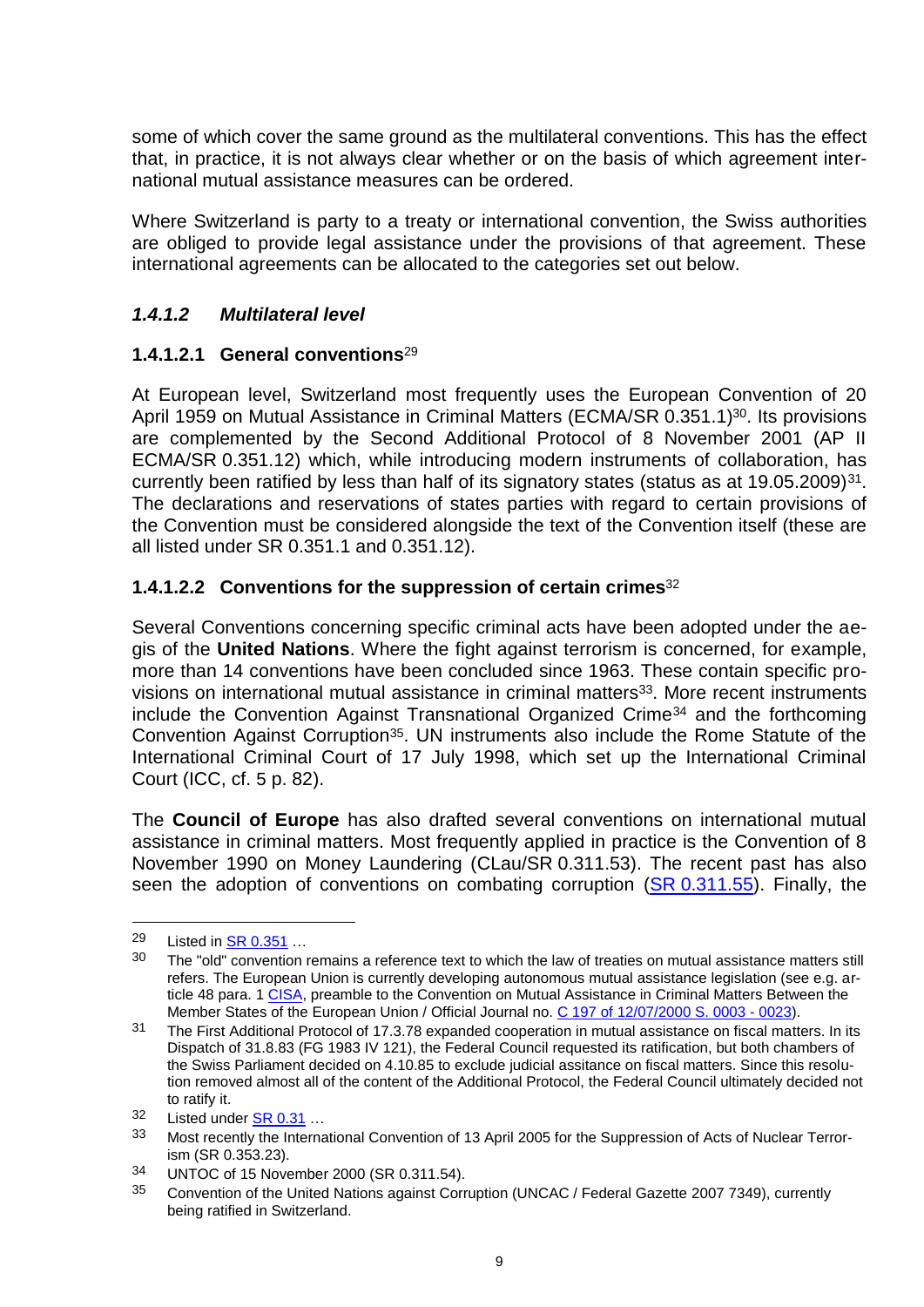Protocol amending the European Convention on the Suppression of Terrorism must also be mentioned. This was ratified by Switzerland in 2006 but has not yet entered into force, because all parties to the Convention must first agree to be bound by the Protocol.

#### **1.4.1.2.3 Marginal mutual assistance provisions**

Certain bilateral or multilateral agreements to which Switzerland is party also include provisions on mutual legal assistance in criminal matters36.

### *1.4.1.3 Bilateral level*

Multilateral conventions are often compared with the "one size fits all" approach<sup>37</sup>, while bilateral agreements are more bespoke affairs. Bilateral arrangements permit targeted mutual assistance in criminal matters to be set up and developed with a distant state, and close ties to be cultivated with a neighbouring country.

#### **1.4.1.3.1 General treaties**

Switzerland has concluded several **mutual assistance treaties** at a **bilateral** level, the first of which was with the USA,<sup>38</sup> followed by other distant countries<sup>39</sup>; others are currently in preparation<sup>40</sup>. It has also concluded other, less detailed agreements<sup>41</sup> with the aim of guaranteeing a common basis for cooperation.

Switzerland has set out uncomplicated forms of collaboration with its neighbouring countries in **Additional Agreements to the ECMA**. Such treaties were concluded with Germany on 13 November 1969<sup>42</sup>, with Austria in 1972<sup>43</sup>, with France in 1996<sup>44</sup>, and finally with Italy in 199845.

 $\overline{a}$ 

<sup>&</sup>lt;sup>36</sup> These include the International Convention for the Suppression of the Traffic in Women and Children (SR 0.311.31-34), the Slavery Convention (SR 0.311.37), the Convention for the Suppression of Counterfeiting Currency (SR 0.311.51), and the Convention on Narcotic Drugs (SR 0.812.121.1-6).

<sup>&</sup>lt;sup>37</sup> Given the large number of states, it is more difficult to introduce new ideas or imperative provisions (see Art. 57 para. 3 a UNCAC as an exception).

<sup>38</sup> Dated 25 May 1973 (SR 0.351.933.6: referred to below as the TUS). Since this treaty existed prior to the IMAC, Switzerland enacted implementing legislation (SR 351.93; referred to below as the TUS-IA; see 1.4.2.2, p. 14). The treaty has been extended following several rounds of correspondence (specifically that of 3 November 1993 concerning mutual assistance in supplementary administrative proceedings relating to punishable acts in connection with the offering, purchase and sale of securities and derivative financial products (futures and options); SR 0.351.933.66), as well as by the Memorandum of Understanding dated 10.11.1987 (FG 1988 II 394).

<sup>39</sup> Australia 1991 (SR 0.351.915.8), Canada 1993 (SR 0.351.932.1), Ecuador 1997 (SR 0.351.932.7), Peru 1997 (SR 0.351.964.1), Hong Kong 1999 (SR 0.351.941.6), Egypt 2000 (SR 0.351.941.6), Philippines 2002 (SR 0.351.964.5), Mexico 2005 (SR 0.351.956.3) and Brazil 2009 (SR 0.351.919.81).

<sup>40</sup> Specifically with Argentina and Colombia.

e.g. in the form of correspondence with India in 1989 (which is deemed a treaty per se and forms the basis of cooperation between the two states / BGE 122 II 140 e. 2) or the declaration of reciprocity with Japan of 1937.

<sup>42</sup> SR 0.351.913.61.

SR 0.351.916.32.

<sup>44</sup> SR 0.351.934.92.

<sup>45</sup> SR 0.351.945.41.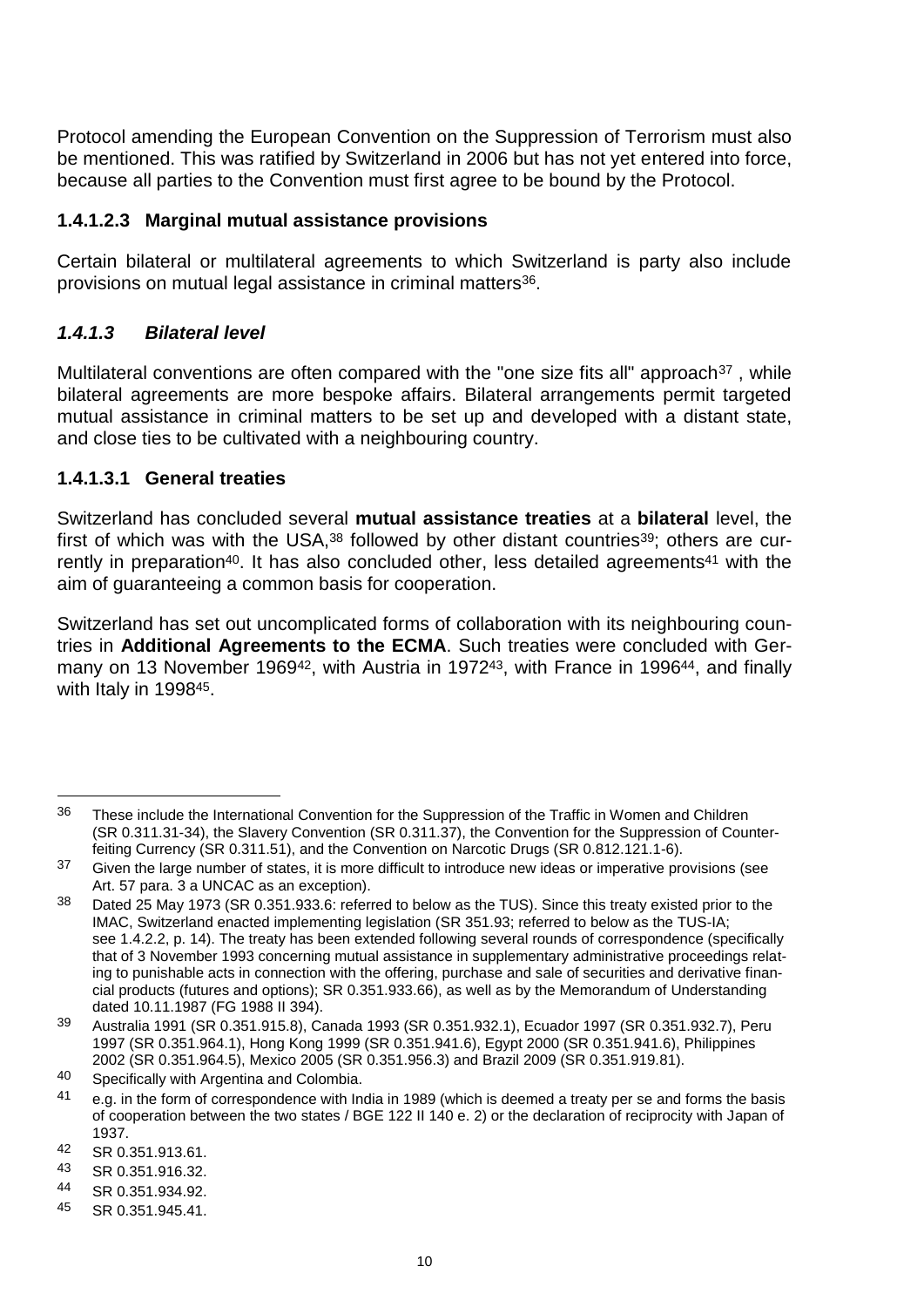These agreements gradually introduced new provisions to a) simplify and accelerate the processing of mutual assistance requests and b) to expand the scope of application of mutual assistance between the parties.

#### **1.4.1.3.2 Marginal mutual assistance provisions**

Some mutual assistance provisions were introduced with the conclusion of **agreements**  between Switzerland and its neighbouring states **concerning the police** and/or customs46.

Furthermore, in addition to specific provisions on extradition, certain **old extradition treaties** also contain rules on "further mutual assistance measures" in criminal matters (cf. [SR0.3…](https://www.admin.ch/opc/fr/classified-compilation/0.3.html).). The FoJ's Guide to International Mutual Assistance provides further information on this area<sup>47</sup>.

### <span id="page-12-0"></span>**1.4.2 Federal law**

#### *1.4.2.1 Federal Act on International Mutual Assistance in Criminal Matters (IMAC)*

#### **1.4.2.1.1 Content**

The Federal Act of 20 March 1981 on International Mutual Assistance in Criminal Matters (**IMAC**; SR [351.1\)](https://www.admin.ch/opc/fr/classified-compilation/19810037/index.html), which governs international mutual assistance in general, entered into force on **1 January 1983**.

There were subsequently a number of mutual assistance cases in which proceedings were judged to be far too lengthy. This prompted the Federal Council to undertake a partial revision of the IMAC<sup>48</sup> and other provisions of Swiss mutual assistance legislation<sup>49</sup>. The **revised Act**, which entered into force on **1 February 1997**, was intended first and foremost to cut the length of mutual assistance proceedings, but also to introduce new provisions to strengthen the FoJ's powers<sup>50</sup>, to set out clear rules for the handover of assets<sup>51</sup> and to permit the unsolicited provision of information<sup>52</sup>.

Following its entry into force, the IMAC was amended once again by the entry into force of the following:

- **1 January 2002:** Federal Act on the Surveillance of Postal and Telecommunications Traffic<sup>53</sup> (**new powers in accordance with Art. 18a IMAC)**;
- 1 August 2004: Federal Act on the Division of Forfeited Assets<sup>54</sup> (reservations to Art. 74a para. 7 and 93 para. 2 IMAC);

<sup>46</sup> With France in 1998 (SR.360.349.1), Germany in 1999 (SR 360.136.1), and Austria and Liechtenstein in 1999 (SR 360.163.1).

<sup>47</sup> <http://www.rhf.admin.ch/rhf/fr/home/rechtshilfefuehrer/laenderindex.html>

<sup>48</sup> Amendment of 4 October 1996 (AS 1997 114 131; FG 1995 III 1).<br>49 Primarily the O-IMAC TUS-JA

Primarily the O-IMAC, TUS-IA.

 $50$  See for example Art. 79a IMAC.

Art. 74a IMAC.

<sup>52</sup> Art. 67a IMAC.

<sup>53</sup> SR 780.1.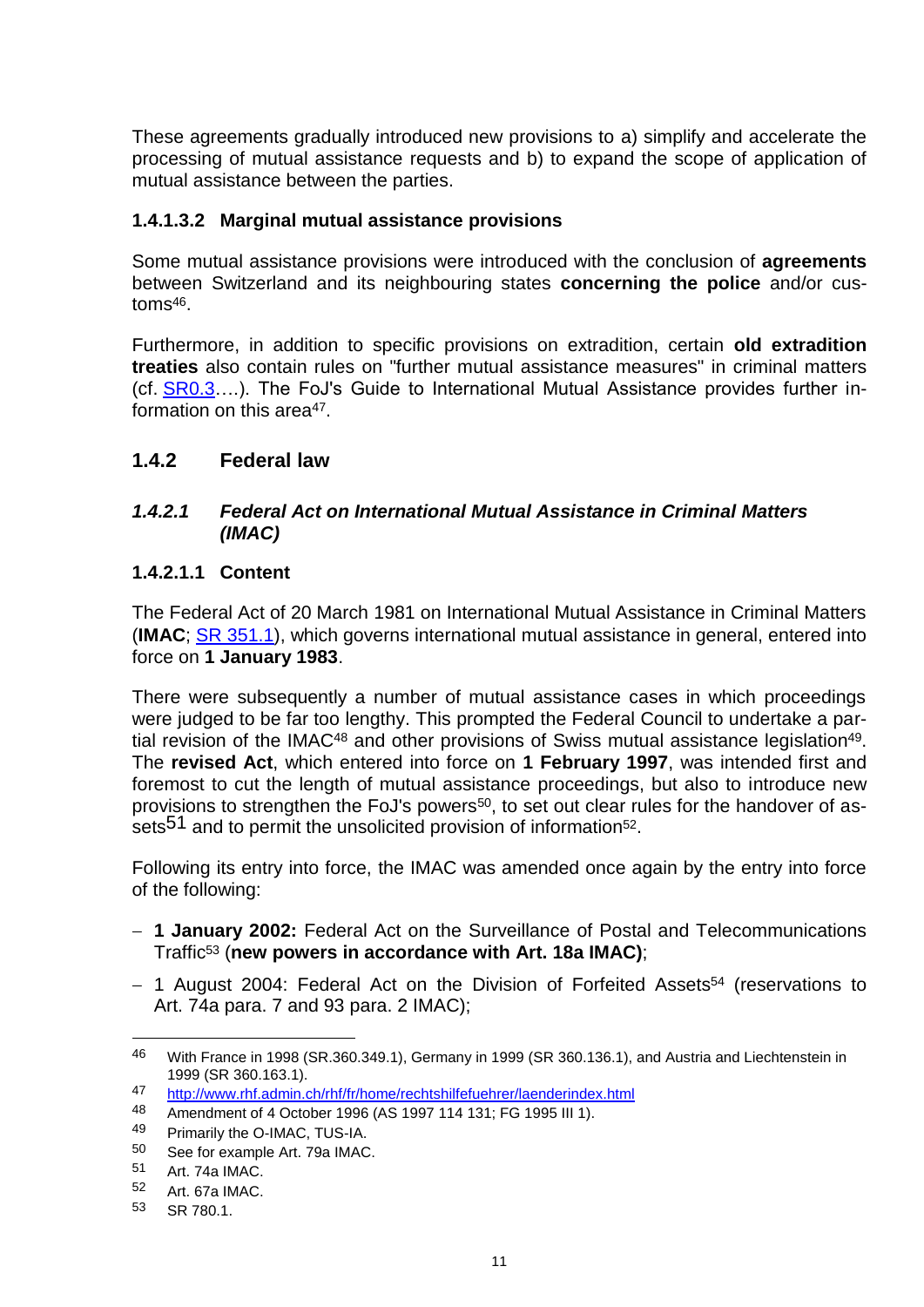- 1 January 2007: Revision of the Swiss Criminal Code<sup>55</sup> (dual criminality requirement need not be fulfilled where compulsory measures are used in the investigation of sexual offences against minors; letter b of the new para. 2 of Art. 64 IMAC<sup>56</sup>);
- $-$  1 January 2007: Federal Act on the Federal Administrative Court<sup>57</sup> (amendment to methods of appeal and the related deadlines; Arts. 17, 23, 25, 26, 48, 55, 80e, 80f, 80g, 80i, 80p, 110b IMAC)58;
- 5 December 2008: Federal Act on Federal Police Information Systems<sup>59</sup> (data management system, new Art. 11a IMAC);
- 1 February 2009: Federal Act on the Implementation of the Revised Recommendations of the Financial Action Task Force<sup>60</sup> (new wording for Art. 3 para, 3 IMAC: new letter b: comprehensive mutual assistance (all parts of the IMAC) in cases of aggravated duty fraud pursuant to Art. 14 para. 4 ACLA).

The IMAC is supplemented by the Federal Council Ordinance of 24 February 1982  $(SR 351.11)$  $(SR 351.11)$ , referred to below as the O-IMAC<sup>61</sup>). The O-IMAC contains implementing provisions on the individual articles of the Act.

Since the IMAC and its implementing ordinance do not contain any criminal provisions but set out procedural rules instead, unlike criminal legislation they may also be applied retroactively. The provisions of the Act and the Ordinance therefore apply to all proceedings that were pending when they entered into force62.

#### **1.4.2.1.2 Scope of application**

a) In the absence of a treaty

Where no treaty exists, the IMAC only sets out those conditions under which mutual assistance may be granted<sup>63</sup>. A foreign state cannot therefore derive any right to cooperation from Switzerland from the IMAC64.

b) Where a treaty exists

Where a treaty applies, the judge handling the mutual assistance case is obliged to grant mutual assistance under the terms laid down in that treaty. The IMAC applies only insofar as the applicable treaties do not provide either explicitly or implicitly for a different solution65.

 $\overline{a}$ 

<sup>54</sup> SR 314.4.

<sup>55</sup> AS 2006 III 3459 / 3535.<br>56 Now statute of limitations

New statute of limitations; see remarks on Art. 5 para. 1 c and 13 IMAC.

<sup>57</sup> SR 173.32.

<sup>58</sup> AS 2006 II 2239.

<sup>59</sup> SR 361.

<sup>60</sup> AS 2009 361 367.

<sup>61</sup> Entered into force on 1.1.83; amended on 9.12.96, amendment entered into force on 1.2.97.

<sup>62</sup> Art. 110a IMAC.

<sup>63</sup> e.g. BGE 129 II 453 (Federal Democratic Republic of Ethiopia vs. FoJ).

<sup>64</sup> Art. 1 para. 4 IMAC.

<sup>65</sup> Art. 1 para. 1 IMAC.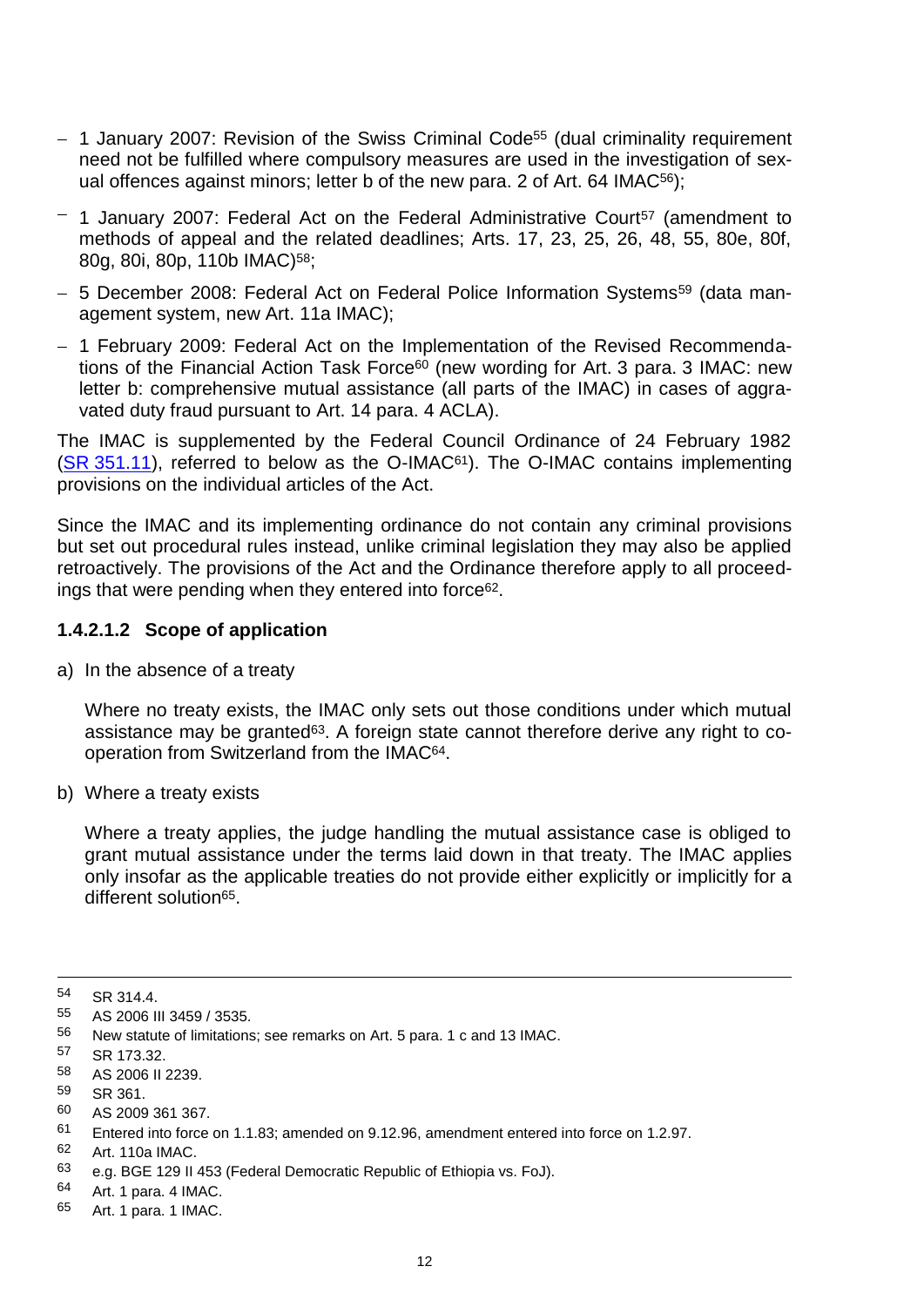According to the **favourability principle**, the IMAC applies where a treaty does not provide for certain mutual assistance measures, such as the handover of the proceeds from a criminal act (Art. 74a IMAC) or mutual assistance in the case of aggravated duty fraud (Art. 3 para. 3, clause 2 IMAC). According to Federal Supreme Court case law, the rule that is most favourable to the granting of mutual assistance must be applied in each case<sup>66</sup>.

Equally, Switzerland cannot refuse mutual assistance on the grounds of its domestic laws if these grounds are not set out in the treaty which binds it to the requesting state, or if the mutual assistance agreement in question sets out more favourable rules<sup>67</sup>. Consequently, neither the fact that a case is time barred (Art. 5 para. 1 c IMAC)  $68$  nor that it is trivial (Art. 4 IMAC)  $69$  can be cited as grounds for refusing support to the parties to the ECMA, which does not recognise such grounds for rejection.

As a general rule, treaties do not make any statements with regard to how a request for mutual assistance should be executed. Instead, they tend to refer to the domestic provisions of the requested state on such matters (cf. for example Art. 3 point 1 ECMA, Arts. 9 and 14 para. 1 CLau). Consequently, the IMAC is of great practical importance even where a treaty exists because it describes mutual assistance procedures and determines the rights of appeal open to those affected by a foreign request for mutual assistance.

### *1.4.2.2 Federal Act on the Mutual Assistance Treaty with the USA*

Requests for assistance from the USA are executed in accordance with the Federal Act implementing the Mutual Assistance Treaty with the United States of America, of 3 October 1975 (TUS-IA; SR 351.9370). The main difference between this and the IMAC is that a central office at the FoJ is responsible for all mutual assistance matters concerning the USA. The jurisdiction of the USA central office extends to all requests from the USA, even if they have no basis in the Mutual Assistance Treaty<sup>71</sup> (e g. requests concerning duty fraud).

#### *1.4.2.3 Federal Resolution on Cooperation with International Courts for the Prosecution of Serious Violations of International Humanitarian Law and the Federal Act on Cooperation with the International Criminal Court*

Following the violations of international humanitarian law in the former Yugoslavia and Rwanda, the United Nations set up an international tribunal for each, to which it transferred jurisdiction for the prosecution of the criminal offences committed in those countries72. Switzerland then issued regulations which permitted these courts to operate on Swiss territory. The IMAC could not be applied as it stood, owing to the supranational nature of these courts and the fact that non-cooperation would have been almost unthinkable. The Federal Ruling of 21 December 1995 on Cooperation with International

<sup>66</sup> BGE 129 II 362 e. 1.1, BGE 123 II 134 e. 1a.

<sup>67</sup> BGE 131 II 132 e. 2.4.

<sup>68</sup> BGE 117 Ib 53, Zimmermann op. cit. no. 669 p. 621.

<sup>69</sup> Zimmermann op. cit. no. 655 p. 608. In this respect see also BGE A.290/1983 delib. 3c.

The ISAT-IA itself was revised on 1.2.97 and 1.1.2007 (legal remedies).

<sup>71</sup> Art. 36a ISAT-IA.

<sup>72</sup> Resolution 827 (1993); Resolution 955 (1994).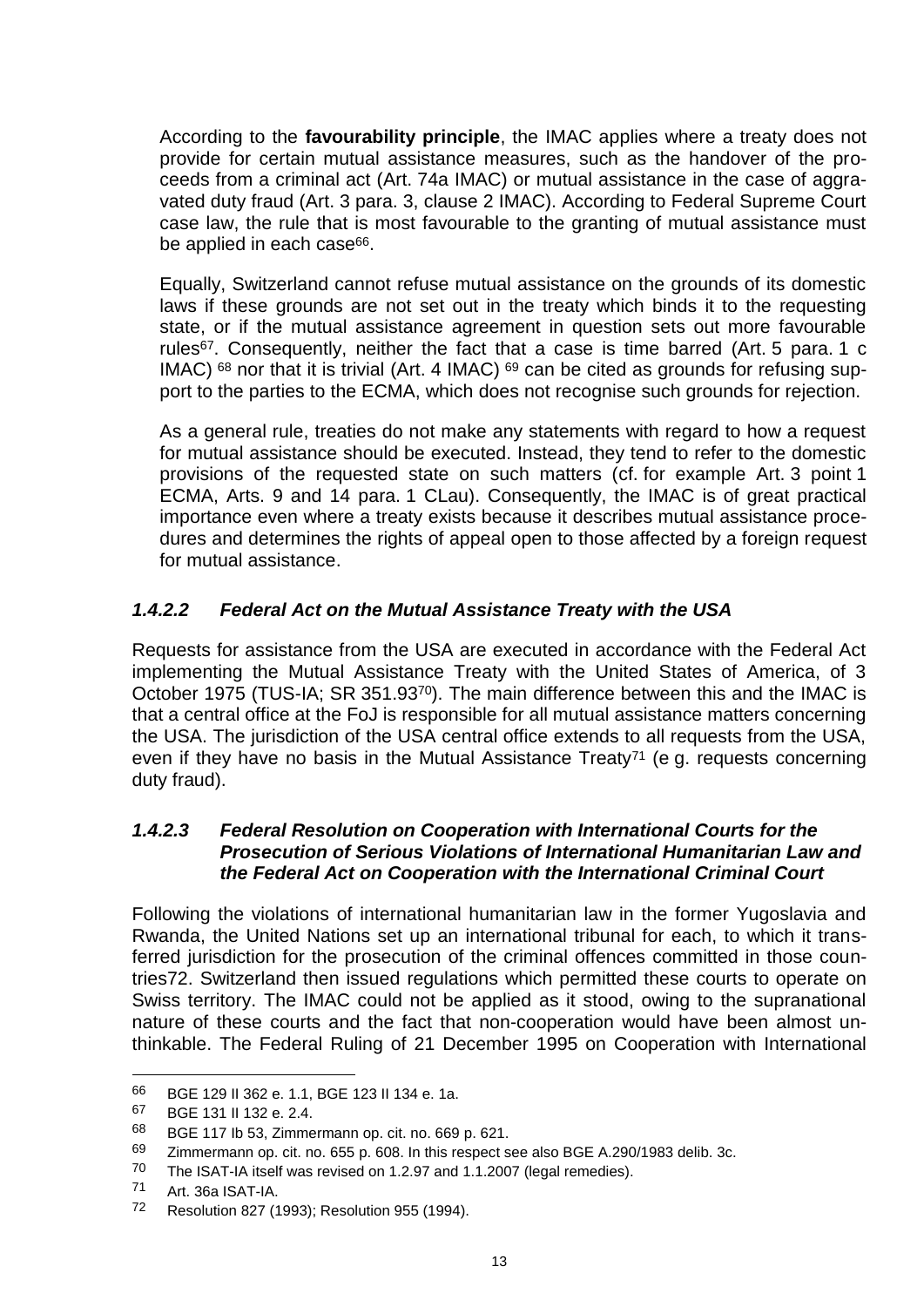Courts for the Prosecution of Serious Violations of International Humanitarian Law<sup>73</sup> was therefore drafted to avoid a legal vacuum. The Federal Ruling's scope of application was subsequently extended to include the special court with jurisdiction over Sierra Leone74.

**The establishment of the International Criminal Court**<sup>75</sup> **(ICC)** – a permanent criminal court – necessitated the enactment of the Federal Act of 22 June 2001 on Cooperation with the International Criminal Court<sup>76</sup>.

### <span id="page-15-0"></span>**1.4.3 Cantonal law**

Because the Federal Government has exercised its power to legislate in the field of international mutual assistance in criminal matters, cantonal law applies only if the IMAC does not expressly specify otherwise (Art. 12 IMAC). The standardisation of mutual assistance procedures in the revision of 4 October 1996 means that cantonal rules of procedure no longer apply. Since 1 January 1997, appeal proceedings have been subject entirely to federal law<sup>77</sup>. Provisions of federal law may override cantonal law even where the organisation of authorities is concerned<sup>78</sup>. The reservation in favour of cantonal law is therefore now only of minimal significance: the fulfilment of the obligation to complete proceedings promptly<sup>79</sup> should no longer be jeopardised by cantonal regulations.

A similar reference to cantonal law also exists for the execution of American requests for mutual assistance80.

<sup>73</sup> SR 351.20; the provisions on mutual assistance are laid down in Arts. 17 to 28.

<sup>74</sup> Ordinance of 12 February 2003 on the Extension of the Scope of Application of the Federal Resolution on Cooperation with International Courts for the Prosecution of Serious Violations of International Humanitarian Law to the Special Court for Sierra Leone.

<sup>75</sup> Rome Statute of the International Criminal Court of 17 July 1998 (SR 312.1).

<sup>76</sup> (ICCA /SR 351.6).

<sup>77</sup> Sections 30-33 of the Appendix to the Federal Act of 17 June 2005 on the Federal Administrative Court (SR 173.32)

 $78$  For example, cantonal regulation which, under the old law, provided for two cantonal appeals bodies (plus an appeal to the Federal Supreme Court against the ruling of a court of first instance), was in violation of federal law.

<sup>79</sup> Art. 17a IMAC.

<sup>80</sup> Art. 7 para. 2 and Art. 3 para. 1 TUS-IA.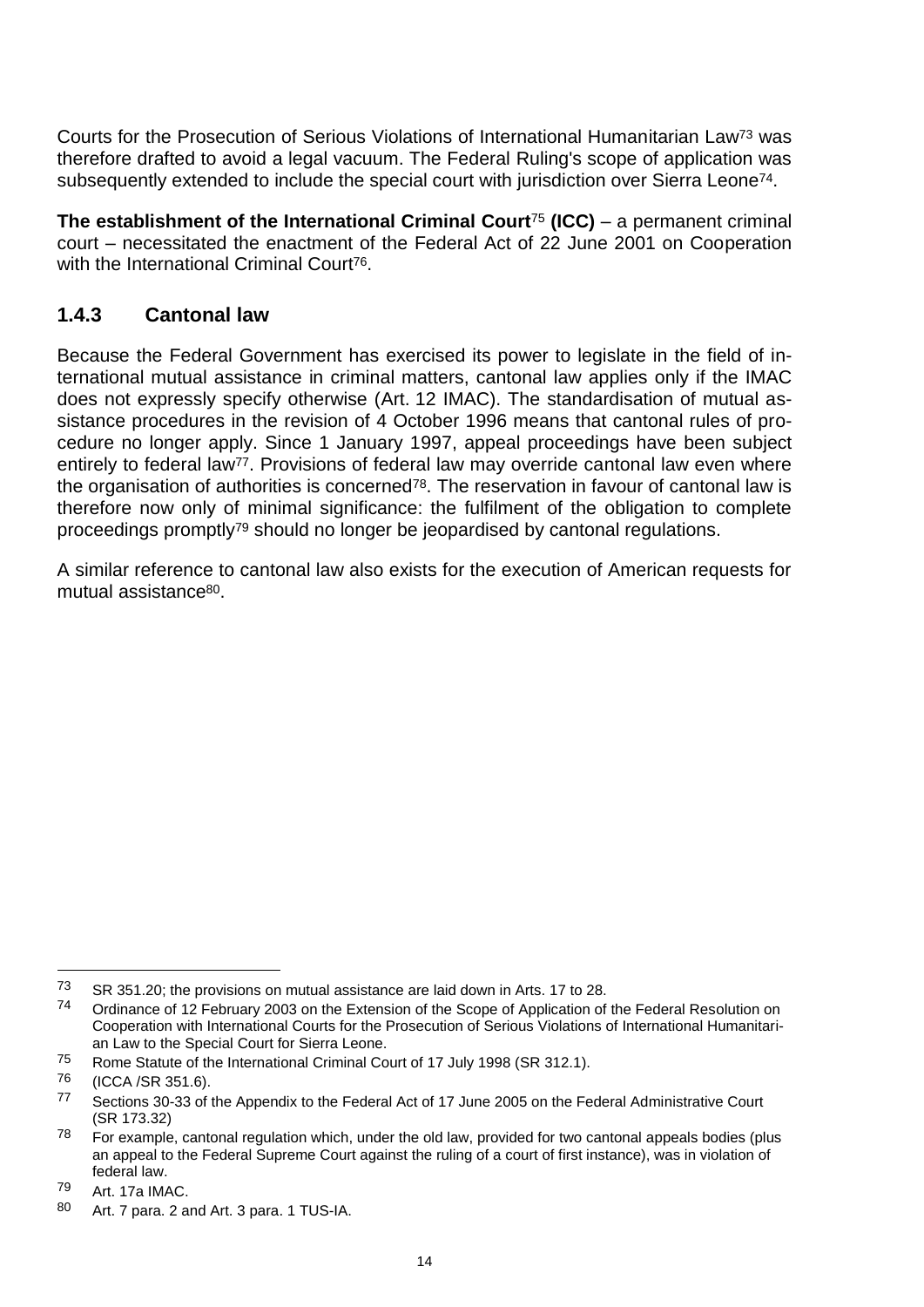# <span id="page-16-0"></span>**2 Principles of Mutual Legal Assistance**

# <span id="page-16-1"></span>**2.1 Principles of Cooperation**

### <span id="page-16-2"></span>**2.1.1 Rule of law** <sup>81</sup>

Art. 2 IMAC is intended to prevent Switzerland from granting mutual assistance or authorising an individual's extradition in proceedings in which the defendant is not granted the minimum guarantees that are his right in a democratic state governed by the rule of law. Switzerland would be violating its own international obligations if it were to extradite a person to a state in which there is good cause to believe that the defendant might be treated in a way that contravenes the ECMA or the UN Pact II, or international public policy. Art. 2 IMAC applies to all forms of international cooperation, including mutual assistance. The review of whether or not the conditions laid down in Art. 2 are fulfilled demands a value judgement about the internal affairs of the requesting state, specifically its political system, its institutions, its understanding of basic rights and its guarantee of such rights in practice, as well as the independence and impartiality of the judicial system82. If the outcome of this review is negative, the court will refuse mutual assistance to the state concerned. In practice, however, an effort is made to grant mutual assistance where possible, subject to certain conditions<sup>83</sup>.

### <span id="page-16-3"></span>**2.1.2 Criminal matters**

Art. 1 para. 3 IMAC states that the Act applies only to criminal matters which may be brought before a court under the law of the requesting state. In other words, mutual assistance may only be granted for criminal proceedings abroad that concern criminal offences that the judicial authorities of the requesting party are responsible for suppressing when the request for mutual assistance is submitted<sup>84</sup>. The term "criminal matters" has a broad meaning here. It encompasses both secondary criminal law<sup>85</sup> and "civil" forfeiture proceedings under Anglo-Saxon law, provided the authority in the requesting state has the power to suppress the acts concerned<sup>86</sup>. Proceedings in criminal matters also include, in particular, administrative measures against an offender87. These measures are also the subject of international agreements, especially with the USA<sup>88</sup>, on the prosecution of unlawful insider trading89.

<sup>81</sup> "Kein Rechtsstaat, keine Rechtshilfe", Hans Schultz, Das schweizerische Auslieferungsrecht, Basel, 1953, p. 404.

<sup>82</sup> BGE 129 II 268 delib. 6 and the case law cited.

<sup>83</sup> Art. 80p IMAC.<br>84 Art. 1 porc. 1 E

Art. 1 para. 1 ECMA, BGE 130 IV 40 delib. 3.1.

<sup>85</sup> In particular administrative criminal law.

<sup>86</sup> BGE 132 II 178 delib. 3-5.

<sup>87</sup> Art. 63 para. 3 c IMAC. Examples include the disqualification from driving, revocation of a banking or exchange trading licence, as well as welfare measures in the case of psychiatric patients or drug addicts.

<sup>88</sup> Art. 1 para. 3 TUS (SR 0.351.933.6).

<sup>89</sup> Correspondence of 3 November 1993 between Switzerland and the United States concerning mutual assistance in supplementary administrative proceedings in the case of criminal acts in connection with the offering, purchase and sale of securities and derivative financial products (futures and op-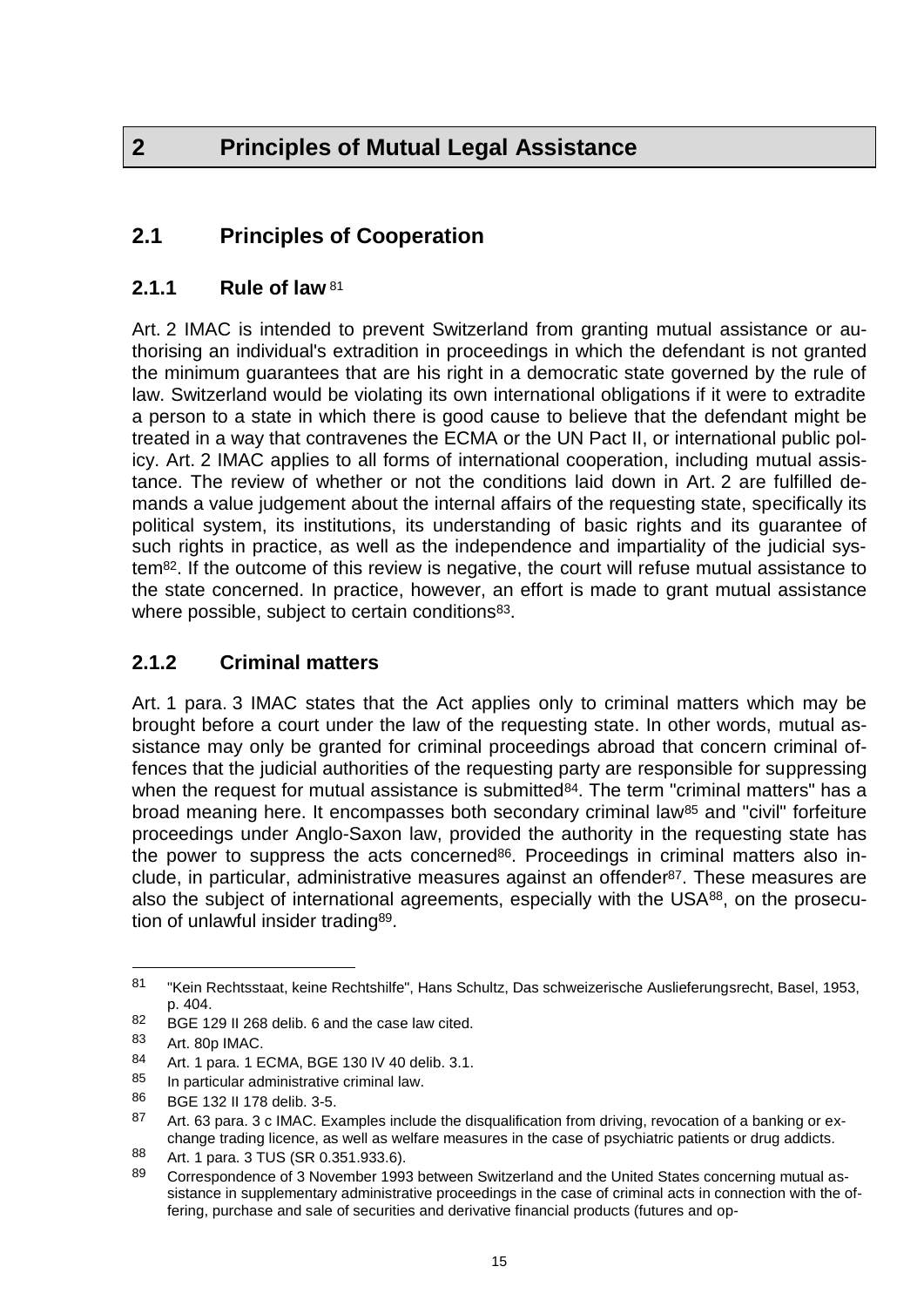By contrast, the Swiss legislation on mutual assistance in criminal matters does not provide a basis for Switzerland's cooperation in purely administrative proceedings or in civil proceedings conducted abroad. A request for mutual assistance in criminal matters that is submitted purely to circumvent the rules on mutual assistance in civil matters would have to be regarded as an abuse of the system<sup>90</sup>.

It is not absolutely necessary for an accusation to have been made or for formal charges to have been brought. A **preliminary investigation** suffices, provided it results in the accused being brought before the court with jurisdiction over the criminal acts for which mutual assistance has been sought<sup>91</sup>. Since – unlike police cooperation (cf. 1.3.4, p. 6) – such cases generally concern compulsory measures, the request for mutual assistance is normally made by a judicial authority. However, Swiss law also takes account of other systems, in particular the Anglo-Saxon concept of law, in which criminal offences are investigated by the police or even by specialised administrative authorities (cf. 3.1.3, p. 38 for details).

Switzerland thus allows judicial cooperation in investigations conducted by administrative authorities, provided they constitute the stage preliminary to the matter being dealt with by the prosecution authorities<sup>92</sup> and will potentially result in the matter being brought before a criminal court<sup>93</sup>. Mutual assistance is also granted for preliminary proceedings where the requesting state has clearly stated its intention to commence criminal proceedings from the outset<sup>94</sup>.

# <span id="page-17-0"></span>**2.1.3 Connection with Switzerland**

The circumstances which form the basis of the proceedings underlying the foreign request for assistance must have a specific connection with Switzerland. Consequently, a request that is simply fishing for evidence that might be available in Switzerland<sup>95</sup> would be denied. Switzerland – a major financial centre – will not accommodate requests which, without providing further details, seek to establish whether or not a person subject to proceedings abroad holds bank accounts in Switzerland96.

# <span id="page-17-1"></span>**2.1.4 Essential Swiss Interests (Art. 1a IMAC)**

Mutual assistance may be refused if the execution of the request is likely to prejudice Switzerland's sovereignty, security or similar essential interests<sup>97</sup>. The decision on this is made by the Federal Department of Justice and Police, which must be consulted within

92 BGE 109 lb 50 delib. 3 concerning the Securities and Exchange Commission.

tions)/SR 0.351.933.66. The mutual assistance provided for in the TUS-IA may therefore be granted for administrative proceedings conducted by the SEC or the CFTC, even where no criminal proceedings have yet been commenced.

<sup>90</sup> BGE 122 II 134 delib. 7b.

<sup>91</sup> BGE 123 II 161 delib.3a; 118 Ib 457 delib. 4b; 116 Ib 452 delib. 3a.

<sup>93</sup> BGE 121 II 153.

<sup>94</sup> BGE 132 II 178 delib. 2.2 p. 181; 113 Ib 257 delib. 5 p. 271.

<sup>95 &</sup>quot;Fishing expeditions", BGE 122 II 367, 121 II 241 delib. 3a. This is a more specific expression of the proportionality principle.

<sup>96</sup> In contrast to, say, France or Brazil, there is no central register of bank accounts, so there would, in any case, be major practical obstacles to executing such a request.

<sup>97</sup> Art. 1a IMAC, Art. 2 b ECMA, Art. 3 point. 1 a TUS.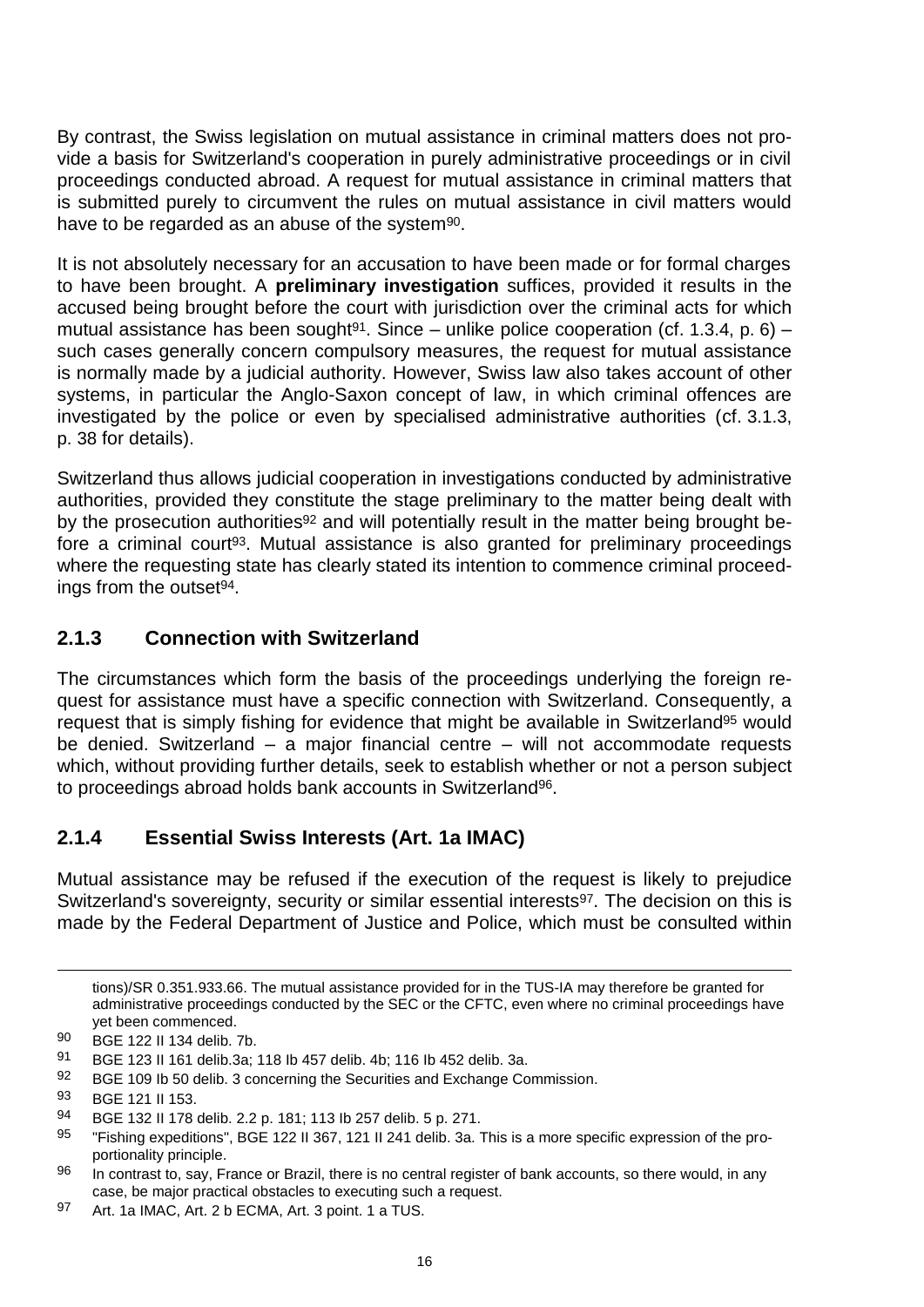30 days of the written communication of the final ruling<sup>98</sup>. Rulings by the FDJP are subject to an administrative appeal to the Federal Council99.

In these proceedings, no objections may be filed if they may be made in ordinary appeal proceedings. The examination is restricted to whether or not the assistance which is, in itself, permitted, should nonetheless be denied because Switzerland's essential interests would be prejudiced<sup>100</sup>. Essential Swiss interests are classified as those interests that are key to Switzerland's existence. Economic interests, for example, are essential if fulfilling the request might jeopardise the Swiss economy as a whole<sup>101</sup>. Only natural persons resident in Switzerland and legal entities registered in Switzerland are entitled to invoke Switzerland's essential interests<sup>102</sup>. Under Art. 1a IMAC, the Federal Council may itself intervene *ex officio* where an appeal is not permitted<sup>103</sup>.

As the Federal Supreme Court has ruled<sup>104</sup>, cooperation may be authorised because it benefits essential Swiss interests. Switzerland does not want the tarnished reputation of being safe haven for flight capital or the proceeds of crime, and this desire should also be taken into account within the framework of the decision-making freedom available to the executing authorities as a positive factor in granting mutual legal assistance. The Federal Council shares this view105.

# <span id="page-18-0"></span>**2.2 Grounds for Refusing Requests**

### <span id="page-18-1"></span>**2.2.1 Procedural defects (Art. 2 IMAC)**

Although cooperation in criminal matters may be established in principle (cf. 2.1.1, p. 15), serious defects in foreign proceedings, such as a violation of the European Convention for the Protection of Human Rights and Fundamental Freedoms (ECHR)<sup>106</sup> or the International Covenant on Civil and Political Rights<sup>107</sup> may lead to mutual assistance being refused<sup>108</sup>. Serious defects include gross breaches of Art. 5 ECHR (the legality of detention, notification of charges to be brought against the detainee, judicial review of the legality of detention) and Art. 6 ECHR (right to defence, right to be tried by an independent and impartial tribunal, presumption of innocence, etc.).

Where circumstances in the requesting state permit, Swiss courts have so far opted for the less incisive option of approving mutual assistance subject to certain conditions, in-

<sup>98</sup> In practice, the FDJP will generally not make its decision until final approval has been given for mutual assistance.

<sup>99</sup> Art. 17 para. 1, Art 26 IMAC, Art. 4 TUS-IA.

<sup>100</sup> VPB 45.48, 49.35, 49.45.

<sup>101</sup> VPB 70.5 delib. III/3.B.a.

<sup>102</sup> VPB 2008.28.

<sup>103</sup> VPB 2009.8 delib. 8

<sup>104</sup> BGE 123 II 595 delib. 5 and 5a.

<sup>105</sup> VPB 70.5 delib. III/B. d: "In the present case, Switzerland has a material interest in ensuring that its financial industry is not abused for criminal purposes, and thus to contribute to greater transparency in trading transactions in major financial centres.

<sup>106</sup> SR 0.101.

<sup>107</sup> SR 0.103.2.

<sup>108</sup> Art. 2 a IMAC.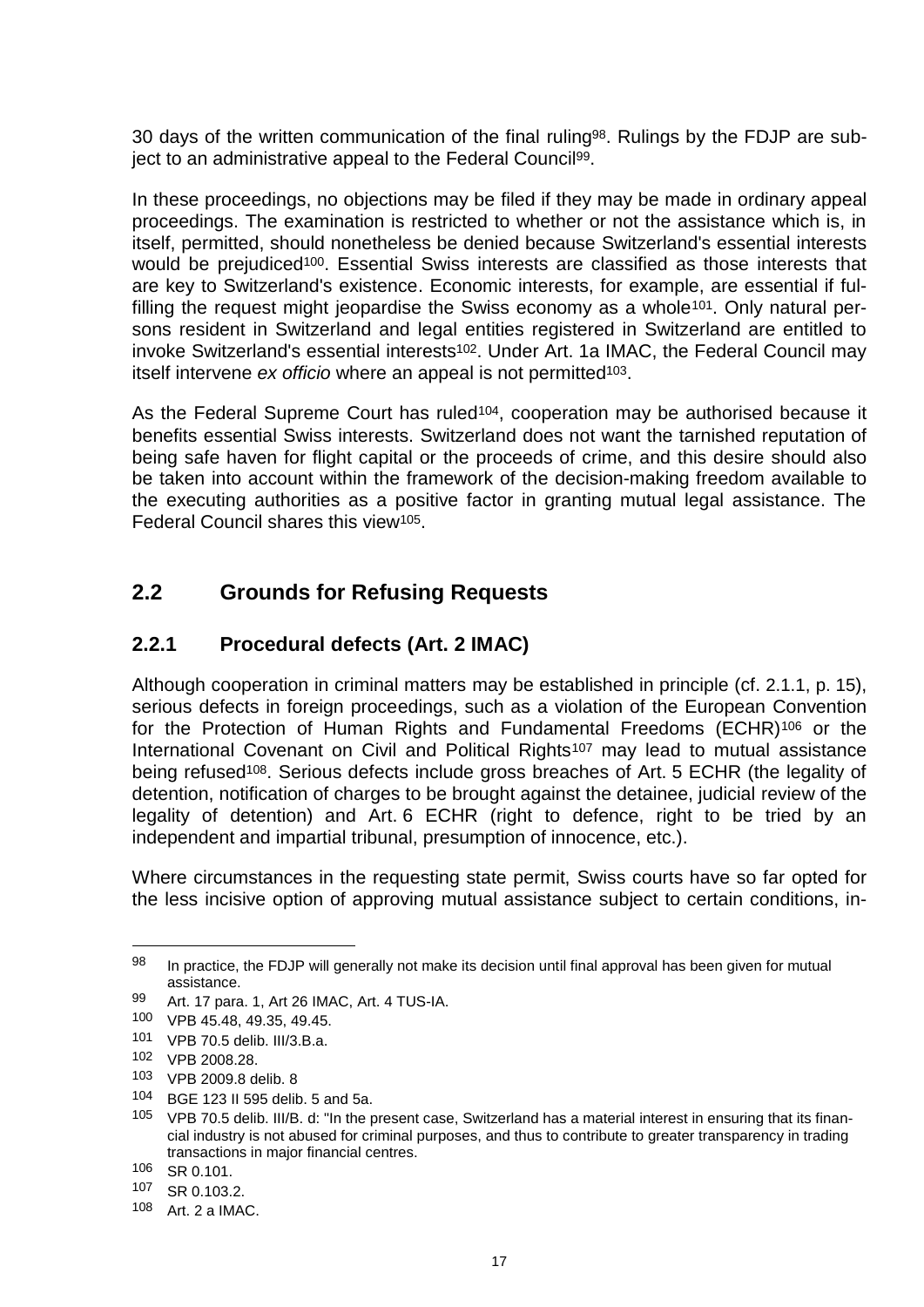stead of simply refusing it out of hand<sup>109</sup>. In such cases, the requesting state must provide assurance in advance that it will abide by the principle of fairness in the criminal proceedings for which Switzerland is providing mutual assistance110.

The FoJ is responsible for reviewing this assurance. An appeal against its ruling may be filed with the Federal Criminal Court within ten days. The Federal Criminal Court will then issue a final decision on the matter in simplified proceedings (Art. 80p IMAC). If the request for mutual assistance concerns the handover of banking documents, a defendant who is on the sovereign territory of the requesting state may invoke Art. 2 IMAC if they can credibly substantiate a specific threat to their rights in legal proceedings. However, a person who is abroad or on the territory of the requesting state, but who is not exposed to any risk there, may not raise an objection to any breach of Art. 2 IMAC. Legal entities are not entitled to claim defects in foreign proceedings<sup>111</sup>.

The request will also be denied if proceedings are being conducted abroad in order to prosecute or punish a person on account of their political opinions, their affiliation to a certain social group, or their race, religion or nationality (non-discrimination clause)112. As soon as there is good cause to consider that the objections of the person concerned could be true, the Federal Office of Justice may be informed so that more precise details of the situation in the requesting state may be obtained from the competent Swiss diplomatic representation abroad or from the Federal Department of Foreign Affairs.

It is of course recognised that this provision is open to abuse, so related claims and declarations by defendants or other affected parties must be treated with caution. The fact that a certain criminal case in the requesting state is receiving extensive media coverage or that the government has declared combating this type of offence as a priority does not automatically warrant the conclusion that the foreign proceedings are tainted with serious defects113.

That said, a request for mutual assistance must be refused if a convincing case can be made that there is a serious and objective risk of unlawful discrimination. In this connection, it has been held, for example, that it is not sufficient to allege that the criminal proceedings commenced abroad are part of a plot to remove the appellant from the political stage. Rather, there must be specific factors that lead to the assumption that the appellant is being prosecuted for undisclosed reasons, primarily owing to their political views114.

 $\overline{a}$ 

<sup>109</sup> BGE 116 lb 463, BGE 123 ll 172 f.

<sup>110</sup> BGE 130 II 217 delib. 8.

<sup>111</sup> BGE 126 II 258 delib. 2d/aa.

<sup>112</sup> Art. 2 Bst. b IMAC.

<sup>113</sup> BGE 129 II 168 delib. 6.1 and the case law cited (the Abacha case / mutual assistance with Nigeria).

<sup>114</sup> BGE 1A.15/2007 delib. 2.5 and the case law cited (rejection of a request for legal assistance owing to the political nature of proceedings / mutual assistance with Russia / the Yukos case).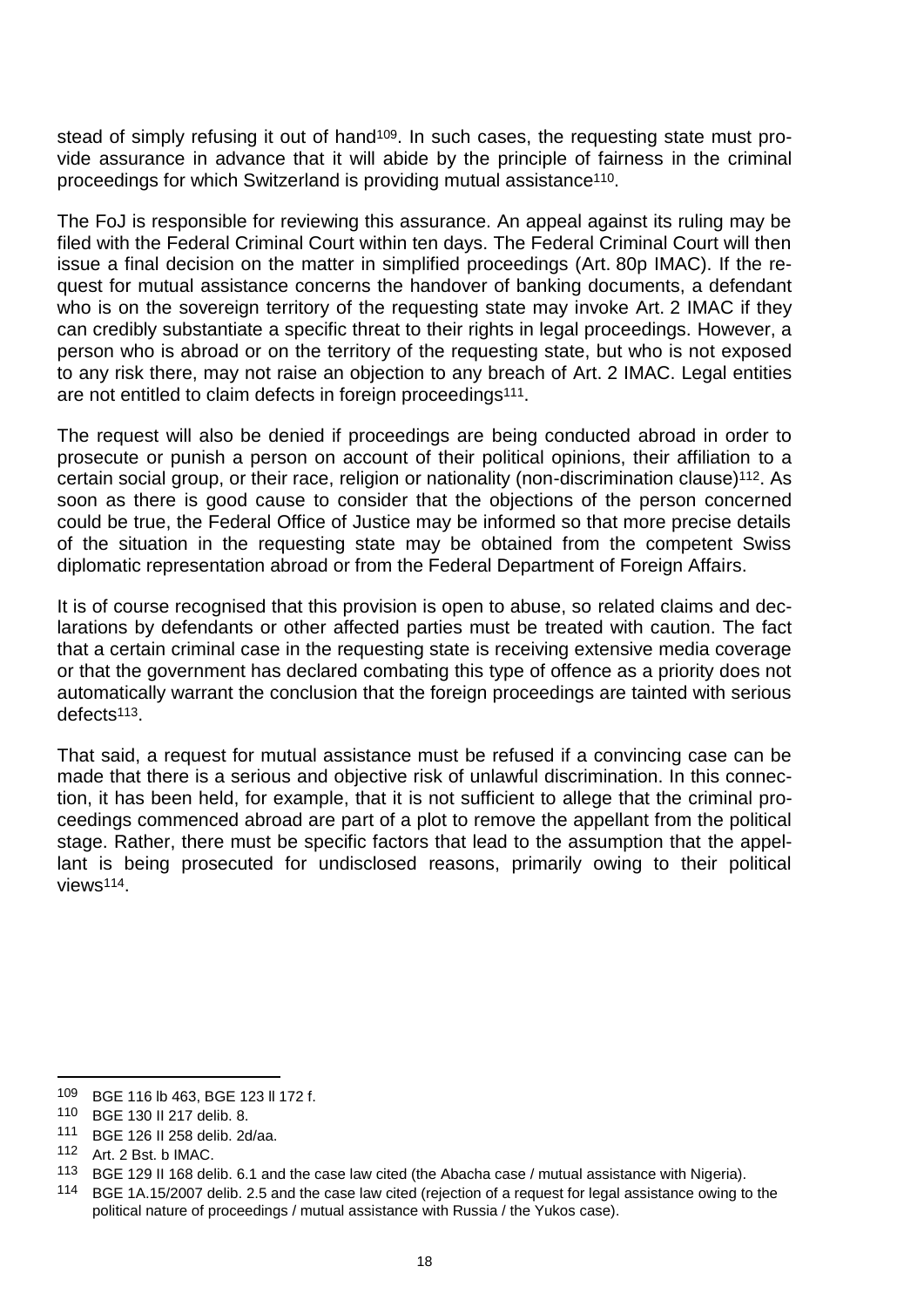# <span id="page-20-0"></span>**2.2.2 Political or military offences (Art. 3 paras. 1 and 2 IMAC)**

a) No assistance is granted for investigations or proceedings concerning an offence which Switzerland considers to be a political act or an act connected with a political offence115.

The IMAC does not regard as political offences crimes which amount to acts of genocide, or which are otherwise particularly reprehensible because the offender, for the purposes of extortion or duress, jeopardised or threatened the freedom, life or limb of others (hijacking of planes, taking of hostages), or which constitute grave breaches of international humanitarian law116. Acts prosecuted under Italian legislation on the financing of political parties are not regarded as political offences, but simply as ordinary criminal offences<sup>117</sup>.

b) A request for assistance will be rejected if the foreign proceedings relate to a violation of the obligation to perform military or similar services<sup>118</sup>. Military offences are considered to be only those which involve a violation of military duties, but not ordinary criminal offences listed in the military criminal code<sup>119</sup>.

Given their restrictive wording, these two grounds for rejecting a request for mutual assistance are of very little practical importance nowadays.

c) If the request involves a fiscal offence, then mutual assistance is essentially out of the question, with a very few exceptions. These are mainly cases in which the facts of the case as described in the request would constitute tax or duty fraud under Swiss law. (cf. 2.3, p. 22 below).

### <span id="page-20-1"></span>**2.2.3 Currency, trade and economic offences (Art. 3 para. 3 IMAC)**

Art. 3 para. 3 IMAC essentially rules out mutual assistance in support of foreign proceedings concerning the prosecution of currency, trade or economic offences<sup>120</sup>.

The ECMA does not expressly state that cooperation may be refused for these categories of offences. Switzerland nonetheless takes the view, that their suppression runs counter to its public policy and its essential interests, as expressly reserved in Art. 2 b ECMA121.

Mutual assistance may nonetheless be granted in response to requests from states with which a treaty on breaches of certain economic policy regulations exists<sup>122</sup>. Breaking a ban does not constitute a fiscal offence123.

<sup>115</sup> Art. 3 para. 1 IMAC, Art. 2 a ECMA, Art. 2 point 1 c (1) TUS.

<sup>116</sup> Art. 3 para. 2 IMAC.

<sup>117</sup> BGE 124 II 184 delib. 4b.

<sup>118</sup> Art. 3 para. 1 IMAC, Art. 1 point 2 ECMA, Art. 2 point 1 c (2) TUS.

<sup>119</sup> BGE 112 Ib 576 delib. 10.

<sup>120</sup> For fiscal offences see 2.3, p. 24, below.

<sup>121</sup> BGE of 19.6.2000 / 1A.32/2000 delib. 5a.

<sup>122</sup> e.g. the breaking of an embargo supported by Switzerland, or the unlawful export of advanced technology; see BGE 121 IV 280 delib. 4b and c, 112 lb 212 ff.

<sup>123</sup> Art. 76 of the Federal Customs Act; SR 631.0 /BGE of 27.11.2000 / 1A.47/2000 delib. 4d.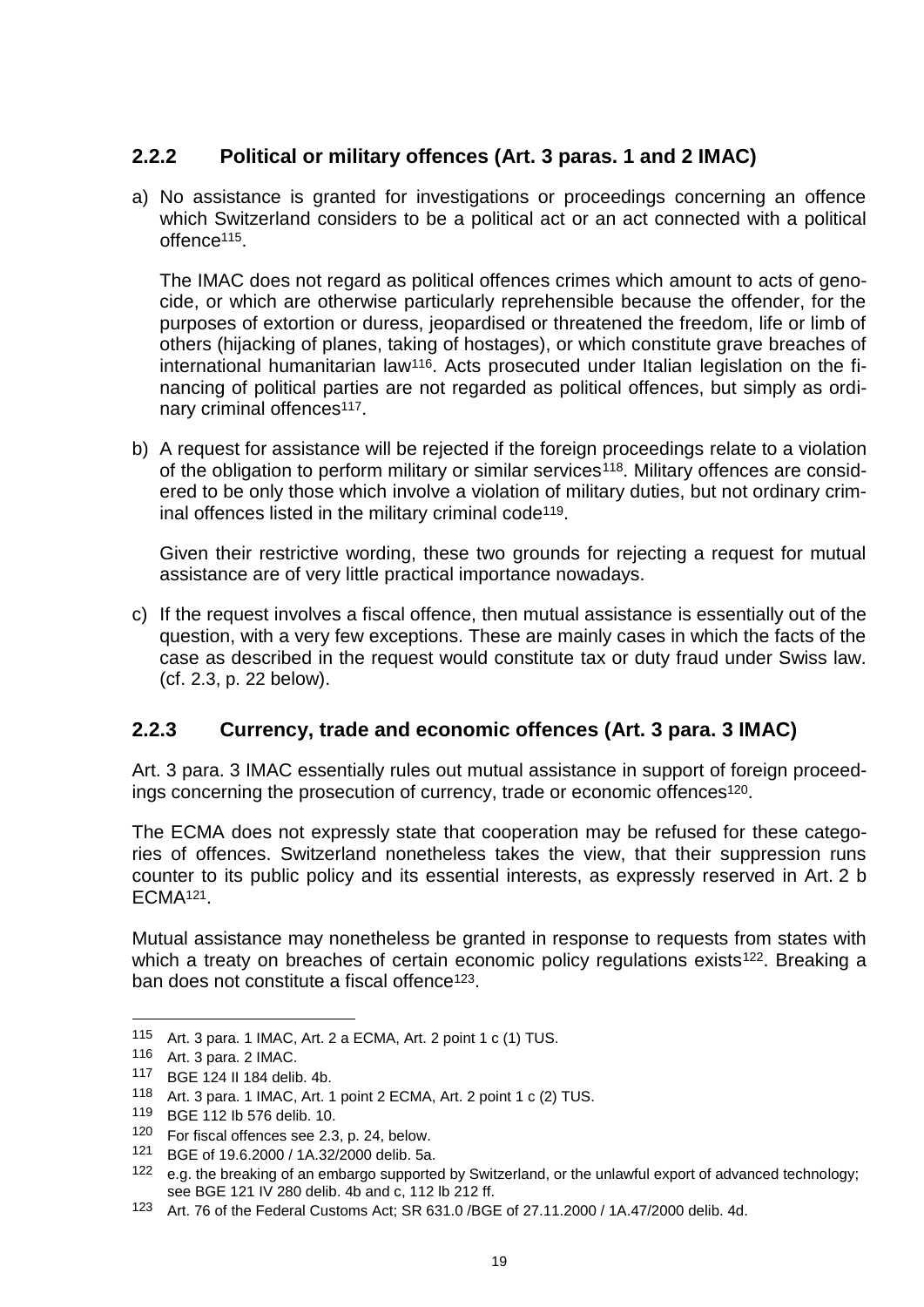### <span id="page-21-0"></span>**2.2.4 Minor cases (Art. 4 IMAC)**

This reason for refusing mutual assistance is derived from the proportionality principle. The court must reject a request for mutual assistance (in the broad sense) if the significance of the act does not justify proceedings.

Article 4 IMAC should be applied with caution and restraint. This reason for refusing assistance is not mentioned in either the ECMA or the ECE, so whether it could still be applied at all<sup>124</sup> within the scope of these two conventions<sup>125</sup> or a bilateral treaty is questionable. The case law applies a narrow definition to the term "minor case". Where the amount at issue is concerned, precedent is based on the criteria laid down in Article 172ter of the Criminal Code<sup>126</sup>. It must also be remembered, however, that a case which the Swiss authorities deem "minor" may be classified differently in the requesting state<sup>127</sup>.

### <span id="page-21-1"></span>**2.2.5 Expiry of criminal liability. Res judicata (ne bis in idem) and timebar (Art. 5 IMAC)**

a) **Res judicata**: Mutual assistance may not be granted where a foreign authority requests assistance in a matter in which the Swiss authorities have already conducted criminal proceedings. If the defendant has been acquitted, has benefited from proceedings being dismissed or has already served his sentence in Switzerland or in the state in which the offence was committed (which need not necessarily be the same as the requesting state), then no mutual assistance may be granted<sup>128</sup>. By contrast, mutual assistance may be granted if the criminal proceedings that have been commenced in Switzerland to investigate the same act have been suspended only on the grounds of expediency129. In addition, the *ne bis in idem* rule is subject to further restrictions: for example, mutual assistance to bring about the revision of a legally enforceable judgment is permitted<sup>130</sup>. In the case of mutual assistance to prosecute narcotics offences, Art. 36 of the Single Convention on Narcotic Drugs<sup>131</sup> must be considered. This article classifies a range of individual acts as independent offences. A Swiss conviction for importing narcotics into Switzerland does not automatically preclude mutual assistance in prosecuting the export of the same narcotics from the requesting state.

<sup>124</sup> The Federal Supreme Court leaves the matter open in its rulings BGE 1A.76/2006 delib. 3.2 (with regard to the EEC) and BGE 1A.323/2005 delib. 4 (with regard to the ECMA).

<sup>125</sup> The Federal Supreme Court leaves the matter open in BGE 1A.76/2006 delib- 3.2 (with regard to the ECE and BGE 1A 323//2005 delib. 4 (with regard to the ECMA).

<sup>&</sup>lt;sup>126</sup> An amount of at least CHF 300 is not regarded as minor in the sense of this provision (BGE 1A.247/2004 delib. 2.2).

<sup>&</sup>lt;sup>127</sup> The mere fact that a request for mutual assistance has been submitted illustrates the importance attached to the case by the requesting state, the economic circumstances of which are often less favourable than those of Switzerland (BGE 1A.247/2004 delib. 2.2: Value of offence EUR 1,100, requesting state: Estonia).

<sup>128</sup> Letter a of the Swiss reservation to Art. 2 ECMA, more restrictive than Art. 5 para. 1 a and b IMAC (BGE 1A.136/2001 delib. 5b) see also Art. 54 Schengen Convention and TPF RR.2009.196 of 26 March 2010, delib. 2.

<sup>129</sup> BGE 110 lb 385 ff.

<sup>130</sup> Art. 5 para. 2 IMAC.

<sup>131</sup> SR 0.812.121.0.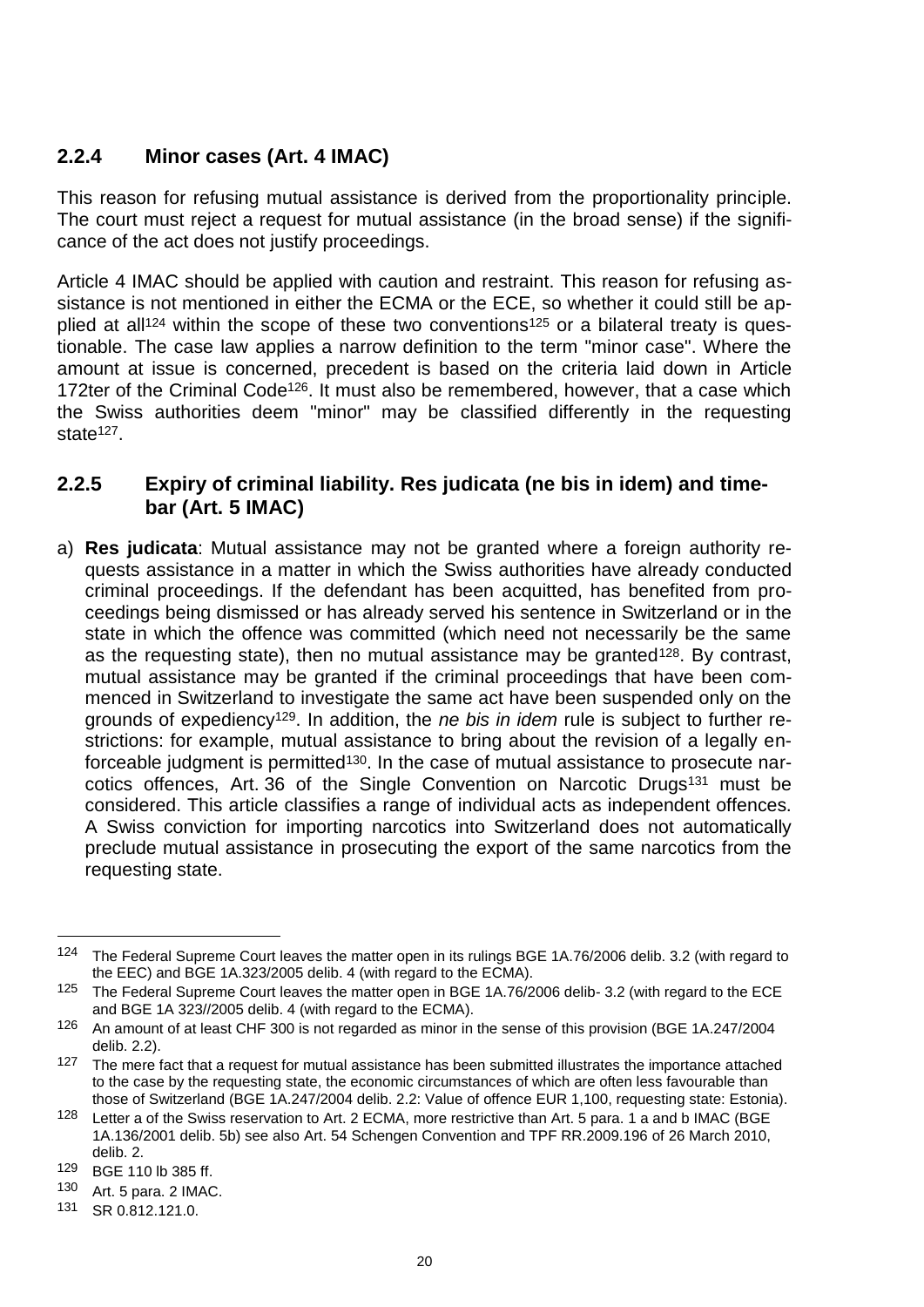b) **Ne bis in idem** (double jeopardy): Mutual assistance may also be refused if criminal proceedings are still pending in Switzerland in relation to the act to which the foreign request for assistance refers, and the defendant is in Switzerland<sup>132</sup>. However, mutual assistance may be granted if the foreign proceedings concern the prosecution of cooffenders, or the exoneration of the defendant<sup>133</sup>.

Cantonal executing authorities may also invoke the *ne bis in idem* principle. That said, *ne bis in idem* should not be asserted where a person who has been convicted in Switzerland flees to their home country and the authorities in that country seek mutual assistance. Otherwise, there is the risk that the person concerned goes unpunished if, because of their nationality, they cannot be extradited from their country of origin to Switzerland.

c) **Time bar:** Mutual assistance will be denied if the act that is the subject of investigations abroad would have been time-barred if it had been committed in Switzerland134. As is the case with dual criminality, limitation periods must be examined in the context of the applicable law at the time the final ruling was issued<sup>135</sup>. The limitation period runs from the time at which the enforcement measure is executed, for example from the time at which the documents whose handover has been ordered are seized from banks136.

This reason for refusing mutual assistance cannot, however, be applied to a request for assistance where there is an agreement between the requesting state and Switzerland which does not provide accordingly<sup>137</sup> or, logically, where it has been declared that there is no time limit for the prosecution of the criminal acts which are the subject of the foreign proceedings. It is therefore becoming more and more unlikely that assistance will be refused on the grounds that it is time-barred in the requested state<sup>138</sup>

<sup>132</sup> Art. 66 para. 1 IMAC.

<sup>133</sup> Art. 66 para. 2 IMAC.

<sup>134</sup> NB: The new rules on time limits were codified in Arts. 97 to 101 of the Swiss Criminal Code with effect from 1 January 2007. The "absolute" limitation imposed by Art. 5 para. 1 c IMAC no longer exists.

<sup>135</sup> BGE 130 II 217 delib. 11.2.

<sup>136</sup> BGE 130 II 217 delib. 11.2.

<sup>137</sup> e.g. ECMA (BGE 133 IV 40 delib. 7.4), TUS and AA-D/ECMA with Germany. Other rules apply to mutual assistance measures for which no provision is made in the ECMA. In this case, the statute of limitations may be cited as grounds for refusing assistance (BGE 126 II delib. 4d).

<sup>138</sup> see Zimmermann, no. 437 and, on extradition, Art. IV AA-D/ECE with Germany, amended on 1 March 2002 (SR 0.353.913.61).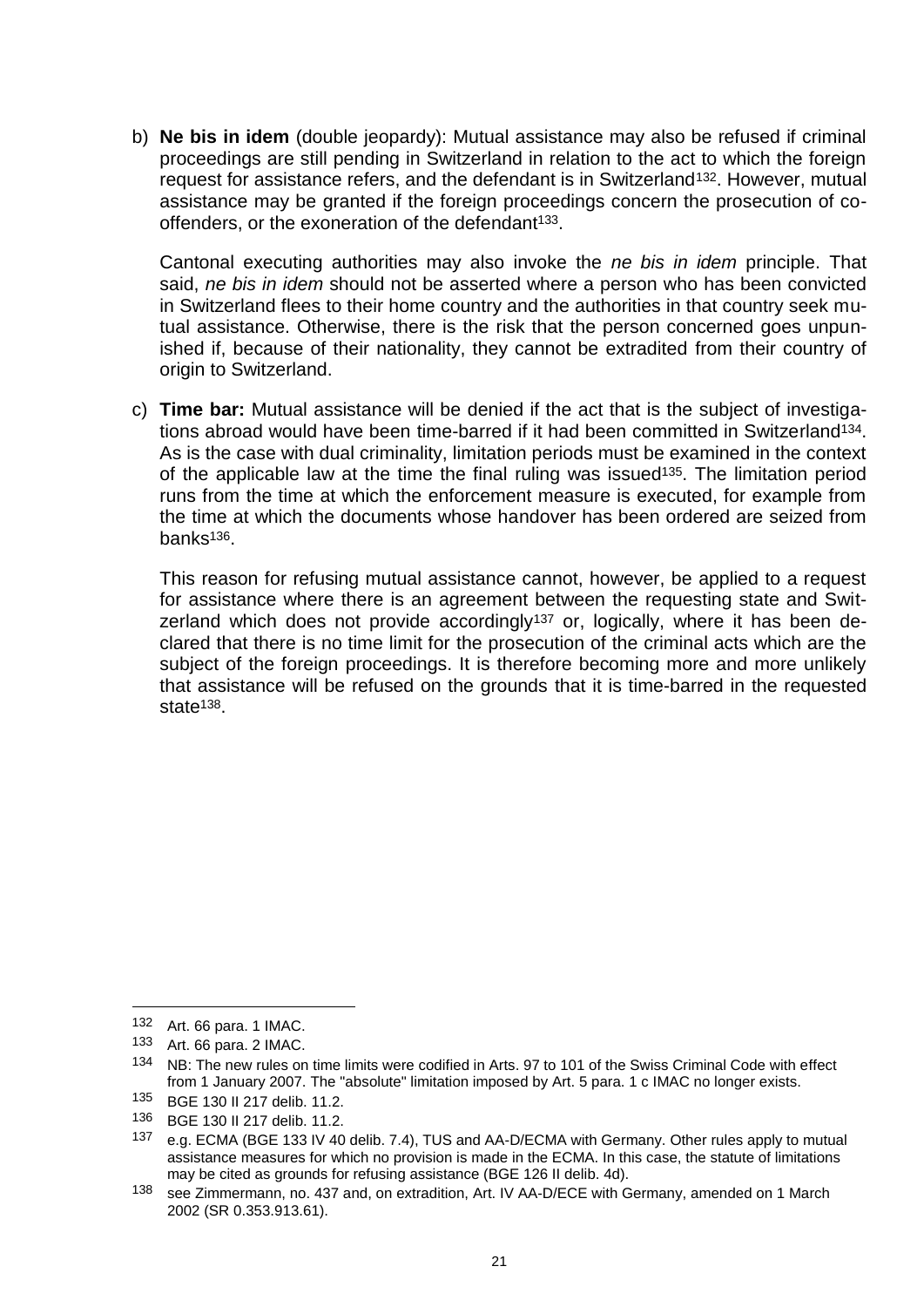# <span id="page-23-0"></span>**2.3 Assistance in Fiscal Matters**

### <span id="page-23-1"></span>**2.3.1 Principles**

Switzerland does not grant mutual assistance for the prosecution of fiscal offences that are the subject of investigations by a foreign authority<sup>139</sup>. The decision not to cooperate is not rooted in the problem of dual criminality140; neither is it based directly on banking secrecy, which may be lifted in certain cases that are provided for in law<sup>141</sup>.

The main reason why Switzerland does not provide assistance in fiscal matters is that banking secrecy represents a direct obstacle to tax-related investigations under Swiss law as well, and may only be suspended in cases of tax fraud<sup>142</sup>. Consequently, in the context of mutual assistance Switzerland is unable to grant foreign prosecuting authorities broader privileges than those accorded to Swiss authorities in their domestic investigations143.

The name of an offence, its systematic classification under the law of the requesting state or the general responsibilities of the requesting authority do not necessarily imply that no assistance will be given. For example, "Fiscal" (Spanish-speaking countries) or "Procurator Fiscal" (Scotland) actually means "Public Prosecutor, State or District Attorney"); in certain countries, investigations relating to drugs offences are carried out by the customs authorities (e.g. in the UK); in the United States, these offences are defined in customs legislation, with a number of agencies (specifically the Internal Revenue Service) responsible for prosecution. The acts described in a request for assistance (the object of the investigation) determine whether or not that request concerns a fiscal matter.

### <span id="page-23-2"></span>**2.3.2 Definition of "fiscal offence"**

A **fiscal offence** is defined as an act which is designed to **reduce fiscal duties**, i.e. the evasion of taxes, customs duties or other public levies<sup>144</sup>.

If the act is intended **improperly to obtain benefits from the fiscal authorities** (the state), then an **ordinary criminal offence** has been committed. As such, it may form the object of accessory legal assistance, as well as other forms of cooperation (such as extradition145, or the delegation of prosecution).

<sup>139</sup> Art. 3 para. 3 IMAC, clause 1 BGE 8.11.2006/ 1A.176/2006 delib. 2.2.

<sup>140</sup> Fiscal offences are punishable in Switzerland as they are elsewhere (see e.g. Art 14 ACLA and Art. 186 DFTA for tax fraud, Arts. 175 to 185 DFTA for tax evasion).

<sup>141</sup> Art. 47 para. 5 of the Banking Act: "Still applicable are the federal and cantonal regulations concerning the obligation to testify and to furnish information to a government authority".

<sup>142</sup> Aubert, Kernen und Schönle, Le secret bancaire suisse, 3 ed. 1995, p. 222 ff. / Günter Stratenwerth, Basler Kommentar (Bankengesetz) 2005 ad Art. 47 n 36 ff. p. 689.

<sup>143</sup> A distinction must be made between cooperation in the sense of mutual assistance and administrative assistance in cases of tax fraud and related offences, which is provided for in the treaties to prevent the double taxation of income (e.g. Art. 27 of the treaties with the USA: SR 0.672.933.61 and with Germany: SR 0.672.913).

<sup>144</sup> With the exception of contributions to social security schemes. see Art 2. point 3 TUS.

<sup>145</sup> BGE of 18.8.2005 / 1A.194/2005 delib. 3.1.4. BGE of 13.1.2006 / 1A.297/2005 delib. 3.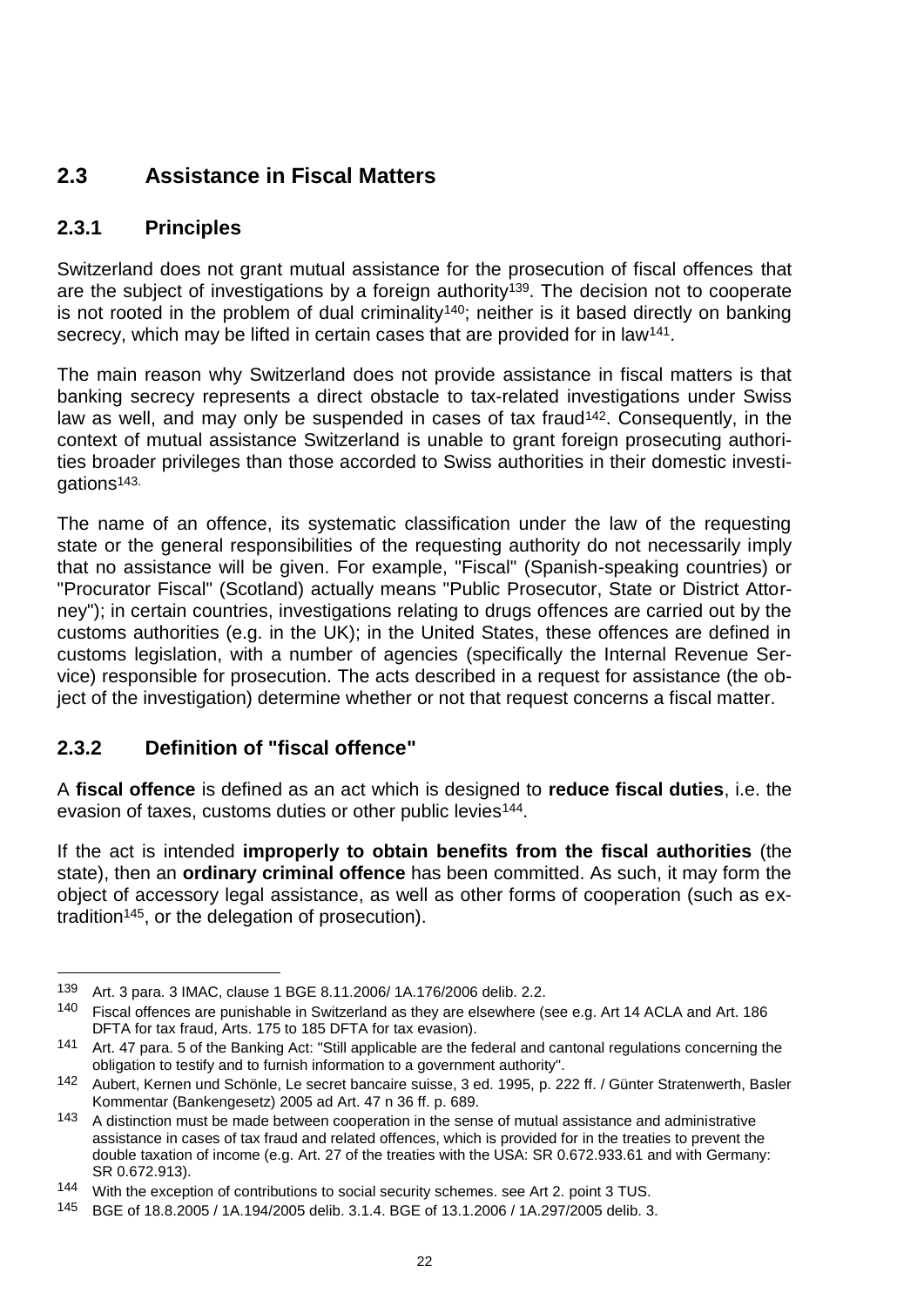This means that fraudulently obtaining subsidies or other benefits from the state is not regarded as a fiscal offence, because the defendant is not depriving the state of something that would otherwise be due under the tax and duty legislation<sup>146</sup>. For the same reason, assistance may be granted to investigate the suspicion that a private physician did not hand over to the public hospital that legally prescribed part of his fee for treating his patients. In this case, the offence is directed against the state as an employer, and not against the tax authority. Conversely, falsifying documents is deemed a fiscal offence if it has been undertaken purely for tax purposes<sup>147</sup>.

### <span id="page-24-0"></span>**2.3.3 Exceptions to the refusal of assistance in fiscal matters**

### *2.3.3.1 Duty or tax fraud*

Three exceptions are made to the principle that no assistance may be granted in fiscal matters:

- <span id="page-24-1"></span>a) Assistance to **exonerate a person being prosecuted** is permitted – provided this exception is applied with restraint<sup>148</sup>. The reason for this caution is that the evidence and arguments that the person being prosecuted abroad is requesting to exonerate himself may, under certain circumstances, turn out to be highly unfavourable to his case and thus result in the very outcome he is seeking to avoid149. The defendant's written consent to the gathering of evidence in this way must be obtained and enclosed with the request for assistance150.
- b) An obligation to provide assistance exists in cases in which a US request concerns criminal proceedings against leading members of **criminal organisations in the USA**151.
- c) If the subject of foreign proceedings is an act which would be classified in Switzerland as **duty or tax fraud**, then assistance may be granted (Art. 3 para. 3 clause 2 IMAC). Art. 24 para. 1 IMAC defines duty or tax fraud by reference to Art. 14 para. 2 of the Administrative Criminal Law Act (ACLA, SR 313.0). Despite the wording used ("may"), an obligation to provide assistance exists provided all of the relevant conditions are fulfilled<sup>152</sup>.

Duty or tax fraud is deemed to have been committed where a person fraudulently evades taxes or duties by using false, forged or untrue information – the latter being the most common case153. That said, other instances of the fraudulent deception of tax authorities are conceivable which do not necessary require the use of falsified documents154. For example, cases in which inflated invoices are issued so that capital can be clawed back

<sup>146</sup> Subsidy fraud, see BGE 112 lb 55 ff. / Non-justified refunds of value added tax via a "VAT carousel": CCR of 19.11.2007 / RR.2007.106 delib. 3.4.

<sup>147</sup> See BGE 103 la 218 ff., BGE 103 Ia 108 IV 27 ff.

<sup>148</sup> Art. 63 para. 5 IMAC.

<sup>149</sup> VPB 46/IV no. 68 p. 379 f. letter b.

<sup>150</sup> BGE 113 Ib 67 delib. 4a.

<sup>151</sup> Art. 2 point 2 TUS. See Art. 7 TUS for the conditions that must be fulfilled for assistance to be provided in such cases. This regulation has been applied only very rarely to date.

<sup>152</sup> BGE 125 II 250 delib. 2.

<sup>153</sup> BGE 111 lb 242 ff.

<sup>154</sup> BGE 125 II 250 delib. 3b and BGE of 3.4.2005 / 1A.323/2005 / delib. 5.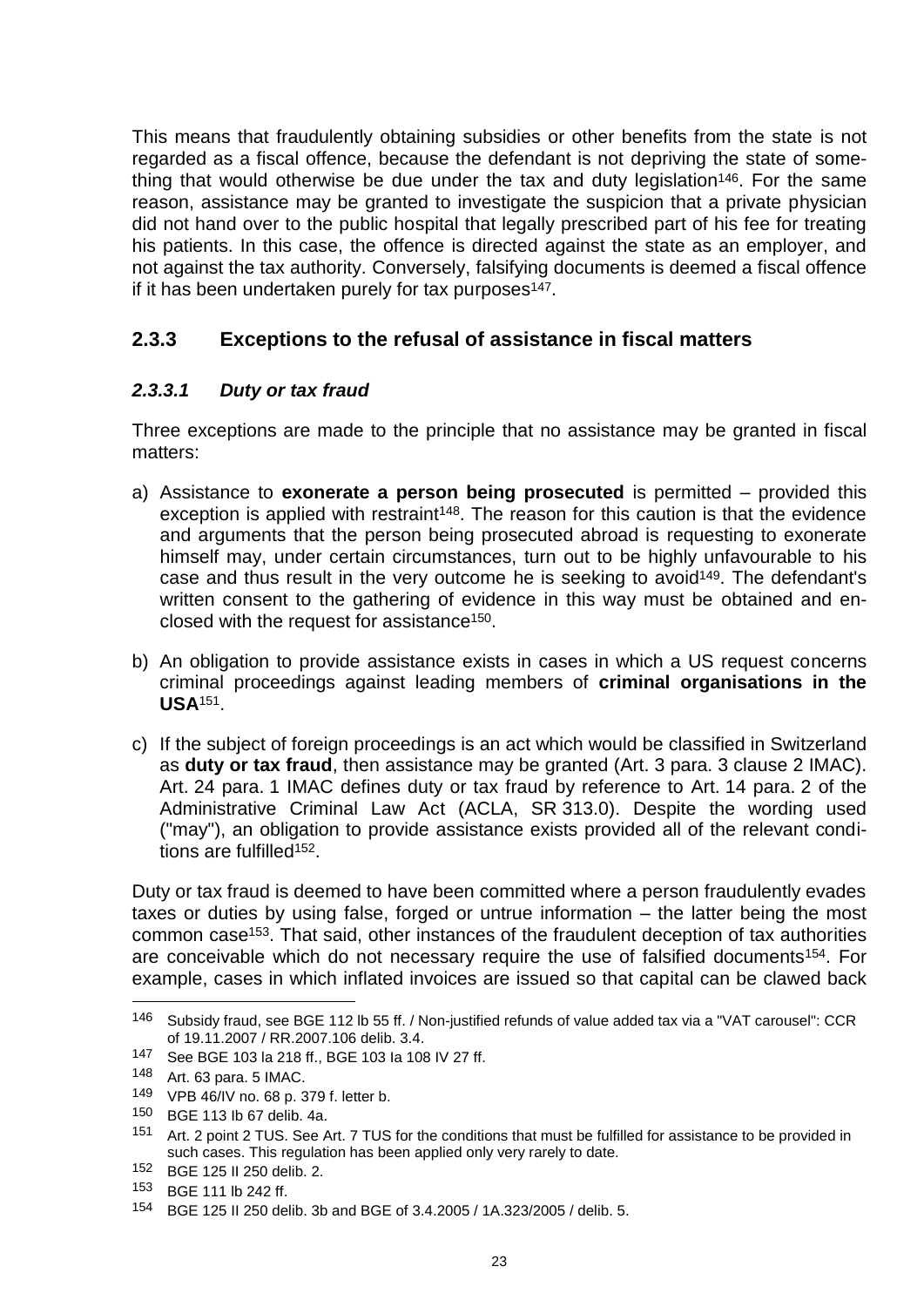are classified as this type of fraud<sup>155.</sup> The use of intermediate domiciliary companies and the systematic issue and application of falsified contracts<sup>156</sup> may also be defined as "schemes of lies"157.

A foreign request may not be refused simply because the same types of duties or fiscal regulations do not exist under Swiss law158.

For assistance to be granted in cases of duty or tax fraud, the allegations must leave no doubt that the requirements for the offence under Swiss law are met. This is intended to prevent the requesting foreign authority – under the guise of an ordinary criminal offence or duty or tax fraud that it merely claims has been committed – collecting evidence to punish fiscal offences for which Switzerland would not otherwise provide assistance.

First and foremost, a scheme of lies must be clearly shown to exist. According to Federal Supreme Court precedent, the requesting state must present sufficient indication that tax fraud has been committed. However, when submitting its request for assistance, the requesting state does not necessarily need to include evidence supporting its suspicions. It need only describe those suspicions and make a credible case for the existence of a crime159.

Where doubts exist about the nature of the taxes or duties referred to in the request, the Swiss Federal Tax Administration will be called upon to give a written opinion<sup>160</sup>. Although its report is not binding on the executing authorities<sup>161</sup>, the latter may not deviate from it without good reason to do so.

In cases of customs fraud, frequent use is made of the option provided for in Article 79 IMAC. This permits the conduct of the entire mutual assistance procedure to be transferred to the Swiss Federal Customs Administration. This can be useful not only because the SFCA has a greater specialist knowledge of the field, but also because it often also helps to avoid concurrent proceedings (where Swiss customs regulations have been infringed at the same time, or where administrative proceedings are running in parallel).

Swiss mutual assistance requests made to foreign authorities may not impose any conditions on the use of the information they contain. The requested state may therefore also pass this information on to its tax authorities. This dilemma can usually be resolved by only disclosing information subject to business or banking secrecy that is absolutely necessary to obtain assistance.

<sup>155</sup> BGE 111 lb 242 ff.

<sup>156</sup> BGE of 31.1.2006 / 1A.234/2005 delib. 2.3.

<sup>&</sup>lt;sup>157</sup> The IMAC gives duty and tax fraud a broader definition than Art. 186 of the Federal Act on Direct Federal Taxation (DFTA / SR 642.11), which defines tax fraud as the use of false, forged or untrue information with intent to decieve the tax authorities.

 $158$  Art. 24 para. 2 O-IMAC.<br> $159$  BCE 125 IL250 dolib 5k

<sup>159</sup> BGE 125 II 250 delib. 5b, CCR of 28.10 2008 / RR.2008.165 delib. 5.5.

<sup>160</sup> Art. 24 para. 3 O-IMAC.

<sup>161</sup> BGE of 8.2.2001 / 1A.308/2000 delib. 2c.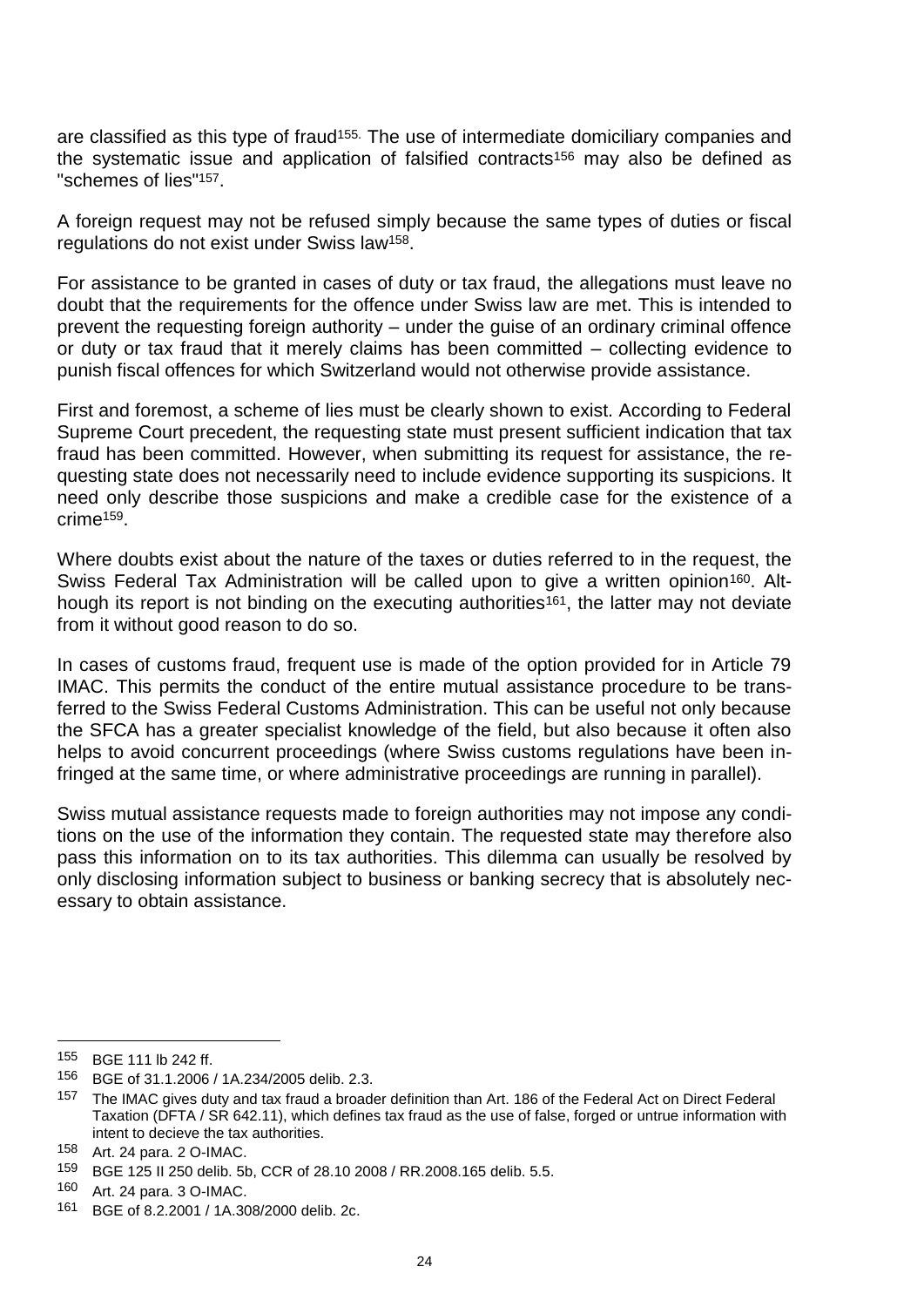#### *2.3.3.2 Cooperation agreements between the Swiss Confederation and the European Union on mutual assistance in the field of indirect taxation*

The conclusion of the second series of bilateral agreements ("Bilateral II") between Switzerland and the European Union will not result in any major changes to Swiss legislation on mutual assistance. There is one exception, however: the **extension of cooperation with regard to indirect taxation**. The Cooperation Agreement between the Swiss Confederation, the European Union and the European Community on their Association with the Implementation, Application and Development of the Schengen Aquis<sup>162</sup> and the Cooperation Agreement Between the Swiss Confederation, of the one part, and the European Community and its Member States, of the other part, on the Combating of Fraud and other Illegal Activity to the Detriment of Their Financial Interests (with Final Act)<sup>163</sup>. **introduce the same standard for cooperation between Switzerland and the EU on indirect taxes as apply between EU Member States themselves**164. It should be stated here that mutual assistance will also be provided in cases of money laundering within the EU if the offence in both countries concerned carries a sentence of more than six months imprisonment (specifically: for the money laundering of the proceeds from tax fraud, e.g. in connection with VAT, and professional smuggling operations). **Direct taxation is not affected by this.** In this area, mutual assistance remains restricted to cases of duty or tax fraud.

There are two special features of the Agreement on Combating Fraud: a new type of cooperation – the **monitoring of bank accounts**165, and the **cancellation of the right of appeal** against the **representatives of the requesting state being present** when the request is carried out.

# <span id="page-26-0"></span>**2.4 Concurrence of Refusal and Admissibility of Cooperation (Art. 6 IMAC)**

If the circumstances of the case presented in the request for assistance indicate that ordinary criminal offences have been committed in addition to fiscal, political or military offences, then mutual assistance will be granted under the proviso that the findings communicated by Switzerland are to be used to prosecute or punish the ordinary criminal offences only<sup>166</sup> (on the speciality reservation, please refer to 2.7 p. 32). No assistance may be granted, however, if the circumstances of the specific (fiscal, political or military) offence affect all aspects of the ordinary criminal offence and thus take precedence over it167.

<sup>162</sup> FG 2004 6447 / [CISA,](http://www.rhf.admin.ch/rhf/fr/home/straf/recht/multilateral/sdue.html) in force since 15 December 2008. The SR classification system does not include the text, but it may be accessed via the FoJ website: <http://www.rhf.admin.ch/rhf/fr/home/strafrecht/rechtsgrundlagen/multilateral/sdue.html>

<sup>163</sup> FG 2004 VI 6503 / BBA (SR 0.351.926.81), in force early with certain Member States of the European Union since April 2009 (see also the Guide to International Mutual Assistance).

<sup>164</sup> Lower limit: the amount evaded must be at least EUR 25,000 or the value of the unlawfully imported or exported goods must be at least EUR 100,000.

<sup>165</sup> See Art. 284 and 285 of the future Swiss Code of Criminal Procedure (CPO).

<sup>166</sup> Art. 6 para. 1 IMAC.

<sup>167</sup> See Art. 6 para. 2 IMAC, Art. 2 point 4 TUS and BGE 104 la 49 ff. delib. 4).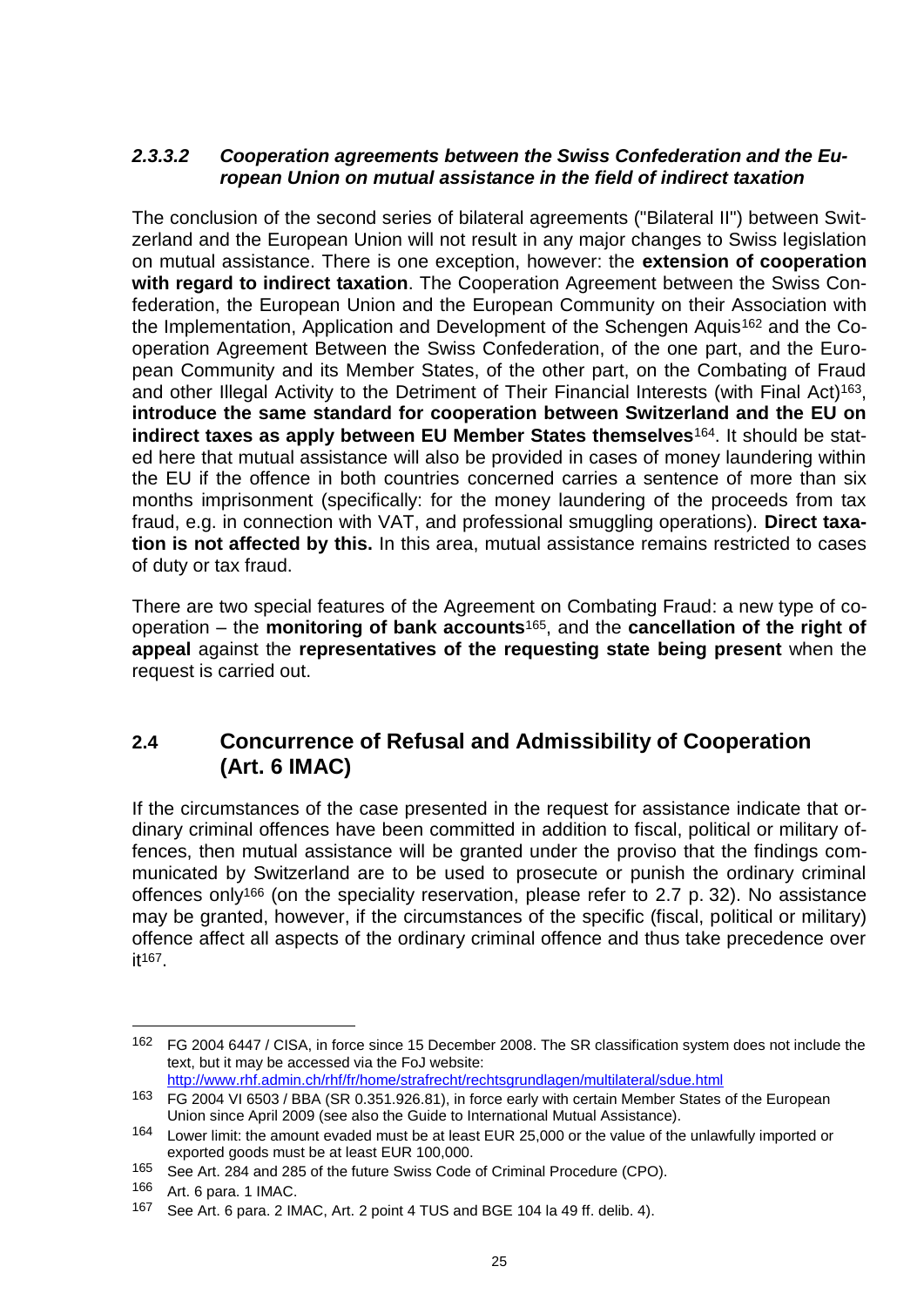# <span id="page-27-0"></span>**2.5 Grounds for Refusing Assistance**

# <span id="page-27-1"></span>**2.5.1 Reciprocity (Art. 8 IMAC)**

As a rule, a request will be granted only if the requesting state guarantees reciprocity (Art. 8 para. 1 first sentence 1 IMAC). The Federal Office will obtain an assurance of reciprocal rights where this appears appropriate (Art. 8 para. 1 second sentence 2 IMAC). It may exercise considerable discretion in this regard<sup>168</sup>. An assurance will generally be required unless the relationship between Switzerland and the requesting state is based on some form of convention. In accordance with the principle of good faith, which is a crucial element in international relations, the Swiss authorities are not required to check whether the declaration of reciprocity complies with foreign requirements as to form, or the competence of the authority that submits the declaration, unless there are clear indications that abuses have occurred. The FoJ may also waive the reciprocity requirement, particularly if carrying out the request appears appropriate due to the type of offence or the need to combat certain crimes (Art. 8 para. 2 a IMAC). This exception especially concerns the suppression of organised crime, white-collar crime, money laundering and corruption169.

The question of who is responsible for submitting the declaration of reciprocity is determined by the domestic law of the state concerned<sup>170</sup>; the declaration is generally contained in a note from the diplomatic representation in Switzerland of the state concerned, or in a letter from the attorney general's office or the ministry of justice.

In view of the globalisation of crime and the mobility of its proceeds, there is  $-$  rightly  $-$  a growing tendency to waive the reciprocity condition<sup>171</sup>.

# <span id="page-27-2"></span>**2.5.2 Dual criminality**

### *2.5.2.1 Principle*

In principle, assistance should be granted as far as possible even if the act described in the request is not an offence in Switzerland. However, in executing a request, procedural enforcement (premises searches, seizure of evidence, summons to appear with a warning of enforcement in the event of non-compliance, interviewing of witnesses<sup>172</sup>, telephone tapping, and the lifting of the obligation to keep certain facts confidential<sup>173</sup>) may be ordered only if the offence described in the request also constitutes a criminal offence under Swiss law174.

The court reviewing the request for assistance will look into the question of *prima facie*  criminal liability175. Under Art. 64 para. 1 IMAC, this examination concerns the objective

<sup>168</sup> BGE 110 lb 176.

<sup>169</sup> BGE of 23.4.2003 / 1A.49-54/2002 delib. 4.

<sup>170</sup> BGE 110 lb 173 delib. 3a.

<sup>171</sup> In this connection, BGE of 18.5.2005 / 1A.38/2005 delib. 3.4.

<sup>172</sup> A voluntary statement made by the accused should be accepted as the granting of a legal hearing.<br>173 In particular and above all banking confidentiality (Art 47 BankA)

In particular – and above all – banking confidentiality (Art. 47 BankA).

<sup>174</sup> Art. 64 para. 1 IMAC, Art. 5 a ECMA and the attendant Swiss declaration, Art. 4 TUS.

<sup>175</sup> BGE 124 II 184 delib. 4b.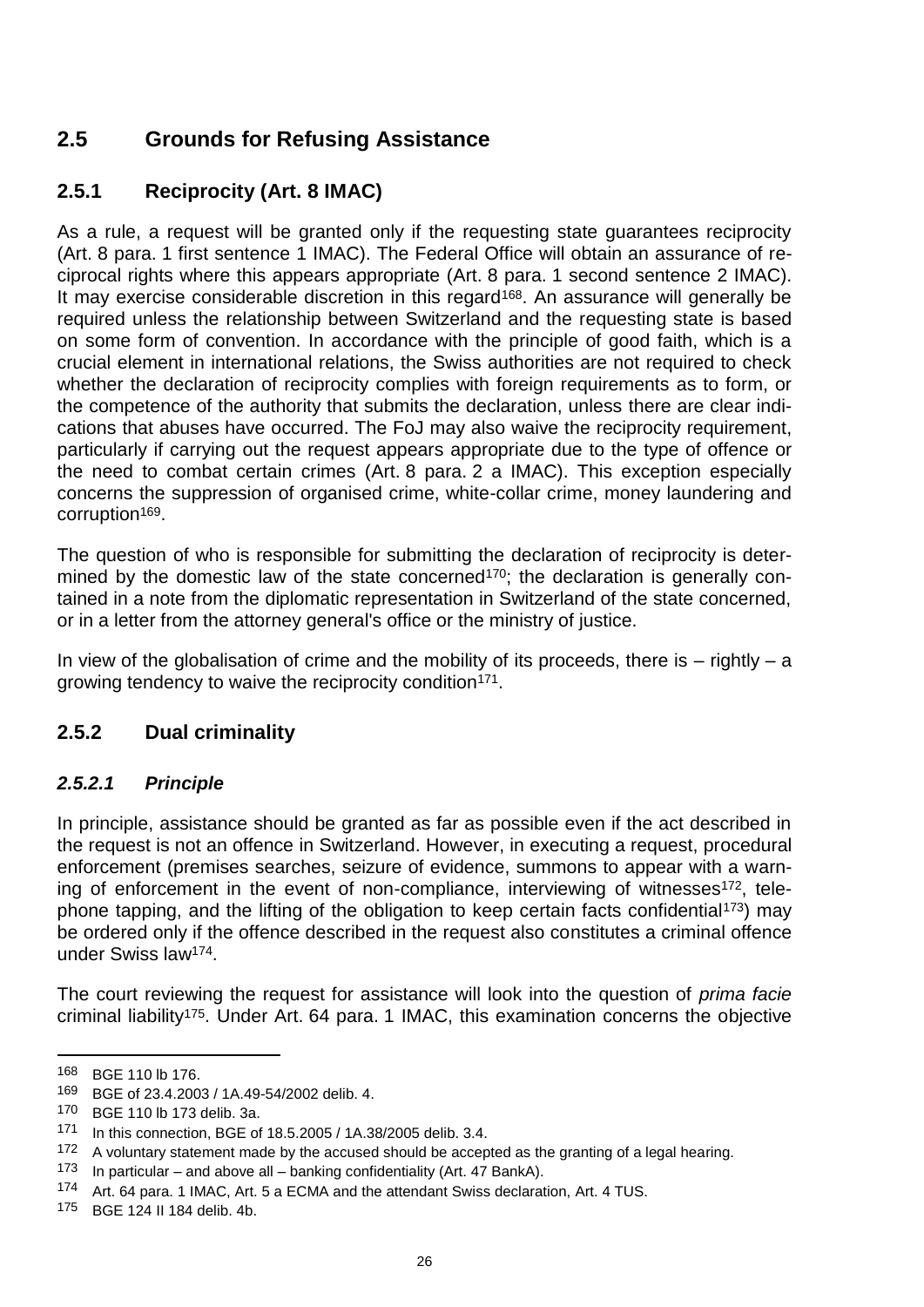elements of the criminal act, independent of the special provisions of Swiss law on guilt and prosecution.

Here, it is not necessary that the legal classification of the criminal act is the same in both systems of law, or that the criminal provisions or potential sanctions are the same. It is sufficient for the act described in the request to be an offence in both states that would normally result in international cooperation<sup>176</sup>. In contrast to extradition, the condition of dual criminality must not be fulfilled for every offence for which a request for assistance is submitted  $-$  it must be fulfilled for just one<sup>177</sup>.

Criminal liability under foreign law is not examined<sup>178</sup>. The timing of criminality in Switzerland is **determined** by the date on which **compulsory measures were ordered**179.

### *2.5.2.2 Exceptions (Art 64 para. 2 IMAC)*

The IMAC provides for two exceptions to the principle of dual criminality<sup>180</sup>. Even where the act that is being prosecuted in the requesting state is not an offence in Switzerland, enforcement measures may still be ordered in the following cases:

- $-$  To exonerate the defendant (cf. 2.3.3.1 lit. [a\),](#page-24-1) p. 23);
- To prosecute offences that constitute sexual acts with minors.

### <span id="page-28-0"></span>**2.5.3 Confirmation (Art. 76 c IMAC)**

According to the IMAC only<sup>181</sup>, but not the ECMA<sup>182</sup>, for searches of premises and the seizure or handover of objects the request for assistance must be accompanied by confirmation that these measures are permitted in the requesting state. This precaution is intended to prevent the requesting state demanding compulsory measures from Switzerland that it would be unable to execute within its own sovereign territory<sup>183</sup>. The confirmation provided for in this provision is not requested systematically, but rather only where doubts exist about the lawfulness of the measure in the requesting state184.

<sup>176</sup> BGE of 3.5 2004 / 1A.3/2004 delib. 10.1.

<sup>177</sup> BGE 125 II 569 delib. 6.

<sup>178</sup> e.g. expressly with the USA; see Art. 4 point 4 TUS; BGE 111 lb 137 f.

<sup>179</sup> BGE 129 II 462 delib. 4.3.

<sup>180</sup> The principle of dual criminality tends to be waived at least in part in mutual assistance relationships between EU Member States (e.g.: Art. 3 para. 2 of the Framework Decision 2003/577 of 22 July 2003 on the execution in the European Union of orders freezing property or evidence / L 196.45).

<sup>181</sup> Art. 76 c IMAC, Art. 31 O-IMAC.

<sup>182</sup> The requirement of Art. 76 c IMAC cannot be held against a State Party to the ECMA / BGE of 25. 2.2000 /1A.274/1999 delib. 3b.

<sup>183</sup> A search or seizure warrant enclosed by a foreign authority with its request for assistance is deemed to be confirmation of the legality of such measures (Art. 31 para. 2 IMAC).

<sup>184</sup> BGE 123 II 161 delib. 3b p. 166.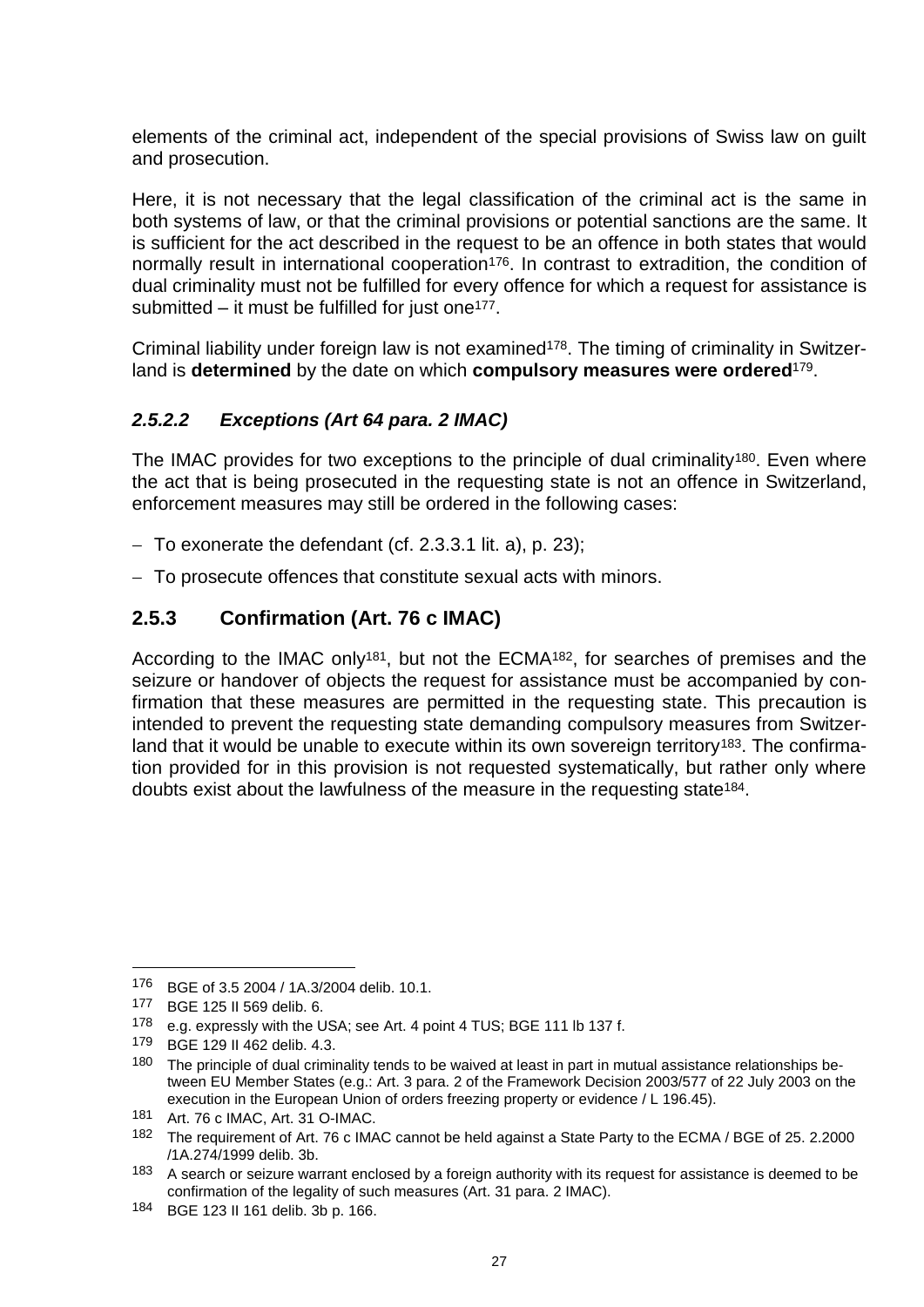# <span id="page-29-0"></span>**2.6 Principles governing the Execution of Assistance**

# <span id="page-29-1"></span>**2.6.1 Principle of good faith**

The principle of good faith not only applies to legislation on mutual assistance, but also forms the foundation for all relations between states which are parties to a bilateral or multilateral agreement<sup>185</sup>. In international mutual assistance in criminal matters, the principle of good faith means that the requested state will generally not cast doubt over the request for assistance submitted by the requesting state with regard to:

- the jurisdiction (*ratione loci et materiae*) of the requesting authority<sup>186</sup>,
- whether the allegations forming the basis for the legal proceedings abroad are true or give rise to criminal liability in the requesting state<sup>187</sup>;
- the circumstances of the case presented in the request<sup>188;</sup>
- the benefit and scope of the measures being requested<sup>189</sup>;
- the obligation to execute the request as long as it has not been withdrawn<sup>190</sup>,
- $-$  compliance with the speciality reservation where the two states are bound by a treaty or a convention<sup>191</sup>;
- the credibility of the assurances concerning reciprocal rights<sup>192</sup>,

other than in the case of obvious and easily proven abuses.

### <span id="page-29-2"></span>**2.6.2 Principle of favourability**

Legal precedent on international cooperation has developed a positive approach which calls upon the judge examining the mutual assistance case – who is often confronted with a variety of parallel legal provisions, all of which are potentially applicable – to choose the solution that is more favourable to the assistance process. This "favourability principle" applies to both specific mutual assistance and deportation cases.

Even where international treaty law does not provide expressly for a certain form of cooperation, Switzerland may grant this cooperation on the basis of provisions in its domestic law, such as the IMAC. The courts have consistently permitted the application of domestic law where it is more favourable to cooperation than treaty law193; another factor here is the generally-held view that treaties should encourage, rather than limit, international cooperation. It would be paradoxical, and evidently contrary to the spirit of the relevant treaties, if Switzerland were to refuse to cooperate with states to which it is bound

 $\overline{a}$ 

- 190 BGE 1A.218/2003 delib. 3.5.<br>191 BGE 1A 78/2000 dolib. 2b
- BGE 1A.78/2000 delib. 2b.

<sup>185</sup> "Pacta sunt servanda".

<sup>186</sup> BGE 116 Ib 92 delib. 2c aa.

<sup>187</sup> BGE 126 II 212 delib. 6 bb.

<sup>188</sup> BGE 132 II 81 delib. 2.1.

<sup>189</sup> BGE 132 II 81 delib. 2.1.

<sup>192</sup> CCR RR.2008.177 delib. 5 / BGE 130 II 217 delib. 7.1.

<sup>193</sup> BGE 132 II 178 delib. 2.1 / CCR RR.2007.48 delib. 2.4.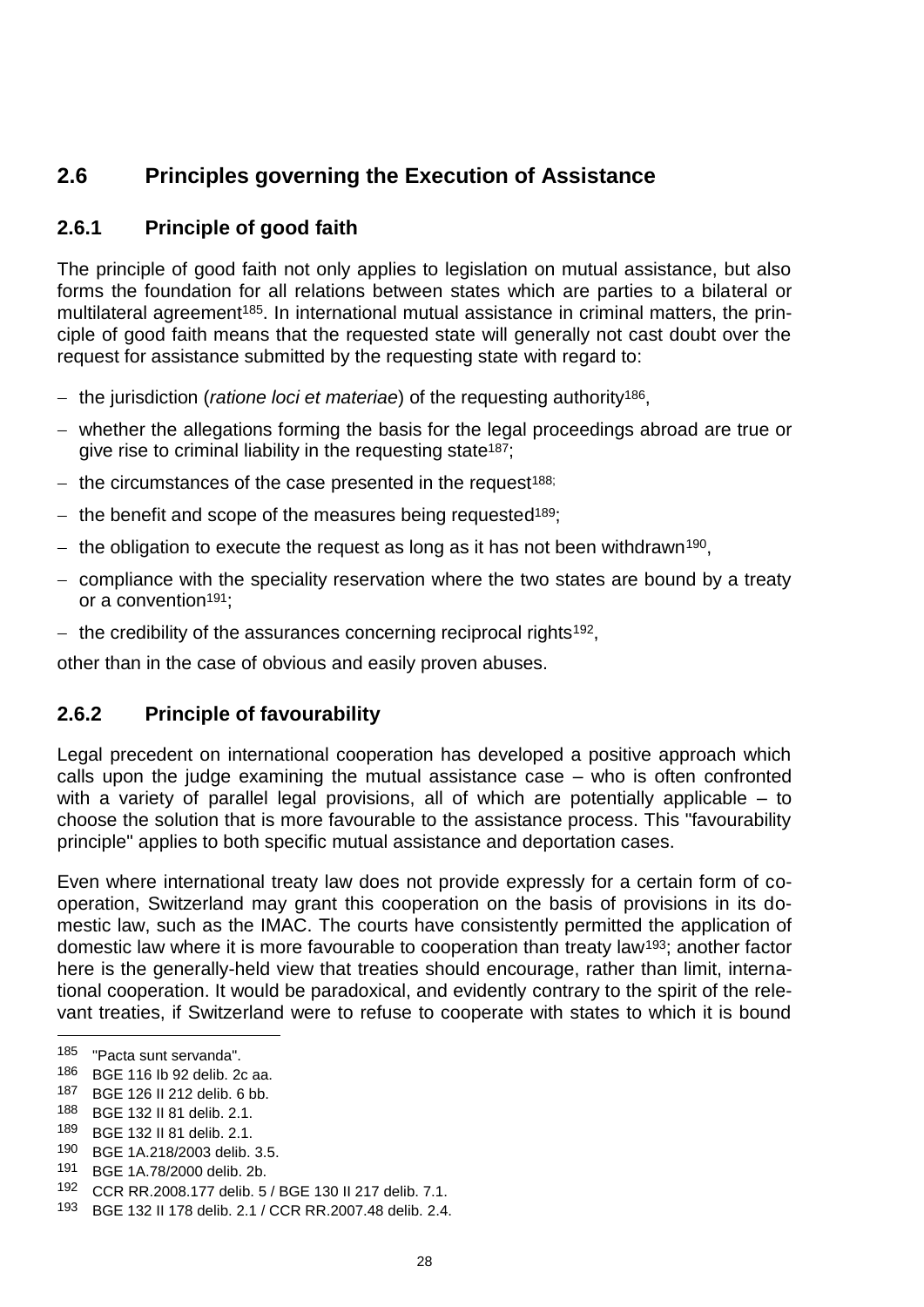by treaty in situations in which it would grant assistance to other states on the basis of its national law alone.

Switzerland should not apply more restrictive national law if a treaty leaves a given point open.

Consequently, the time bar issue need not be examined at all in the context of mutual assistance which is subject to the European Convention on Mutual Assistance in Criminal Matters (ECMA) (Art. 5 para. 1 c IMAC). However, if the mutual assistance measures are not provided for in the ECMA, but only in the IMAC (such as the handover of assets under Art. 74a IMAC), then assistance must be granted in accordance with this law. The time bar requirements set out in Art. 5 para. 1 c IMAC must therefore be observed in this case194. The confirmation required under Art. 76 c IMAC (which must be enclosed with requests for premises searches and property seizure) cannot be demanded of the states parties to the ECMA195. The question of whether or not the same applies for Art. 4 IMAC (minor cases), remains open196.

### <span id="page-30-0"></span>**2.6.3 Principle of promptness (Art. 17a IMAC)**

International mutual assistance in criminal matters is an assistance process in support of criminal proceedings abroad. Every accused person has the right to have a decision made on the charges against them within an appropriate period of time<sup>197</sup>. Mutual assistance must therefore be provided promptly.

The principle of promptness has since been laid down formally in law<sup>198</sup>. It expressly states that the competent authority must execute the request promptly and issue its ruling without delay199. The competent authority is monitored by the FoJ, which may intervene at this authority if there is a delay. The FoJ may also intervene owing to an unjustified delay at the supervisory authority<sup>200</sup> or itself file a complaint on the grounds of a denial of justice<sup>201</sup>. As a last resort,<sup>202</sup> the FoJ can itself decide on the admissibility and the execution of the request, instead of the defaulting body<sup>203</sup>.

<sup>194</sup> BGE 1A.323/2005 delib. 3 (in the future, this case law will no longer be binding in respect of states parties to the AP II ECMA, which contains a provision on the handover of assets).

<sup>195</sup> BGE 1A.274/1999 delib. 3b.

<sup>196</sup> BGE 1A.323/2005 delib. 4.

<sup>197</sup> see Art. 6 ECHR; SR 0.101.

<sup>198</sup> Art. 17a IMAC.

<sup>199</sup> Compliance with the promptness requirement must be judged in view of the specific circumstances of the case. In complex cases, the decision to grant assistance may not be delayed for more than a few days or weeks, but actually executing the request itself may take more or less time, depending on the enforcement measures that have been requested (BGE 1A.223 of 28.2.2000 delib. 2 a) .

<sup>200</sup> Art. 17a para. 2 IMAC.

<sup>201</sup> Art. 17a para. 3 IMAC.

<sup>202</sup> Given the FoJ's limited resources.

<sup>203</sup> At the defaulting authority's expense, however! (Art. 13 Abs. 1bis O-IMAC).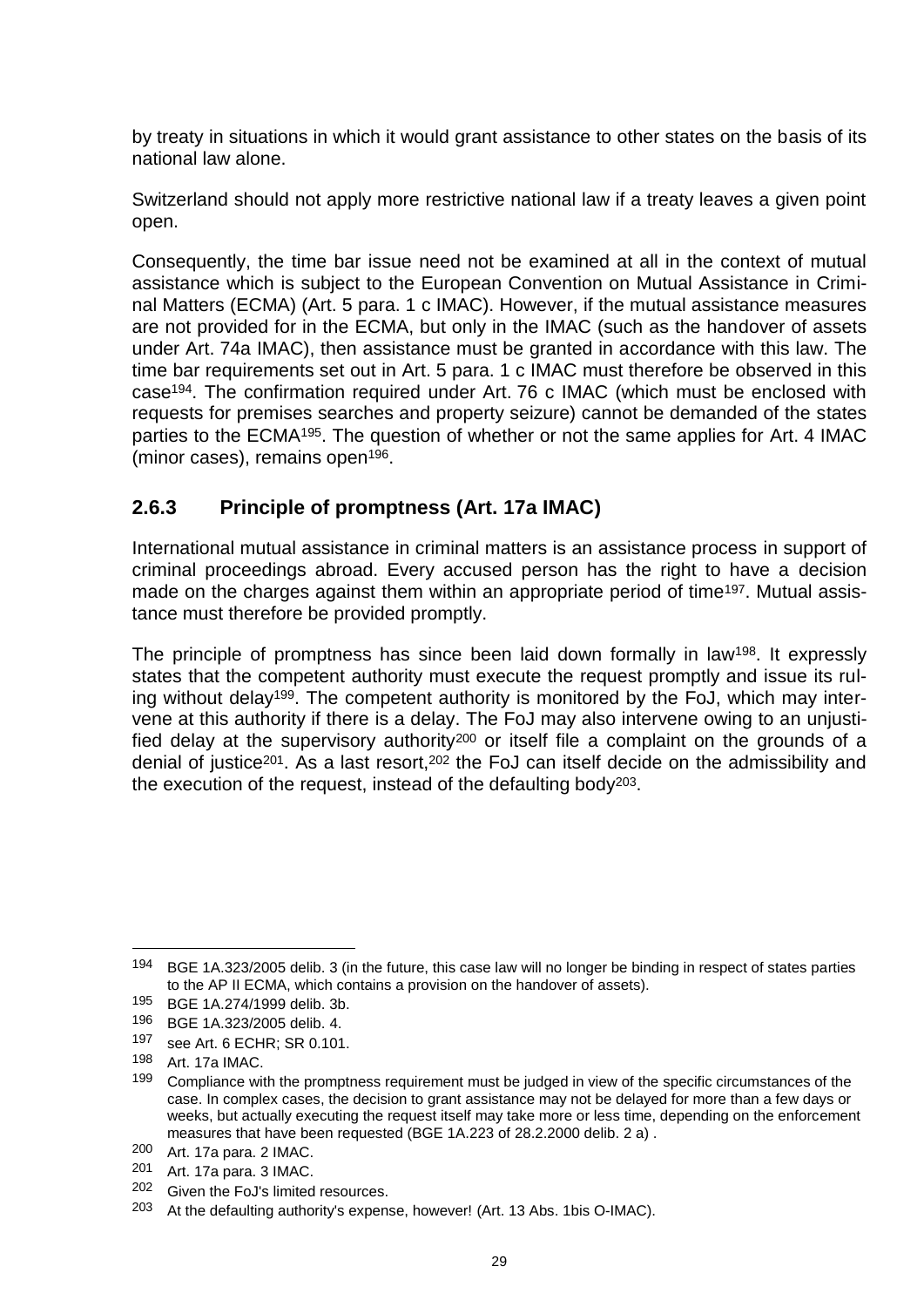# <span id="page-31-0"></span>**2.6.4 Proportionality and extent of assistance**

#### *2.6.4.1 General*

The principle of proportionality must also be observed in the course of mutual assistance proceedings204. However, this does not mean that assistance should be subsidiary in nature, i.e. the foreign state might seek assistance only after it has exhausted its own internal means of investigation. It is increasingly necessary to conduct investigations in several states in the interests of an efficient criminal investigation into transnational criminal activity.

Under the proportionality principle, assistance may be granted only insofar as it is necessary for the criminal justice authorities of the requesting state to establish the truth.

**The question of whether the requested information is essential to criminal proceedings, or merely useful, is generally left to the discretion of the criminal prosecution authorities in the state concerned**. Since the requested state will generally not have the resources that would allow it to give its opinion on the appropriateness of gathering certain evidence in the course of the foreign investigation, its own discretion is no substitute for that of the competent specialist judge<sup>205</sup>.

The proportionality principle prevents the requesting authority demanding measures that are useless to their investigations, and also prevents the enforcement authority overstepping the bounds of its allotted task. In the absence of resources that would permit the requested Swiss authorities to assess the appropriateness of providing evidence, it must review compliance with this principle with great restraint. **The mutual assistance judge must also restrict himself to an examination of whether or not the information that is to be handed over displays a** *prima facie* **connection with the act on which the request for assistance is based. The only documents that should not be handed over are those which are deemed with certainty to be unimportant to the foreign investigators (this review is limited to "potential" importance).** This corresponds to the "widest measure" of mutual assistance pursuant to Art. 1 ECMA, and it avoids supplementary requests for assistance being submitted where it can immediately be seen that the foreign authority will probably not be satisfied with the information it has received<sup>206</sup>. Where necessary, the requested authority may interpret the request in the sense that may reasonably be assumed. There is nothing to say that the request should not be interpreted broadly where it is clear that, on this basis, all of the conditions for the grant of assistance are fulfilled. This approach also obviates the need for any supplementary request<sup>207</sup>.

<sup>&</sup>lt;sup>204</sup> Federal Supreme Court Ruling BGE 106 lb 264, 351; see also Art. 4 IMAC.

<sup>205</sup> CCR RR.2007.171 of 25.2.2008 delib. 3.1.

<sup>206</sup> CCR RR.2008.84 of 8.10.2008 delib. 7.1.

<sup>207</sup> BGE 121 II 241 delib. 3a p. 243.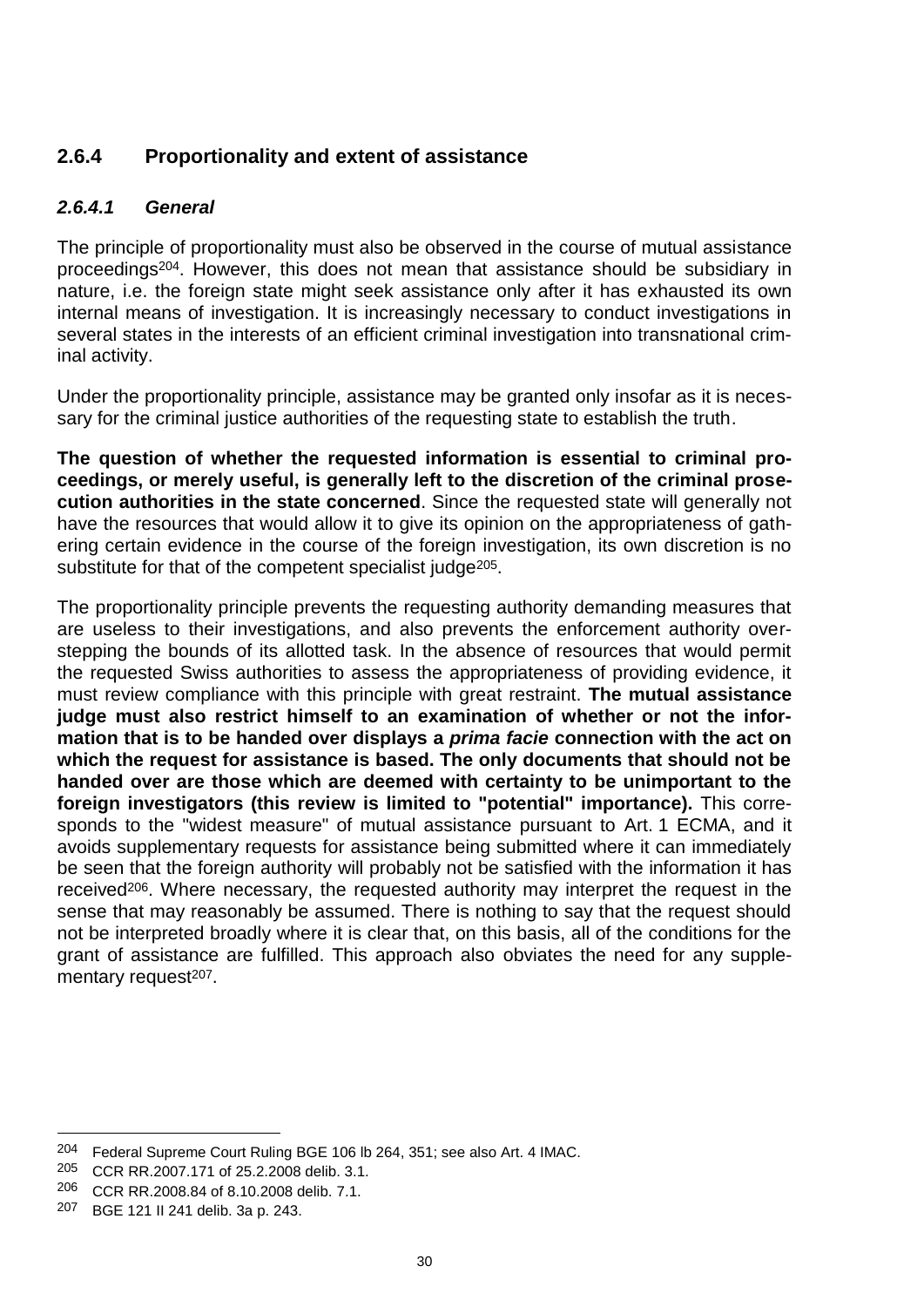# *2.6.4.2 Triage of records*

The person concerned has a say in which records are selected.

Having seized the documents relevant to the request for assistance, with a view to the final ruling, the enforcement authority will then select the records that are to be handed over. It is forbidden to hand over documents as they stand, without first having investigated their relevance to the foreign proceedings<sup>208</sup>. If only certain passages are to be omitted, then these passages will be made illegible<sup>209</sup>.

However, before the enforcement authority makes its decision, it will set the owner of the documents a deadline by which he must present convincing arguments for each and every record that, in his view, should not be handed over. Here, it is not sufficient simply to assert categorically that a record has no bearing on the case. Rather, the document owner must offer detailed grounds for his opinion. From the request execution stage onwards, the document owner is obliged to cooperate with the enforcement authority. Simply delegating document triage to the enforcement authority without providing any support, and then subsequently accusing the authority of having violated the proportionality principle, is irreconcilable with the principle of good faith. The right to a fair hearing goes hand-in-hand with an obligation to cooperate. A failure to comply with this obligation is punished in that the document owner is not permitted to present the arguments that he withheld from the enforcement authority to the appellate authority at a later stage<sup>210</sup>.

If the request is intended to clarify the flow of funds of criminal origin, the requesting state must be informed of all transactions conducted in the names of the companies and accounts involved in the matter. This justifies the issue of all banking documents covering a relatively long period of time. In such cases, the requesting authority essentially has an overriding interest in being able to examine all account movements<sup>211</sup>.

### *2.6.4.3 Potential importance and money laundering*

The entry into force of regulations combating money laundering<sup>212</sup> offered the Swiss criminal prosecution authorities the opportunity to commence criminal proceedings on the grounds of money laundering based on information contained in foreign requests for mutual assistance. The outcomes of these investigations are therefore linked to the acts that are described in and form the basis of the request for assistance. Given their potential importance, they may therefore be passed on to the requesting state. The unsolicited handover of information is not permitted, however, because this would fall outside the original (extended) scope of the request.

<sup>208</sup> BGE 130 II 14.

<sup>209</sup> Art. 2 IMAC: The FoJ has the right to view the complete version; Art. 2 para. 3 O-IMAC, Art. 28 para. 2 TUS-IA.

<sup>210</sup> BGE 126 II 258 delib. 9.

<sup>211</sup> BGE of 26.1.2007 1A.244/2006 delib. 4.2.

<sup>212</sup> In particular, Art. 305bis and ter of the Swiss Criminal Code (SR 311.0), Money Laundering Act (MLA / SR 955.0).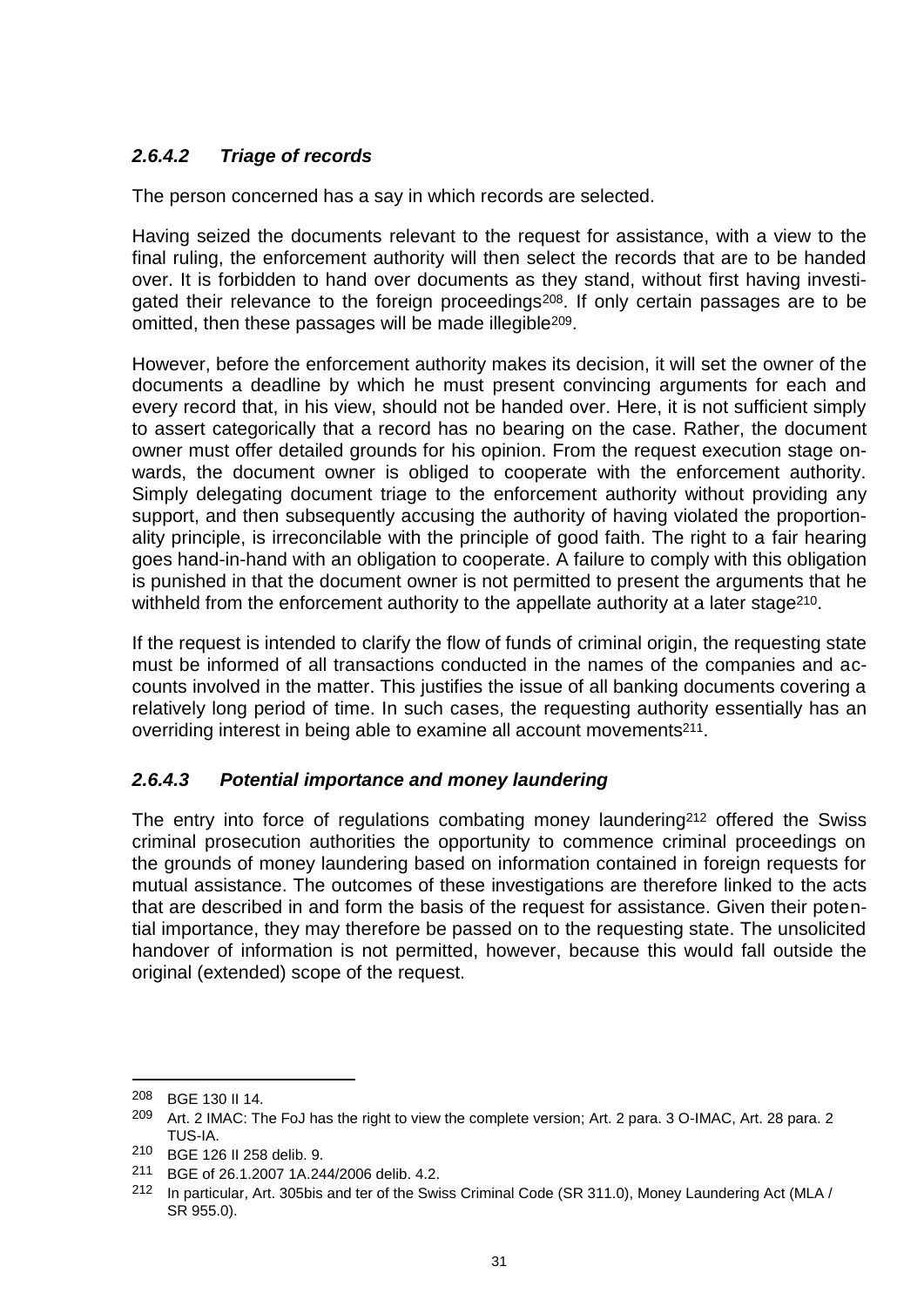# <span id="page-33-0"></span>**2.7 Speciality of Mutual Assistance**

### <span id="page-33-1"></span>**2.7.1 General**

Since the information provided in the context of mutual assistance in criminal matters is often confidential, it is understandable that the informing state has the right to control the use of that information in the requesting state. As a general rule, the information may be used only in the criminal proceedings which form the basis for the request. Other forms of use in the requesting state are not forbidden *ipso facto*, but are subject to the approval of the requested state. These principles are contained in different forms in the Mutual Assistance Convention<sup>213</sup> or in the bilateral agreements that Switzerland has concluded<sup>214</sup>. The speciality principle is absent from the ECMA<sup>215</sup> and was subsequently provided for only as an option in the MLA<sup>216</sup> , but is increasingly and systematically being included in conventions on mutual legal assistance in criminal matters<sup>217</sup>. In certain conventions, it is covered by the regulations on data protection<sup>218</sup>.

If a reservation is attached to the speciality principle, the requesting state is legally bound only if the reservation is mentioned when the enforcement documents are handed over219. If Switzerland restricts speciality on the basis of its reservation to Art. 2 ECMA or Art. 32 MLA, it is presumed that the other state will fulfil its treaty obligations and respect the reservation. Indeed, under international law the Swiss reservation is also binding on other member states<sup>220</sup>. In fact, it is self-evident that states that are bound by a treaty must fulfil their obligations under international law, such as compliance with the speciality principle, without any reminder being required in the form of a specific declaration. It is presumed that the requesting state will fulfil the obligations placed upon it under the treaty in good faith. This presumption could not be overturned even if the treaty was infringed in this regard.

An explicit assurance that speciality will be observed need not even be sought from a non-state party, provided the requesting authority undertakes to observe this condition in its request, and a clear reservation is made when the records are handed over<sup>221</sup>. A reservation of this kind results in a ban on the exploitation of evidence which is binding on all authorities in the requesting state.

<sup>213</sup> e.g.: Art. 32 MLA, Art. 26 AP II, Art. 23 EU Convention 2000, Art. 46 para. 19 UNCAC, Art. 18 para. 19 UNTOC.

<sup>214</sup> e.g. Art. 5 TUS, Art. III AA-F/ECMA between France and Switzerland, and Art. IV AA-I/ECMA between Italy and Switzerland.

<sup>215</sup> Switzerland had to include a specific reservation to Art. 2 b ECMA

<sup>216</sup> Art. 32 MLA.

<sup>217</sup> e.g.: Art. 32 MLA (SR 0.311.53). Art. 18 para. 19 UNTOC (SR 0.311.54).

<sup>218</sup> e.g.: Art. 26 AP II (0.351.12).

<sup>&</sup>lt;sup>219</sup> Exceptions are made in cases that are subject to binding international regulations, such as American requests for assistance, in which the principle of speciality is laid down expressly (Art. 5 TUS).

<sup>220</sup> BGE 104 la 59.

<sup>221</sup> BGE 110 lb 177 delib. 3b.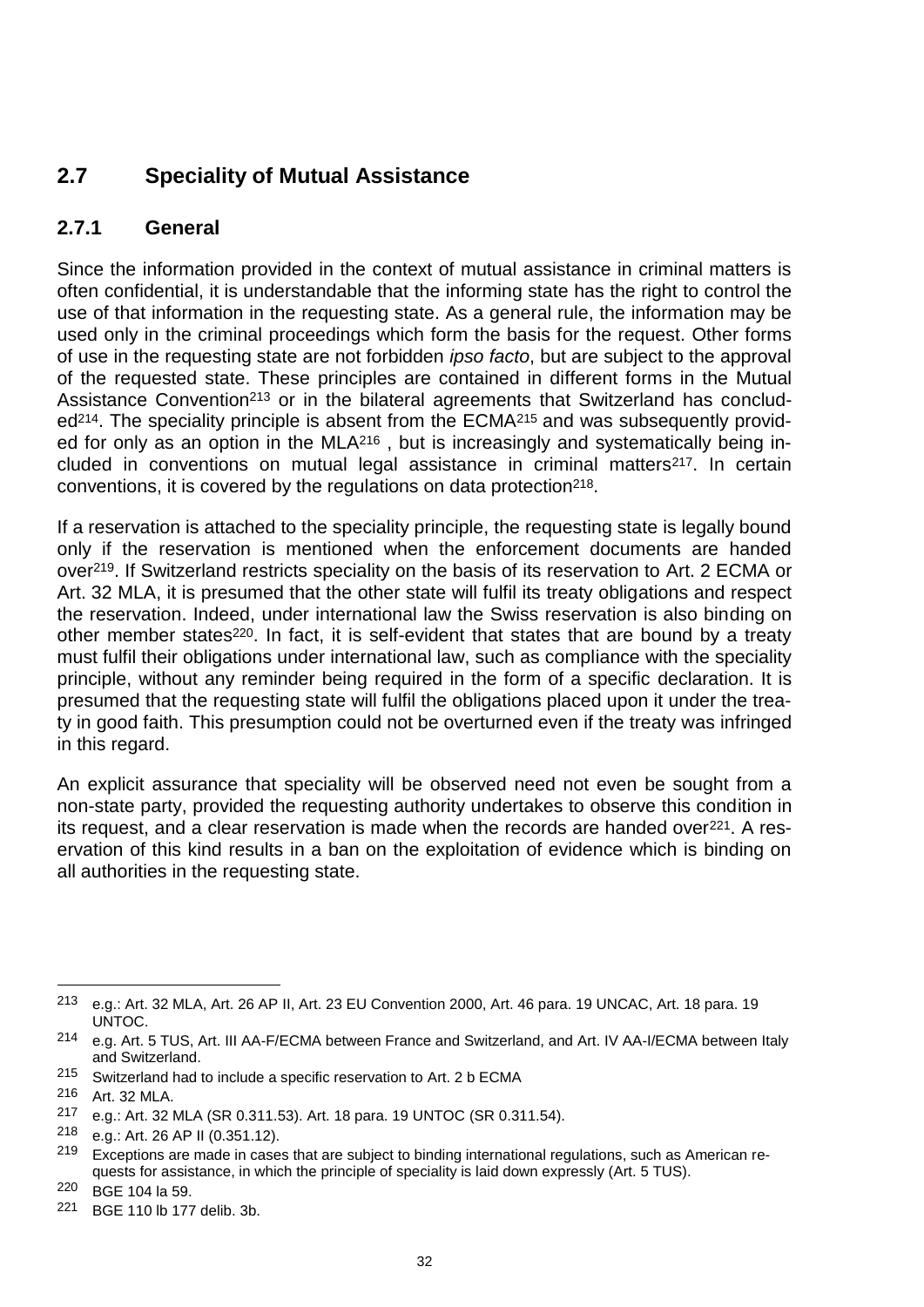# <span id="page-34-0"></span>**2.7.2 Under Swiss law**

Given the different ways in which the speciality reservation is formulated in domestic<sup>222</sup> and in treaty<sup>223</sup> law, the possibilities and types of use of the information that is handed over when the mutual assistance request is completed must be classified in the interests of better understanding on the part of the requesting foreign authority. Use may be permitted, prohibited, or subject to the authorisation of the FoJ224.

### *2.7.2.1 Permitted usage (Principle)*

The information delivered in completing a request for assistance may essentially be used freely in the proceedings<sup>225</sup> for which assistance was requested<sup>226</sup>, as well as in all other criminal proceedings in the requesting state and for the prosecution of other offences<sup>227</sup>. even where such acts are not offences under Swiss law<sup>228</sup>. In this regard, the principle of speciality in mutual assistance deviates from the system that is applied to extradition<sup>229</sup>. Speciality may also be cited in respect of the officials of the requesting state who are present when the request for assistance is executed, or have inspected the corresponding documents.

### *2.7.2.2 Prohibited usage*

a) In general

Under Art. 67 para. 1 IMAC and in accordance with Switzerland's reservation to Art. 2 b ECMA, the information that has been received may not be used in the requesting state either in investigations or as evidence in the prosecution of acts for which mutual assistance is not permitted. The acts in question are listed in Art. 3 IMAC230.

As a result, the information that has been received may not be used in the requesting state for the suppression of:

<sup>222</sup> Art. 67 IMAC.

<sup>223</sup> See Swiss reservation to Art. 2 para. 2 ECMA, Art. 26 AP-II, and Art. 32 MLA, not to mention the bilateral agreements!

<sup>224</sup> Case law makes a different distinction. It refers to "**primary" mutual assistance** in the case of use, under criminal law alone, in the proceedings on which the request for assistance is based, and to **"secondary" mutual assistance**, where the same information is subsequently used in proceedings connected with the proceedings in the requesting state (BGE 132 II 178 delib. 2.2).

 $225$  Including the power to use the information received in requests for mutual assistance made to third countries (TPF RR.2009.156 - 158 of 25 November 2009, delib. 5.3). In such cases, consent from the FoJ is not required.

<sup>&</sup>lt;sup>226</sup> The provisions of Art. 67 para. 2 IMAC are not exhaustive and are intended merely to illustrate two frequent issues. A change in legal classification and the use of document against co-offenders remain directly permissible.

 $227$  For example, information that is handed over to the requesting state in an embezzlement case may also be used in legal proceedings governing another offence in this state (e.g. forgery).

<sup>228</sup> BGE 124 II 184 delib. 4 (Italian Illegal Party Financing Act). The principle of dual criminality is irrelevant here.

<sup>229</sup> Pursuant to Art. 38 para. 1 a IMAC, none of the acts committed before extradition for which the extradition has not been approved may result in prosecution.

<sup>230</sup> BGE 133 IV 47 delib. 6.1.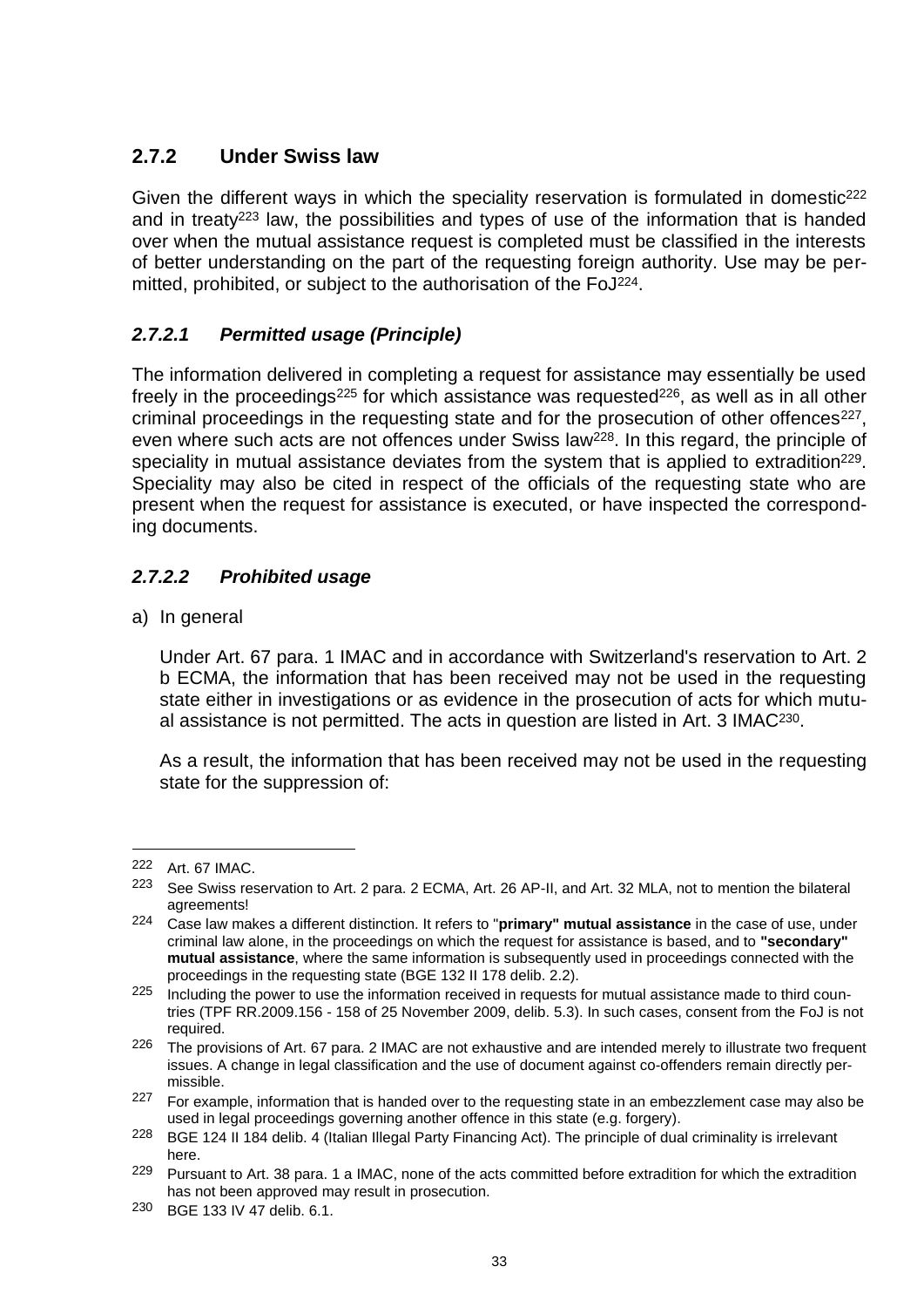- military or political offences (Art. 3 para. 1 and 2 IMAC);
- $-$  acts which contravene currency, commercial and economic policy regulations<sup>231</sup>;
- $-$  acts which appear to be aimed at reducing fiscal duties<sup>232</sup>.
- b) Exceptions

As exceptions to the principles set out above, assistance will be granted in the following cases:

- in general: where legal assistance serves to exonerate the person being prosecut $ed^{233}$ ;
- in the case of political offences: in those cases listed under Art. 3 para. 2 IMAC;
- where fiscal matters are concerned:

Erga omnes:

• for duty-related fraud<sup>234</sup> or for aggravated duty fraud<sup>235</sup> under Swiss law.

In the European context:

- for criminal acts concerning legislation and regulations related to consumer taxes, value-added tax and customs duties (indirect taxation);
- with contracting parties to the Schengen Implementation Agreement, under the conditions set out in Art. 50 and 51 [CISA](http://www.rhf.admin.ch/rhf/fr/home/strafrecht/rechtsgrundlagen/multilateral/sdue.html);
- with the contracting parties to the agreement between Switzerland and the EU to combat fraud and any other illegal activity to the detriment of their financial interests (Art. 2)<sup>236</sup>.

### *2.7.2.3 Having obtained consent for lawful usage*

Art. 67 para. 2 stipulates that **further use** other than that described in 2.7.2.1 and 2.7.2.2 p. 33f above requires the **consent of the FoJ** ("secondary" legal assistance). This concerns the following cases, in particular:

a) Connected fiscal proceedings

The information handed over as part of primary assistance may not be used in other fiscal proceedings<sup>237</sup> in the requesting state without the consent of the FoJ<sup>238</sup>.

<sup>231</sup> e.g. foreign exchange controls (BGE of 19.6.2000, 1A.32/2000 delib. 5b).

<sup>&</sup>lt;sup>232</sup> The Federal Supreme Court has upheld that the direct or indirect use of documents obtained via mutual assistance channels, and the information they contain, is not permitted in any case for fiscal administrative proceedings or criminal proceedings concerning fiscal offences alone (excluding duty fraud). According to the Federal Supreme Court, even where assistance has been granted on the grounds of duty fraud, such documents and information may not be used to produce a tax assessment (BGE 115 Ib 373 delib. 8 / 107 Ib 264 delib. 4a).

<sup>233</sup> Art. 63 para. 5 IMAC. This exception is to be made with the greatest caution (see BGE 113 lb 67 delib. 4b).

<sup>234</sup> Art. 14 ACLA

<sup>235</sup> Art. 14 para. 4 ACLA, new wording since 1.2.2009 (organised smuggling is now classified as a crime in connection with the implementation of the revised recommendations from the Financial Action Task Force (FATF)) (AS 2009 361 367 / FG 2007 6269).

<sup>236</sup> (SR 0.351.926.81) referred to below as the EC Anti-Fraud Agreement.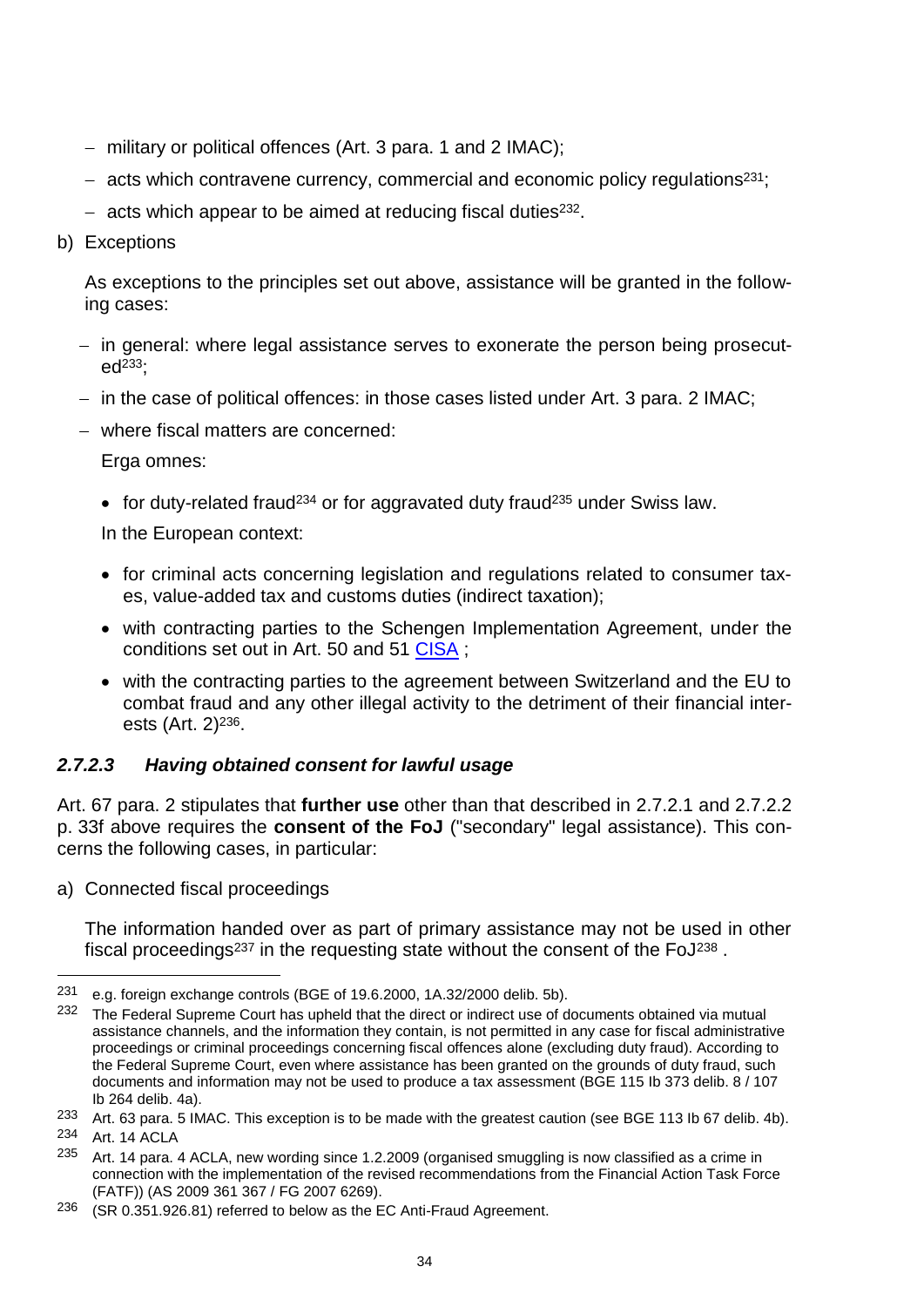b) Other connected proceedings

The information provided by Switzerland may also be used in other **proceedings connected with the original criminal prosecution**, e.g. civil suits for damages for the victim of a criminal act<sup>239</sup>, parliamentary investigations, and even administrative proceedings to rule on a preliminary question that is decisive to the criminal proceedings concerned. These cases constitute an exception to the speciality reservation, which therefore requires the consent of the FoJ (Art. 67 para. 2 IMAC)<sup>240</sup>, and presupposes a **connection** with the criminal proceedings<sup>241</sup>.

c) Proceedings in a third country

The consent of the FoJ is also required where the requesting state wishes to forward information that has been received from Switzerland to a requesting **third state** <sup>242</sup>. A **connection** is also a prerequisite here.

**Exception:** the information and evidence received in application of the **Anti-Fraud Agreement**<sup>243</sup> (Art. 5 paras. 2 to 5) may be passed on freely between the contracting parties provided they are intended for use in investigations for which cooperation is not excluded. The forwarding of this information cannot be challenged in an appeal. An FoJ ruling is therefore neither necessary nor possible. This is not the case, however, where the information or evidence is intended for a non-state party<sup>244</sup>.

### **2.7.3 In practice**

The formal speciality reservation is regularly applied by the Federal Office of Justice or – in case of direct dealings – by the competent cantonal authority when the documents relating to the execution of the request are forwarded to the requesting authority  $245$ . The speciality reservation must be worded such that its full scope is clear to the authorities of the requesting state. The Federal Office of Justice uses a special **form**<sup>246</sup> for this purpose.

<sup>237</sup> Including those which the requesting state deems to be duty fraud or aggravated duty fraud, because this is the only way to avoid the risk of the information being used unlawfully in proceedings for which mutual assistance cannot be granted (e.g. tax evasion). The classification of a criminal act as a fiscal offence is governed by the law of the requested state (BGE 107 Ib 264 delib. 4a).

<sup>238</sup> BGE 1A.24/2004 delib. 6.1.

<sup>239</sup> BGE 132 II 178 delib 2.2

<sup>&</sup>lt;sup>240</sup> Unless this type of usage is provided for in a treaty, e.g.: in civil damages suits: Art. III para. 2 c AA/F-ECMA (SR 0.351.934.92) and Art. 5 para. 3 a TUS (0.351.933.6), as well as Art. 49 c [CISA](http://www.rhf.admin.ch/rhf/fr/home/strafrecht/rechtsgrundlagen/multilateral/sdue.html)

<sup>241</sup> BGE 132 II delib. 2.2.

<sup>&</sup>lt;sup>242</sup> BGE 112 Ib 142 delib. 3b. The FoJ's consent is not required if the information transmitted by Switzerland and the findings made as a result form the basis for further requests for mutual assistance to third countries (TPF RR.2009.156 - 158 of 25 November 2009, delib. 5.3).

<sup>243</sup> Anti-Fraud Agreement: Cooperation Agreement of 26 October 2004 between the Swiss Confederation, of the one part, and the European Community and its Member States, of the other part, to combat fraud and any other illegal activity to the detriment of their financial interests [\(0.351.926.81\)](http://www.ejpd.admin.ch/rhf/fr/home/strafrecht/rechtsgrundlagen/multilateral/sr-0-351-926-81.html)

<sup>244</sup> Art. 5 para. 5.

<sup>245</sup> Art. 34 IMAC.

<sup>246</sup> [Speciality Reservation](http://www.rhf.admin.ch/rhf/fr/home/rhf/muster.html)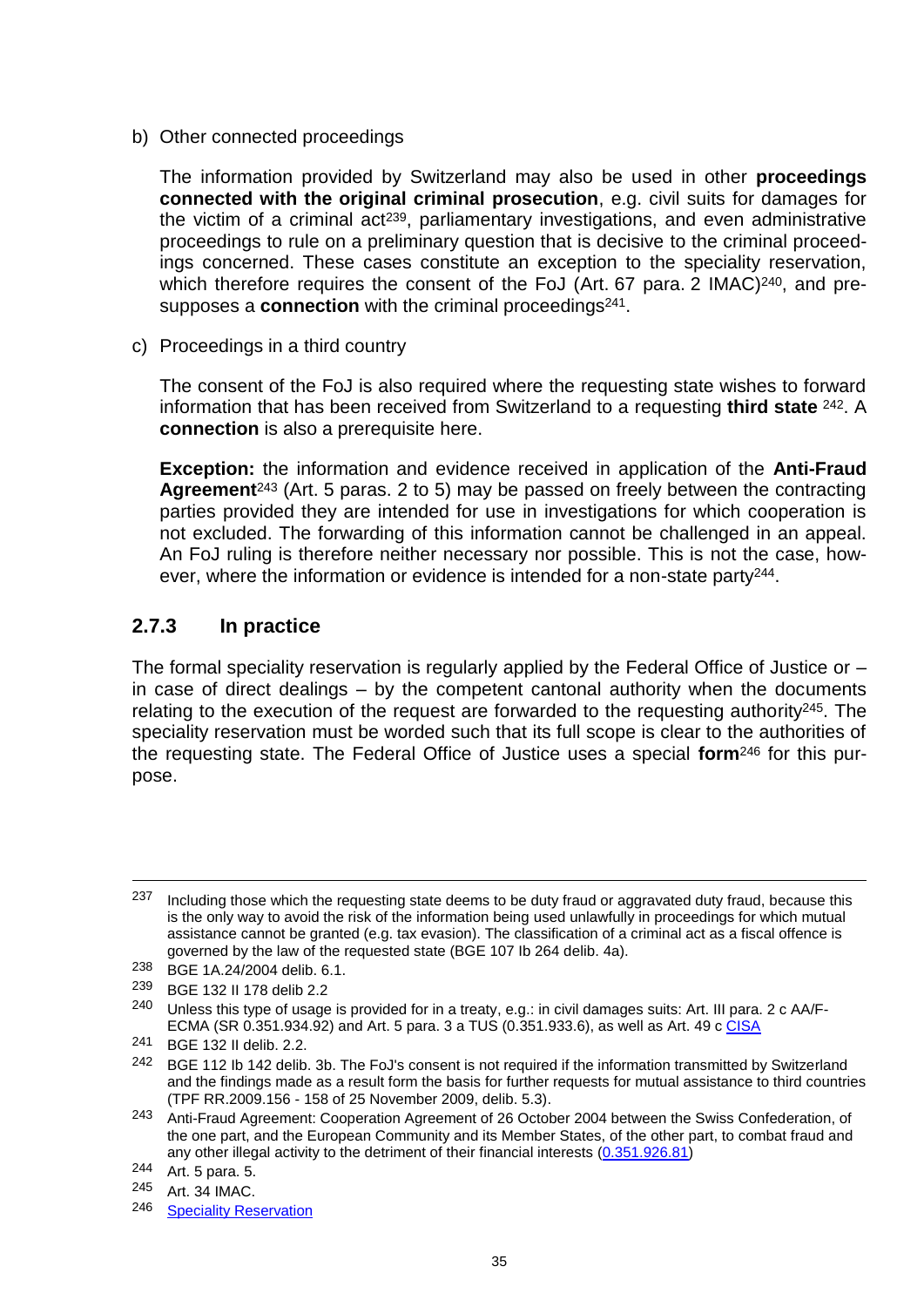If the records are immediately handed over to the foreign officials attending to the execution of the request, the speciality clause may be expressed by making reference to it on the acknowledgement of receipt for the records that are handed over.

The speciality principle does not rule out the records handed over by Switzerland being brought to the attention of the parties to the criminal proceedings that have been commenced in the requesting state, including the tax authorities. However, the latter may not use the records concerned to open tax assessment proceedings for which Switzerland would not otherwise grant assistance<sup>247</sup>.

Equally, the speciality principle does not guarantee complete confidentiality in the requesting state. Given the general guarantee of public proceedings (cf. Art. 6 ECMA in particular), the information that is handed over in assistance proceedings often becomes broadly known in the requesting state. The important thing is that this state does not use this information for prohibited  $-$  specifically fiscal  $-$  purposes<sup>248</sup>.

Anyone wishing to **sue** on the grounds of a breach of the speciality reservation must present their argument to the deciding judge. The judge, in turn, may serve the FoJ with a request for an administrative review under Art. 71 APA, or petition the authorities in the requesting state to intervene to remind them of the scope of the speciality reservation<sup>249</sup>. This option is open only to those persons who are affected directly by the violation of the speciality principle. As such, interventions are not possible for third parties or to protect the sovereignty of the requested state<sup>250</sup>.

l

<sup>247</sup> BGE 115 II 373 delib. 8.

<sup>248</sup> BGE 133 IV 40 delib. 6.2.

<sup>249</sup> BGE 1A.161/2000 delib. 4.

<sup>&</sup>lt;sup>250</sup> BGE 1A.336/2005 delib. 2.1 Questions exist as to whether these restrictions can be justified, since the person objecting to the violation of the speciality principle does not have party rights (Art. 71 para. 2 APA), and because the FoJ intervenes ex officio where a violation has been proven.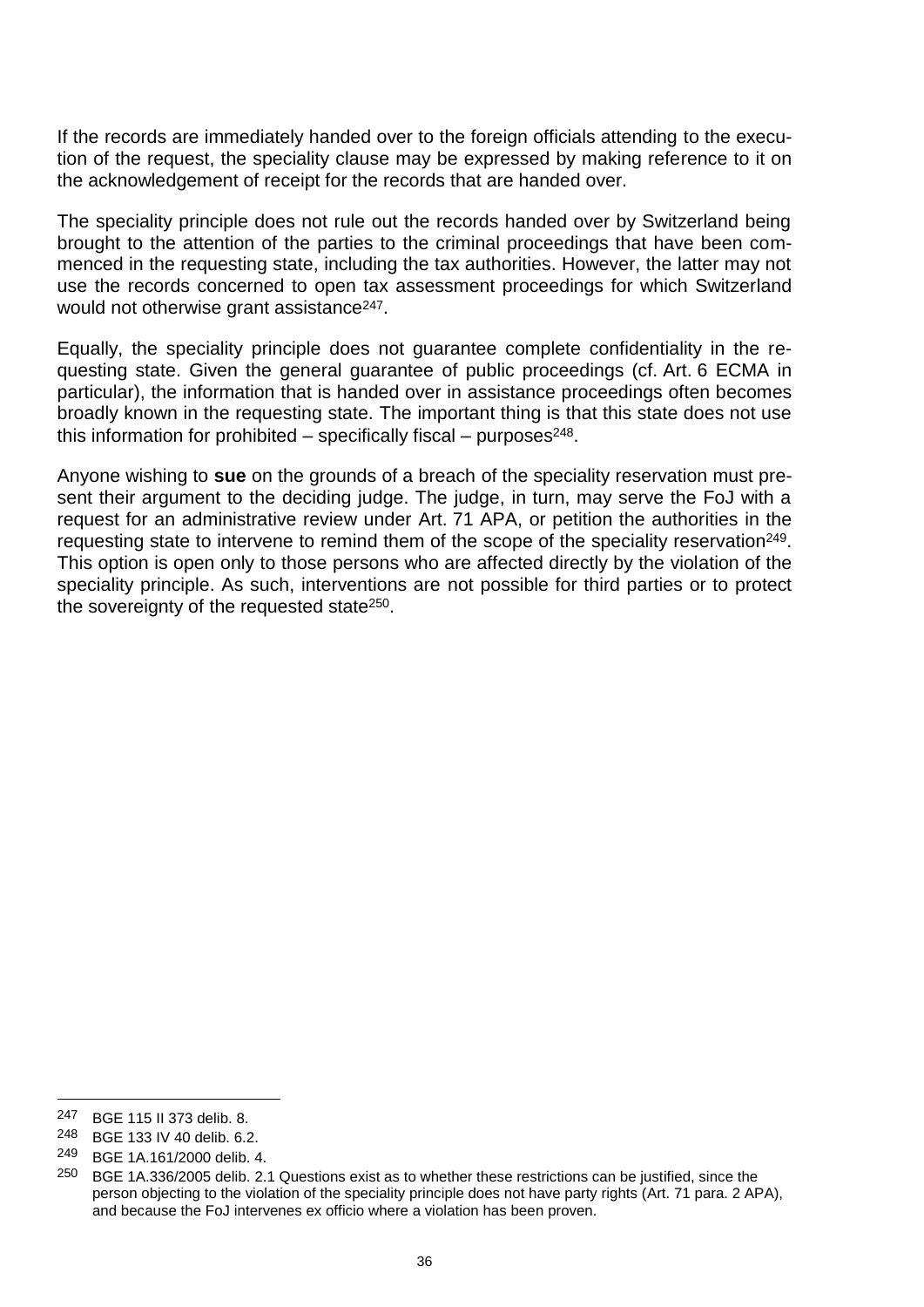# **3.1 Channel of Transmission, Form, Content and Language of the Mutual Assistance Request**

# **3.1.1 General remarks on the requirements of form**

Any failure to comply with the designated channel of transmission or the requirements for form and content, or the absence of a translation will not automatically result in the refusal of assistance, as this would be excessively bureaucratic<sup>251</sup>. Instead, as is usual in the case of formal deficiencies, an attempt should be made to rectify the situation<sup>252</sup>. The requesting authority should be invited to revise or complete the application. This has no effect on the ordering of provisional measures<sup>253</sup>. If the deficiency is not discovered until the appeal proceedings before a court of higher instance then, in view of the obligation to execute the request promptly<sup>254</sup>, this higher instance should itself arrange for the necessary additions to be made to the request. There is no need to refer the case back to the first instance because there is full cognizance in the appeal proceedings<sup>255</sup> and deficiencies of form may also be remedied subsequently.

For country-specific practical requirements, references is made to another publication from the Federal Office of Justice, the "**Guide to International Mutual Assistance"**<sup>256</sup> , which lists the legal basis for each country and contains information on the channel of transmission, on translation and certification requirements, and on any other special features<sup>257</sup>.

# **3.1.2 Channel of transmission**

In the texts of Switzerland's international treaties, the choice of transmission channel is determined primarily by the similarity of the other state's legal system, and its geographical distance from Switzerland. For example, the direct approach is taken with European countries, but ministries of justice (central offices) or diplomatic channels will be chosen as the conduit for communications with more geographically distant countries.

a) **Direct dealings** between judicial authorities (courts, public prosecutors, examining magistrates, etc.) are now possible in Europe on the basis of a number of instru-

<sup>251</sup> BGE 1A.160/2000 delib. 3

<sup>252</sup> Art. 28 para. 6 IMAC / BGE 118 lb 457 delib. 5  $^{253}$  M/hich means it is possible e.g. to seize evider

Which means it is possible, e.g. to seize evidence as a provisional measure, even if the request for assistance requires completion (see the cases outlined in BGE 103 la 206 ff., 111 lb 242 ff. and 116 lb 97 ff.).

<sup>254</sup> Art. 17a IMAC.

<sup>255</sup> See Art. 25 para. 6 IMAC.

<sup>256</sup> <http://www.rhf.admin.ch/rhf/fr/home/rechtshilfefuehrer/laenderindex.html>

<sup>&</sup>lt;sup>257</sup> In addition to instructions concerning requests for legal assistance and the provision of information in criminal matters, the Guide to International Mutual Assistance also covers the corresponding information in civil matters.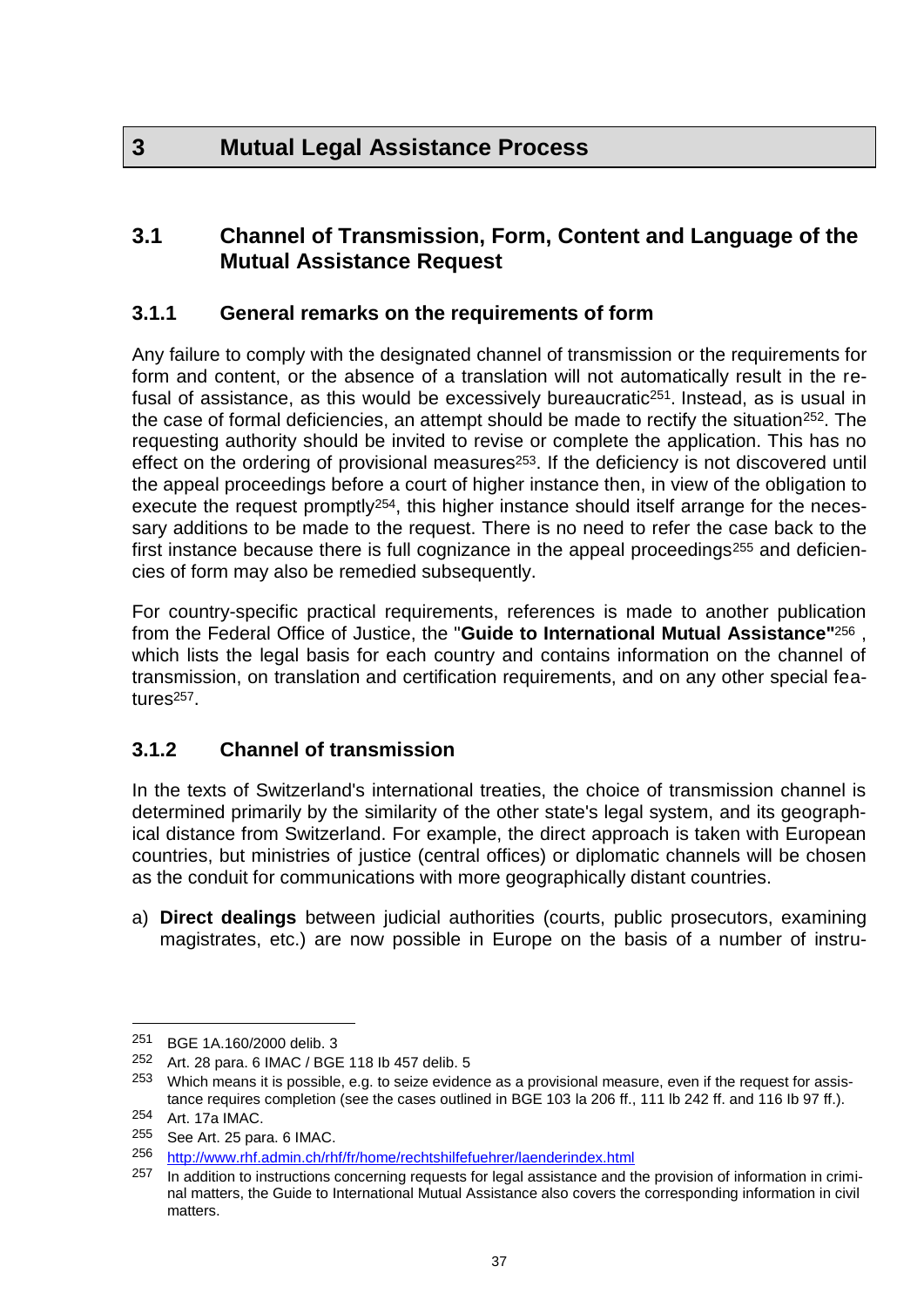ments: additional agreements to the ECMA, AP II ECMA, [CISA](http://www.rhf.admin.ch/rhf/fr/home/straf/recht/multilateral/sdue.html) <sup>258</sup> and the Anti-Fraud Agreement. Direct dealings are **always permitted in urgent cases**259.

Direct dealings may be established via Interpol<sup>260</sup>. Requests may also be submitted directly to the requested competent authority based on information from the **Atlas** adhoc database, which was set up by the European Judicial Network261.

- b) The transmission of applications for assistance via **ministries of justice** is viewed as the normal case<sup>262</sup> and always provides an alternative to the direct dealings described under **a)** above. For Switzerland, the Federal Office of Justice is the competent authority for the receipt and forwarding of domestic and foreign requests for assistance<sup>263</sup>. The completed requests are returned via the same official channels. Transmission via ministries was also the channel chosen in the context of the TUS<sup>264</sup> and most of the bilateral treaties between Switzerland and countries outside Europe. The FoJ takes on the role of central office or central authority for Switzerland<sup>265</sup>.
- c) **Diplomatic channels** remain the rule only with distant states where there is no treaty with Switzerland and no direct contact with the ministry of justice<sup>266</sup>. Even where other channels of transmission are possible, diplomatic channels always remain open and can be called upon where necessary267.

Where direct dealings are not permitted, cantonal and federal authorities must send their request to the Federal Office of Justice, International Mutual Assistance Unit, 3003 Bern, for forwarding to the requested foreign authority.

# **3.1.3 Form and content of the request for mutual assistance**

Requests must be made in writing<sup>268.</sup> They must contain the following information<sup>269</sup> (cf. also the mutual assistance request checklist<sup> $270$ </sup>):

<sup>&</sup>lt;sup>258</sup> Where some countries are concerned, in certain cases a duplicate of the request must be sent via the ministry of justice using official channels (see the corresponding reservations and explanations).

<sup>&</sup>lt;sup>259</sup> Where direct dealings are admissible between judicial authorities, there is no prior summary examination by the Federal Office of Justice in accordance with Art. 78 para. 2 IMAC.

<sup>260</sup> Art. 29 para. 2 IMAC, Art. 15 point 5 ECMA. The use of Interpol channels in cases of urgency should not be confused with the exchange of police information (as per Art. 75a IMAC and Art. 35 O-IMAC), which always handled via Interpol or even directly between the police authorities (see 1.3.4 p. 6).

<sup>261</sup> [http://www.ejn-crimjust.europa.eu/atlas\\_advanced.aspx](http://www.ejn-crimjust.europa.eu/atlas_advanced.aspx)

<sup>262</sup> See Art 15. point 1 ECMA, Art. 29 para. I IMAC.

<sup>263</sup> Arts. 27 para. 2, 77 and 78 para. 1 IMAC; Swiss declaration on Art. 15 ECMA.

<sup>&</sup>lt;sup>264</sup> With the particular feature that the FoJ submits the request to the USA itself on the basis of an application from the competent cantonal authority (Art. 28 TUS).

 $265$  Based on the supposition that it is preferable in dealings with states that have a different judicial tradition and are far away from Switzerland geographically to centralise the receipt and dispatch of requests with specialised authorities.

<sup>&</sup>lt;sup>266</sup> In such cases, the FoJ is the direct recipient of diplomatic notes. A detour via the Federal Department of Foreign Affairs is not necessary.

 $267$  For example, to quarantee that a request is treated in confidence or to hand it over to an appointed individual.

<sup>268</sup> Art. 28 para. 1 IMAC.

<sup>269</sup> Art. 14 ECMA, Art. 29 TUS, Arts. 28 and 76 IMAC.

<sup>270</sup> <http://www.rhf.admin.ch/dam/data/rhf/strafrecht/wegleitungen/checkliste-justizbehoerden-f.pdf>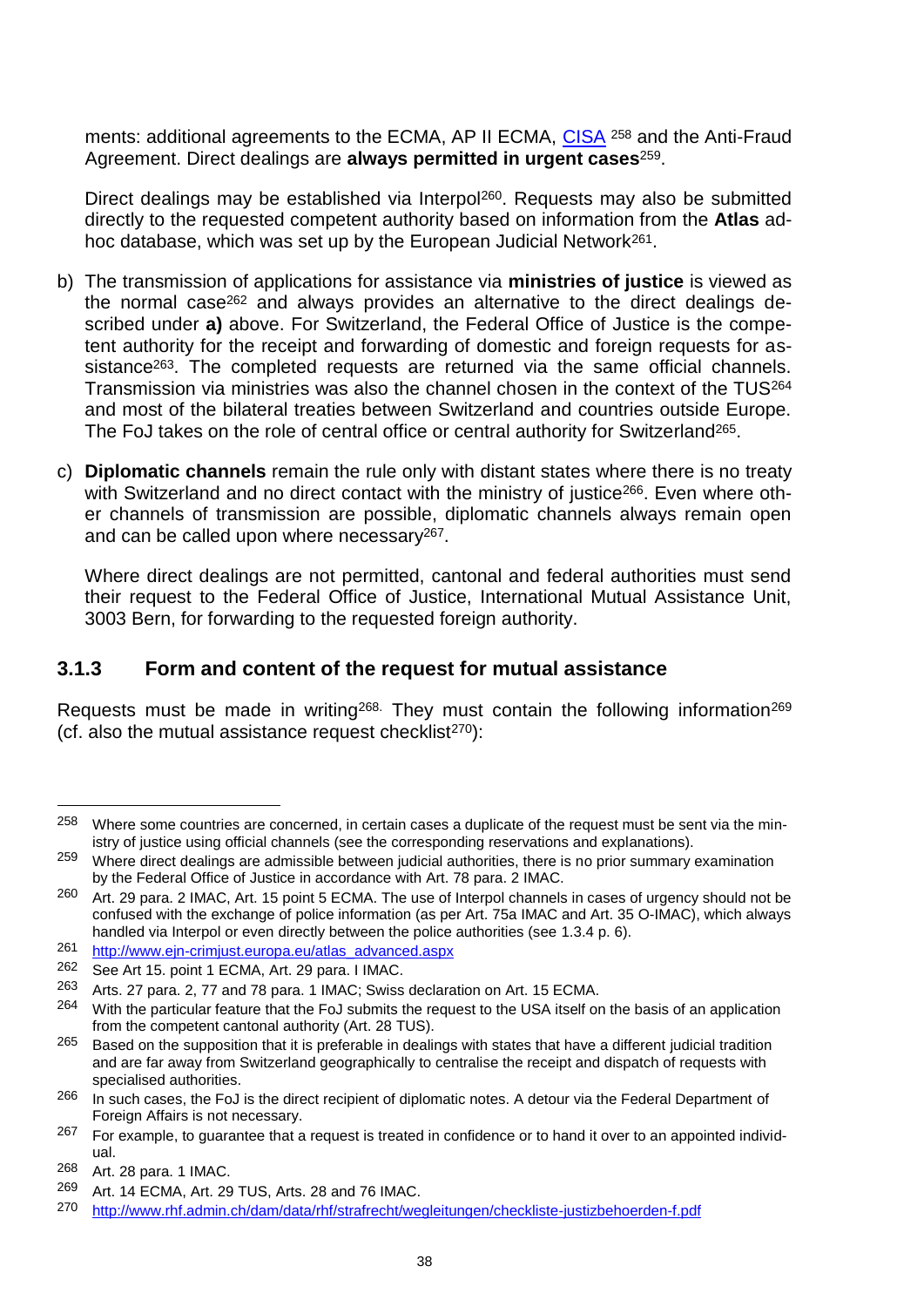a) **The name of the authority making the request**271. As a rule, this must be a judicial authority272. This often causes problems for states with an Anglo-Saxon system of law273. The capacity to request assistance has been extended to **the administrative prosecution authorities**, provided their decisions may be challenged in the competent jurisdiction, specifically that in criminal matters274.

The IMAC rests on the same principle. According to the law, what is generally permissible are requests in criminal proceedings (cf. 2.1.2 p. 15,) which may (subsequently) be referred to a judge275, even where the proceedings have been commenced not by a judicial authority but, for example, by an administrative authority276.

Finally, it is even admissible to accept requests for the execution of procedural acts from the **parties** (such as the accused or the victim), if such procedural acts are the responsibility of these parties according to the law of the state in question<sup>277</sup>.

Formal requests for assistance submitted by the police in an Anglo-Saxon state should not be confused with the exchange of police information<sup>278</sup> (cf. 1.3.4 p. 6).

- b) The **object of the foreign proceedings** and the grounds for the request. The requesting authority must demonstrate a connection between the foreign proceedings and the measures that it is requesting. The desired measures should be described in as much detail as possible279.
- c) As far as possible, precise and complete **details of the person** who is the subject of the criminal proceedings (last name and first name(s), date and place of birth, nationality, address) or information that would be useful in identifying the person under investigation (e.g. passport number). However, assistance is also permissible where the identity of the offender is unknown.

<sup>&</sup>lt;sup>271</sup> US requests are made by the US Justice Department and thus state which authority is conducting the investigative or criminal proceedings.

<sup>&</sup>lt;sup>272</sup> See Art. 1 ECMA. Since the states parties are free to decide which national authorities they view as judicial authorities under the Convention, the term requires further explanation: it covers Danish police authorities, Finnish customs and border authorities, the British Department for Trade and Industry DTI) and even the Italian parliamentary review committee! (see the individual explanations on Art. 24 ECMA).

<sup>273</sup> There, the role of "examining magistrate" does not exist, and the police conduct their own investigations until they have gathered sufficient evidence to bring charges.

<sup>274</sup> e.g. Art. 1 para. 3 AP II (SR 0.351.12), 49 a [CISA,](http://www.rhf.admin.ch/rhf/fr/home/strafrecht/rechtsgrundlagen/multilateral/sdue.html) in the same sense Art. 1 para. 1 a TUS; Art. I paras. 1 and 2 AA/A-ECMA between Switzerland and Austria (SR 0.351.916.32).

<sup>275</sup> Art. 1 para. 1 Bst. b and Abs. 3 IMAC; for application, see e.g. BGE 109 lb 47 (US Securities and Exchange Commission),118 Ib 457 (supervisory authority for the French Bourse).

<sup>276</sup> BGE 123 II 161 delib. 3a.

<sup>277</sup> Art. 75 para. 2 IMAC. This rule also considers the legal situation in common law states. This provision should be applied with due reservation and be invoked only if it is clearly established that the authorities of the state in question are unable, under their law, to make a request for assistance (subsidiarity).

<sup>278</sup> Pursuant to Art. 75a IMAC and Art. 35 O-IMAC.

<sup>&</sup>lt;sup>279</sup> However, for bank enquiries, for example, the number of the account cannot necessrily be stated in the request; depending on the gravity of the case, circular orders, may, however, be issued to all banks in a given area ("bank alert"); This is first and foremost a question of proportionality. Pure "fishing expeditions" in the sense of the case law (BGE 128 II 407 delib. 5.2.1) are forbidden.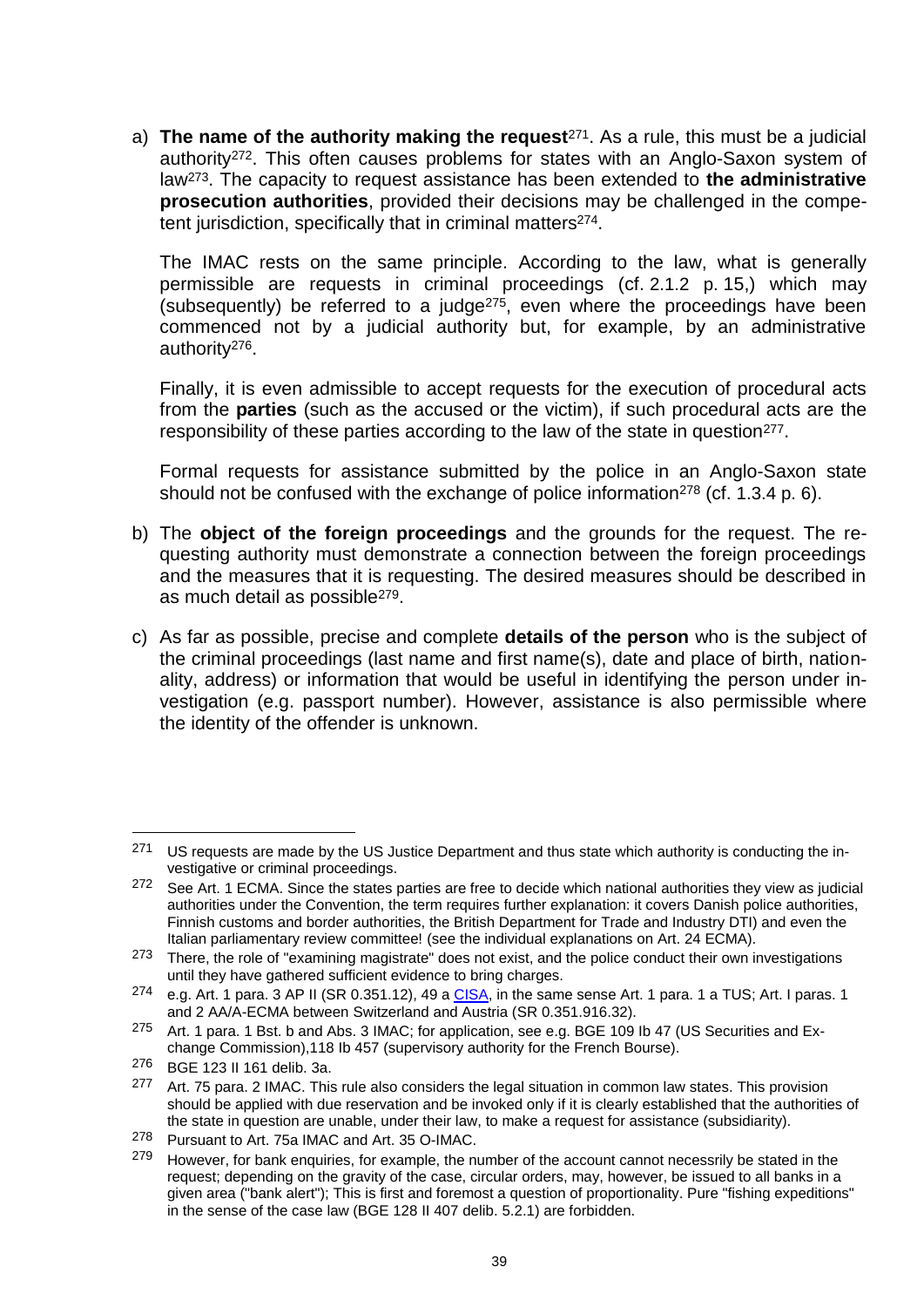- d) **Legal designation of the act** in the requesting state (while not imperative, it is sometimes helpful to provide details of the legal regulations that apply in that state<sup>280</sup>).
- e) **A summary of the circumstances** This is necessary where compulsory measures are being requested in order to examine whether or not the criminal act committed abroad also constitutes an offence under Swiss law281. The summary may be included in the request itself or in an appendix282. As a minimum, it should state the place, date and nature of the offence committed<sup>283</sup>. It must permit the requested authorities to decide whether and to what extent the request for assistance should be accommodated<sup>284</sup>, and to ensure that the offence that is being prosecuted in the requesting state does not constitute a political or fiscal offence, as well as to establish that executing the request would not impair the sovereignty, security, public order or other essential interests of the country<sup>285</sup>.

The requirements for the information to be given in the request are less strict if the request is made before a proper and detailed investigation of the case has been carried out286. If the request is incomplete, it may be supplemented by the file and other documents from the Swiss authorities, provided that the request permits evaluation together with the other documents287. Therefore, the authorities in the requesting state cannot be required to provide a complete account without any discrepancies. The object of the legal assistance process is, after all, to create clarity for the authorities of the requesting state on points that are still unclear<sup>288</sup>. The Swiss authority charged with handling a mutual assistance request in criminal matters does not have to make any statement as to the truth of the circumstances presented in the request. It may only determine whether or not they, as described, constitute a criminal act. The authority is bound by the description of circumstances given by the requesting state in all cases except those in which accounts are obviously and demonstrably misleading, or contain contradictions or omissions289.

If, mutual assistance is requested to suppress the offence of **money laundering**, the request must contain sufficient indication of an offence that requires prosecution, as prescribed by Art. 305bis of the Swiss Criminal Code. It is not sufficient for the requesting authority to contend, abstractly, that the flows of money may be of criminal origin. The authority is not required to prove the existence of such an offence, but may limit itself to describing suspicious transactions<sup>290</sup>. The request must be accom-

287 BGE 106 lb 264 f.<br>288 BGE 117 lb 88 do

<sup>280</sup> Art. 14 para. 2 IMAC, Art. 29 point 2 TUS and Art. 28 para. 3 b IMAC.

<sup>281</sup> e.g. the questioning of witnesses, premises searches, the handing over or securing of evidence or documents, the disclosure of legally protected secrets (e.g. banking confidentiality), where the measures that are being requested are subject to a court order (Art. 64 IMAC).

<sup>282</sup> Art. 10 para. 1 O-IMAC. The requesting authority is also permitted, in its presentation of facts, to refer to a previous request in the same matter (BGE 109 lb 161).

<sup>283</sup> Art. 10 para. 2 O-IMAC. This requirement applies assuming such information can be provided. Since it is to be interpreted in line with its purpose, it is also sufficient to state that the place at which the offence was committed is unknown, but is known not to have been in Switzerland, or the time at which the offence was committed is unknown, but its prosecution has not yet become statute-barred.

<sup>284</sup> BGE 124 II 184 delib. 4b.

<sup>285</sup> BGE 129 II 97 delib. 3.1, 1A.57/2007 delib. 3.1.

<sup>286</sup> BGE 103 la 210 f.

<sup>288</sup> BGE 117 Ib 88 delib. 5c.

<sup>289</sup> BGE 126 II 495 delib. 5e/aa and BGE 118 Ib 111 delib. 5b.

<sup>290</sup> BGE 129 II 97 delib. 4.1.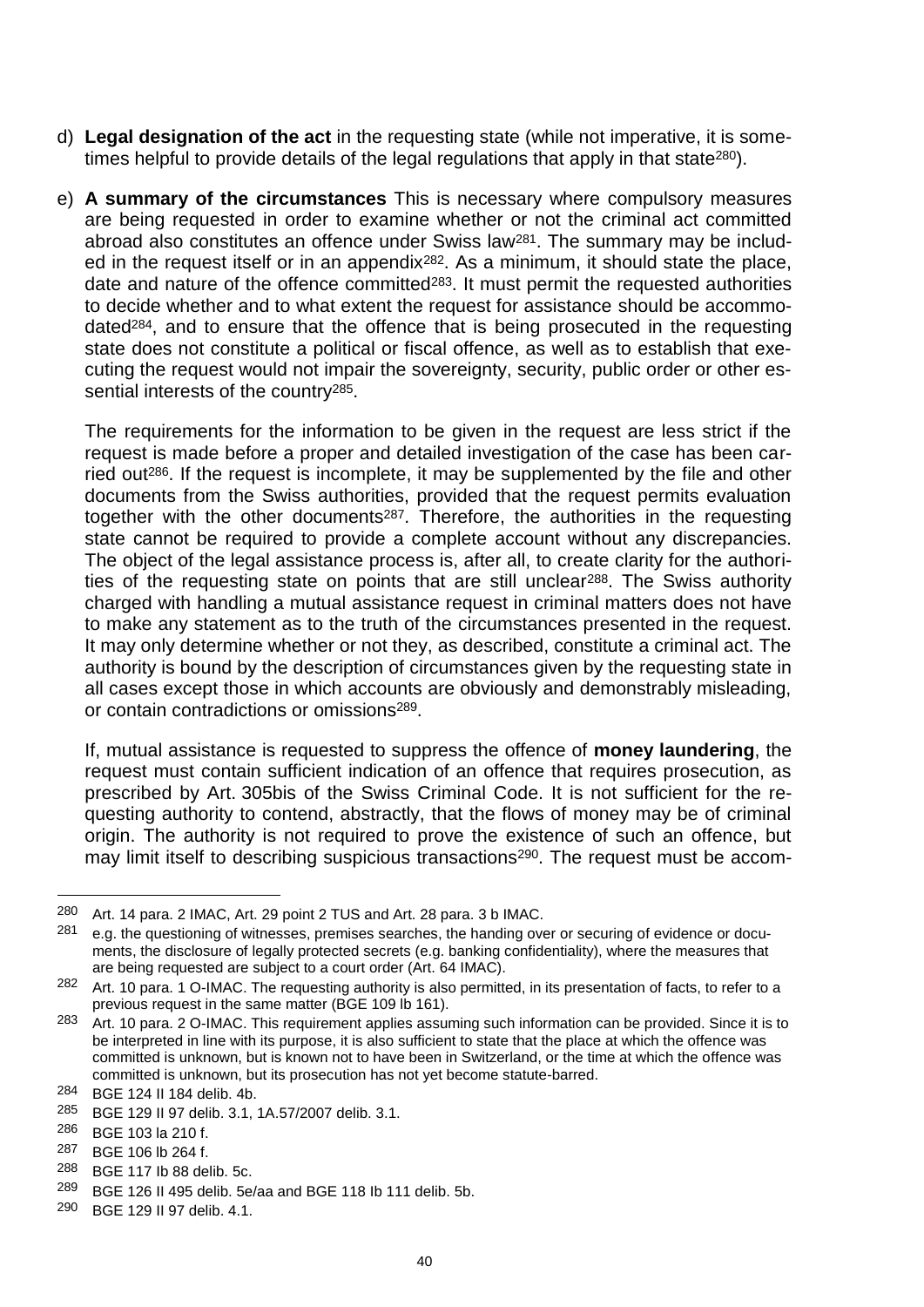panied by relevant information that, at least at first glance, would show that the accounts concerned have indeed been used for the transfer of funds that are suspected of being of criminal origin291.

Where the act that is being prosecuted is classified as **duty fraud**, then the case law does not require strict evidence of this offence either. However, there must be sufficient grounds for suspicion, to avoid the requesting authority gathering evidence on the pretext of a duty fraud that will then be used to prosecute another fiscal offence for which Switzerland does not grant legal assistance (Art. 3 para. 3 IMAC, Art. 2 a ECMA)292.

- Requests for **service of process** require the name and address of the addressee, their role in the proceedings and information on the nature of the document to be served.
- **Special requirements for execution**, such as requests for persons to be allowed to attend proceedings abroad<sup>293</sup> or the exceptional application of foreign law<sup>294</sup> usually require further explanation.
- For the search of persons or premises, or the seizure or handing over of objects, the IMAC <sup>295</sup> requires express or indirect **confirmation**<sup>296</sup> that these measures are permitted in the requesting state. This requirement is not usually included in treaties or conventions and therefore does not apply where such instruments are in force. In any event, it is not requested systematically, but rather only where doubts exist about the lawfulness of the measure in the requesting state<sup>297</sup>.

All of the formal requirements mentioned above apply, by analogy, to **Swiss requests**298. In addition, however, the requesting state may ask for further procedures to be carried out. It is often difficult to provide general information on this area<sup>299</sup>: problems often occur with requests submitted to states with the Anglo-Saxon legal system<sup>300</sup>. Furthermore, certain states in Latin America attach importance to certifying the authenticity of documents and signatures. Wherever a treaty exists with the state in question, it is worthwhile studying the available articles, reservations and explanations.

<sup>291</sup> BGE 130 II 329 delib. 5.1.<br>292 BGE 115 Ib 68 delib. 3b/b

BGE 115 lb 68 delib. 3b/bb.

<sup>293</sup> Art. 65a IMAC.

<sup>294</sup> Art. 65 IMAC.

<sup>295</sup> Art. 76 c IMAC.

<sup>&</sup>lt;sup>296</sup> As a rule, the requesting authorities do not make a special declaration as to the admissibility of the measure that is requested, but attach a warrant for the search or seizure which, whilst having no effect in Switzerland, may be considered such a confirmation (Art. 31 para. 2 O-IMAC). The content of the request may also warrant the conclusion that the requested act of procedure is admissible abroad (e.g. from information regarding searches that being made in the requesting state at the same time, see also Art. Il para. 1 AA-D/ECMA with Germany).

 $297$  BGE 123 II 161 delib. 7b.<br> $298$  Since Swiss authorities m

Since Swiss authorities may not address requests to another state to which they themselves could not grant mutual assistance (Art. 30 para. 1 IMAC). see also Art. 11 para. 1 O-IMAC.

 $299$  see also 3.1.1 p. 41; [Guide to International Mutual Assistance.](http://www.rhf.admin.ch/rhf/fr/home/rechtshilfefuehrer/laenderindex.html)

<sup>300</sup> Which can be explained in part by their completely different procedural law. Common law requirements with regard to mutual legal assistance (extremely detailed presentation of the circumstances of the case, numerous points on which further information is required) extend far beyond what is required by continental European law, so that cooperation may be a one-sided exercise (e.g. the United Kingdom).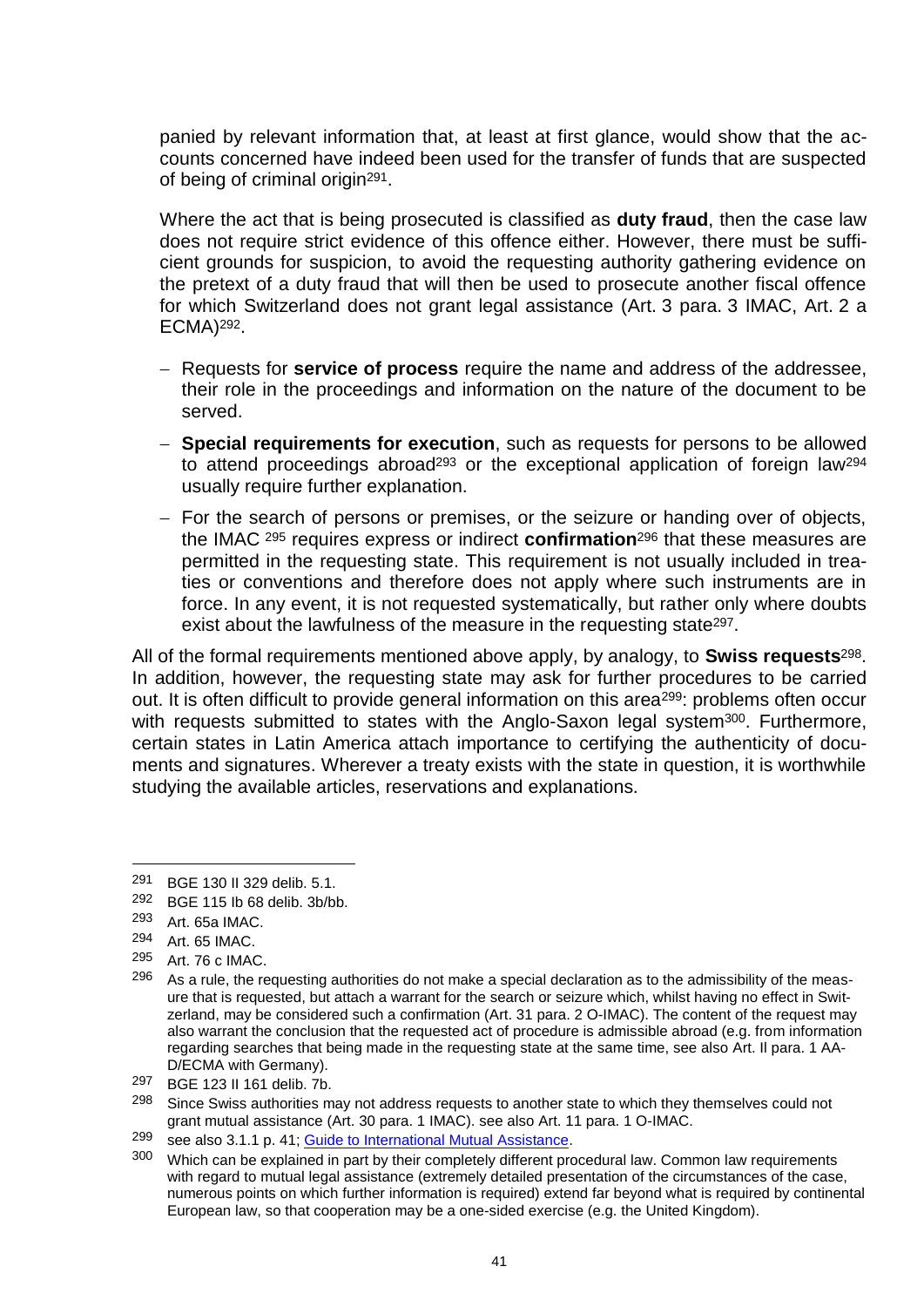Where the foreign executing authority is not already known, the request should be addressed **"To the authority in … (requested state) … responsible for … (place of execution)..."** and not to the Federal Office of Justice or the Swiss embassy in .....

## **3.1.4 Language of the request for mutual assistance**

The following comments relate to requests to obtain evidence. For the language of requests for service of process, see. 4.1 p. 78. Detailed information can be found in the "Guide to International Mutual Assistance" from the Federal Office of Justice301.

The IMAC states that, in essence, Swiss authorities will accept foreign requests that are formulated in one of Switzerland's three official languages (or in another language accompanied by the corresponding translation)<sup>302</sup>. Certain older treaties refer to a specific official language (usually French), but these are scarcely important nowadays in the context of the more extensive IMAC regulation.

As a rule, Swiss requests to a foreign country must be made in the official language of the requested state or accompanied by a translation into that language, unless the applicable international treaties provide otherwise. Even where there is no treaty obligation to do so, it is nonetheless sometimes appropriate and in the requesting authority's own interest to enclose a translation of the request in order to speed up execution. On the other hand, certain states accept Swiss requests in one of the official languages of Switzerland, or in English, without being obliged to do so.

The translation of the request is a matter for the requesting cantonal authority. The translation of the execution records is the duty of the requesting (cantonal or foreign) authority.

# **3.2 Competent authorities in the mutual assistance process**

The allocation of executive powers in mutual assistance proceedings largely reflects that in criminal prosecution procedures at national level<sup>303</sup>. The IMAC contains organisational regulations in this regard, but infringements of these regulations do not affect the permissibility of the request for assistance  $304$ .

# **3.2.1 Cantonal authorities**

Ordinary mutual legal assistance proceedings are, first and foremost, a matter for the cantonal authorities. They are therefore responsible for the preliminary examination<sup>305</sup>, execution<sup>306</sup> and the final ruling<sup>307</sup> on the permissibility and scope of assistance<sup>308</sup>. If di-

<sup>301</sup> [Guide to International Mutual Assistance](http://www.rhf.admin.ch/rhf/fr/home/rechtshilfefuehrer/laenderindex.html)

<sup>302</sup> Art. 28 para. 5 IMAC.

<sup>303</sup> Centralising the mutual assistance process with the Federal Government was examined in connection with the revision of the IMAC of 4.10.96, but subsequently rejected (FG 1995 III 9).

<sup>304</sup> BGE 1A.212/2001 delib. 4.2.

<sup>305</sup> Art. 80 IMAC.<br>306 Art. 803 and /

Art. 80a and Art. 80c IMAC.

<sup>307</sup> Art. 80d IMAC.

<sup>308</sup> Art. 80d IMAC.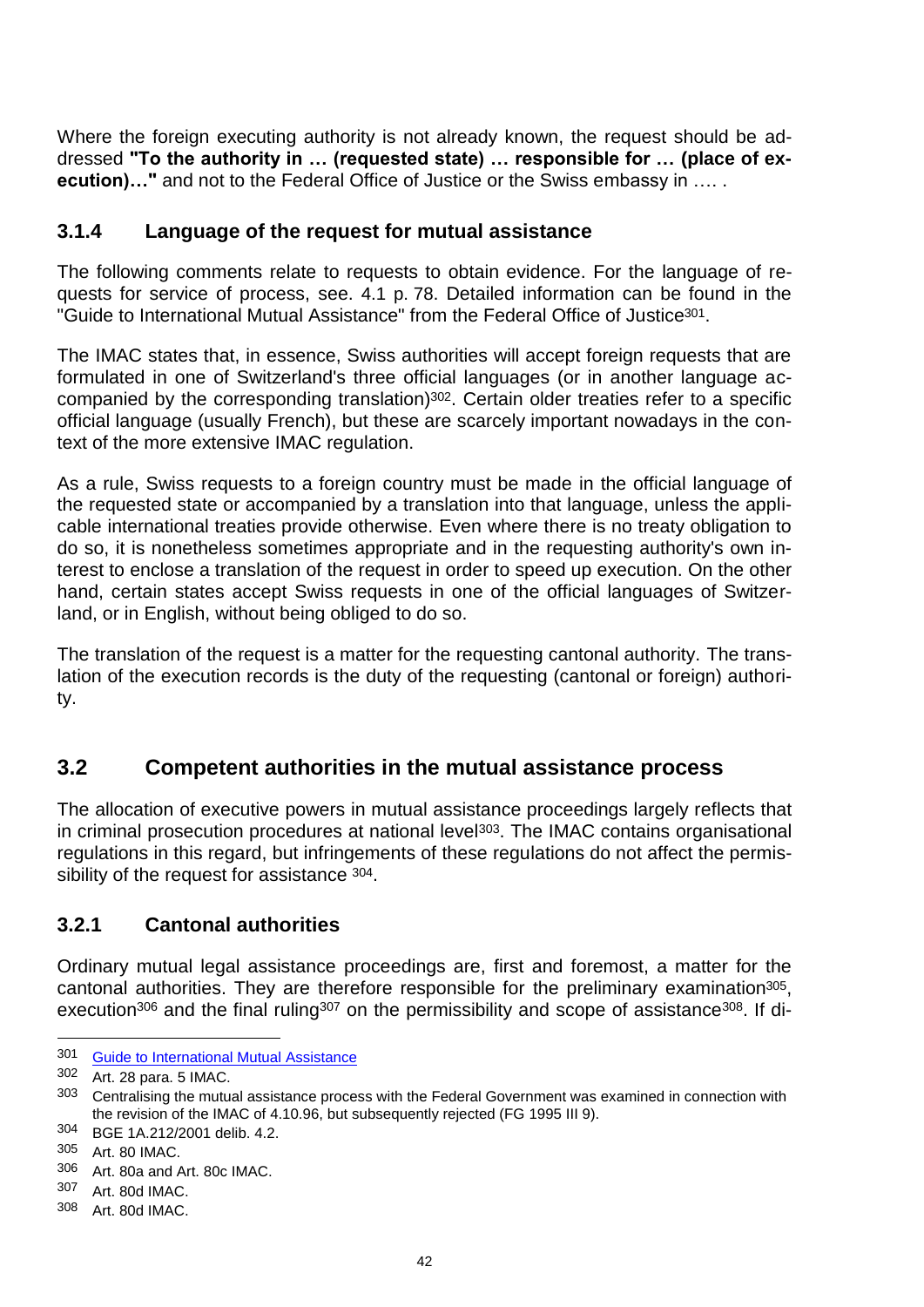rect dealings with the requesting authority are permitted, then the cantonal authority also accepts the request from abroad directly<sup>309</sup> and, at the end of the proceedings, arranges for the enforcement documents to be handed over, taking the speciality reservation into account.

If the act described in a foreign request for assistance is subject to federal jurisdiction in Switzerland<sup>310</sup>, then the cantonal authorities decide on the execution of the request in consultation with the Office of the Attorney General of Switzerland311.

Certain specific decision-making powers remain the preserve of the cantons and are incumbent on the Federal Office of Justice (cf. 3.2.3, p. 44). The Federal Department of Justice and Police (FDJP) decides whether or not granting assistance is likely to prejudice the sovereignty, security or other essential interests of Switzerland<sup>312</sup>.

## **3.2.2 Executing canton**

If executing a request necessitates investigations in several cantons, the Federal Office may charge the responsible authorities of one of these cantons with leading the execution313. The purpose of appointing an executing canton is clearly to coordinate and speed up the mutual legal assistance proceedings. Furthermore, the executing canton alone is authorised to make decisions on accommodating the request and issuing the final ruling<sup>314</sup> on the admissibility of granting assistance, and on forwarding the information obtained. In order to complete the enforcement action, the executing canton must request intercantonal assistance from the other cantons involved. Articles 352 to 355 of the Swiss Criminal Code (SCC) apply accordingly. The Agreement on Mutual Assistance and Inter-Cantonal Cooperation in Criminal Matters of 5 November 1992<sup>315</sup> is also applicable316; under this Agreement, the executing canton may, should it wish, execute the request for assistance on the territory of the other cantons concerned under its own rules of procedure317. If the executing canton has entrusted execution to another canton under an inter-cantonal agreement, in carrying out the procedural actions requested this other canton is restricted to its own law of procedure.

The nomination of the cantonal authority charged with directing the proceedings cannot be challenged<sup>318</sup>. The authority may also be chosen after mutual assistance proceedings have been commenced<sup>319</sup> and may also include subsequent supplementary requests<sup>320</sup>.

<sup>309</sup> Art. 78 para. 1 IMAC.

<sup>310</sup> see Art. 336 and 337 para. 1 of the Swiss Criminal Code (SCC); SR 311.0.

<sup>311</sup> Art. 4 para. 3 O-IMAC.

<sup>312</sup> Art. 2 b ECMA; Art. 3 TUS; Art. 1a and 17 para. 1 IMAC; Art. 4 a TUS-IA.

<sup>313</sup> Art. 79 para. 1 IMAC.

<sup>314</sup> In accordance with Arts. 80, 80a and 80d IMAC. This avoids the risk of contradictory decisions in the execution of the request for assistance.

<sup>315</sup> SR 351.71.

<sup>316</sup> BGE 122 II 140 delib. 2.<br>317 BGE 124 II 120 delib. 4b

BGE 124 II 120 delib. 4b. Since the provisions of this agreement on cooperation are more favourable than the solution proposed by the IMAC (Art. 79 IMAC refers to Art. 359 para. 2 SCC, which observes the principle of "locus regit actum"). This is a practical example of the application of the favourability principle.

<sup>318</sup> Art. 79 para. 4 IMAC.

<sup>319</sup> Letter b of Art. 79a IMAC would otherwise make no sense.

<sup>320</sup> Art. 79 para. 3 IMAC.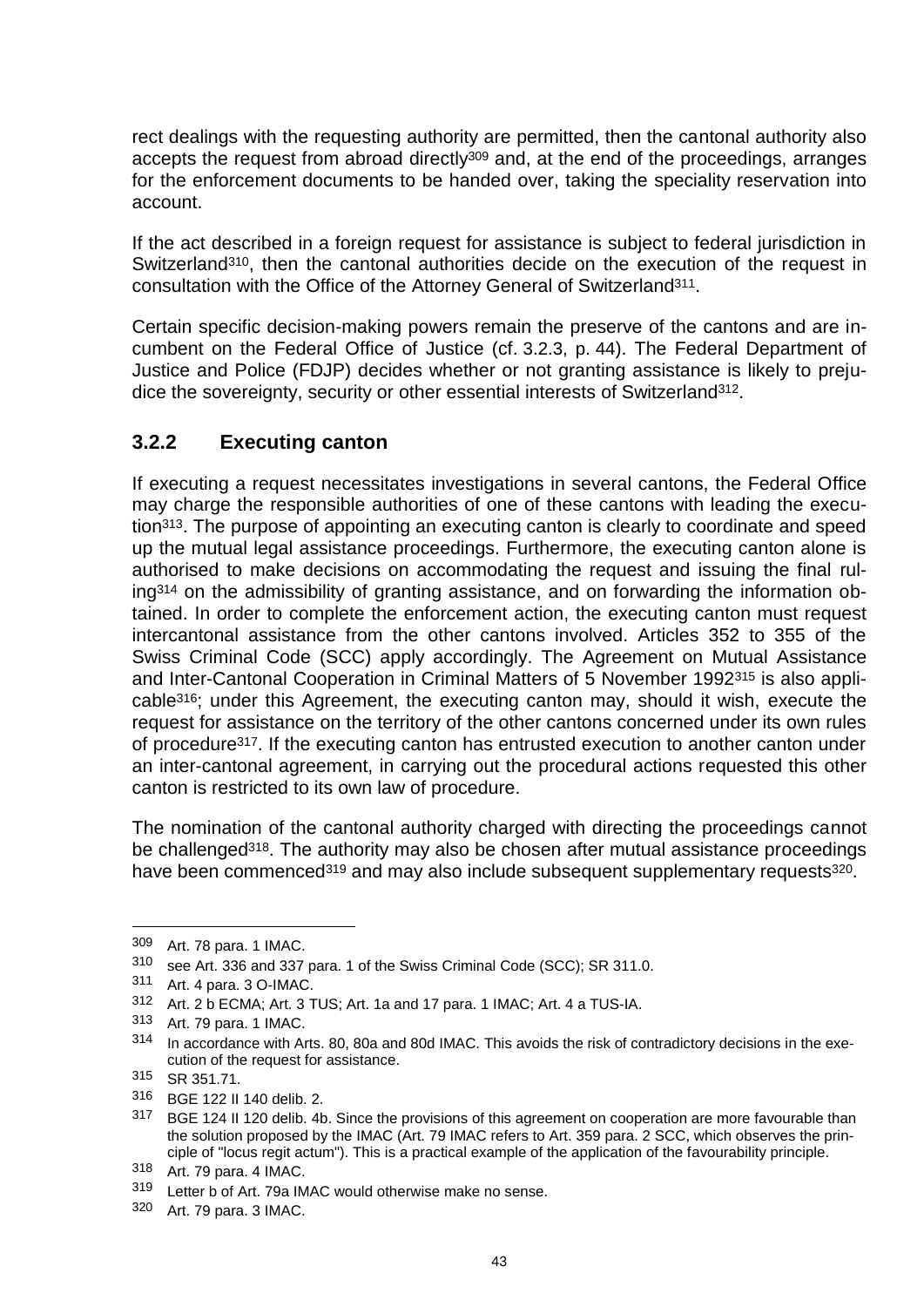# **3.2.3 Federal Office of Justice (FoJ)**

Generally speaking, the Federal Office of Justice performs the following tasks: "It ensures rapidly functioning international mutual assistance in criminal, administrative, civil and commercial matters and decides on requests for assistance, extraditions, the transfer of sentenced persons and criminal prosecution and enforcement measures on behalf of other states"321.

The FoJ therefore holds residual powers in international mutual assistance<sup>322</sup>. Where accessory legal assistance is concerned, it assumes in particular the functions described below.

### *3.2.3.1 Forwarding and delegation function*

The Federal Office of Justice receives foreign requests for assistance<sup>323</sup> and performs a **summary examination** to establish whether or not they meet the formal requirements of the IMAC or the applicable international agreement, and are not obviously inadmissible. If the request is in order, the FoJ will forward it to the competent canton<sup>324</sup>. Otherwise, it will return it to the requesting state for correction or completion<sup>325</sup>. No appeal may be filed against the ruling to accommodate and forward the request  $326$ .

The FoJ may **nominate an executing canton** or appoint a **delegation** to a federal authority (cf. 3.2.2 p. 43 and 3.2.4 p. 46 below). The appointment of the cantonal or federal authority charged with directing the proceedings is not subject to appeal327.

### *3.2.3.2 Supervisory function*

The Federal Office of Justice **supervises** the application of the IMAC328. This is why it has the power to challenge the rulings of cantonal or federal authorities by lodging an appeal under cantonal law or by filing an administrative court appeal with the Federal Supreme Court<sup>329</sup>. To enable the Federal Office of Justice to perform this supervisory role, it must be informed of the mutual assistance rulings of the cantons and the federal government, as well as those of the Appeals Chamber of the Federal Criminal Court330.

The FoJ may also file an appeal<sup>331</sup> on account of a **delay** or **refusal** to issue a ruling, or intervene with the appropriate supervisory authority<sup>332</sup> if an authority disregards its obli-

<sup>321</sup> Art. 7 para. 6a of the Rules of Organization for the Federal Department of Justice and Police (SR 172.213.1 / RO-FDJP).

<sup>322</sup> In this respect, it may address any issue in the area in question that has not been allocated expressly to another authority.

<sup>&</sup>lt;sup>323</sup> No summary examination by the FoJ is performed where authorities deal directly with each other.

<sup>324</sup> Art. 78 paras. 1 and 2 IMAC.

<sup>325</sup> Art. 78 para. 3 IMAC; an enquiry may also be submitted later in the proceedings by the executing authority or the appeals body within the FoJ, see Art. 80o para. 1 IMAC.

<sup>326</sup> Art. 78 para. 4 IMAC.

<sup>327</sup> Art. 79 para. 4 IMAC.

<sup>328</sup> Art. 16 para. 1 IMAC, Art. 3 O-IMAC.

 $329$  Art. 80h a, 25 para. 3 IMAC.<br> $330$  Art. 5 Q IMAC

Art. 5 O-IMAC.

<sup>331</sup> Art. 17a para. 3 IMAC.

<sup>332</sup> Art. 17a para. 2 IMAC.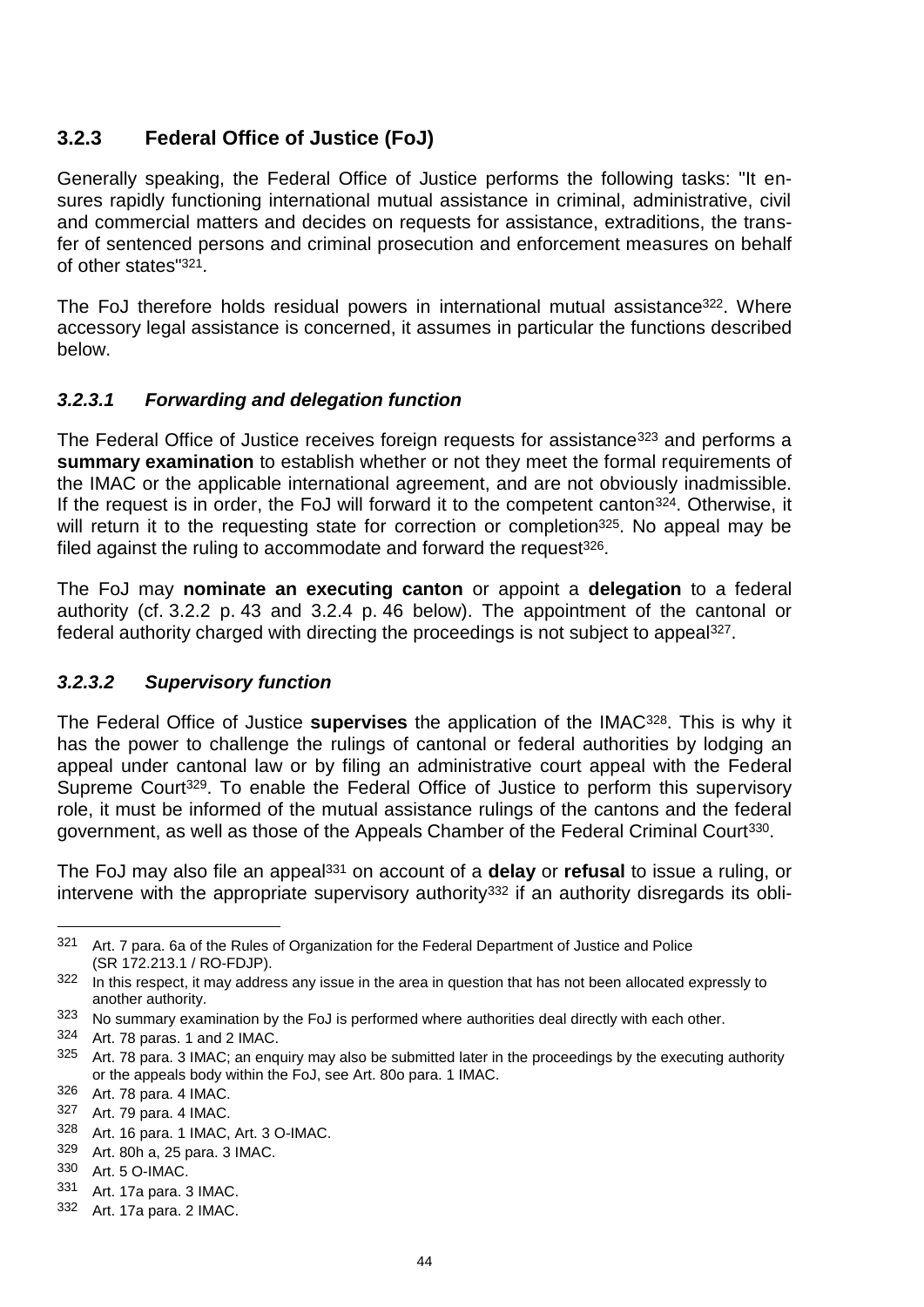gation to execute a request for assistance promptly. Alternatively, the Federal Office of Justice may itself issue the ruling<sup>333</sup>. Furthermore, it may take decisions on the admissibility of a Swiss request made abroad (in accordance with Art. 30 IMAC)<sup>334</sup> as well as in cases in which the foreign state to which the request is addressed offers a choice of different procedures (Art. 19 IMAC).

# *3.2.3.3 Operational function*

In cases requiring urgent action, the FoJ may itself order **provisional measures**<sup>335</sup> even if only notice of a future request for assistance has been given336. Such measures are subject to a time limit<sup>337</sup>. The FoJ may order the surveillance of postal and telecommunications services to establish the current residence of the person being sought,<sup>338</sup> or the provision of other forms of legal assistance339.

The Federal Office of Justice is **always responsible** for deciding on requests for mutual assistance from the **USA**340. This may also include the ordering of provisional measures to preserve the status quo, to safeguard threatened legal interests or secure jeopardised evidence341. Furthermore, the FoJ will take the action necessary to execute the request342. The same options are open to the FoJ in connection with certain offences in mutual assistance relationships with Italy<sup>343</sup>. The decision-making powers of cantonal and federal authorities are thus restricted accordingly.

In accordance with the IMAC344, the FoJ may **itself decide**<sup>345</sup> on the admissibility of mutual assistance, specifically where it concerns several cantons<sup>346</sup>, where the competent cantonal authority does not take a decision within an appropriate period of time347, or where the cases are complex or of particular importance<sup>348</sup>. Execution may be left to the cantonal authorities, undertaken by the FoJ itself<sup>349</sup> or delegated to another authority<sup>350</sup>. Accepting a case also confers jurisdiction with regard to provisional measures<sup>351</sup>. The FoJ may also opt to accept a case even after cantonal mutual assistance proceedings

<sup>333</sup> Art. 79a let. b IMAC; the costs that arise are charged to the canton, see Art. 13 para. 1bis O-IMAC.

<sup>334</sup> Art. 17 al. 3 c IMAC. In such cases, the cantonal authorities will hand the file over to the FoJ (Art. 7 O-IMAC).

<sup>335</sup> See also 3.4.1 p. 66.

<sup>336</sup> Art. 18a para. 2 IMAC.

<sup>337</sup> Until the formal request has been received. This is usually three months, which may be extended.

<sup>338</sup> Art. 18a para. 1 IMAC.

<sup>339</sup> Art. 18a para. 2 IMAC.

<sup>340</sup> Art. 10 ff. TUS-IA. This now applies even to cases which are not covered by the TUS-IA and have basis only in the IMAC, such as requests on the basis of tax fraud, see Art. 36a TUS-IA.

<sup>341</sup> Art. 8 TUS-IA.

<sup>342</sup> In accordance with Art. 5 TUS-IA (see also Art. 10 TUS-IA).

<sup>343</sup> Complex or particularly important criminal cases concerning organised crime, corruption or other serious crimes (Art. XVIII AP-I/ECMA between Switzerland and Italy / SR 0.351.945.41).

<sup>344</sup> I.e. with states other than the USA.

<sup>345</sup> Art. 17 para. 5 and Art. 79a IMAC.

<sup>346</sup> In such cases, there is also the option to appoint an executing canton, see 3.2.2 p. 51.

 $347$  See above, on the subject of supervision.<br> $348$  In particular in cases concerning former has

In particular in cases concerning former heads of state or their associates (see the Marcos, Abacha, and Mobutu cases, summarised under the heading of "Politically Exposed Persons", or PEPs).

<sup>349</sup> Art. 79a IMAC.

<sup>350</sup> Art. 34a O-IMAC.

<sup>351</sup> According to Art. 18 IMAC; see also Art. 80g para. 2 IMAC.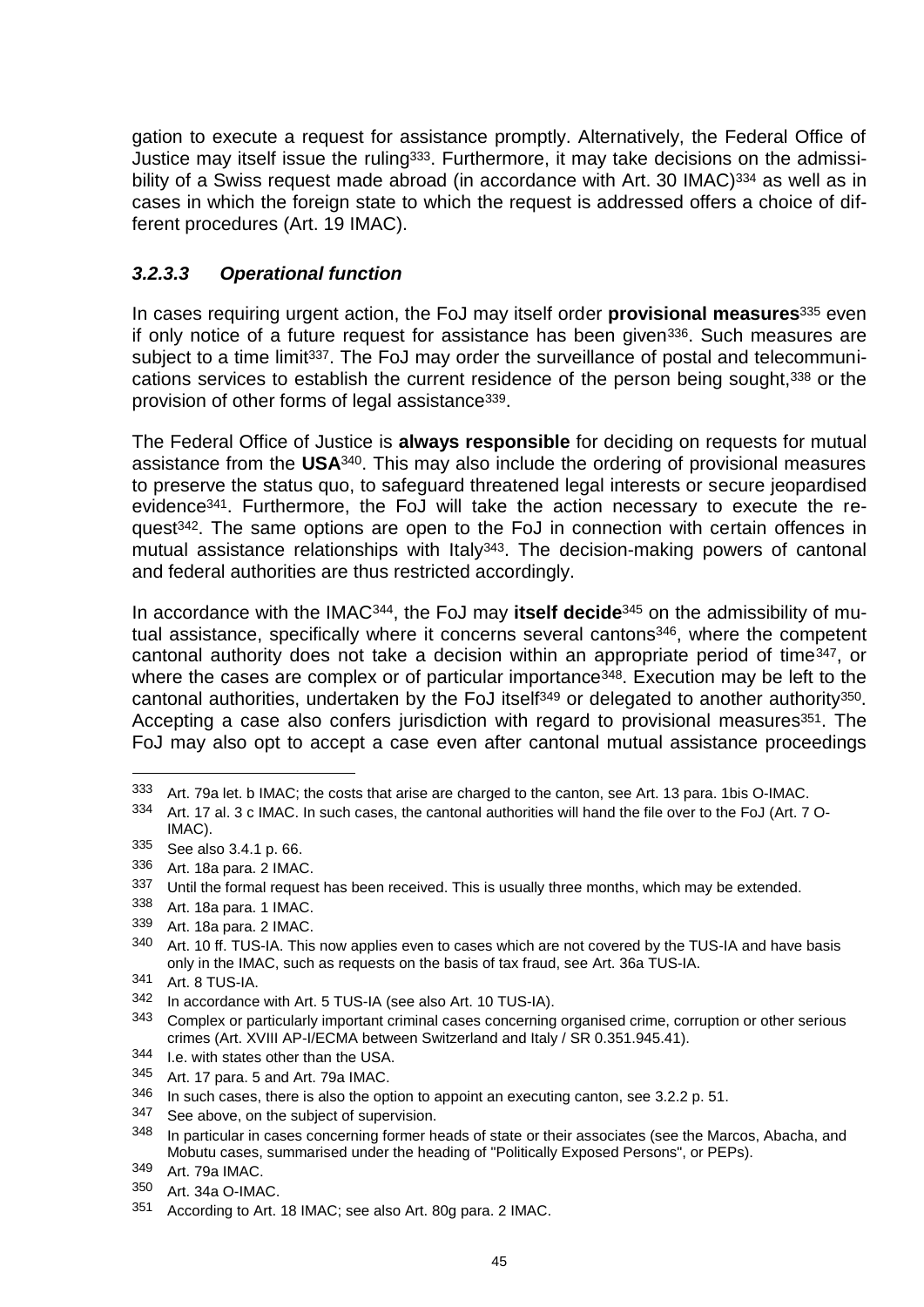have commenced<sup>352</sup> and may also include supplementary requests, even if these alone no longer meet the set criteria353.

### *3.2.3.4 Specific functions (External relations)*

The Federal Office of Justice performs certain **special tasks**. These chiefly concern contact with abroad, specifically:

- $-$  Obtaining an assurance of reciprocity<sup>354</sup>;
- $-$  Cooperation in obtaining further details for mutual assistance requests  $355$ ;
- $-$  Imposing conditions on the provision of mutual assistance<sup>356</sup> and deciding whether or not the response from the requesting state constitutes sufficient assurance in view of the conditions that have been set $357$ :
- $-$  Extending speciality<sup>358</sup>.

### **3.2.4 Other federal authorities**

If, under Swiss law, a federal authority (primarily the Office of the Federal Public Prosecutor, but also the Federal Tax or Customs Administration) is responsible for prosecution, this authority may also be charged with the mutual assistance proceedings<sup>359</sup>.

In 2002 and 2003, the prosecution of certain serious crimes was entrusted to the Federal Public Prosecutor's Office<sup>360</sup>. This delegation of authority cannot be challenged. It may also be made subsequently and it may also encompass supplementary requests, even if federal jurisdiction would no longer apply to them361.

# **3.3 Procedures and Rights of Appeal**

### **3.3.1 The procedure for mutual assistance in criminal matters**

The revision of the IMAC of 4 October 1996 introduced a uniform mutual assistance procedure for all of Switzerland. This sets out the following steps (cf. also diagram in the annex under 6.3 p. 87):

l

361 Art. 79 paras. 3 and 4 IMAC.

<sup>352</sup> Letter b of Art. 79a IMAC would otherwise make no sense.

<sup>353</sup> Similarly, Art. 79 para. 3 IMAC; the obligation to complete proceedings promptly (Art. 17a IMAC) places particular importance on economy of process.

<sup>354</sup> Art. 8 para. 1 and 17 para. 3 a IMAC.

<sup>355</sup> Art. 78 para. 3 IMAC and Art. 80o para. 1 and 3 IMAC.

<sup>356</sup> Art. 80p IMAC.

<sup>&</sup>lt;sup>357</sup> Since 1 January 2007 it has been possible to appeal against the FoJ's ruling within ten days before the Federal Criminal Court, which makes the **final decision in accelerated proceedings** (Art. 80p para. 4 IMAC). e.g.: CCR RR 2008/146 (the decisions previously lay with the Federal Supreme Court, e.g. BGE 1A.237/2005).

<sup>358</sup> Art. 67 para. 2 IMAC in those cases in which this is still necessary, see also 2.7, p. 35).

<sup>359</sup> Art. 17 para. 4 and Art. 79 para. 2 IMAC.

<sup>360</sup> See Art. 337 (formerly Art. 340bis) para. 1 (mandatory responsibility) and 337 para. 2 (optional responsibility) of the Swiss Criminal Code (AS 2001 3071 / AS 2003 3043).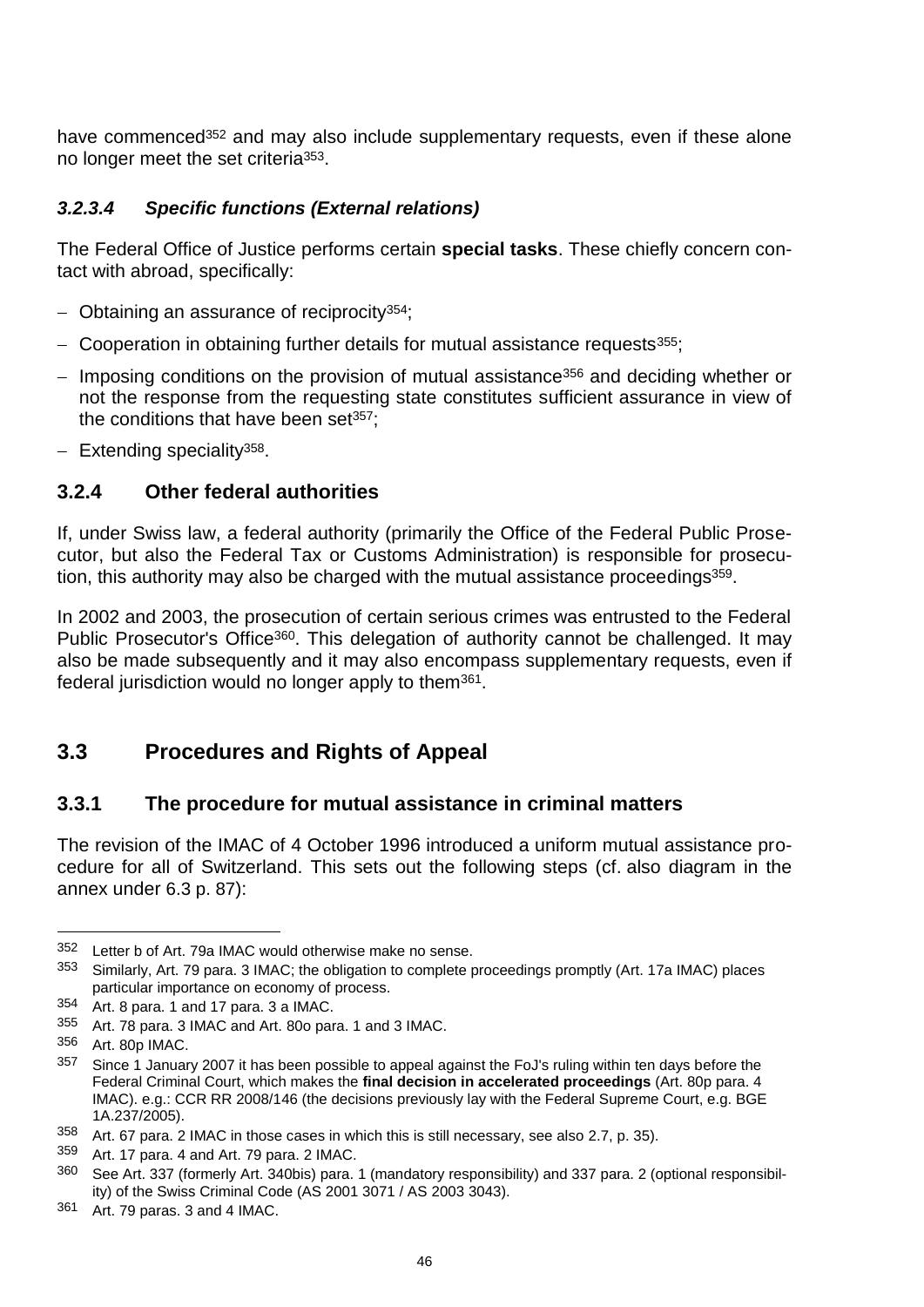## *3.3.1.1 Acceptance and forwarding*

As outlined above (3.1.2 p. 37 and 3.2.3 p. 44), the Federal Office of Justice remains the primary recipient of foreign requests for mutual assistance. It **performs a summary examination** to determine whether or not the incoming request meets the formal requirements and whether or not there are any obvious reasons for refusing it. The FoJ does **not** decide on the material admissibility of the request. It may, however, return the request for additional information to be added.

In cases of urgency, the FoJ may order **provisional measures** as soon as notice of a forthcoming request has been given<sup>362</sup>. The requesting state may be given a deadline for the submission of a formal request for mutual assistance.

Following the summary examination, the Federal Office of Justice will forward the request to the competent executing authority. This will generally be a cantonal authority<sup>363</sup>.

As under previous legislation, the acceptance and **forwarding** of a request are not subject to appeal364.

### *3.3.1.2 Accommodation and execution*

- **Preliminary examination**365: The authority entrusted with executing the request will examine whether or not the statutory requirements for the grant of mutual assistance have been met.
- **Ruling on whether or not to consider the request**366: If the outcome of the preliminary examination is positive, the executing authority will issue a (*prima facie*) summary ruling that it will consider the request, including the reasons for its decision. It will specify that the material requirements for the grant of mutual assistance have been met. The mutual assistance measures that have been requested and are deemed to be admissible will be ordered at the same time. **No appeal may be filed against the ruling to consider the case.** Consequently, there is no need for any further avenue of appeal367. In principle, all that is needed is a written summary order, with grounds, in respect of those persons concerned by the mutual assistance measures.
- **Execution of the request**: The measures are then executed. The opportunities for appeal under cantonal procedural codes do not apply<sup>368</sup>. The measures must be executed promptly369. The request should therefore be executed in full, quickly and without interruption. It should not be forgotten here that the entitled parties should be given the opportunity to participate in the triage of the execution documents concerning them (cf. 2.6.4.2 p. 31 below).

<sup>362</sup> Art. 18 para. 2 and 18a IMAC; see also 3.4.1 p. 65.<br>363 Eor exceptions see 3.2.2 and 3.2.4 p. 51ff

For exceptions, see 3.2.2 and 3.2.4 p. 51ff

<sup>364</sup> Art. 78 para. 4 IMAC.

<sup>365</sup> Art. 80 IMAC.

<sup>366</sup> Art. 80a IMAC.

<sup>367</sup> To avoid misunderstandings or hasty reactions, the recipients of the ruling should be informed that appeals may be filed against the final decree at a later stage, at the end of the proceedings.

<sup>368</sup> This is because the IMAC fully covers this area and federal law therefore overrides cantonal law.

<sup>369</sup> Art. 17a paras. 1 and 2 IMAC.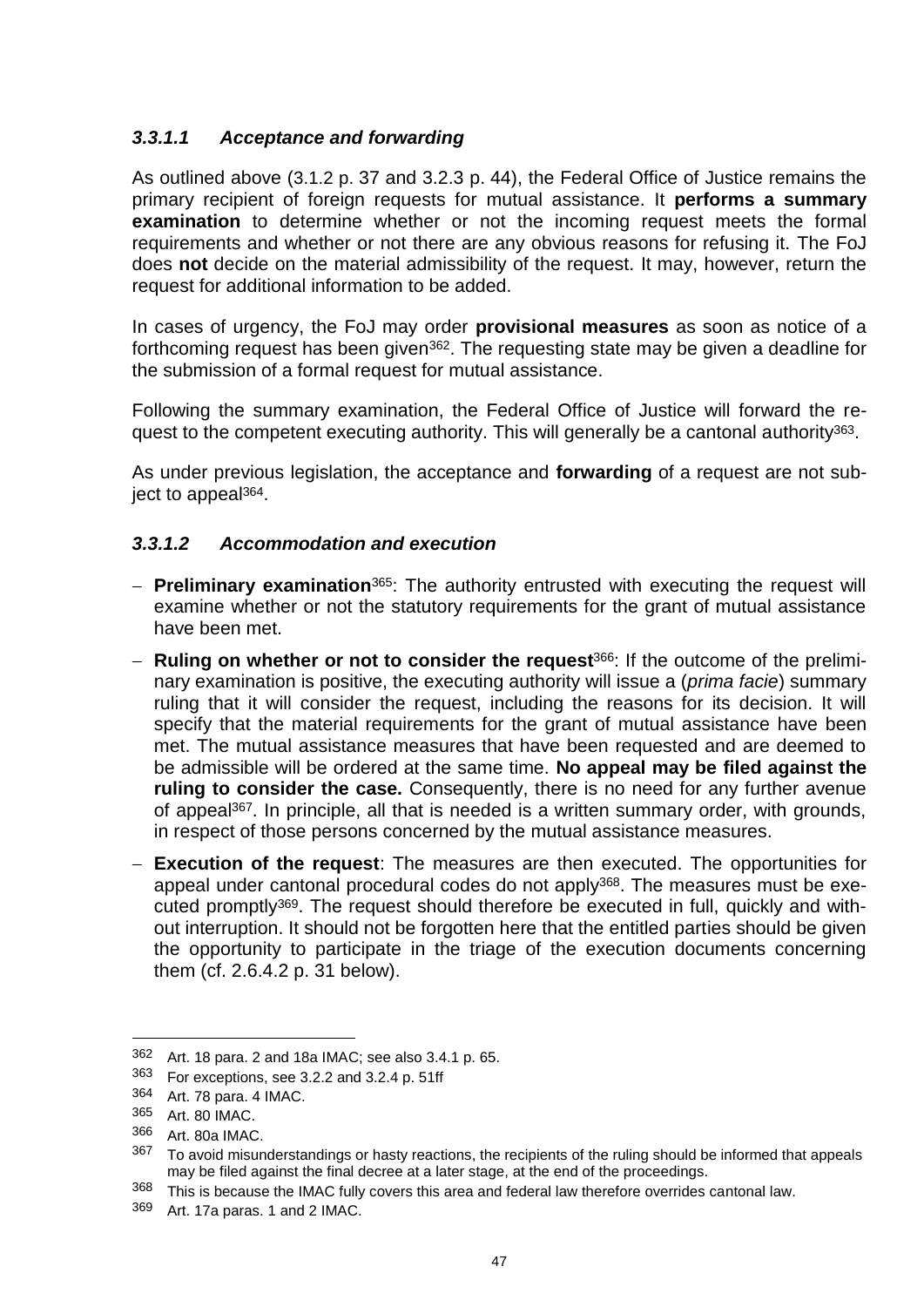**Interim rulings**370: The only deviation from uninterrupted execution concerns the two separate cases provided by law in which an interim ruling must be issued. These are the **seizure of assets and valuables** and the **presence of foreign officials** as the mutual assistance measures are taking place.

However, even in the case of these two exceptions, the corresponding interim rulings are subject to appeal<sup>371</sup> only if they cause immediate and irreparable prejudice<sup>372</sup>. In the interests of not further complicating the execution of the request, and of the need for promptness, the legislators have emphasised that an immediate appeal against an interim ruling should remain the exception<sup>373</sup>. In cases in which assets have been seized, it is incumbent on appellants to state in their written appeal the nature of the prejudice and to prove that this is not remedied by a decision to quash the subsequent final ruling. The prejudice that may be considered comprises, for example, the inability to fulfil contractual obligations (the payment of salaries, interest, taxes, accounts payable, etc), exposure to debt collection or bankruptcy proceedings, the revocation of an official licence or the inability to conclude transactions which are virtually signatureready. In general, the need to cover current expenses is not generally, in itself, sufficient to claim immediate and irreparable prejudice in accordance with Art. 80e para. 2 a IMAC374. Prejudice in the sense of Art. 80e para. 2 IMAC need not necessarily have occurred to be deemed immediate. While mere suspicions or assumptions offer no proof of immediacy, a serious and imminent prospect of prejudice may be sufficient<sup>375</sup>.

On the presence of foreign officials, please refer below to 3.4.2 p. 59.

An interim ruling must contain a notice concerning rights of appeal<sup>376</sup> and be formally established.

An appeal against such an interim ruling does not have suspensive effect, but may be granted such effect by the appellate authority if the entitled appellant can present evidence of immediate and irreparable prejudice377.

 **Simplified execution / settlement procedure**378: Entitled persons, specifically the holders of documents, information or assets, may agree to hand these over<sup>379</sup>. This consent is irrevocable. It has permitted numerous mutual assistance proceedings to be settled out of court. The executing authority records the consent in writing and thereby concludes the proceedings380. A statement of reasons is **not necessary**, neither is a formal final ruling. Based on the consent given, the executing authority may **immediately** hand over the documents or assets to the requesting state.

l

<sup>370</sup> Art. 80e para. 2 b IMAC.

<sup>371</sup> According to the Federal Council Dispatch on the matter, such appeals should remain the exception (as per. 80e b).

<sup>372</sup> Art. 80e para. 2 IMAC.

<sup>373</sup> FG 1995 III 12, see also BGE 126 II 495 delib. 5b and c.

<sup>374</sup> BGE 128 II 353 delib. 3.

<sup>375</sup> Example of admitted prejudice: BGE 130 II 329 delib. 2.

 $376$  With a period of 10 days in which an appeal may be filed (Art. 80k IMAC)<br> $377$  According to Art. 80L paras. 2 and 3 IMAC

 $377$  According to Art. 80I paras. 2 and 3 IMAC.<br> $378 - Ar + 80p$  IMAC

Art. 80p IMAC.

<sup>379</sup> This creates a situation similar to that where the persons concerned present themselves their documents to the requesting authority.

<sup>&</sup>lt;sup>380</sup> This procedure may also concern only some of the documents that have been requested. In this case, the ordinary procedure is followed for the remainder (Art. 80c para. 3 IMAC).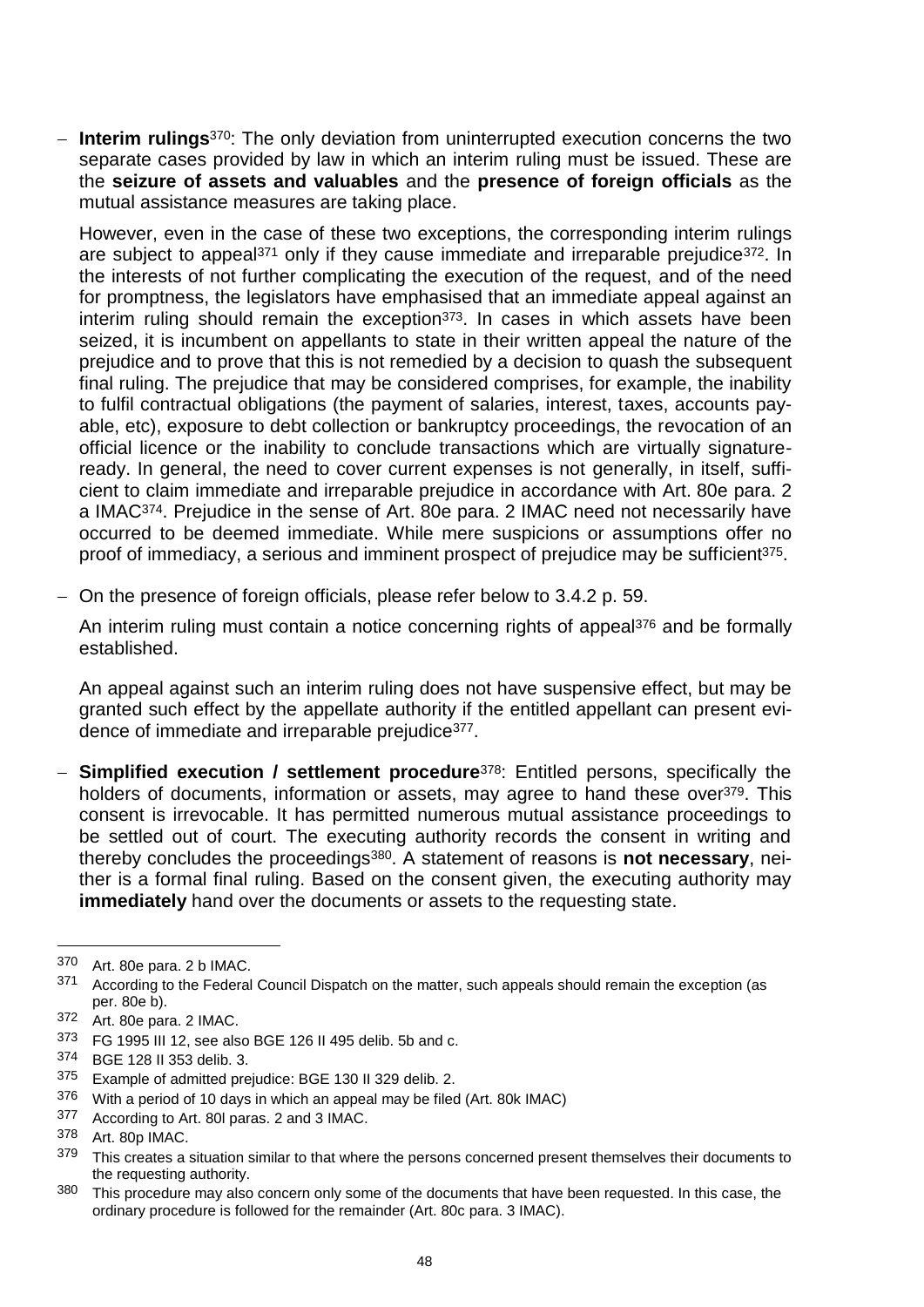## *3.3.1.3 Conclusion of mutual assistance proceedings*

Once the request has been executed in full, i.e. all of the evidence that was requested has been gathered, then the executing authority will issue the **final ruling**. In it, it will refer to the material admissibility of the request and the extent<sup>381</sup> to which assistance was granted. Since the 1997 revision of the IMAC, the final ruling has become the cornerstone of the mutual assistance process and is the only ruling that is subject to appeal. As such, entitled persons may challenge only this final ruling, which is issued once the request has been completed, together with the preceding interim rulings<sup>382</sup> (cf. 3.3.3, p. 53 below for the appeal procedure). Once the final ruling has become legally enforceable, the documents and evidence that have been gathered may be handed over to the requesting state383.

Since the requesting state essentially has no party status in the mutual assistance proceedings, in no event may the final ruling and all other rulings issued during the proceedings (ruling on considering the request, interim rulings), or the other documents addressed by the parties to the executing authorities, be handed over to it, because this would restrict the rights of defence of those affected. In fact, the case law requires the Federal Office of Justice to intervene in the requesting state to demand the return of documents that have been handed over unlawfully, and to prevent their further use<sup>384</sup>.

# **3.3.2 Authorisation to participate in proceedings**

When the IMAC was revised<sup>385</sup>, a right of appeal was laid down clearly in law for the first time386. However, the law does not state expressly who holds party status in mutual assistance proceedings<sup>387</sup>. Party status, however, is based on a right of appeal. These rules already apply at the cantonal level.

As the supervisory authority, the FoJ is always entitled to file an appeal<sup>388</sup>.

Confronted by the dilemma of needing to provide adequate legal protection on the one hand and having to execute the request for assistance quickly on the other, the courts generally take the view that legal protection may be given only to those who are sufficiently closely linked to the ruling that is being challenged. This therefore excludes those who are affected only indirectly. Any other solution would expand the group of persons who are entitled to oppose the granting of mutual assistance unduly and would, in many

<sup>381</sup> I.e. what information may be handed over to the requesting state (exact designation of the documents that may be handed over).

<sup>382</sup> Art. 80e a IMAC.

<sup>383</sup> As a rule, this will be along the same channel as the one used to submit the request (see 3.1.2 p. 38 on channels of transmission). Exceptions are made, for example, in cases of urgency, in case of very extensive documentation, or if officials of the requesting state were present as the evidence was being taken and directly took the evidence with them (the rule to some extent in Anglo-American procedural law). In these cases, it should be noted that the speciality reservation has already been imposed by the executing authority, or that at least one copy of the executive letter is still returned by the official channel.

<sup>384</sup> CCR RR.2008.243 delib. 6 and case law cited.

<sup>385</sup> As of 4.10.96.

<sup>386</sup> Art. 80h IMAC, Art. 21 para. 3 IMAC, Art. 9a O-IMAC.

<sup>387</sup> The "persons entitled" in accordance with Art. 80b para. 1, 80c and 80m IMAC.

<sup>388</sup> Art. 80h a IMAC; as it is responsible as supervisory authority for the correct application of federal law, the FOJ has this right of appeal, although it has no practical interest in exercising it, (BGE 1C\_454/2009 of 9 12.2009, delib. 1.2.).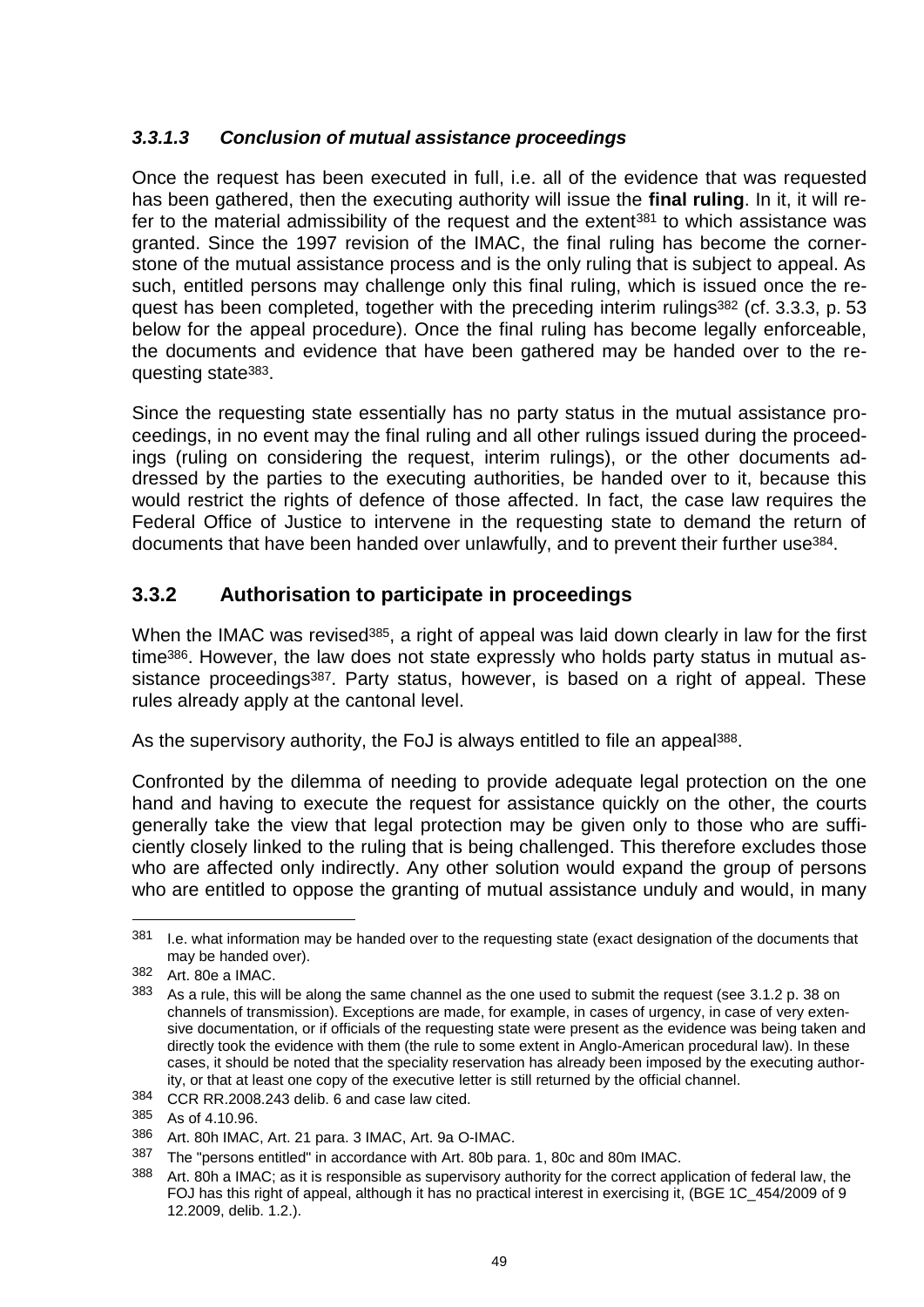cases, obstruct or even paralyse international cooperation as a result. This would contradict the objective of the law and the treaties signed by Switzerland in this respect<sup>389</sup>.

### *3.3.2.1 Right of appeal (Art. 80h IMAC)*

In the context of mutual assistance, a natural person or legal entity has a right of appeal if they are personally and directly affected by a mutual assistance measure and have a legitimate interest in the measure being annulled or modified. The two criteria laid down in this provision are the same as those which apply to public law matters<sup>390</sup>; fulfilment of one of these two criteria suffices, as they essentially set the same requirement and are ultimately closely interwoven with one another<sup>391</sup>. Persons who are the subject of the foreign proceedings may also file an appeal subject to the same conditions (Art. 21 para. 3 IMAC). The prospective appellant is responsible for proving their entitlement to do so.

The person concerned does not have to be affected in terms of their rights and obligations. **It is sufficient that the measure that has been ordered has a specific – material or legal – impact on them**<sup>392</sup>. The interest that underlies a person's right of appeal may be legal or actual. It need not necessarily be the interest that is protected by the legal provision that is being invoked. However the appellant must, as a result of their relationship with the matter at hand, be affected to a greater extent than any other person or the general public as a whole<sup>393</sup>. A legitimate interest exists if the actual or legal position of the appellant might be influenced by the outcome of the proceedings. Admitting the appeal must create a financial, material or immaterial advantage for the appellant.

In practice, the courts have established the following principles:

**Persons against whom a direct enforcement measure has been ordered** (premises search, seizure or questioning<sup>394</sup>, handover of documents in their possession or the interviewing of their employees<sup>395)</sup> may file an appeal. However, the authors of documents that are not in their possession may not<sup>396</sup>, even if the handover of the requested information would result in the author's identity being disclosed<sup>397</sup>.

The case law states that **the holder of a bank account** <sup>398</sup> about which information has been requested<sup>399</sup> or the client of a securities trader<sup>400</sup>, has a general right of appeal. Excluded from this right of appeal are persons who are only the beneficial owners of a

<sup>389</sup> BGE 122 II 133.<br>390 Art 89 para 1.0

Art. 89 para. 1 of the Federal Supreme Court Act.

<sup>391</sup> BGE of 12.1.2009 / 1C.287/2008 delib. 2.2

<sup>392</sup> BGE 119 Ib 56 delib. 2a.

<sup>393</sup> BGE 125 II 362.

<sup>394</sup> BGE 121 II 38 delib. 1b

<sup>&</sup>lt;sup>395</sup> By way of exception, and providing no abuse of the law has occurred (BGE 123 II 153), case law grants the **beneficial owner of a legal entity that has been dissolved** authorisation to file an appeal, on condition that the beneficial owner can prove on the basis of official documents that the organisation has been liquidated. The deed of liquidation must also clearly designate the beneficial owners as the beneficiary of such liquidation (BGE 1A.212/2001 delib. 1.3.2 / TPF RR.2009.89 of 3 December 2009, delib. 2).

<sup>396</sup> BGE 116 Ib 106 delib. 2a.

<sup>397</sup> BGE 114 lb 156 delib. 2a.<br>398 BGE 121 U 462 (Art. 83.3

<sup>398</sup> BGE 121 II 462 /Art. 9a a O-IMAC.

<sup>399</sup> Except where the account was opened under a false identity, BGE 131 II 172 delib. 2.2.2.

<sup>400</sup> TPF RR.2009.218 of 17 March 2010, delib. 2.2 and Art. 43 SESTA / SR 954.1.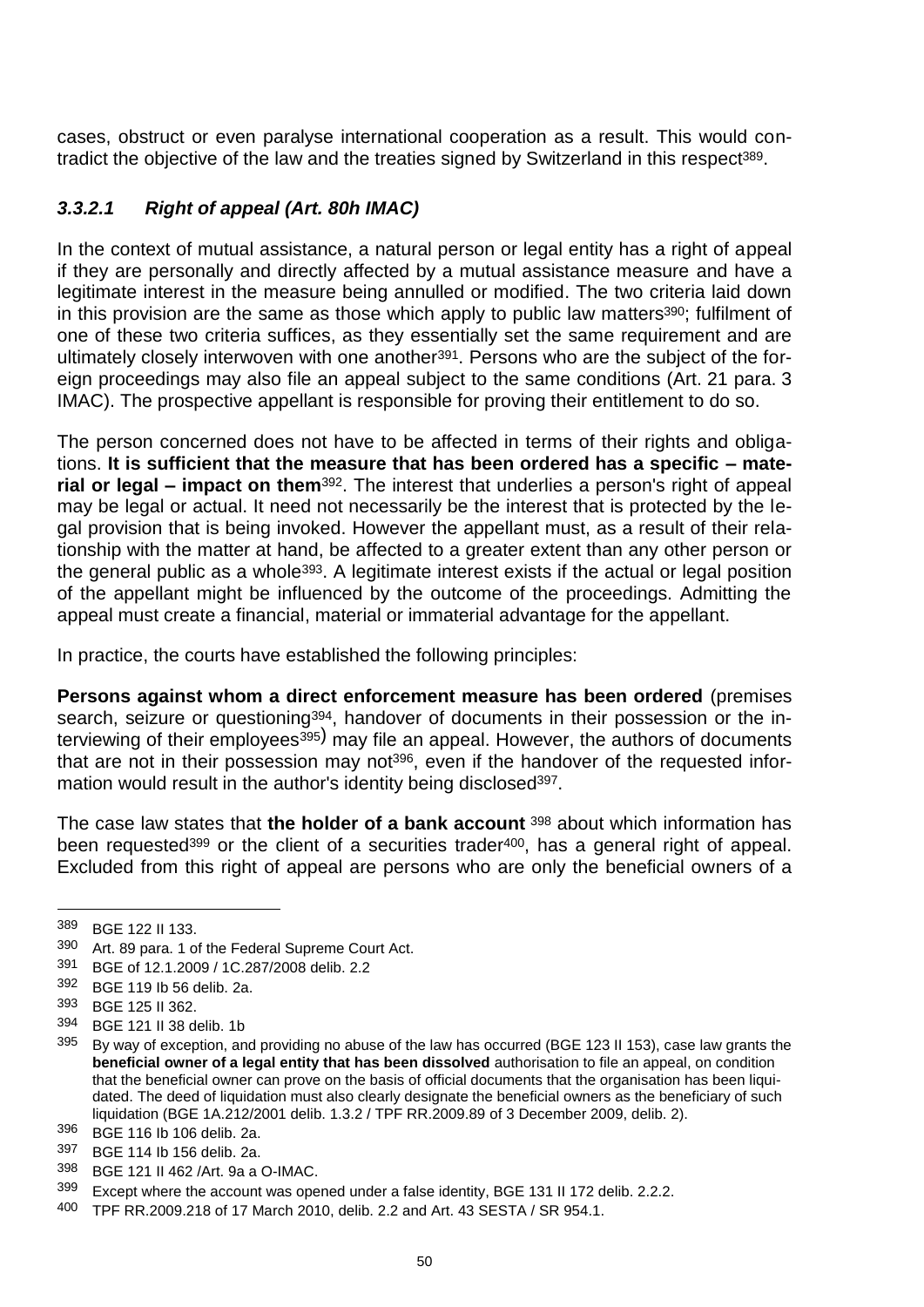bank account that is the subject of investigations (shareholders of a limited company, settlers of trusts), and holders of a power of attorney over the account in question<sup>401</sup>. The **bank** is authorised to file an appeal only if it is affected in the conduct of its own business, but not if it is required only to hand over documents on the accounts of its clients and, via its employees, to provide additional explanations of these documents<sup>402</sup>. Law**yers and accountants** are essentially subject to different rules. Unlike banks, they must be actively involved in managing the bank accounts entrusted to them under mandate from their client, and thus have a right of appeal as individual persons or entities against whom search measures are ordered<sup>403</sup>.

For the same reasons, a **person who has been examined as a witness** in mutual assistance proceedings may object to the handover of the interview transcripts only insofar as the information that the transcripts are intended to provide concerns that individual personally or if they make use of their right to remain silent, but not if their statements concern bank accounts of which they are not the rightful owner.

Problems occur where the request for mutual assistance is intended **to obtain information that is contained in the records of specific Swiss criminal proceedings.** This raises the question as to the extent to which persons who are named in different capacities in these records (as witnesses, the holders of bank documents, subjects of telephone surveillance) have a right of appeal against the request. Even where these persons are only indirectly affected by the execution of mutual assistance measures, it would seem justified that they are able to object to the request. The case law has not yet offered any clear solution to this situation<sup>404</sup>. If the solution that was chosen in connection with the unsolicited handover of documents or evidence (Art. 67a IMAC) were applied *mutatis mutandis*, it would be appropriate to grant a right of appeal to persons affected by the forwarding of confidential personal information.

Only those who have a right of appeal can consent to simplified execution<sup>405</sup>.

# *3.3.2.2 Right to participate in proceedings*

a) Right to access files (Art. 80b IMAC)

This right no longer affects only the mutual assistance request, but now extends to all other records, providing knowledge of them is necessary to safeguard interests<sup>406</sup>. The parties have a right to a legal hearing (Art. 29 para. 2 of the Federal Constitution). Specifically, this includes the right to access files, to assist in the collection of evidence and to acknowledge and respond to this evidence<sup>407</sup>. In a mutual assistance

<sup>401</sup> BGE 123 II 153 delib. 2a.

<sup>402</sup> BGE 128 II 211 delib. 2.5.

<sup>403</sup> BGE 1.A 293/2004 delib. 2.3 / TPF RR.2010.11 of 22 March 2010, delib. 1.3.

<sup>404</sup> Right of appeal granted: BGE 121 II 38 delib. 1b and delib. 1.1. Right of appeal refused: BGE 1A.186/2005 and 1A.187/2005. Issue left open: BGE 1A.123/2006 and 1A.243/2006.

<sup>405</sup> Art.80c IMAC

<sup>406</sup> Art. 80n para. 1 and Art. 80b para. 1 IMAC.<br>407 A violation of the right to be beard does not

A violation of the right to be heard does not however lead automatically to the appeal being granted and the contested ruling being quashed. A minor infringement of the right to be heard may be remedied before the appeal court if the person concerned is given the opportunity to state his case before an appeal court that has the same power to examine the case as the executing authority. Basically this solution is only available in cases involving an infringement of party rights that are not especially serious, otherwise the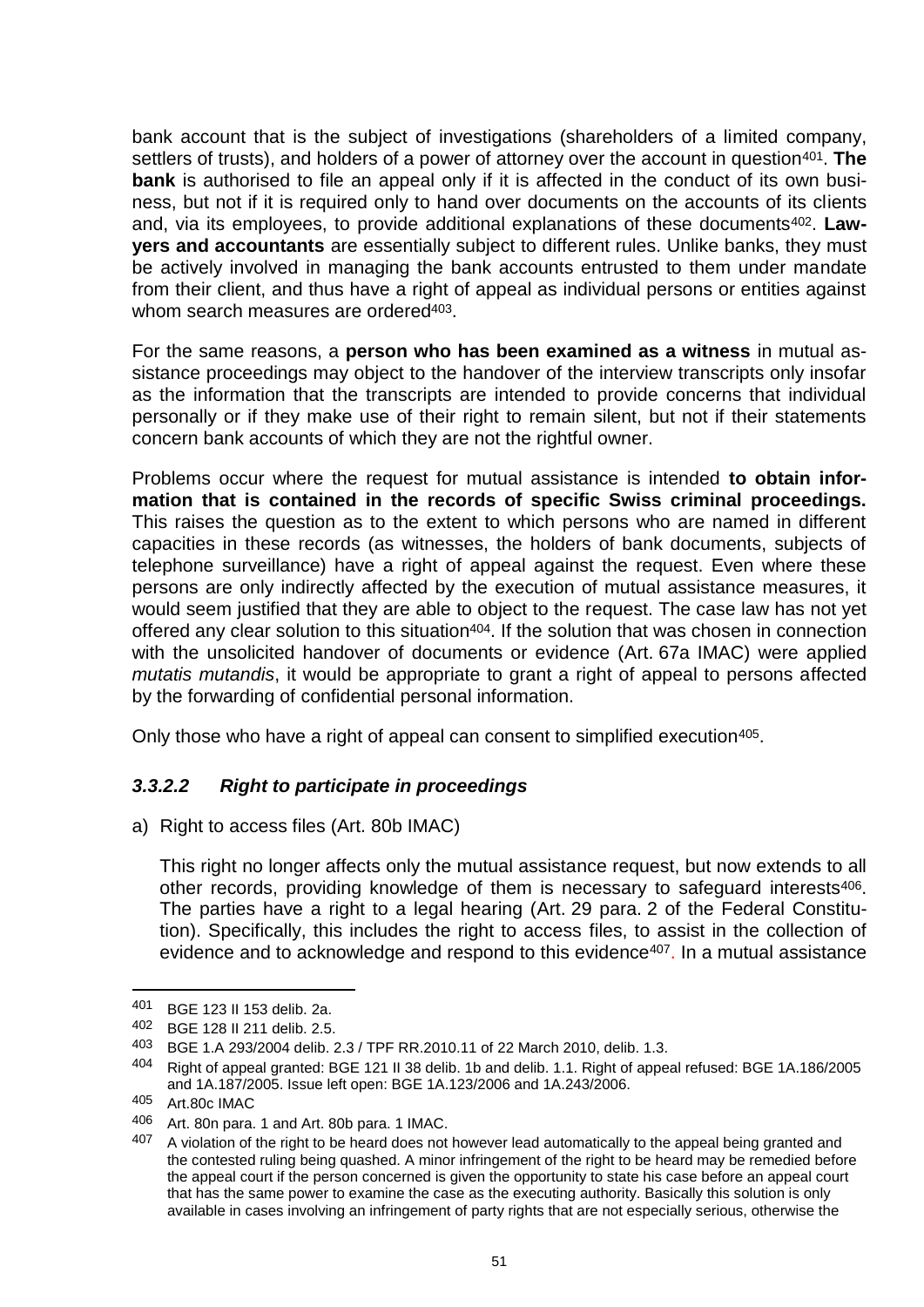context, the right to a legal hearing is implemented with Art. 80b IMAC and Arts. 26 and 27 APA (by reference in Art. 12 para. 1 IMAC). These provisions allow the entitled person to access the files on the mutual assistance proceedings, the request for assistance and the accompanying documents, unless contra-indicated by certain interests (Art. 80b para. 2 IMAC).

In any event, access is granted only to documents that are of relevance to the party in question (Art. 26 para. 1 a, b and c APA) <sup>408</sup>. This does not rule out certain passages in those documents being concealed to protect the interests mentioned in Art. 80b para. 2 IMAC. The entitled person must be able, based on the information given, to establish the subject and objective of the request so that they are able to assert their rights effectively, with particular regard to the dual criminality condition and compliance with the proportionality principle409.

- b) Right to assist with the triage of execution documents (cf. 2.6.4 p. 30).
- c) Right to notification of rulings and to inform (Art. 80m und 80n IMAC)

Under the terms of Art. 80m IMAC, the executing authority must notify its rulings to the entitled person who is living or has an address for service in Switzerland, of. According to Art. 80 n IMAC, a holder of information is also entitled to inform those who mandated him of the existence of the request unless, as an exception, they have been forbidden to do so by the competent authority.

If the competent authority requests from a bank documents that are necessary to execute a request for assistance then it must, of course, notify the bank of its ruling accommodating the case, as well as its final ruling – regardless of where the holder of the accounts concerned is domiciled. If the account-holder is resident abroad, the bank must inform the client so that they are able to designate an address for service (Art. 9 of the Ordinance of 24 February 1982 on International Mutual Assistance in Criminal Matters [O-IMAC; SR 351.11]) and assert the right of appeal due to them under Art. 80h b IMAC and 9a a O-IMAC in good time. If the bank account has been closed, it is essentially unknown whether or not the client continues to maintain a business relationship with the bank, and thus whether or not a duty to notify still exists. Notice of rulings must nonetheless still be given to the bank that is the holder of the documents. The bank will then decide if it wishes to make use of the opportunity granted to it by Art. 80n IMAC. Under certain circumstances, the bank also has its own right of appeal, albeit one that it may assert only after it has received the rulings. Consequently, it is assumed in practice that documents that have been issued by a bank cannot be passed on until after the bank has been served with the final ruling. In cases in which the account-holder lives abroad, decisions as to the date on which the appeal period begins are also based on the premise of mandatory service to the bank410.

 $\overline{a}$ 

procedural guarantees provided in proceedings before the court of first instance become worthless (TPF RR.2009.39 of 22 September 2009, delib. 5).

<sup>408</sup> BGE 1A0.57/2007 delib. 2.1.

<sup>409</sup> BGE 1A.146/2005 delib. 2.

<sup>410</sup> BGE 124 II 124 concerning an account with a retained mail agreement; ruling 1A.221/2002 concerning a closed account.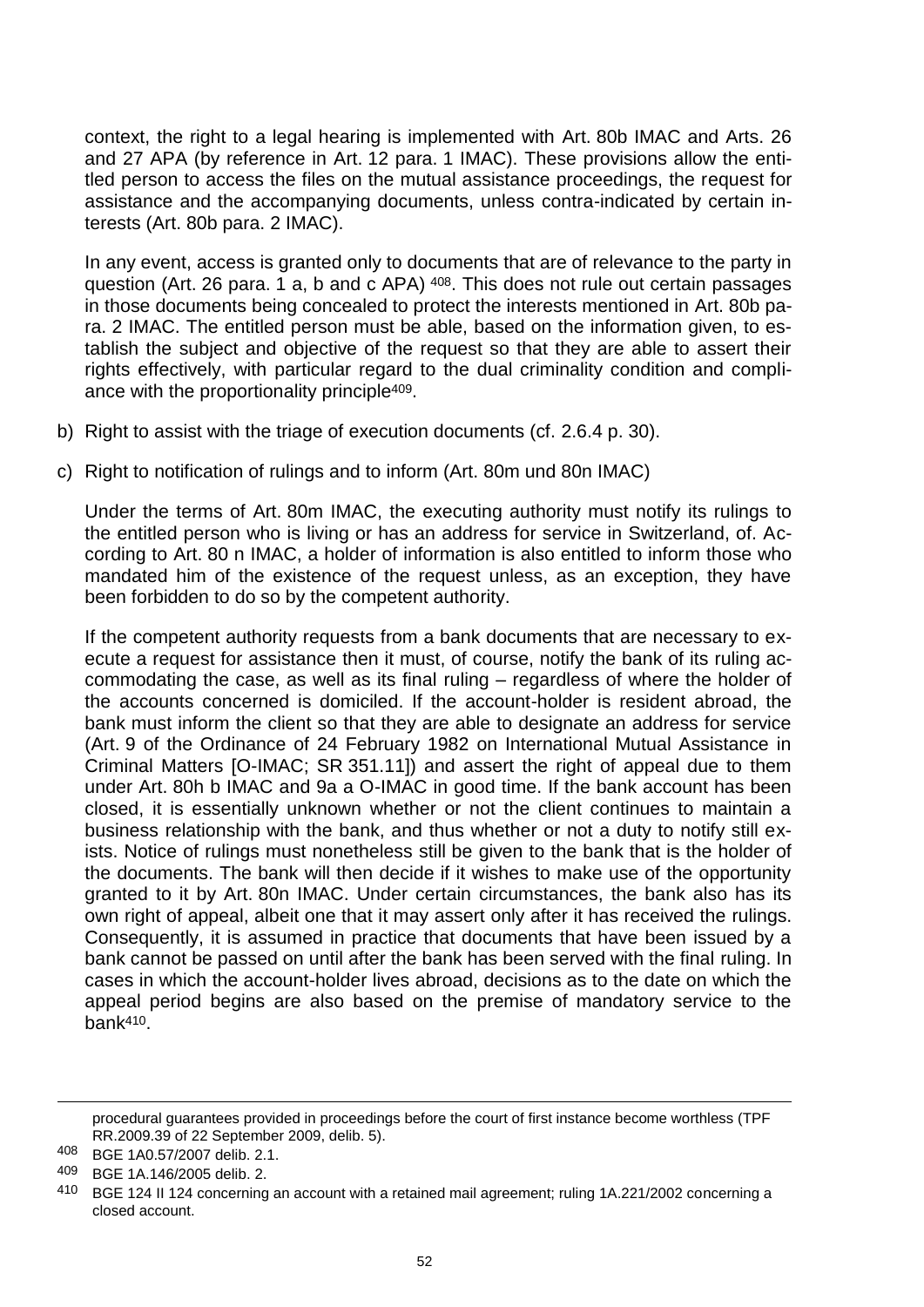To avoid protracted mutual assistance proceedings, the law lays down the principle that anyone **wishing to intervene in legal assistance proceedings will be involved at the stage which proceedings have reached at the given point in time.** This means that rulings that have become legally enforceable (final or interim rulings) may be held against that person<sup>411</sup>.

# **3.3.3 Rights of appeal and grounds for appeal**

### *3.3.3.1 Brief outline*

- a) The appeals system that was introduced when the IMAC came into force in 1983 essentially comprises two means of legal redress. Appeals (to the cantonal appellate authority, then to the Federal Supreme Court) may be filed against the ruling on considering the request and, thereafter, against the final ruling. However, this system has been abused in a number of important cases<sup>412</sup> and has resulted in delays in the legal assistance proceedings. These, naturally, contradict the promptness requirement that is laid down in mutual assistance law.
- b) Criticised as "very complex and cumbersome"<sup>413</sup> the legal assistance process was revised in 1996. The right to appeal against the ruling on considering the case was abolished<sup>414</sup> and appeal proceedings concentrated at the final ruling stage, which thus became the cornerstone of the legal assistance process. Another aim of the 1996 revision was to introduce a uniform appeal procedure<sup>415</sup>. The new regulations harmonised status<sup>416</sup>, the grounds for appeal, appeal periods and suspensive effect. These provisions now apply to proceedings at both federal and cantonal level.
- c) As part of the complete revision of the administration of justice at federal level<sup>417</sup> the Federal Council proposed gathering mutual assistance-related appeals against rulings from federal and cantonal bodies into a single appeal procedure before the new Federal Administrative Court. However, following an outcry connected with a highprofile mutual assistance case with Russia418, the general opinion became that a single appeal body could not sufficiently protect the rights of those who are affected by mutual assistance proceedings. It was therefore decided to give the Federal Supreme Court the opportunity to examine certain fundamental issues as a second-instance appellate authority.

Both chambers of the Swiss parliament then decided<sup>419</sup> to entrust the function of common appellate authority for mutual assistance to the Federal Criminal Court<sup>420</sup>, which had only just been established<sup>421</sup>.

<sup>411</sup> Art. 80m al. 2 IMAC. see FG 1995 III 32.

<sup>412</sup> FG 1995 III 2. Two prime examples are the cases of Marcos (mutual assistance with the Phillipines) and Pemex (mutual assistance with Mexico).

<sup>413</sup> FG 1995 III 5.

<sup>414</sup> Exception: Art. 80e para. 2 IMAC.

<sup>415</sup> After extensive discussions, the Swiss parliament opted for the "Geneva model", which provides for possible legal redress only after the request has been executed.

<sup>416</sup> See 3.3.2, p. 54

<sup>417</sup> FG 2001 4202 ff.

<sup>418</sup> The Yukos case (mutual assistance with Russia)

<sup>&</sup>lt;sup>419</sup> The sole reason for the reorganisation appears to be this body's modest workload at the time.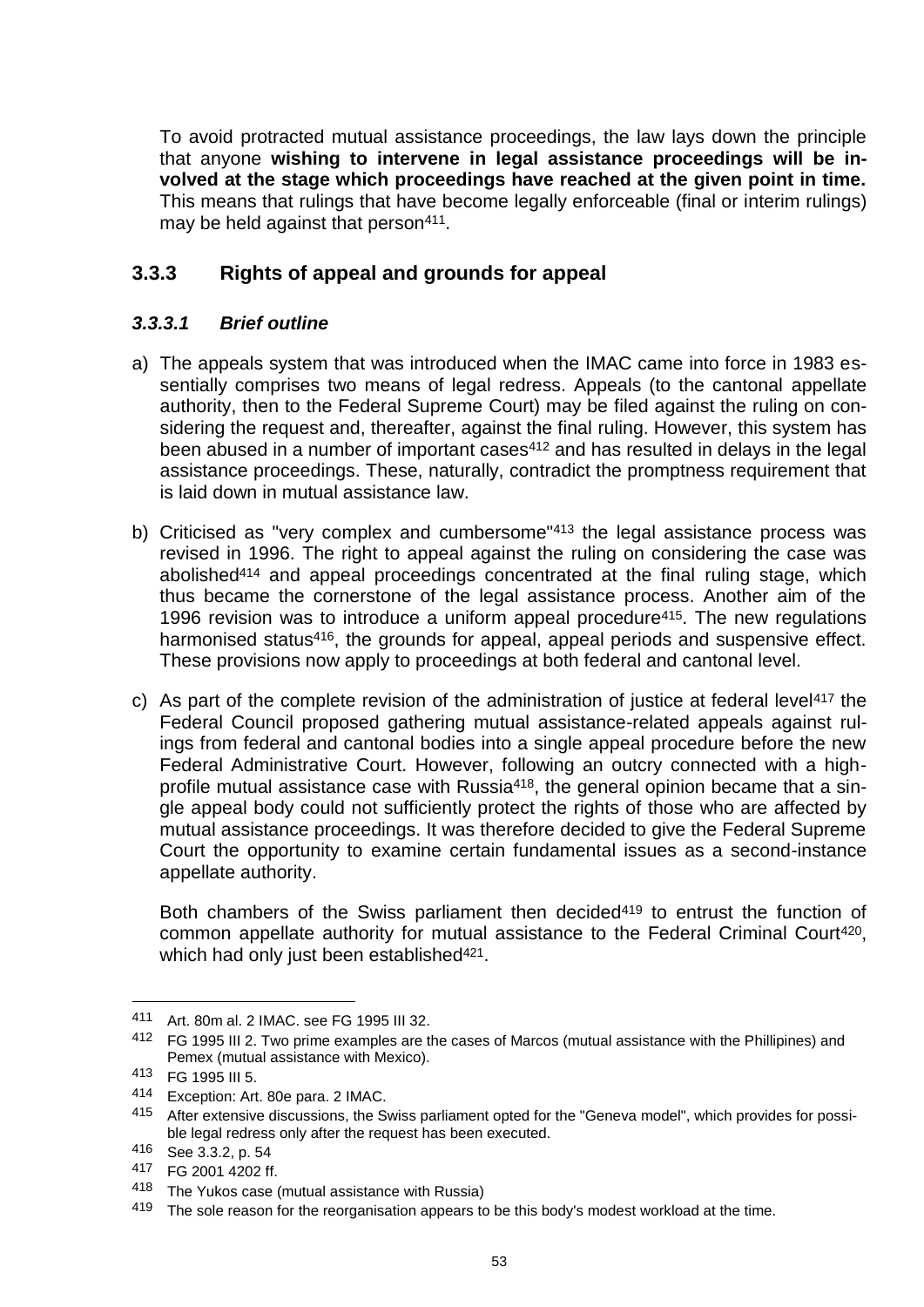## *3.3.3.2 Appeals: First Instance (Federal Criminal Court)*

a) Principle

**Only the final ruling** of the executing authority at cantonal or federal level, plus any **preceding interim rulings** may be **challenged** before the **Second Appellate Division of the Federal Criminal Court**<sup>422</sup> in Bellinzona.

The appeal period runs for **30 days** from written notification of the final ruling. The appeal has **suspensive effect**423.

b) Exception

**The interim rulings preceding the final ruling** may be **challenged only** by an **in**dependent appeal to the Second Appellate Division of the Federal Criminal Court<sup>424</sup> if these interim rulings concern:

 $-$  the seizure of assets or valuables

**or**

- the presence of persons who are involved in the foreign proceedings $425$ 

**and**

 $-$  if their effect is immediate and irreparable prejudice.

**Suspensive effect** is granted only if the **entitled person** can present a convincing case for direct and irreparable prejudice.

The **appeal period** runs for **10 days** from written notification of the ruling.

c) Grounds for Appeal

The grounds for appeal that the entitled person may claim are listed in Art. 80i IMAC. These are violations of federal law, including excess or abuse of discretion (a), and the inadmissible or manifestly inexact application of foreign law in the cases under Art. 65 IMAC (b). The appellant may also claim that executing the request constitutes a violation of an obligation of professional secrecy to which he is subject. A lawyer or notary can make this claim only if the act requested (e.g. seizing and handing over

<sup>420</sup> Second Appellate Division

<sup>421</sup> For further details, see Rudolf Wyss, Strafrechtshilfe – wie weiter? l'Atelier du droit/Mélanges Hinrich, Koller, Hilbling & Lichtenhahn 2006, p. 295 ff

<sup>422</sup> Art. 28 para. 1 e point 1 of the Federal Criminal Court Act (CCA / SR 173.71), reworded in accordance with point 14 of the annex to the Act of 17 June 2005 on the Federal Administrative Court, in force since 1 January 2007; SR 173.32), Art. 80e para. 1 IMAC and 3 of the Federal Criminal Court Regulations (SR 173.710).

 $423$  As does an appeal against any other decree approving the transmission of confidential information to foreign countries, or the handover of objects or assets (Art. 80l para. 1 in fine IMAC).

<sup>424</sup> Art. 28 para. 1 e point 1 of the Federal Act on the Federal Criminal Court (CCA / SR 173.71), Art. 80e para. 1 IMAC and 3 of the Federal Criminal Court Regulations (SR 173.710).

<sup>425</sup> Art. 80e para. 2 IMAC.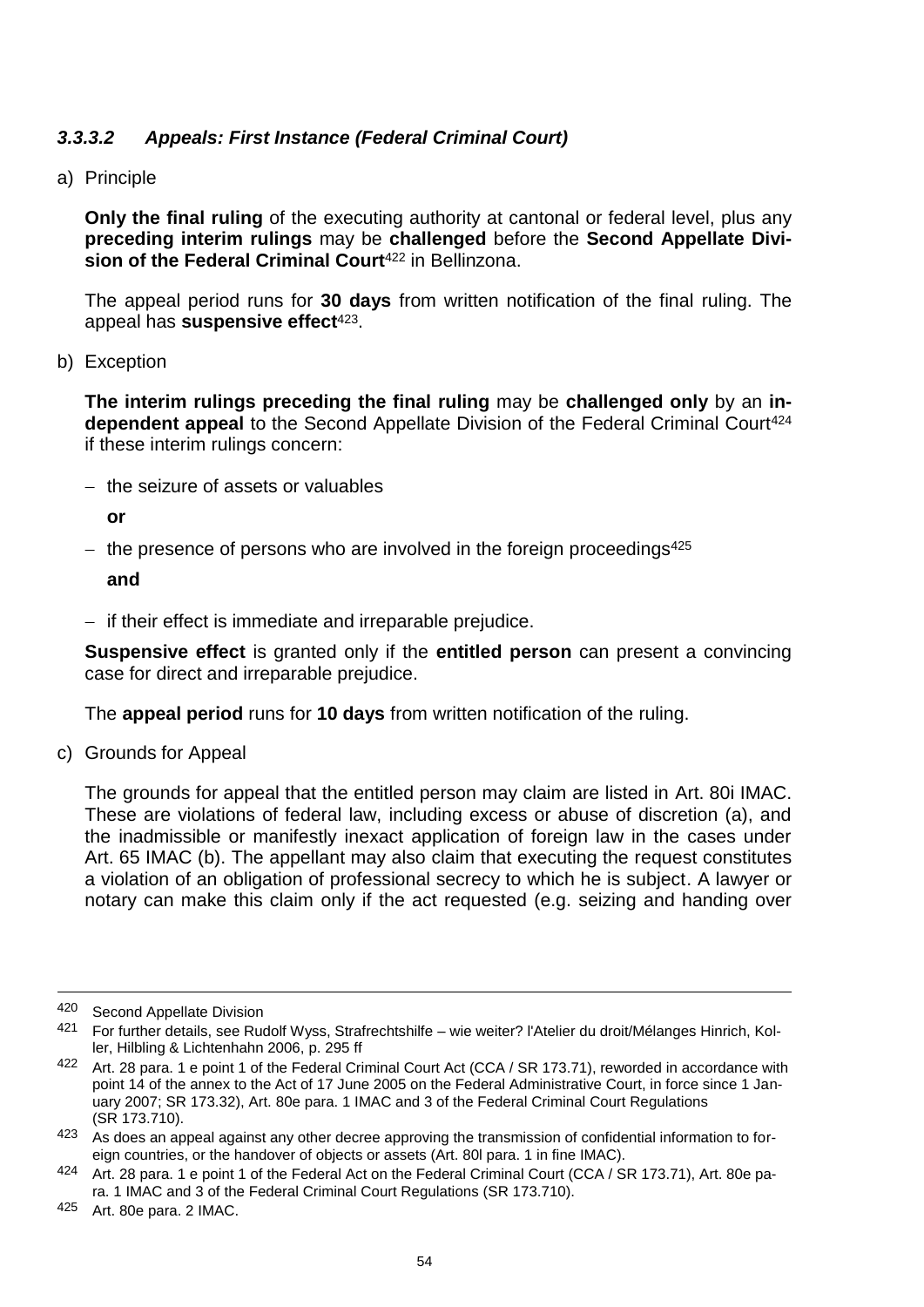documents) relates to information that is also genuinely connected with the profession he is carrying on and is not primarily of an economic nature<sup>426</sup>.

The objection that the accused did not commit the offence or that they are not guilty will be dismissed. The sole purpose of the mutual assistance proceedings is to establish the facts. They do not constitute advance criminal proceedings. There is no point in contesting the allegations or guilt. The requested Swiss authorities are bound by the presentation of the circumstances of the case given in the request for assistance. They may deviate from these only if there are obvious and immediately recognisable errors, omissions or contradictions.

Grounds for appeal under cantonal law ceased to be admissible with the entry into force of the FACA on 1 January 2007427.

d) Cognizance

Applying the practice of the Federal Supreme Court *mutatis mutandis*, the Federal Criminal Court will, freely and *ex officio,* examine the admissibility of the appeals that have been filed with it<sup>428</sup>. As is the case with the Federal Supreme Court, it is not bound by the applications made by the parties<sup>429</sup>. This not only means that, in its decision, it may also consider grounds that have not been mentioned by either party430, but also that it may rule against one of the appellants<sup>431</sup> (*reformatio in peius*).

The Federal Criminal Court will also examine the incorrect or incomplete presentation of legally relevant facts, as well as the appropriateness of the decision that is being challenged in accordance with Art. 49 b and c APA432.

#### **The Federal Criminal Court as the sole instance**

Since the entry into force of the FACA on 1 January 2007<sup>433</sup> the Federal Criminal Court has ruled as the **sole instance** on appeals against rulings issued by the Federal Office of Justice in application of Art. 17 para. 3 IMAC<sup>434</sup> (a: obtaining a guarantee of reciprocity, b: choice of appropriate procedure, c: admissibility of Swiss requests) and Art. 80p IMAC (conditions subject to acceptance).

<sup>426</sup> TPF RR.2009.209 of 6 October 2009, delib. 3.

<sup>427</sup> FG 2001 4423.

<sup>428</sup> BGE 132 I 140 delib. 1.1.

<sup>429</sup> Art. 25 para. 6 IMAC.

<sup>430</sup> Although, as is emphasised repeatedly, the Federal Supreme Court is under no obligation to seek such grounds.

<sup>431</sup> BGE 113 Ib 258 delib. 3d.

<sup>432</sup> Given the preliminary work required, the extension of cognizance to the complaints provided for in the latter provision is justified. With the exception of the grounds that relate to cantonal codes of procedure (Art. 80i old IMAC), where mutual assistance is concerned the new appeal body has the same cognizance as the cantonal appeals bodies that were previously responsible for such matters (see FG 2001 4422 and 4424). A teleological interpretation of the norms on grounds for appeal thus extends the list of possible grounds for appeal given in Art. 80i IMAC by those contained in Art. 49 b and c APA.

<sup>433</sup> New version of Art. 26 point 30 of the Appendix to the Federal Act of 17 June 2005 on the Federal Administrative Court, SR 173.32.

<sup>434</sup> Previously the FDJP ruled on these questions as the sole appellate authority.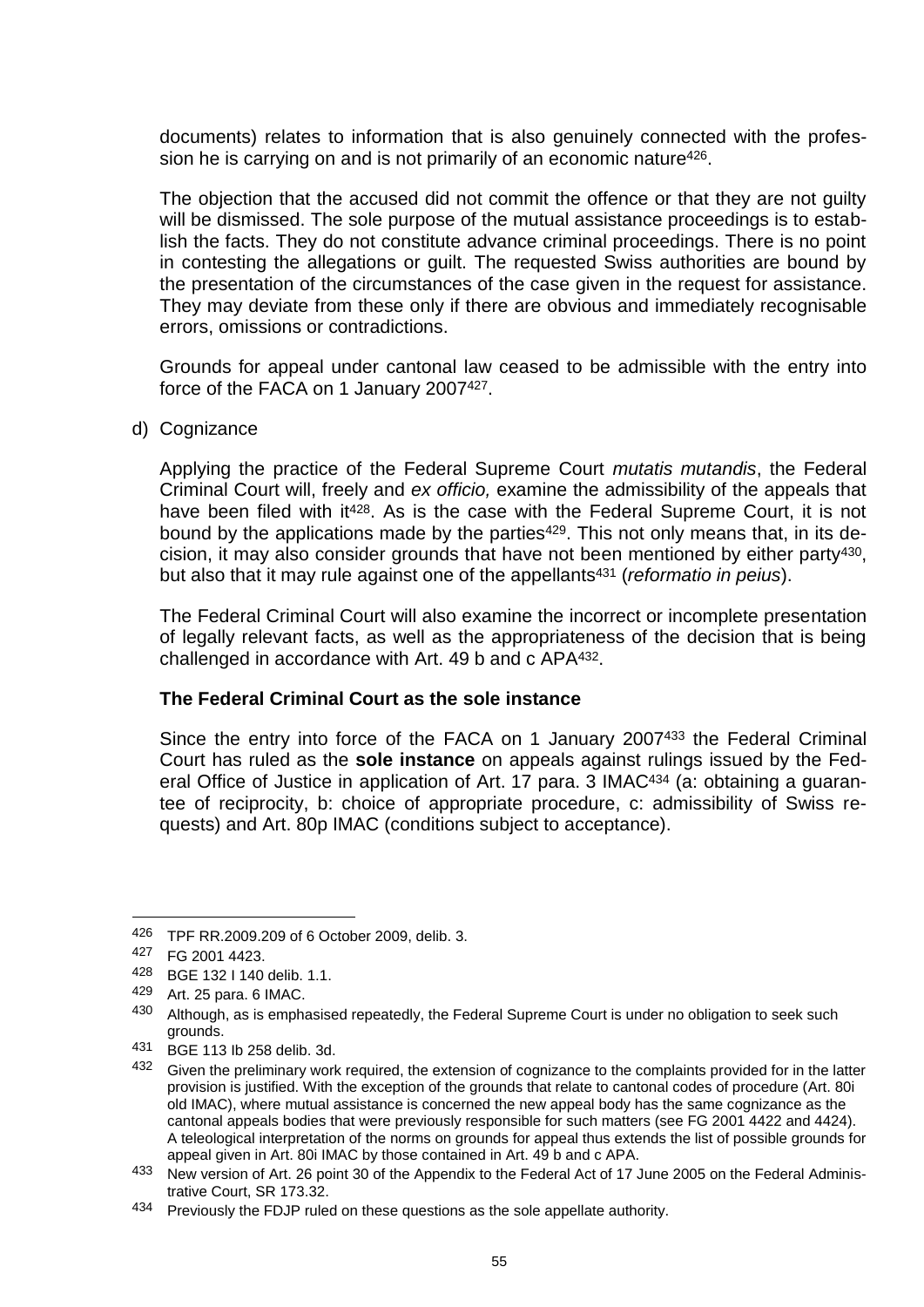# *3.3.3.3 Rights of appeal: Second Instance (Federal Supreme Court)*

#### a) Referrals

Switzerland's legislators wanted to tightly restrict access to the Federal Supreme Court in mutual assistance cases, and therefore permit appeals to it only in a limited number of particularly important cases<sup>435</sup>.

Under Art. 84 of the Federal Supreme Court Act (SCA / SR [173.110](https://www.admin.ch/opc/fr/classified-compilation/20010204/index.html), also applicable to appeals against interim rulings), **appeals in public law matters** are admissible only if they concern **the seizure of property, the handover of objects or assets** or the **transmission of confidential information**. The matter in question must also be a **particularly important case.**

A case is regarded as particularly important in particular where there are grounds to believe that the proceedings conducted abroad violate elementary principles, are political in nature<sup>436</sup> or display serious defects. The phrase "in particular" indicates that the grounds for admitting an appeal given here are not conclusive. Specifically, a matter may be referred to the Federal Supreme Court where a ruling is required on a principle of law, or where the court of previous instance has deviated from past Federal Supreme Court precedent<sup>437</sup>.

The appellant must prove that these conditions are fulfilled. The Federal Supreme Court may exercise considerable discretion in deciding whether or not a case is particularly important<sup>438</sup>, unless the appeal appears to be completely groundless<sup>439</sup>.

#### b) Procedure

The appeal period runs for ten days from full publication of the decision<sup>440</sup>. Should the Federal Supreme Court deem an appeal related to international mutual assistance in criminal matters to be inadmissible, a **dismissal decision will be issued within 15 days** of the conclusion of any correspondence<sup>441</sup>.

By contrast, where the Federal Supreme Court deems that matter to be **a particularly important case**442, the appeal will be heard **in regular proceedings**. In such cases, the final ruling will generally be made by a panel of five judges 443.

 $\overline{a}$ 

<sup>435</sup> BGE 133 IV 125.

<sup>436</sup> BGE 133 IV 40 delib. 7.3.

<sup>437</sup> BGE 133 IV 215 delib.1.2 Example: BGE 1C.287/2008 BGE 1C\_454/2009 of 9.12.2009.

<sup>438</sup> BGE 1C.205/2007 delib. 1.3.1.

<sup>439</sup> BGE 133 IV 125, delib. 1.2.

<sup>440</sup> Art. 100 para. 2 b FSCA.

<sup>441</sup> Art. 107 para. 3 FSCA.

<sup>442</sup> Example: the decision to uphold a provisional seizure of assets with a view to their handover to the foreign authority, to enforce a claim for damages in connection with a fiscal offence (BGE 133 IV 215).

<sup>443</sup> The process is explained in detail in BGE 133 IV 125.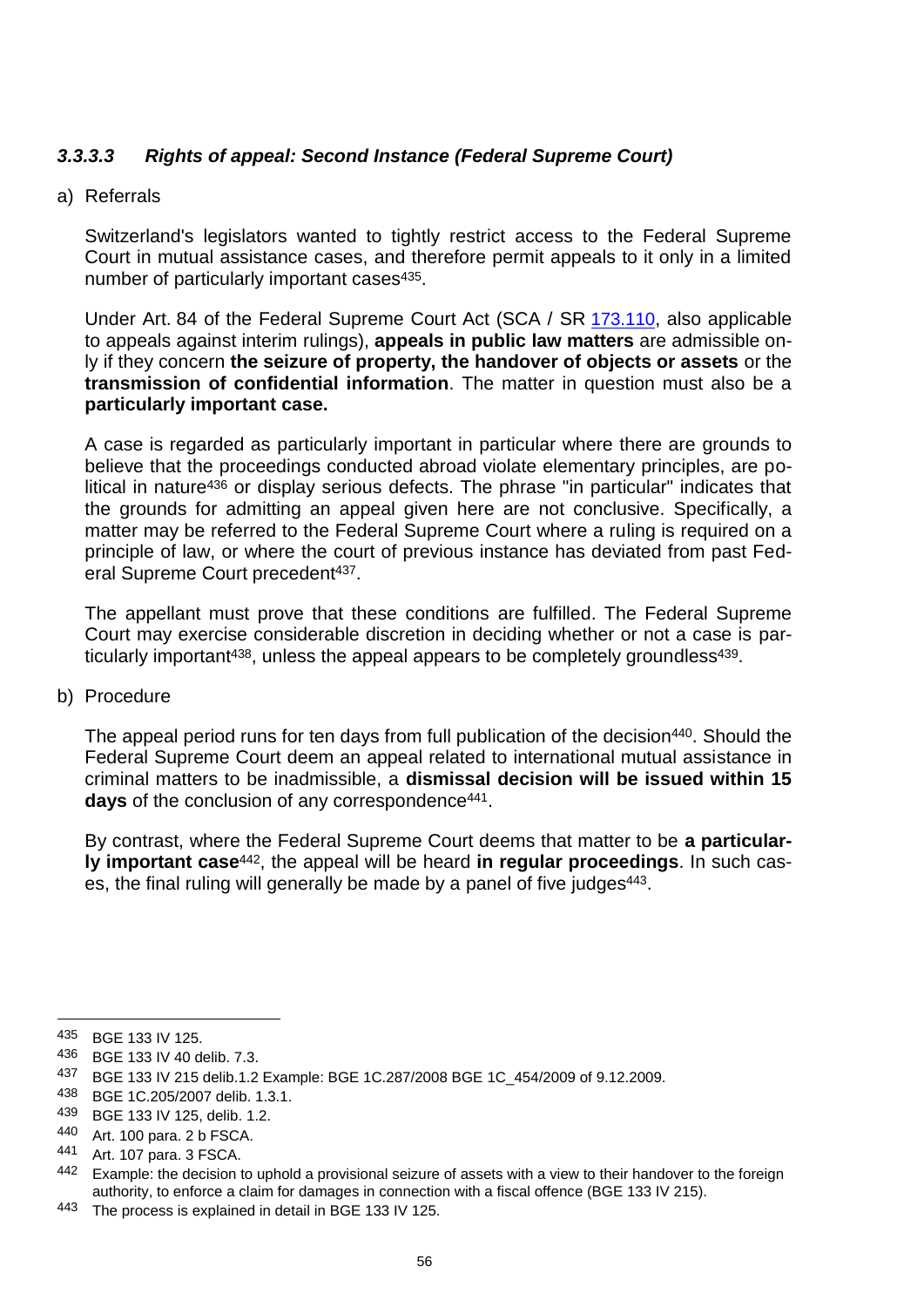## *3.3.3.4 Rights of appeal: other channels of appeal*

a) Appeal proceedings with the USA

In the past, it was possible to object against rulings issued by the Federal Office of Justice – the central office in the application of the USAT-IA. Objection rulings by the FoJ were subject to an administrative court appeal to the Federal Supreme Court.

This special appeal procedure was adjusted in line with that of the IMAC when the FACA entered into force on 1 January 2007 and objections thus abolished as a legal remedy444. Since then, it has been possible to challenge rulings issued by the FoJ in the execution of a request for legal assistance from the USA with an appeal to the Federal Criminal Court445.

b) Proceedings with UN tribunals<sup>446</sup>:

Only one legal remedy is provided for in law447. Rulings issued by executing federal authorities and the cantons are directly subject to appeal to the Federal Criminal Court448. The appeal procedure is simpler than that laid down in the IMAC. Periods and grounds for appeal have been reduced. Persons facing charges before the International Criminal Court are not entitled to file an appeal against the request for legal assistance449.

c) Administrative appeal

The rulings issued by the **FDJP** in application of Art. 17 para. 1 IMAC on the issue of whether or not the request for mutual assistance impairs the **essential interests of Switzerland** as described in Art. 1a IMAC is subject to an **administrative appeal to the Federal Council**450**.** 

A decision by the FDJP may be sought for up to 30 days following written notification of the final ruling451. The question as to whether Switzerland's sovereignty rights, security, public order or other essential interests under Art. 1 a IMAC are impaired is purely political in nature and must be answered independently of Federal Supreme Court proceedings452.

<sup>444</sup> AS 2006 p. 2243-2245.

<sup>445</sup> Art. 17 TUS-IA / Art. 28e point 4 CCA.

<sup>446</sup> Federal Act on Cooperation with International Courts for the Prosecution of Serious Breaches of International Humanitarian Law (SR 351.20), and Ordinance of 12 February 2003 on the extension of the scope of application of the corresponding federal resolution on Sierra Leone. Federal Act on Cooperation with the International Criminal Court (ICCA/SR 351.6).

<sup>447</sup> In order to limit the length of proceedings.

<sup>448</sup> Art. 28 para. 1 e point 2 and 3 CCA.

<sup>449</sup> Art. 50 a ICCA.

<sup>450</sup> see Art. 26 IMAC and Art. 18 para. 1 TUS-IA

<sup>451</sup> Art. 17 para. 1 IMAC.

<sup>452</sup> VPB 70.5 delib. 1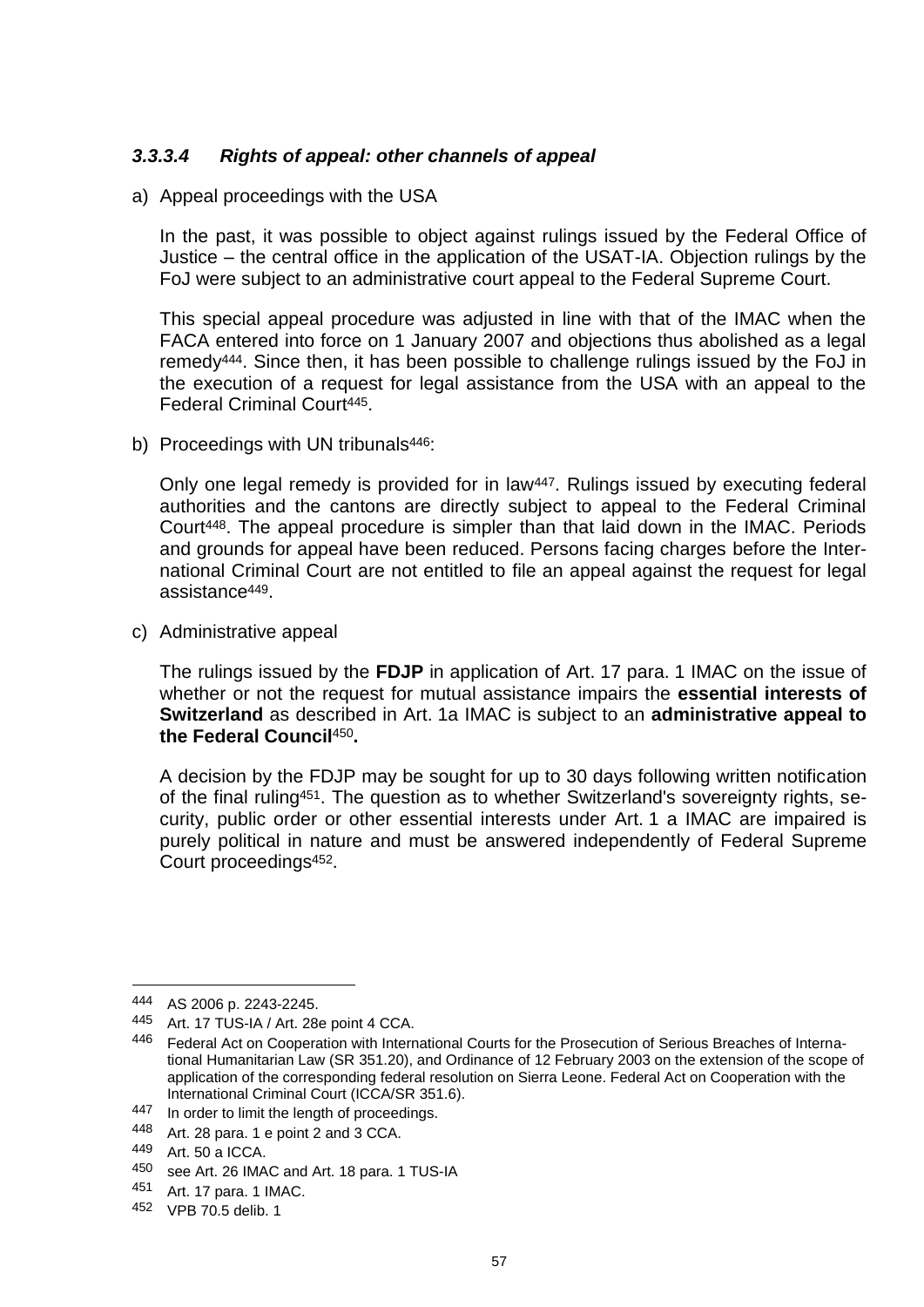Art. 1a IMAC may be invoked only by Swiss citizens and non-Swiss citizens resident in Switzerland, as well as companies that have their registered office or permanent branches in Switzerland453.

The term "other essential interests" as per Art. 1a IMAC and the agreements and conventions mentioned above relates to interests that are existential to Switzerland. Where the Swiss economy is concerned, none of Switzerland's material interests are impaired if the execution of a request for mutual assistance is detrimental to a small number of economic entities. Rather, the execution of the request must be detrimental to the Swiss economy as a whole<sup>454</sup>.

No appeal may be filed against a **Swiss request for mutual assistance** to a foreign state (Art. 25 para. 2 IMAC and Art. 17 para. 2 TUS-IA). Cantonal and federal authorities<sup>455</sup> may, however, file an appeal against a Federal Office of Justice decision not to submit any request for assistance<sup>456</sup> (Art. 25 para. 3 IMAC and Art. 17 para. 2 TUS-IA).

# **3.4 Specific Procedural Steps**

### **3.4.1 Provisional measures**

#### a) Principle

At the express request of another state, the competent authority may order provisional measures to preserve the status quo, to safeguard threatened legal interests or to protect jeopardised evidence, if mutual assistance does not appear to be obviously inadmissible or inappropriate<sup>457</sup> under the terms of the IMAC<sup>458</sup>.

It is thus possible to order provisional measures to secure assets even if, at this stage of the process, not all of the conditions for the grant of mutual assistance have yet

<sup>453</sup> VPB 2008.28.

<sup>454</sup> VPB 70.5 delib. 2

<sup>455</sup> Possible, although Art. 25 IMAC says nothing on this point; see BGE 1A.103/2005 delib. 2.2.

<sup>456</sup> Particularly where the magnitude of the offence does not justfy conducting proceedings (Art. 30 para. 4 IMAC).

<sup>457</sup> The question of the legality of a mutual assistance-related seizure that merely serves to execute a foreign claim for damages is disputed by legal experts and was also left open by the Federal Supreme Court (BGE 130 II 329, delib. 6). The Federal Criminal Court ultimately came to the decision that a seizure in execution of a claim for damages would be permissible provided the legally binding and executable damages claim were permissible under Art. 94 ff. IMAC, which is not the case as far as tax offences are concerned (TPF RR.2008.252 of 16 February 2009, delib. 6.2).

<sup>458</sup> Art. 18 IMAC, Art. 8 para. 1 TUS-IA, Art. 31 ICCA, Art. 7 of the Federal Act on Cooperation with International Courts for the Prosecution of Serious Breaches of International Humanitarian Law. These provisional measures should not be confused with the foreign policy measures which the Federal Council may take under Art. 184 para. 3 of the Federal Constitution to protect Switzerland's national interests. These measures are a last resort and are taken only where mutual assistance has not yet been or is no longer possible.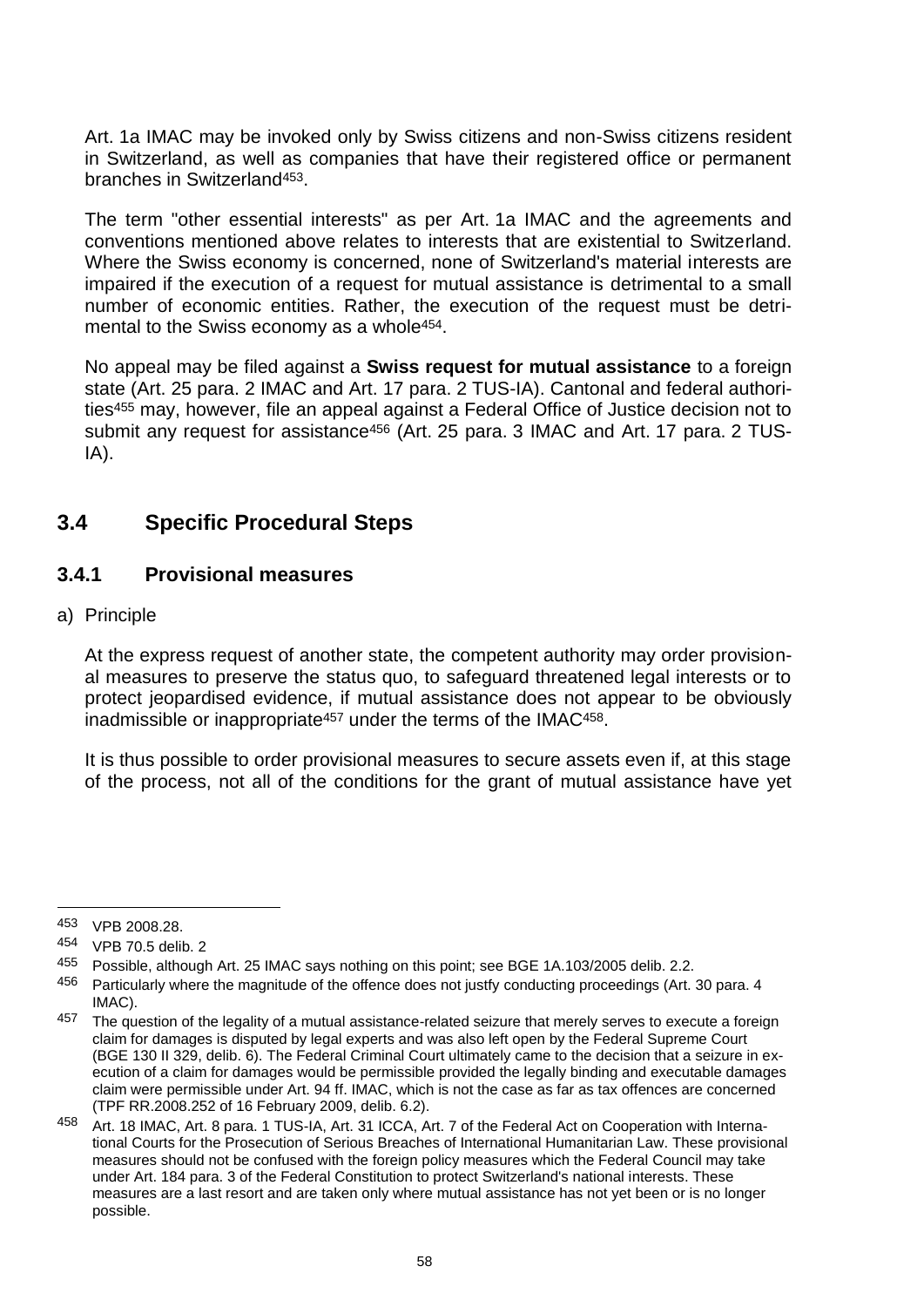been met. Enforcement measures or seizure will be refused only if the foreign state's claims are evidently without foundation<sup>459</sup>.

If a delay would pose significant risks, and if there is sufficient information to evaluate the pre-conditions460, then these measures may also be ordered by the FoJ itself as soon as notice of the request for assistance is given. In this case, however, a deadline is set for the submission of a formal request $461$ .

b) Duration

Provisional measures usually stay in force until the end of the mutual assistance proceedings. Objects and assets that are to be handed over only following a final and enforceable ruling from the requesting state remain seized until this ruling has been issued, or the requesting state notifies the competent executing authority that such a ruling is no longer possible<sup>462</sup>. Legal precedent nonetheless recognises that, depending on the case at hand, a provisional measure may represent an inappropriate restriction on the ownership rights of the persons concerned (holder of a bank account, owner of real estate)463.

### **3.4.2 Presence of parties to the foreign proceedings and the performance of official acts by foreign authorities**

a) Increasingly often, the request for assistance asks that the parties to the foreign proceedings (police officers, examining magistrates, the accused, the defence lawyer, victims, etc.) be allowed to attend the execution of the request. This may be permitted<sup>464</sup> if the requesting state so requires on the basis of its own legal system<sup>465</sup> or if such presence is likely substantially to facilitate the execution of the request or the prosecution in the requesting state466. "Presence" simply means that the parties to the foreign proceedings may be present at the execution of the request. Control over those proceedings remains in the hands of the competent Swiss officials or magistrates. This (legal) situation must also be taken into account in interview records<sup>467</sup>. The presence of parties to the foreign proceedings may not result in their being given access to confidential facts and information before the competent authority has decided on the grant and the scope of mutual assistance (Art. 65a para. 3 IMAC).

All other acts of execution at which parties to the foreign proceedings are present, such as the inspection of files<sup>468</sup>, must therefore take place in a way that guarantees

<sup>459</sup> BGE 116 Ib 96 delib. 3a p. 99-101. In an international comparison, the requirements laid down in Swiss law are – rightly – very conducive to the ordering of provisional measures (unlike the conditions set in commonlaw countries, for example). They have also proven effective.

<sup>460</sup> For security reasons, a written request should be required (e-mail or fax will suffice).

<sup>461</sup> As a general rule, the period set will be no more than three months, which may be amended subsequently. If no formal, valid request is submitted within the set period, the provisional measures must be lifted.

<sup>462</sup> Art. 33a O-IMAC.

<sup>463</sup> BGE 126 II 462 delib. 5.

<sup>464</sup> Where Italy is concerned, attendance will be approved on request provided the presence of those concerned does not contradict the legal principles in effect in the requested state (Art. IX AP/I-ECMA / SR 0.351.945.41).

<sup>465</sup> Art. 65 a IMAC.

<sup>466</sup> Other legal foundations: see Art. 4 ECMA, Art. 12 para. 2-4 TUS.

<sup>467</sup> Art. 26 para. 2 O-IMAC.

<sup>468</sup> BGE 130 II 329 delib. 3 / 128 II 211 delib. 2.1.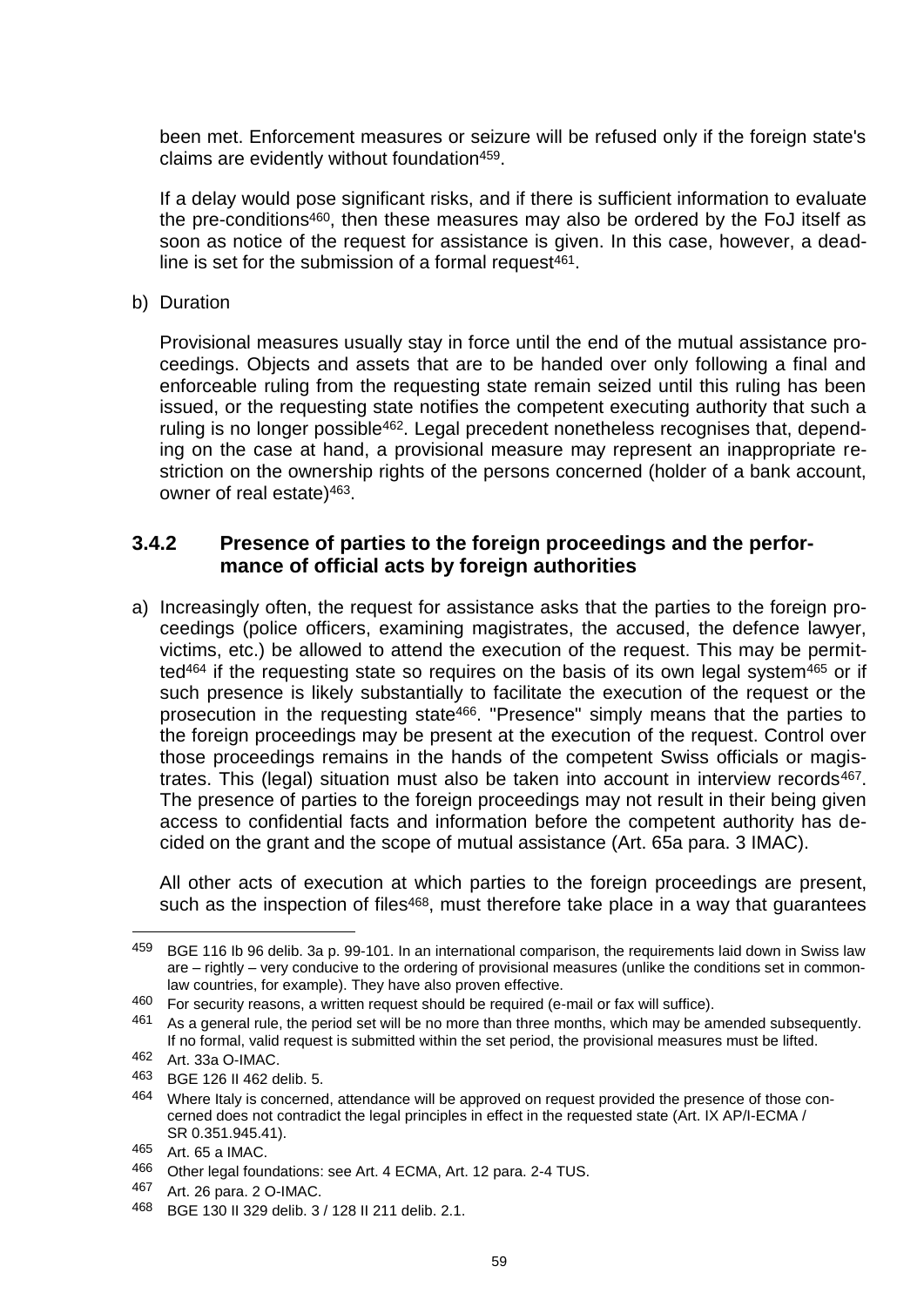that no exploitable information reaches the requesting authority before the final ruling has become legally enforceable. This risk may, however, be prevented by obtaining assurances from the requesting authority that it will not use the information prematurely469. As a rule, an assurance will be deemed sufficient if it prohibits the use or copying of the information that has been received, as well as access to the interview records. Parties to the foreign proceedings may make notes while the request is being executed, provided the requesting authority has undertaken not to use information prematurely, and the notes that have been made during execution remain in the Swiss file and are not handed over to the requesting state until legally enforceable approval has been given for mutual assistance470.

The (minimum) content of the aforementioned assurances are set out under 6.7 below.

These guarantees must be obtained from the parties to the foreign proceedings before they attend any measure that executes the request for assistance. The Swiss magistrate in charge of execution must assure him or herself that the persons concerned have correctly understood the sense and spirit of the undertakings that have been given, must ensure compliance with them as the request is being executed<sup>471</sup> and must make sure that the assurances are mentioned in the protocol<sup>472</sup>.

The presence of parties to the foreign proceedings must be laid down in an interim ruling<sup>473</sup> which reproduces the wording of the assurances that have been given or, preferably, includes them as an appendix. This procedure reduces the risk of an appeal<sup>474</sup> or, should an appeal be filed, enables the Federal Criminal Court to make a rapid decision on the issue of suspensive effect, if such has been requested.

b) Simple presence must be distinguished from the performance of official acts in Switzerland by foreign authorities themselves. In all cases, such performance requires the permission of the federal department concerned<sup>475</sup>. The performance of official acts without permission is illegal<sup>476</sup>. Permission is subject to restrictive conditions. It is granted only if it is impossible or senseless for a legal assistance measure to be performed by a Swiss official<sup>477</sup>.

The prosecution of criminal acts under Art. 271 of the Swiss Criminal Code falls within the jurisdiction of the Swiss Confederation (Office of the Federal Public Prosecutor)478.

<sup>469</sup> BGE 128 II 211 delib. 2.1.

<sup>470</sup> CCR RR.2008.108 delib. 5. Past judgments by the Federal Supreme Court are more restrictive.

<sup>471</sup> CCR RR 2008.56.

<sup>472</sup> CCR RR.2008.106/107.

 $473$  Art. 80e para. 2 b IMAC.<br> $474$  Mbich does not have a s

<sup>474</sup> Which does not have a suspensive effect (Art. 80l al. 2 IMAC). Suspensive effect may nonetheless be granted if the entitled person can present a convincing case for direct and irreparable prejudice. (Art. 80l para. 3 IMAC).

<sup>475</sup> Art. 31 of the Government and Administrative Organization Ordinance (GAOO / SR 172.010.1). It should be noted that cantonal authorisation is always required in addition.

<sup>476</sup> see Art. 271 Swiss Criminal Code; SR 311.0.

<sup>477</sup> As in the case of an inspection of the crime scene by the court.

<sup>478</sup> Art. 336 para. 1 g Criminal Code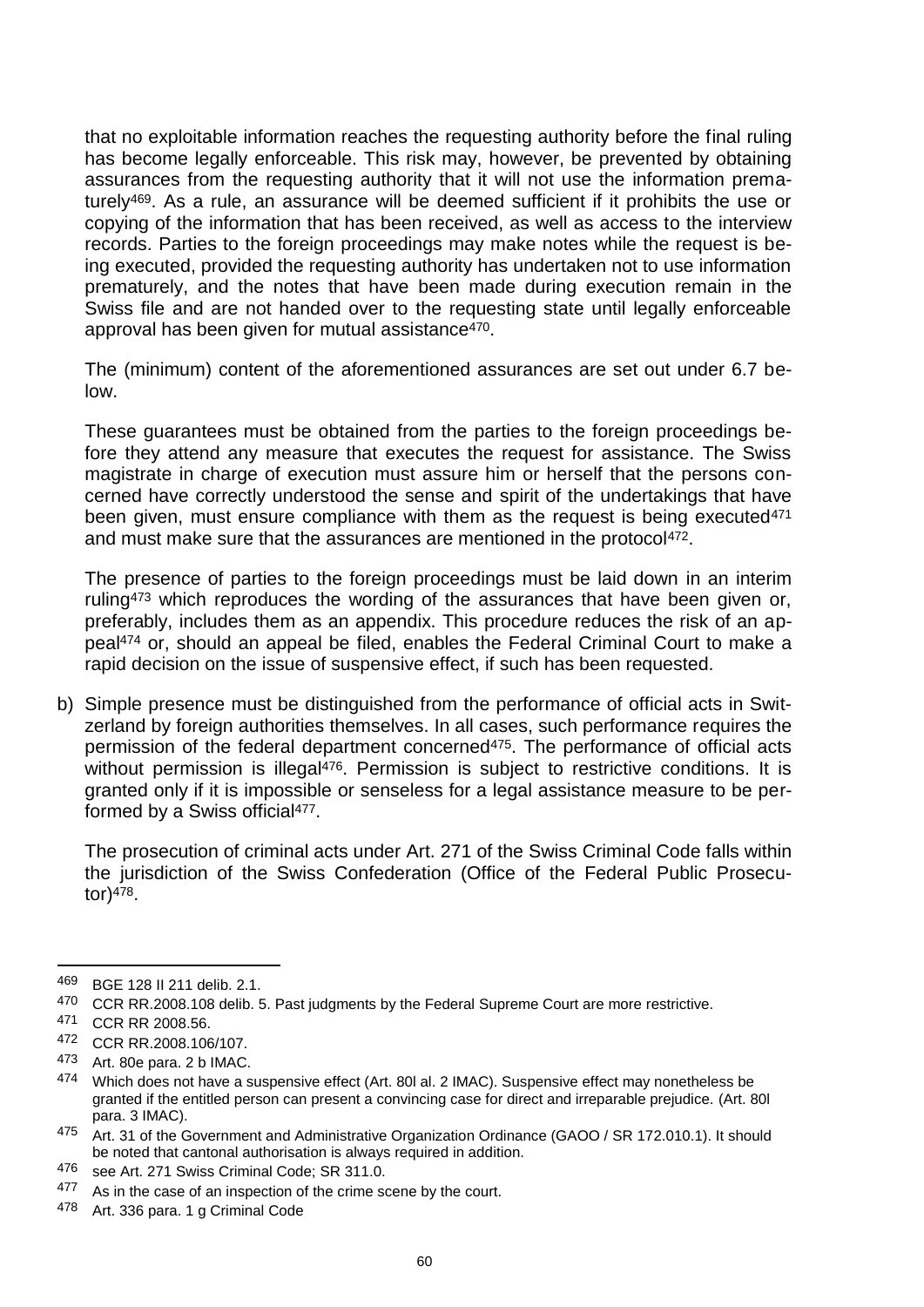Finally in this context, it should be noted that the gathering of evidence by lawyers for a suspect or an accused, which is permissible according to the Anglo-American concept of law, is not permitted in Switzerland. Anyone who questions persons or examines documents on Swiss territory in order to testify before a foreign court must expect to be the subject of criminal proceedings on the grounds of illegal actions for a foreign state479. If a party to the proceedings wishes certain items of evidence to be taken in Switzerland, it must petition the competent foreign authority to issue a request for assistance.

# **3.4.3 Sealing of documents**

The general part of the Federal Act on International Mutual Assistance in Criminal Matters contains a provision<sup>480</sup> on the sealing of documents. In view of the procedure introduced by the revision of the IMAC of 11 January 1997, sealing documents now makes sense only if the owner<sup>481</sup> of the papers asserts that they are protected by absolute professional confidentiality (Art. 321 Criminal Code) – which in mutual assistance terms normally refers to that of the attorney or the notary<sup>482.</sup>

The unsealing process is not a legal remedy against the rulings issued in mutual assistance proceedings (Art. 28 para. 1 e CCA). Instead, it is only one means of executing the request. Cantonal procedural codes continue to apply (Art. 9 and 12 IMAC). The authority responsible for ordering documents to be unsealed is therefore designated under cantonal law. At federal level, unsealing proceedings must be brought before the First Appellate Division of the Federal Criminal Court so that different authorities decide on the sealing of documents and the ultimate outcome of the case<sup>483</sup>.

# **3.4.4 Application of foreign law to the execution of requests**

In principle, the law of the requested state applies to the execution of a request for mutual assistance484. If expressly requested and under certain conditions, the law of the requesting state may be applied as long as this is compatible with Swiss law485. The main application cases concern statements made under oath<sup>486</sup> or in other special forms so that evidence may be accepted in court<sup>487</sup>. However, the Federal Supreme Court has already allowed the application of foreign procedural law in connection with the use of undercover agents488.

<sup>479</sup> Under Art. 271 Criminal Code.

<sup>480</sup> Art. 9 IMAC, which refers to Art. 69 of the Federal Administration of Criminal Justice Act, the principles of which are applicable to the inspection of documents.

<sup>481</sup> And only he/she.

<sup>482</sup> Banking secrecy alone does not justify documents being sealed because in itself it is not a ground for not granting mutual assistance (BGE 127 II 155 delib. 4c aa).

<sup>483</sup> CCR RR 2007.159.

<sup>484</sup> A precept also known as locus regit actum. see Art. 3 ECMA, Art. 9 TUS. The IMAC is applied directly where no treaty exists.

<sup>485</sup> Art. 65 IMAC; Art. 8 AP II and Art. 9 point 2 TUS.

<sup>486</sup> Art. 65 IMAC; Art. 8 AP II and Art. 9 point 2 TUS.

<sup>487</sup> e.g. the presence of the accused or their attorney; see Art. 12 point 2, 18 point 5 TUS.

<sup>488</sup> Unpublished Supreme Court ruling of 10.12.96 in the case of Michel-André W. (legal assistance to the USA).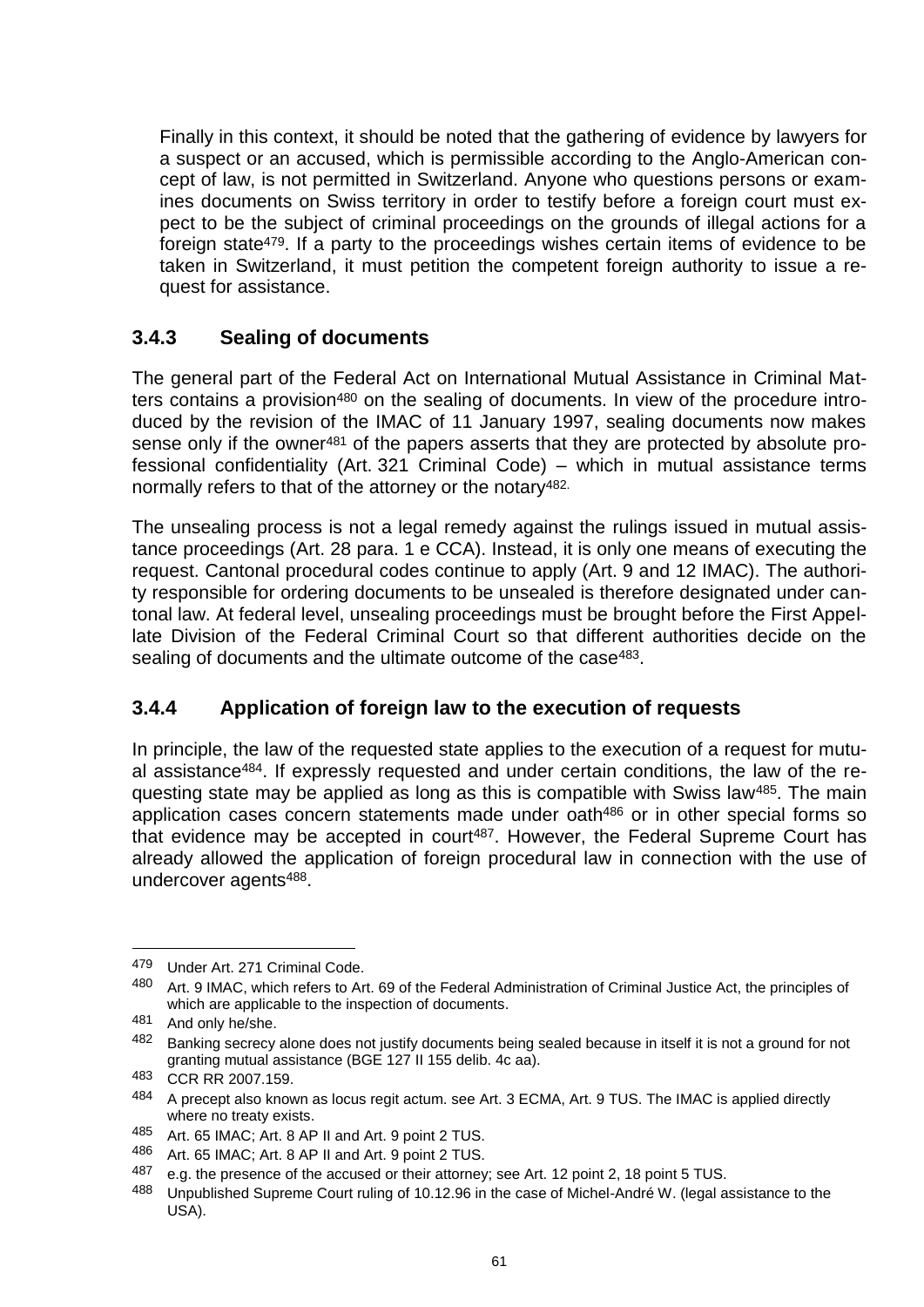With regard to the presence of parties to the foreign proceedings (state or district attorneys, examining magistrates, police officers, accused persons, defendants or their counsel, see. also 3.4.2, p. 59).

# **3.5 Handing Over Assets**

## **3.5.1 Treaty law**

International cooperation in criminal matters developed first and foremost in relation to extradition and the search for and handover of evidence. Treaty law allowed assets to be handed over only as evidence<sup>489</sup> or in the context of material extradition<sup>490</sup>. The only option to the victims of crimes against property was to demand the return of their property via civil law channels, and possibly to sue under foreign jurisdictions<sup>491</sup>.

The late 1980s saw international efforts to take action in relation to the proceeds of crime. Seizure and forfeiture were seen as efficient means of combating cross-border crime and denying the resources that sustained it. Efforts were devoted to the fight against drugs trading<sup>492</sup> and money laundering<sup>493.</sup> However, the wording of the relevant conventions provides only for the forfeiture of the proceeds of crime or the execution of confiscation rulings from other states. Monies that have been forfeited may be transferred only in the context of agreement on divisions that are left entirely to the discretion of the states parties<sup>494</sup>.

As the 1990s progressed, the problems associated with the restitution of assets took centre-stage internationally in a series of mutual assistance proceedings against politically exposed persons495.

The handover of assets for the purpose of confiscation or handover to their rightful owners was subsequently included in the Second Additional Protocol to the ECMA (Art. 12) and in other treaty texts in 2001496. It has now become one of the regular instruments of cooperation at international level.

<sup>489</sup> See e.g. Art. 3 para. 1 and 6 para. 2 of the European Convention of 20 April 1959 on Mutual Assistance in Criminal Matters (SR 0.351.1 / ECMA); in such cases ultimate handover may be indirect, in that the requested state neglects to request the return of the assets that have been handed over.

<sup>490</sup> See e.g. Art. 20 para. 3 and 4 of the European Convention on Extradition of 13 December 1957 (SR 0.353.1 / ECE). If the conditions for extradition are fulfilled, the requested state will hand over to the requesting state any such objects or assets found to be in the possession of the prosecuted person that might be used as evidence or which originate from the criminal offence.

<sup>491</sup> Beat Frey, Die Wiedererlangung deliktischer Vermögenswerte in der Praxis der internationalen Rechtshilfe, Schulthess 1999, p. 77-79. Pascal Gossin, Récents accords bilatéraux et le rôle de l'Office fédéral de la justice p. 148 / Récents développements en matière d'entraide civile, pénale et administrative, Publication CEDIDAC 58, Lausanne 2004.

<sup>492</sup> United Nations Convention of 20 December 1988 Against Illicit Traffic in Narcotic Drugs and Psychotropic Substances (SR 0.812.121.03 / Vienna Convention).

<sup>493</sup> Council of Europe Convention of 8 November 1990 on Money Laundering, Search, Seizure and Confiscation of the Proceeds from Crime (SR 0.311.53 /CLau).

<sup>494</sup> Art. 15 CLau, Art. 5 para. 5 b ii) of the Vienna Convention.

<sup>495</sup> PEPs, i.e. heads of state and their associates (e.g.: Marcos, Duvalier, Suharto and Abacha).

<sup>496</sup> Art. 8 of the [Convention of 29 May 2000 on Mutual Assistance in Criminal Matters between the Member](http://eur-lex.europa.eu/LexUriServ/LexUriServ.do?uri=CELEX:42000A0712%2801%29:En:HTML)  [States of the European Union](http://eur-lex.europa.eu/LexUriServ/LexUriServ.do?uri=CELEX:42000A0712%2801%29:En:HTML) (MAC- EU / [Official Journal of the European Communities No.](http://eur-lex.europa.eu/LexUriServ/LexUriServ.do?uri=OJ:C:2000:197:0001:0023:En:PDF) C 197 of 12.07.2000 p. 3 - 23); Art. 14 para. 2 of the United Nations Convention of 15 November 2000 Against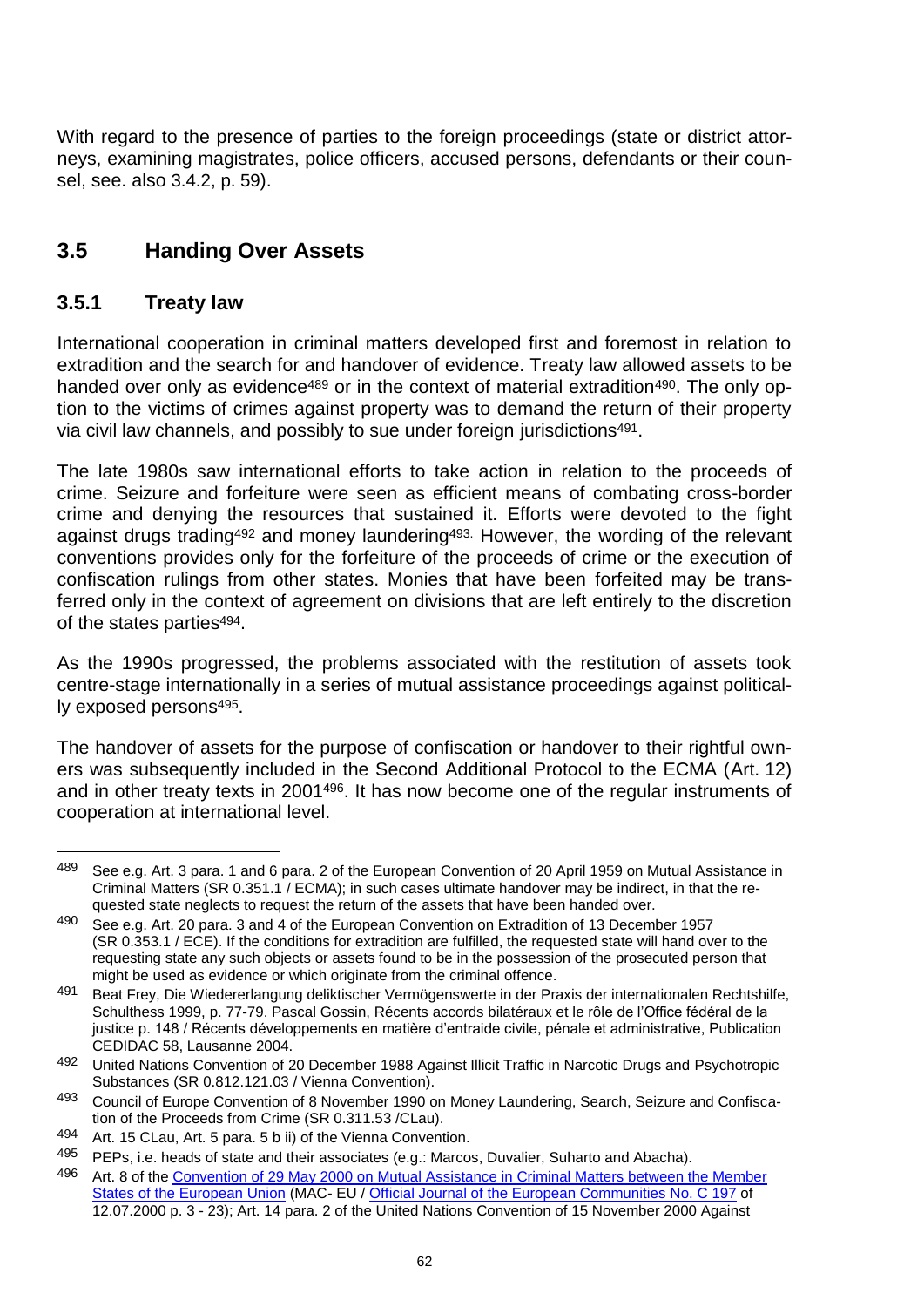The content of provisions on the handover of assets related to corruption and embezzlement has been toughened up in the more recent past. For the first time, Art. 57 of the United Nations Convention Against Corruption<sup>497</sup> subjects states parties to an obligation to hand over the proceeds of the embezzlement of public assets or the laundering of public monies that have been subject to fraud (Art. 57 para. 3 a UNCAC).

# **3.5.2 Swiss legislation**

The new rule on the handing over of assets was one of the main points in the amendment of the IMAC on 4 October 1996. The law now draws a clear distinction between handing over for the purpose of giving evidence<sup>498</sup> and handing over for the purpose of confiscation or restitution to the entitled persons abroad499.

It should be pointed out here that special rules apply to the handing over of objects or assets in the context of extradition proceedings<sup>500</sup>.

The handover of objects and assets is an important field in bilateral agreements<sup>501</sup>.

## **3.5.3 Handover for the purpose of providing evidence**

The handing over of objects, documents (originals) or assets to foreign authorities for the purpose of providing evidence is governed by Art. 74 IMAC, and is covered by most international agreements<sup>502</sup>. Third parties who have acquired rights in good faith<sup>503</sup> are protected – generally by means of an undertaking from the requesting state to return the objects or documents<sup>504</sup>. There are also rules in favour of authorities<sup>505</sup> and claimants.

In practice, surrender purely for the purpose of providing evidence poses few problems, provided the quantity or value of the transferred assets remains low.

Transnational Organised Crime (SR 0.311.54 / UNTOC) and, in the more recent past, Art. 25 paras. 2 and 3 of the European Council Convention of 16 May 2005 on Money Laundering, the Financing of Terrorism and the Search, Seizure and Confiscation of the Proceeds from Crime (as things stand, Switzerland has neither signed nor ratified this Convention).

<sup>497</sup> UNCAC of 31 December 2003, passed by the Swiss parliament. Entered into forc in autumn 2009.

<sup>498</sup> Art. 74 IMAC; for reimbursement see para. 2.

 $499$  Art. 74a IMAC.<br> $500$  See Art. 59 IM

See Art. 59 IMAC ("material extradition"); objects or assets may be handed over even where the person themselves is not extradited, e.g. because of the escape or death of the person being prosecuted (Art. 59) para. 7 IMAC). There must be a very likely assocition between the criminal origin of assets and the facts which form the subject of the foreign investigations. However, handover is conditional upon an order from the requesting state not to confiscate the assets in question (BGE 123 II 595 delib. 4c).

<sup>501</sup> Provision for the handover of assets for the purposes of confiscation or restitution to their rightful owners is made in agreements with neighbouring countries. see Additional Agreement to the ECMA with Germany (Art. II para. 3/ SR 0.351.913.61), Austria (Art. II para. 3 / SR 0.351.916.32), France (Art. VI / SR 0.351934.92) and Italy (Art. VIII / SR 0.351.945.41), as well as other, more recent bilateral agreements (e.g. Art. 11 of the treaty of 9 July 2002 between the Swiss Confederation and the Philippines, SR 0.351.964.5). Where the USA is concerned, a handover obligation exists only in respect of objects and assets that belong to the requesting states or one of its component states (Art. 1 point 1 b TUS).

<sup>502</sup> see Art. 3 and 6 ECMA; Art. 16 and 21 TUS.

<sup>503</sup> The only reservation concerns rights in rem.

<sup>504</sup> Art. 74 para. 2 IMAC; Art. 6 point 2 ECMA.

<sup>505</sup> Also, in particular, the oft-cited fiscal liens (see Art. 74 para. 4 and Art. 60 IMAC), although they are of only minor significance in practice.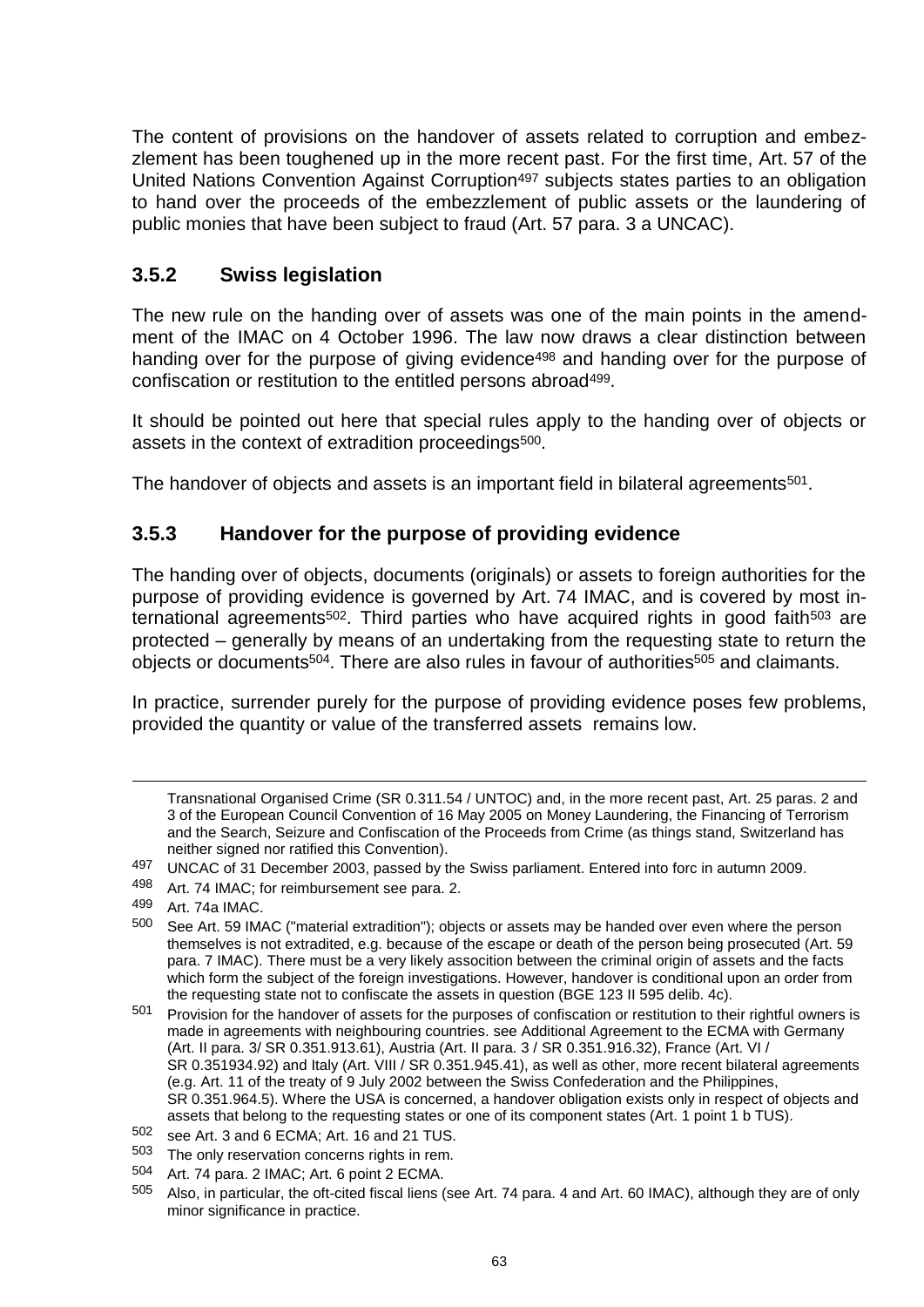# **3.5.4 Handover for the purpose of restitution or confiscation**<sup>506</sup>

### *3.5.4.1 Preliminary remarks*

Switzerland manages around 30 percent of the world's assets<sup>507</sup> and has thus for many years had to find solutions to the probability that assets of criminal origin will find their way into the Swiss financial sector. Switzerland has always been very clear that criminal assets are undesirable<sup>508</sup> and that everything possible must be done to comply with requests for their return from foreign states. The problems associated with handing over assets became particularly explosive in cases in which the assets in question were held on behalf of a (former) head of state or one of his associates<sup>509</sup>.

The handover of assets was introduced into the IMAC (Art. 74 paras. 2 and 3) on the basis of the additional agreements to the ECMA that Switzerland concluded with neighbouring states. Since the provision was regarded as too vague, the Federal Supreme Court drew up more detailed and practicable rules for the handover of assets in two high-profile cases510. The principles set by this legal precedent were largely codified with the revision of the IMAC and are now the subject of Art. 74a IMAC.

It is worth emphasising the following points:

- Following the revision of the IMAC, assets may be handed over for the purposes of restitution or confiscation under both the third (before the judgment<sup>511</sup>) and the fifth (after the judgment<sup>512</sup>) parts of the IMAC. If a legal assistance ruling contains the condition, laid down in the third part of the IMAC, that a final and executable judgment must have been issued on the part of the requesting state before assets may be handed over, this does not change the fact that mutual assistance is provided under the third part of the IMAC.
- The judge examining the mutual assistance case may generally exercise considerable discretion in deciding whether and on what terms a handover may be ordered<sup>513</sup>. Where the conditions for a handover are not met, the requesting state may, for exam-

<sup>506</sup> For further detail on this topic, see MAURICE HARARI, Remise internationale d'objets et de valeurs: réflexions à l'occasion de la modification de l'IMAC / Etudes en l'honneur de Dominique Poncet, Geneva 1977, p. 167 ff.

 $507$  5,374 billion as at the end of 2007 (Swiss National Bank figures).<br> $508$  See e.g. Press release issued by the Eederal Department of Eorg

<sup>508</sup> See e.g. Press release issued by the Federal Department of Foreign Affairs (DFA) on 14 June 2002 (freezing of Duvalier/Haiti assets): "This decision is an expression of the Federal Council's firm resolve to respect Swiss legislation as a whole. It wishes to prevent the Swiss financial sector being abused as a place of safety for assets originating from illegal acts. Ultimately, it wishes to ensure that, wherever possible, assets that have been acquired unlawfully are returned to their rightful owners."

<sup>509</sup> Politically Exposed Persons, or PEPs, such as Marcos, Duvalier, Suharto and Abacha. For an outline of the cases that have affected Switzerland: DAGMAR RICHTER, "Potentatengelder" in der Schweiz: Rechtshilfe im Spannungsfeld der Menschenrechte von Tätern und Opfern, ZaöRV 1998 p. 541 ff.

<sup>510</sup> Case of PEMEX (mutual assistance with Mexico): BGE 115 lb 517 ff.; Marcos (mutual assistance with the Philippines): BGE 116 lb 452 ff.

<sup>&</sup>lt;sup>511</sup> This rule is not to be understood in absolute terms, however. In practice, for example, mutual assistance is still permitted to review a plea agreement that has already been accepted by a US court. The revision of sentences has also been considered, see Art. 5 para. 2 IMAC.

<sup>512</sup> Art. 94 ff. IMAC. In application of this article, damages will be collected for the requesting state, even though the law does not answer the question expressly (BGE 120 Ib 167).

<sup>513</sup> BGE 123 II 134 delib. 1.4. The obligation to hand assets over is laid down in Art. 1 para.1 b TUS and in the additional agreements to the ECMA concluded with Germany, Austria and France.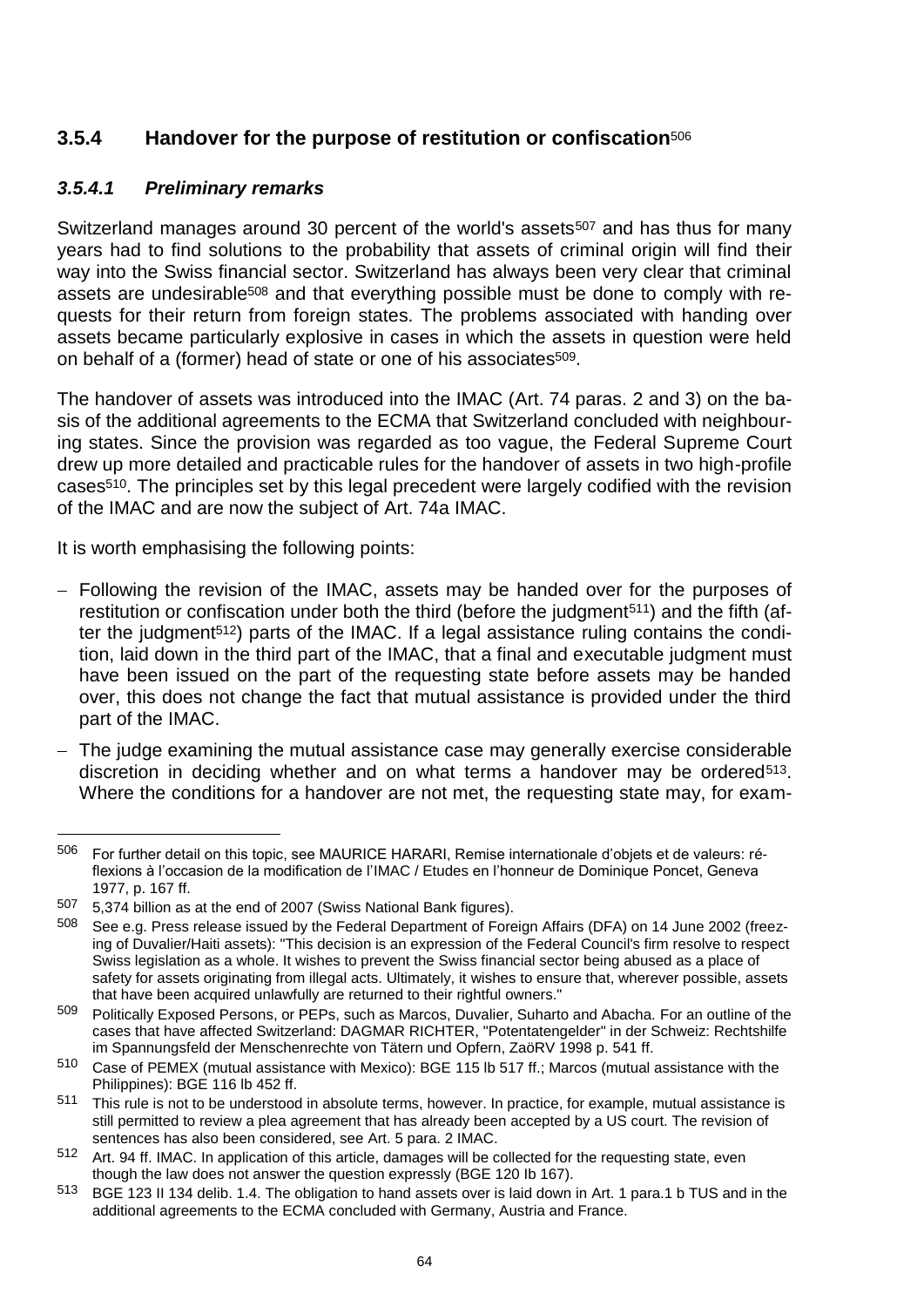ple, be pointed in the direction of a civil suit. However, wherever possible, assets should be handed over pursuant to Art. 74a IMAC, which is the fastest and most costeffective way for the requesting state.

### *3.5.4.2 Object*

Art. 74a IMAC states that objects or assets that have been seized as collateral may be handed over on request to the competent foreign authority at the end of mutual assistance proceedings so that they may be confiscated or returned to their rightful claimants (para. 1). These objects or assets comprise, in particular, the product or the proceeds from a criminal act, their replacement value<sup>514</sup> and an unlawful advantage (para. 2 b) or even a claim for damages515.

The handover may be made at any stage in the foreign proceedings but is generally based on a final and executable decision from the requesting state (para. 3). This order governs the future ownership of the assets (forfeiture to the state, restitution to an entitled party). The IMAC does not use the term **criminal judgment,** referring merely to a **decision**, which presupposes simpler forms (decisions under civil or administrative law<sup>516</sup>). The requirement of a final and executable decision ruling is not absolute, however:

- This condition applies **only as a rule**; all clear cases are therefore exempt<sup>517</sup>.
- The requirement for a decision on forfeiture may also be waived in cases in which the circumstances of the case and subject of the foreign proceedings are covered by provisions in criminal law concerning the suppression of participation in or support for a **criminal organisation** (Art. 260*ter* and 72 Swiss Criminal Code). In such cases, the holders of the assets concerned must prove their lawful origin. Otherwise, pursuant to Art. 74 para. 3 IMAC, the handover of the disputed assets will be ordered without any further investigation of their origin<sup>518</sup>.

If handover is requested as part of the execution of a final and enforceable ruling in the requesting state, then the question of whether or not the objects or assets originate from a criminal act is deemed settled, as is that of whether the objects or assets in question must be returned or seized<sup>519</sup>, except where immediately obvious that this is not the  $case<sub>520</sub>$ 

If the handover of assets is requested before criminal proceedings have concluded, the executing authority will take the decision in consideration of all of the special features of the case521. The findings of criminal proceedings that are being held in the requested

<sup>514</sup> See Art. 71 Swiss Criminal Code; see also Art. 7 point 2 and Art. 13 point. 3 CLau. Factoring in the replacement value has simplified the situation considerably.

<sup>515</sup> At least when the offence being prosecuted is complies with the dual criminality principle (TPF RR.2008.244 of 16 February 2009, delib. 4).

<sup>516</sup> e.g. a ruling following "civil" seizure proceedings (in rem), a concept familiar in common-law states (BGE 132 II 178).

<sup>517</sup> In parliament, the example of the theft of a famous painting (the Mona Lisa) from a well-known museum (the Louvre) was given as an example. BGE 123 ll 134 ff. created an initial positive prejudice.

<sup>518</sup> BGE 131 II 169 delib. 9.1 p. 184 (the Abacha case – mutual assistance to Nigeria).

<sup>519</sup> BGE 123 II 595 delib. 4e p. 604/605.

<sup>520</sup> BGE 129 II 453.

<sup>521</sup> BGE 123 II 595 delib. 4e p.605/606.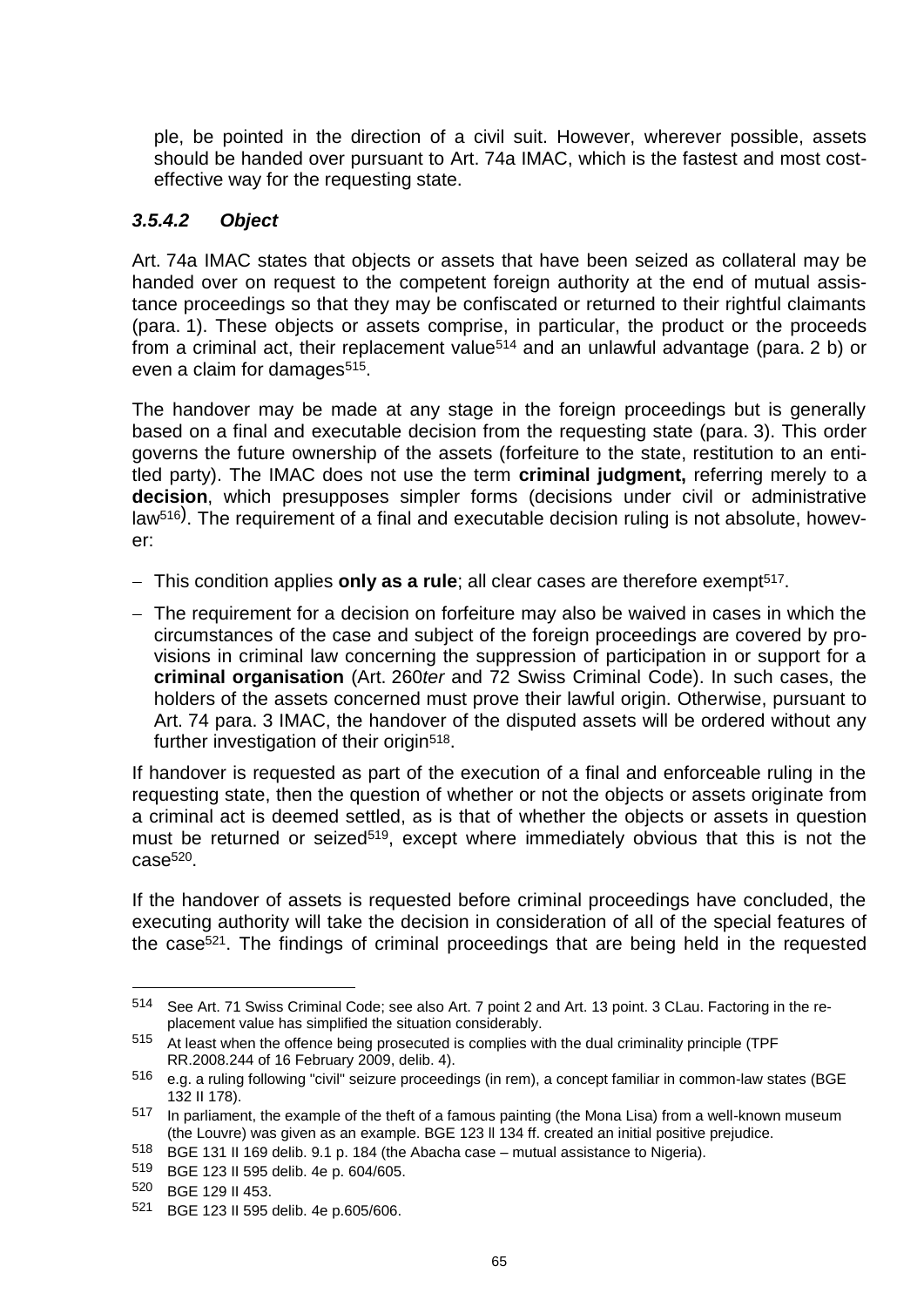state in connection with the acts being prosecuted in the requesting state may serve to prove the unlawful origin of the assets concerned<sup>522</sup>. If the circumstances are so clear that there is no need whatever to investigate the criminal origin of the objects or assets, then the authority will order the handover<sup>523</sup>. In such cases, the interest of the requested state is limited to the observation of elementary treaty guarantees in proceedings that comply with the ECHR or UN Covenant II524. Furthermore, from this perspective consideration must be given to Switzerland's material interest under Art. 1a IMAC in not becoming a depository for large sums of money that have been diverted illegally by representatives of dictatorial regimes<sup>525</sup>.

If the criminal origin of the objects or assets requires further investigation, they should not be handed over until the situation has been resolved in court proceedings in the requesting state526.

### *3.5.4.3 Exceptions*

Art. 74a paras. 4 to 7 IMAC set out several sets of circumstances in which assets must be retained in Switzerland:

- If the injured party or persons not involved in the criminal offence who acquired rights in rem<sup>527</sup> to the assets in question in good faith, file claims in Switzerland. These persons must be ordinarily resident in Switzerland (unless their claims are not secured by the requesting state);
- $-$  If a Swiss authority (e.g. the tax authority) files claims;
- If the objects or assets are required for criminal proceedings that are pending in Switzerland, or might be confiscated by Switzerland;
- $-$  In the case of an asset agreement on division on the basis of the Federal Act on the Division of Forfeited Assets.

### *3.5.4.4 Procedure*

As a rule, the handover of assets is the subject of a separate request from the requesting state after it has received, in particular, the banking information that allows it to order the forfeiture of the disputed assets. The obligation to complete proceedings promptly nonetheless means that the requesting state cannot wait too long to order forfeiture, otherwise the assets that had been seized would have to be released. Whether or not assets have been held for an excessively long period is decided on a case-by-case basis<sup>528</sup>. Occasionally, the requesting state may be set a deadline by which it must order forfeiture, the

<sup>522</sup> BGE 131 II 169 delib. 7.2-7.6 p. 177-182.

<sup>523</sup> BGE 123 II 595 delib. 4f p. 606; 123 II 134 delib. 5c and d p. 140 ff., 268 delib. 4a p. 274.

<sup>524</sup> BGE 123 II 595 delib. 4f p. 606.

<sup>525</sup> BGE 123 II 595 delib. 5a p. 606/607.<br>526 BGE 123 II 595 delib. 4f p. 606, 268 i

<sup>526</sup> BGE 123 II 595 delib. 4f p. 606, 268 delib. 4b p. 274.

<sup>527</sup> BGE 123 II 595 delib. 6b/aa p. 612/613. Statutory rights (esp. contracts) cannot be held against the handover of assets.

<sup>528</sup> Ten years was regarded as excessively long in a case involving Belgium (BGE 1A.314/2005), while 20 years was judged excessive in a case involving the Philippines (BGE 1A 27/2006 delib. 1).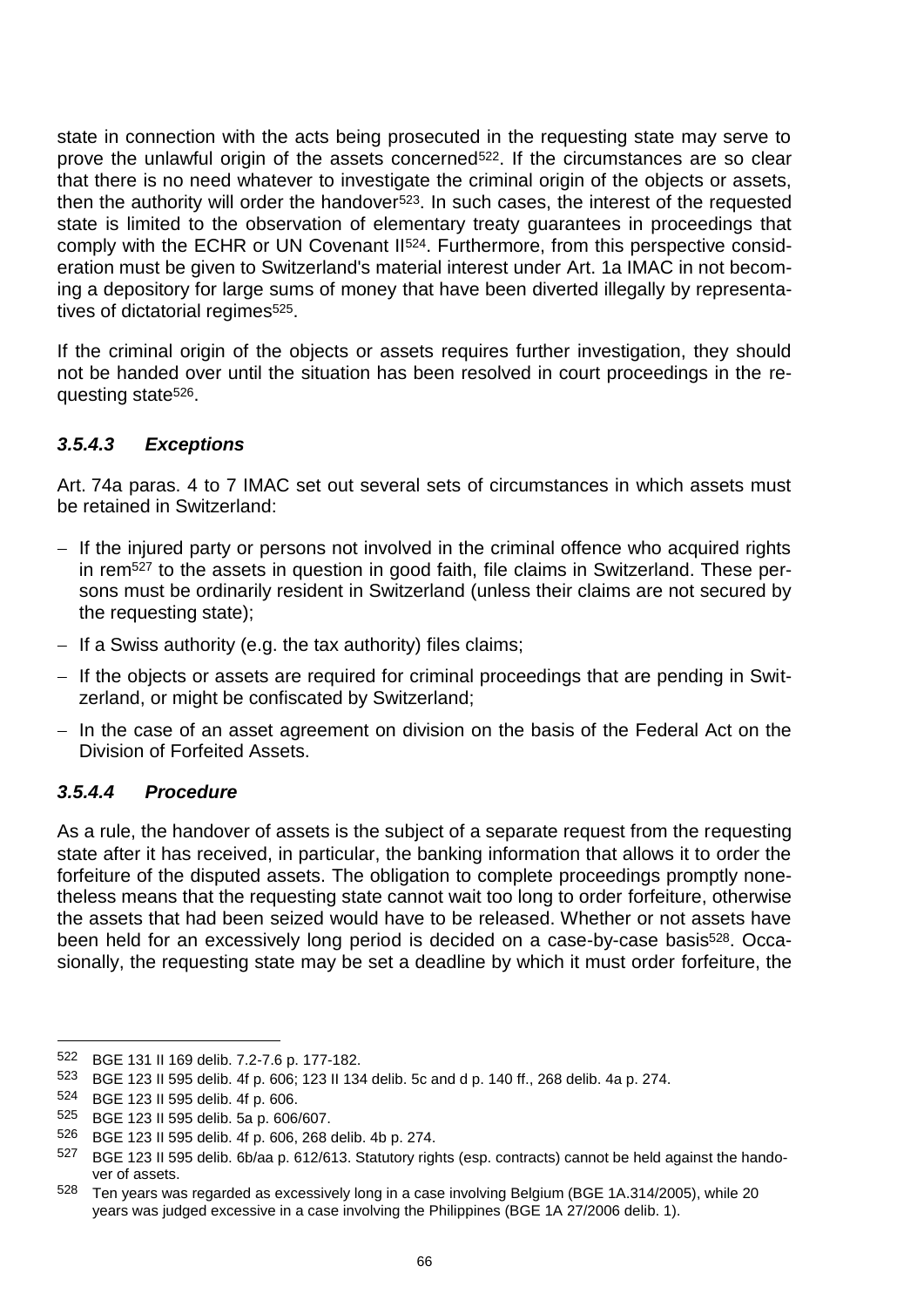consequence of not complying with the deadline being the release of the assets that had previously been seized<sup>529</sup>.

# **3.5.5 "Sharing" (division) of forfeited assets**

For many years, the unlawful proceeds of drug trafficking and trading were not, as a rule, handed over to the requesting state under Art. 74a IMAC. Instead, they tended to be forfeited to the competent canton (SCR 107 Ib 278) following preliminary seizure ordered as a legal assistance measure under Art. 24 of the Federal Act on Narcotics and Psychotropic Substances (NPSA; SR 812.121). In accordance with a precept that originated from the United States, it has since become accepted that the comprehensive review of cases with an international dimension should be a matter for one of the states concerned alone. Sharing seized assets allows the other states involved in the case to take a portion of the assets that have been confiscated. This encourages international cooperation because all of the states involved in the procedure for forfeiture of the proceeds of crime receive a share. This approach is also laid down in Art. 15 of the Money Laundering Convention530.

Previously, however, there was no legal foundation for the agreements on division concluded by Switzerland with foreign authorities. There was dispute as to who was actually competent to negotiate with the foreign authorities. There was also confusion about how Switzerland's share of assets under an agreement on division should be divided between the Confederation and the Cantons. The Federal Act on the Division of Forfeited Assets (SSAA; SR 312.4), which came into force on 1 August 2004, governs the competence and procedure for concluding international agreements on division. However, the details of the formula used to divide up the assets are left to the contracting parties. By contrast, the formula that determines the share of assets received internally by the Confederation and the cantons is fixed to ensure a fair balance and to avoid conflicts of interest. The Federal Office of Justice is responsible both for concluding international agreements on division and for the domestic distribution of forfeited assets between the Confederation and the cantons concerned.

The Division Act distinguishes between two types of international division arrangement. Active international division involves the Swiss authorities (cantonal or federal) applying Swiss law to order the forfeiture of assets of criminal origin. All or part of these assets are then offered to the foreign state that has participated in the criminal proceedings. Passive international division is where the criminal investigation is conducted by a foreign state and the competent foreign authorities order the forfeiture of the assets according to their own system of law. The Swiss authorities are required to provide the foreign authorities with the necessary evidence or information<sup>531</sup> or to hand over to them assets of criminal origin that are held in Switzerland, so that these assets may be returned to their rightful owners532. In return for Switzerland's help, the foreign state may allocate it a share of the forfeited assets<sup>533</sup>. Proceedings will be held to determine the handover of assets forfeited abroad to an authority in that country. The rightful owner of those assets may assert their

<sup>529</sup> Ruling of the Federal Criminal Court RR.2007.7-11 delib. 3.2 (mutual assistance with Russia).

<sup>530</sup> SR 0.311.53; see also the Federal Council Dispatch of 19.8.92 (FG 1992 VI 9).<br>531 Applying Art. 673 IMAC

<sup>531</sup> Applying Art. 67a IMAC.

<sup>532</sup> Art. 59 and 74a IMAC.

<sup>533</sup> Dispatch on the SSAA of 24.10.2001, FG 2002 441.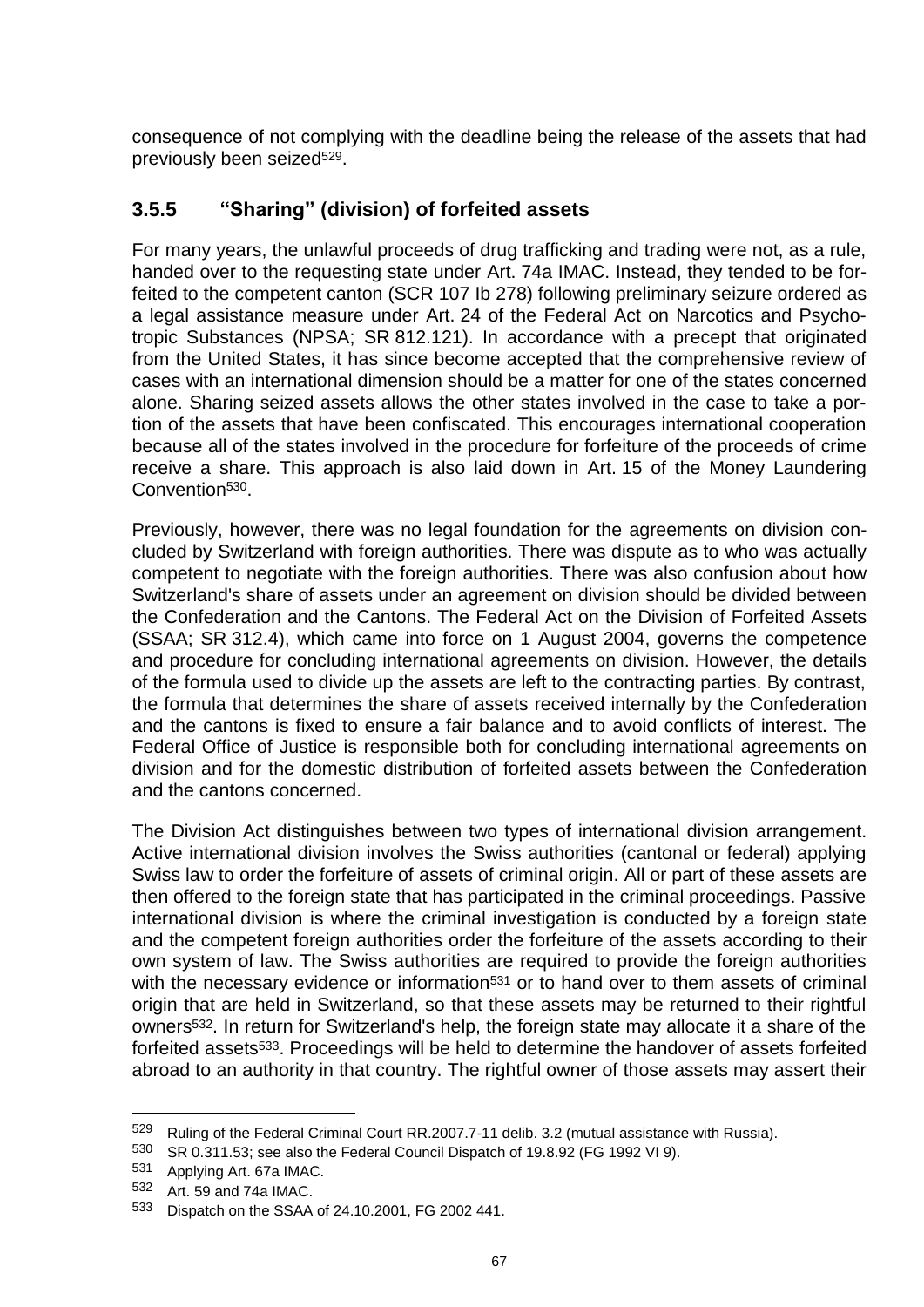rights in such proceedings534. Where an international division arrangement would be an option, the handover of the forfeited assets to the requesting foreign state will be ordered, subject to the conclusion of an agreement on division<sup>535</sup>. Once the handover ruling has become legally enforceable, the Federal Office of Justice will start to negotiate an agreement on division with the foreign state.

If assets are confiscated in Switzerland as part of international cooperation in criminal matters then they may, as a rule, be shared with the foreign state only if it guarantees reciprocity<sup>536</sup>. The Division Act does not grant foreign states any legal entitlement to a portion of the forfeited assets<sup>537</sup>. The Federal Office of Justice is responsible for negotiating an agreement on division with the foreign authorities. In advance of these negotiations, it will hold consultations with the competent cantonal authorities and – in matters which fall within the jurisdiction of the federal authorities – the Federal Public Prosecutor's Office or the competent administrative authority at federal level. It will also brief the competent Directorate within the Federal Department of Foreign Affairs<sup>538</sup>. The agreement on division must contain the details of distribution and the formula by which the assets will be divided up. As a rule, the seized assets will be divided equally between Switzerland and the foreign state<sup>539</sup>. The agreement on division will be concluded by the Federal Office of Justice. If the gross amount of the assets that have been or are to be forfeited exceeds ten million Swiss francs, the FoJ will obtain the approval of the Federal Department of Justice and Police, which will consult with the Federal Department of Finance before making its decision. If Swiss authorities are responsible for ordering the forfeiture of the assets concerned, the FoJ will obtain the approval of the competent authorities at cantonal and federal levels. The Federal Council will make a final decision in the event of any differences of opinion<sup>540</sup>. Switzerland's share of the assets once the agreement on division has been executed will then be divided between the Confederation and the cantons involved<sup>541</sup>.

Since a ruling on the rights of the rightful owner of the seized assets, and those of any injured parties, has already been made pursuant to Art. 70 ff of the Swiss Criminal Code in criminal proceedings, or in accordance with Art. 74a IMAC in legal assistance proceedings on the handover of those assets to a foreign authority, the negotiation and conclusion of an international agreement on division takes place at state level only.

Between 1992 and the entry into force of the Division Act, there were some 50 cases in which Switzerland shared assets worth more than USD 300 million in total with foreign states, almost exclusively with the United States. Assets were usually divided 50:50, although forfeiture was ordered in the USA in the majority of cases. Agreements on division of a value of over 60 million Swiss francs have been concluded with Japan, Canada, Liechtenstein and Pakistan since the Division Act entered into force.

538 Art. 12 para. 2 SSAA.<br>539 Art. 12 para. 3 SSAA

<sup>534</sup> Art. 74a paras. 4 and 5 IMAC.

<sup>535</sup> Art. 74a para. 7 IMAC.

<sup>536</sup> Art. 11 para. 2 SSAA.

<sup>537</sup> Art. 11 para. 3 SSAA.

<sup>539</sup> Art. 12 para. 3 SSAA.

<sup>540</sup> Art. 13 SSAA.

<sup>541</sup> Art. 15 SSAA.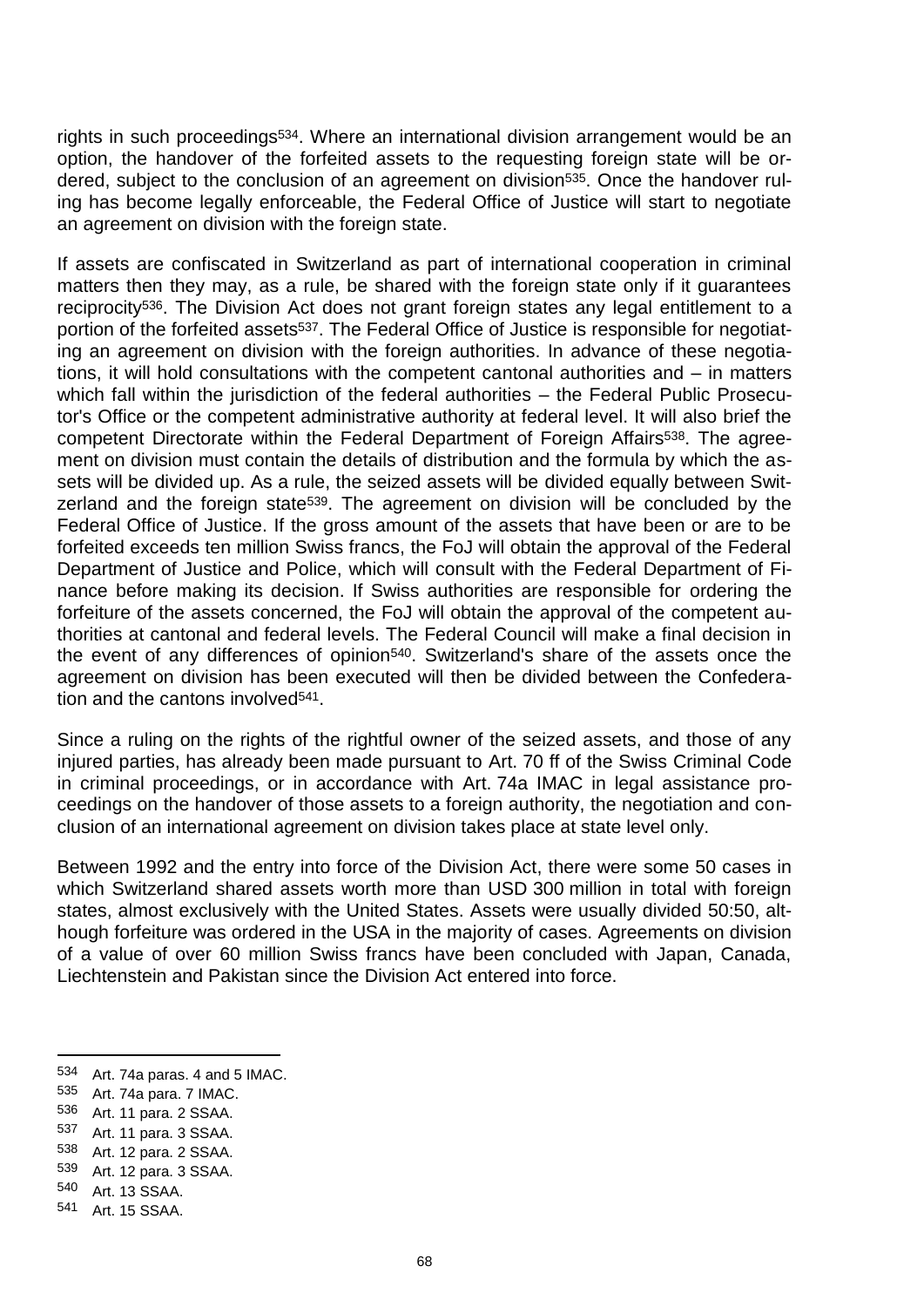# **3.6 New Instruments of Cooperation**

## **3.6.1 Common procedural aspects**

Some of the new instruments of cooperation provided for in the AP II and individual conventions or treaties (3.6.2 - 3.6.5, p. 71ff) require that investigations in mutual assistance proceedings remain confidential for a time, their findings being handed over continually for immediate use. Where requests to Switzerland are concerned, these results in a **conflict with the mutual assistance process**, since this requires that confidential information may be provided only with the consent of the person concerned, or on the basis of a legally enforceable final ruling issued in respect of that person (Art. 80c, d and l IMAC). The FoJ believes that this conflict should be resolved in the interests of cooperation. The proportionality principle nonetheless dictates a minimum of intervention in the rights of the parties. The process outlined below follows the practice laid down in the Federal Act on the Surveillance of Postal and Telecommunications Traffic (SPTA), which is becoming increasingly established. From the legal perspective, it is rooted in the precedence accorded to treaty law, and in Art. 80b IMAC, according to which participation in proceedings and access to files may be limited in the interests of the proceedings abroad, or owing to the nature of the action to be taken<sup>542</sup>.

**The process itself**: investigations in Switzerland that are conducted in the context of mutual assistance must remain secret only for the duration of the foreign investigative proceedings. Consequently, information gathered in Switzerland may be handed over to the requesting state on condition that it may not be used as evidence<sup>543</sup> until the ruling approving the requested mutual assistance has become final and enforceable. The requesting state must provide the corresponding undertaking in advance<sup>544</sup>. The same applies to further restrictions (e.g. prohibitions on use) which derive from Swiss legislation on procedure<sup>545</sup>. If, according to applicable Swiss law<sup>546</sup> a measure is subject to an approval procedure, then this must proceed as determined<sup>547</sup>. Here, the cognizance of the approving authorities is limited to whether or not the measure would be approved in the equivalent Swiss proceedings<sup>548</sup>. Where possible, the requested state will generally make a selection of the information it has obtained before handing this information over

<sup>542</sup> On measures under the PTMA, see also Art. 18a para. 2 IMAC.

<sup>543</sup> i.e. before an adiudicating court; the information must remain admissible as evidence before a court determining enforcement measures, for example.

<sup>544</sup> As is the case where participants in the foreign proceedings are present at the execution of a mutual assistance request (see 3.4.2, p. 61 above). This provisional measure is intended to avoid misunderstandings and make it easier to enforce the condition.

<sup>545</sup> e.g. from the PTMA.

<sup>546</sup> Art. 12 para. 1 clause 2 IMAC.

<sup>547</sup> The approval procedure should not be confused with legal assistance proceedings. The latter are governed conclusively by the IMAC (see 3.3.3, p. 55 above).

<sup>548</sup> BGE 132 II 6, delib. 2. A "serious" suspicion in the sense of Art. 3 para. 1 a PTMA is to be evaluated solely on the basis of the summary of facts set out in the request for mutual assistance. Unlike domestic proceedings, no evidence need be presented.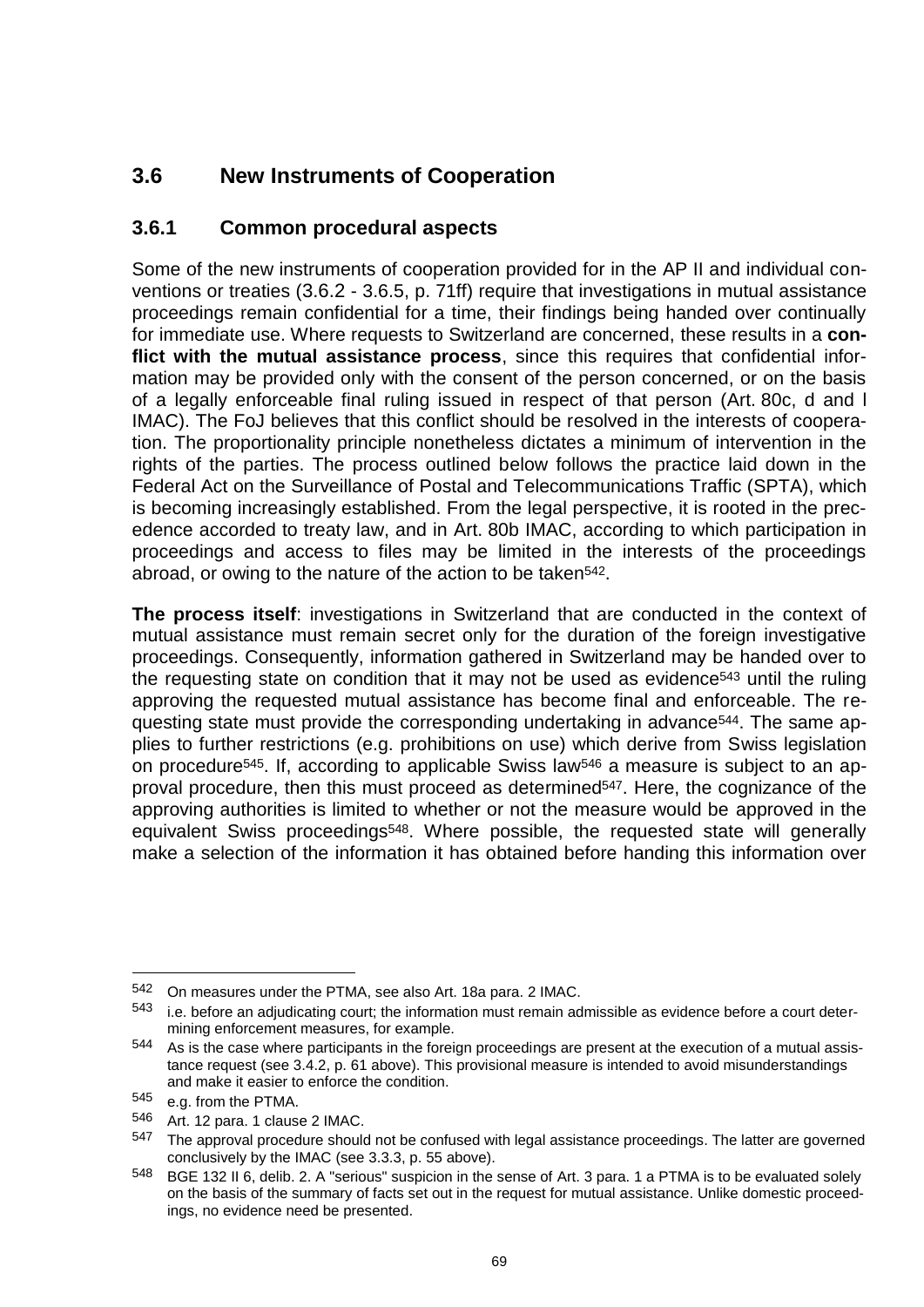to the requesting state549. Naturally, proceedings are not to be kept secret from the FoJ, which must be notified immediately of all rulings<sup>550</sup>.

This results in the following **procedural steps**:

- a) Summary review and delegation of execution by the FoJ.
- b) Ruling on considering the request and interim ruling: in addition to the usual content, the ruling also contains:
	- brief statements on the further steps in the process, specifically on any approval process
	- $-$  the conditions attached to the execution of the request, including the requirement that the requesting authorities must provide the corresponding assurances prior to execution
	- information on confidentiality with respect to the persons concerned within the meaning of Art. 80h letter b IMAC.
- c) Immediate notification of the interim ruling to the FoJ alone. In urgent cases, the FoJ will be asked to state whether or not it will be lodging an appeal.
- d) Any approval process. (This may be conducted even before the interim ruling has become legally enforceable).
- e) Assurances from the requesting state must be obtained. (This may be done even before the interim ruling has become legally enforceable).
- f) Execution of measures, triage of documents and handover for investigation purposes.
- g) Where provided for in procedural law, notification of surveillance to the persons concerned (see e.g. Art. 10 para. 2 SPTA) as soon as the foreign proceedings permit.
- h) Grant of a legal hearing to the persons concerned in the sense of Art. 80h letter b IMAC551, as soon as the foreign proceedings permit. This is followed by the issue and publication of the final ruling<sup>552.</sup>
- i) Once the final ruling has become legally enforceable the requesting authority will be informed of the findings of investigations<sup>553</sup>.

<sup>549</sup> On the triage of documents see 2.6.4.2, p. 34 above.

<sup>550</sup> Art. 5 O-IMAC. The FoJ is entitled to file an appeal (Art. 25 para. 3 and 80h a IMAC). The interim decree under which confidential information may be handed over to the requesting state at an early stage for investigation purposes is independently subject to appeal (Art. 80e para. 2 and 80l IMAC).

<sup>551</sup> An obligation in this regard exists only if the person concerned is resident in Switzerland or has an address for service here (Art. 80m IMAC).

<sup>552</sup> Art. 80m IMAC).

<sup>553</sup> Art. 80d IMAC.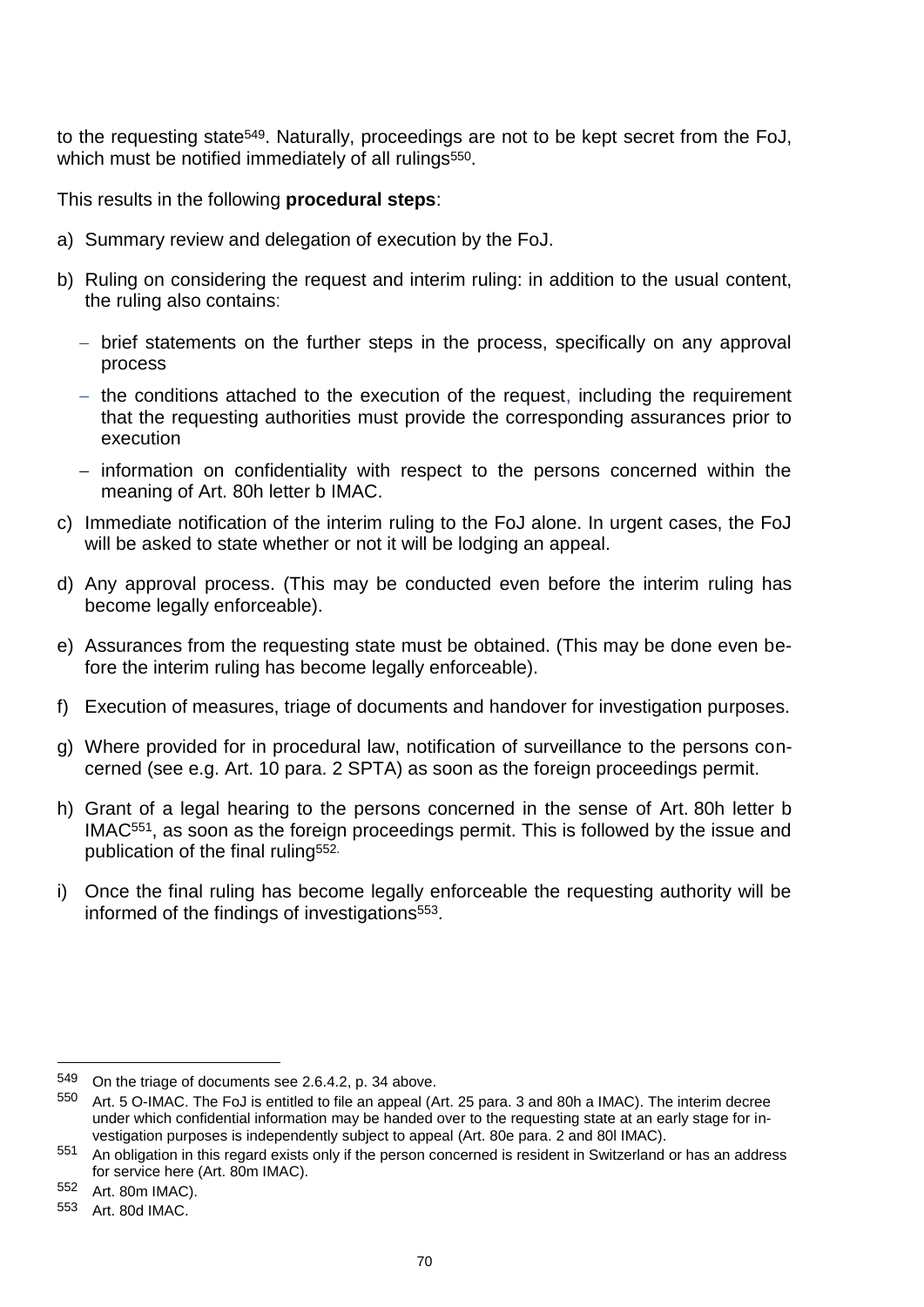#### **3.6.2 Taking of evidence by video and telephone conference**

As a general rule, neither witnesses nor accused persons are under any obligation to appear for interview abroad in response to a summons<sup>554</sup>. Under the IMAC and the ECMA they may be interviewed only as part of the legal assistance process, i.e. by the requested authority, which will apply its own laws of procedure. Persons who are involved in the foreign proceedings may be present at such interviews, but they must remain passive<sup>555</sup>.

However, under the terms of later conventions and bilateral agreements<sup>556</sup>, the requesting authority may interview witnesses or accused persons itself by video or telephone conference, and in accordance with its own laws of procedure. Where a video link is used, witnesses – but not accused persons – may be compelled to appear for the interview. By way of checks and balances, the relevant agreements provide that the application of foreign law must not violate the fundamental principles of the system of law of the requested state, and that the witness may invoke the right to remain silent that they have in that state. Interviews by video conference are supervised by a representative of the requested (judicial) authority. Such supervision is not absolutely necessary for telephone conferences in which the witness participates voluntarily. The transcript of the interview is normally produced by the requesting authority. The requested authority states only facts such as the identity of the interviewee and the other persons physically present for the interview<sup>557</sup>. As an exception to the principle of no-charge mutual assistance, the attendant costs – specifically those for operating the video conferencing system, connection charges and any interpreter's fees – are met by the requesting state558.

Where control over the proceedings lies primarily with the requesting authority, the taking of evidence by video or telephone conference exceeds the bounds of the IMAC. Specifically, it cannot be regarded as a variation on the presence of participants in foreign proceedings (Art. 65a IMAC). The taking of evidence in this way thus requires a treaty basis, such as the AP II ECMA<sup>559</sup>. Given the control that a foreign authority would have over proceedings, combined with the possible coercion of witnesses, the Convention was subject to a voluntary referendum in Switzerland560.

Where a foreign request to interview persons by video or telephone conferences is to be accommodated as per a treaty, certain interventions in the mutual assistance proceedings are required as they are in the case of covert investigation methods<sup>561</sup>. The requesting authority may produce the transcript, and information gained may be used immediately only if legal assistance proceedings in Switzerland are conducted in advance of execution, i.e. the interviewing of witnesses.

In the view of the FoJ, this is justified where all of the following conditions are met:

<sup>554</sup> See in particular Art. 8 and Art. 11 point 1 a ECMA, Art. 69 para. 1 IMAC.

<sup>555</sup> See 3.4.2, p. 65.

<sup>556</sup> e.g. Art. 9 and 10 AP II ECMA and Art. VI AP/I-ECMA, as well as Art. 22 of the mutual assistance treaty between Switzerland and the Philippines of 1.12.2005 / SR 0.351.964.5.

<sup>557</sup> Art. 9 point 5 c and Art. 9 point 6 AP II ECMA.<br>558 Art 5 point 2 AP II ECMA.

Art. 5 point 2 AP II ECMA.

<sup>559</sup> BGE 131 II 132 deliberations 2.2 and 2.3.

<sup>560</sup> Dispatch on the AP II / FG 2003 3267 ff. point 6.

<sup>561</sup> See 3.6.1 p. 71 on the admissibility of intervention, in particular.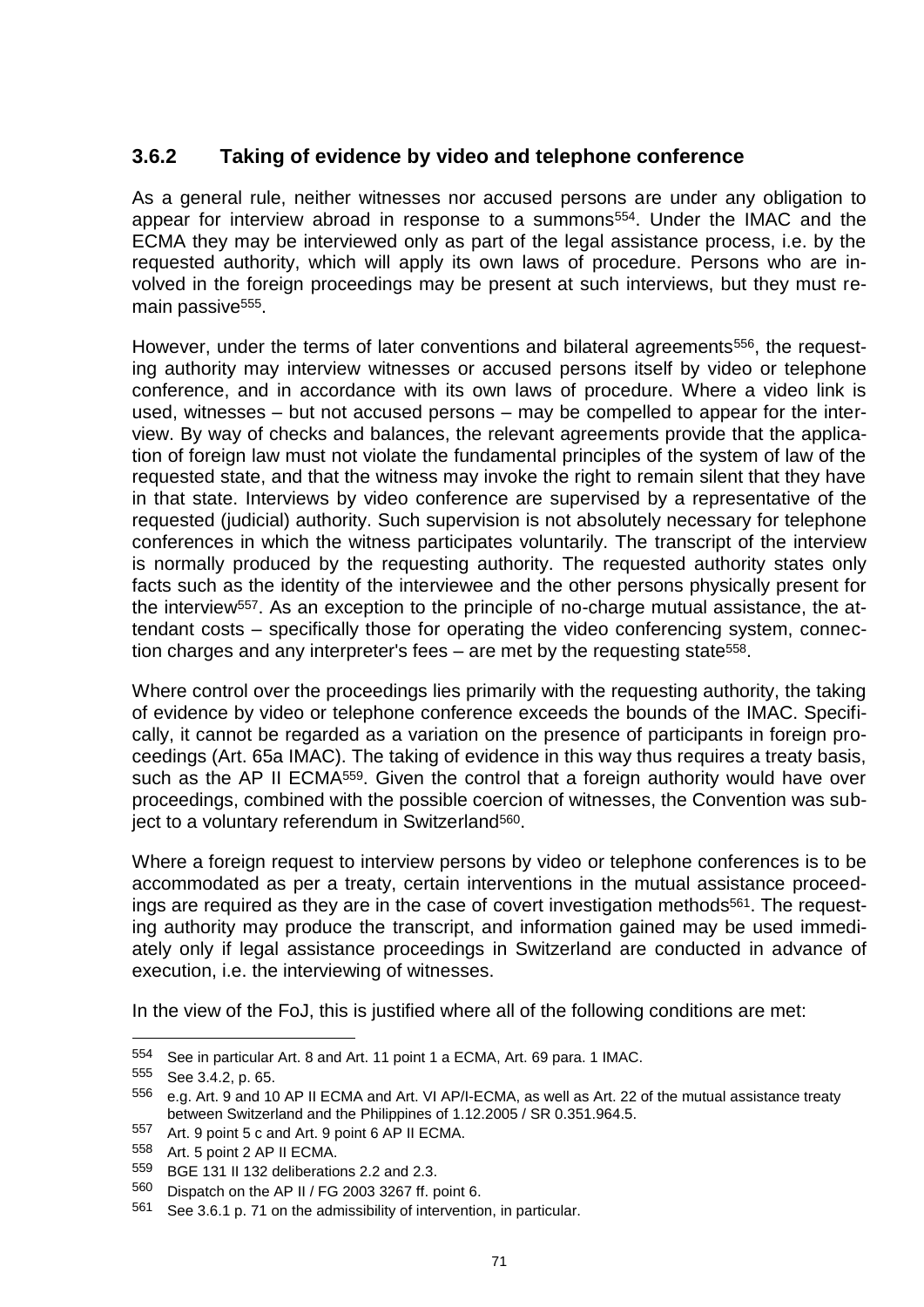- $-$  To the extent that confidential information is concerned and the matter is not urgent, the requesting authority must be an adjudicating court;
- Where confidential information is concerned, any related documentation must have been handed over previously in the context of mutual assistance;
- The persons concerned who are generally, but not always those being interviewed must have been identified;
- The issue to be raised at the interviews must be outlined clearly in the mutual assistance request, and
- The requesting authority must state expressly that it will uphold the principles laid down as per.

It goes without saying that the person concerned must be granted a legal hearing before any such direct final ruling is issued.

If these conditions are not met, then whether or not the requesting authority is able  $-$  as applies to the presence of foreign representatives under Art. 65a IMAC and regardless of who is in charge of proceedings – to dispense with any physical records, specifically protocols, must be examined, as must the authority's ability to undertake not to use the findings until legal assistance proceedings have been completed. In such cases, witness interviews may be ordered by means of an interim ruling. The final ruling will then be issued after such interviews have taken place. Unlike cases in which foreign representatives are present under Art. 65a IMAC, the FoJ considers this interim ruling **always** to be subject to appeal<sup>562</sup> because the foreign authority is in charge of proceedings. It must therefore be notified to the person concerned.

If neither of these two routes may be taken in a given case, the request must be rejected with reference to the "fundamental principles" of Swiss law in the sense of Art. 9 point 2 AP II ECMA.

The Office of the Attorney General of Switzerland has modern video-conference rooms in Bern, Zurich, Lausanne and Lugano that may also be made available to cantonal authorities.

#### **3.6.3 Telephone surveillance and other technical surveillance measures**

The monitoring of telecommunications is covered by Art. 20 UNTOC, although this provision refers to the conditions laid down under national law. The CCC, which has been signed by Switzerland but not yet ratified, will codify the obligation to cooperate in the real-time monitoring of telecommunications traffic.

Art. 18a para. 2 IMAC permits mutual assistance in response to a request for the surveillance of mail and telecommunications services. The corresponding criteria and procedures are laid down in the SPTA. As described in 3.6.1, p. 69 above, however, surveillance measures (especially in real time, which by their nature must remain secret) conflict with the provisions of the IMAC. Furthermore, the reference to the procedure provided for in the SPTA means that the Swiss authority must guarantee the appeal pro-

<sup>562</sup> On limited appeal options in cases in which foreign officials are present, see Art. 80e para. 2 b IMAC and 3.4.2 S. 61.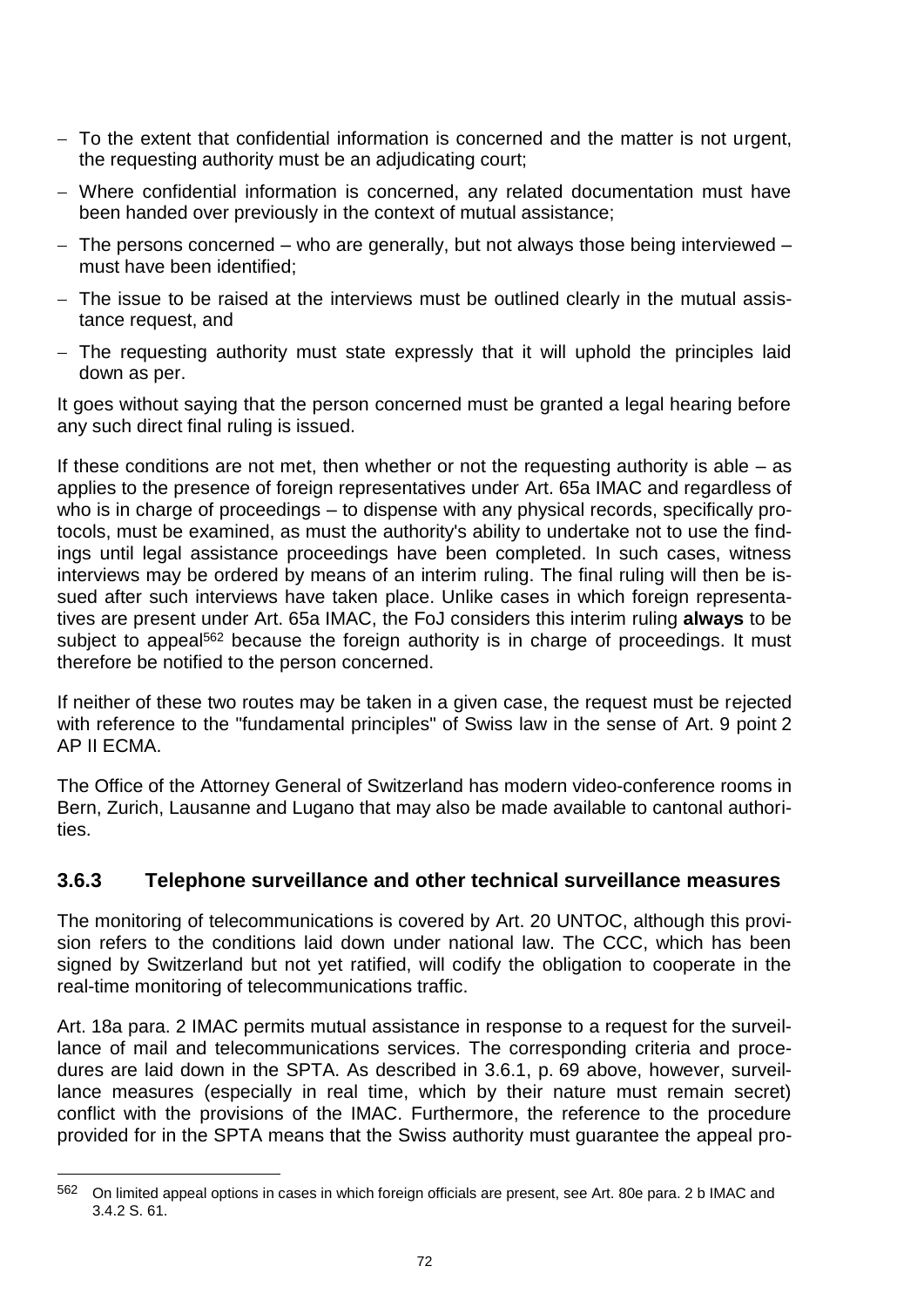cedure arising from the Act. Coordinating the two procedures has so far proven problematic.

In practice, the procedure is that described under 3.6.1. When the Swiss authority executes a request that involves surveillance measures, once it is decided to consider the request it must then obtain any authorisation that is required under Art. 7 or 9<sup>563</sup> SPTA. Once the authority has received the information, it must conduct a triage process. In doing so it should not be too strict, because the person under surveillance might be using an unfamiliar language or dialect, or even code words. The only information that really must be separated out at this stage is that which falls under professional confidentiality regulations. Where necessary to protect the foreign investigations, information may be forwarded without the person concerned being notified. In this case, the Swiss authority must be guaranteed that this information will not be used in evidence before the mutual assistance proceedings have been concluded, and that the foreign authority will remove the information from the files if an appeal is admitted. As explained under 3.6.1, the FoJ must be informed in advance of every decision to pass information on to a foreign authority, so that it may file an appeal or formally waive its right to do so.

The notifications prescribed by the SPTA must be made at the end of the foreign proceedings, although this is not necessary if the criteria set out in Art. 10 para. 3 SPTA are fulfilled. SPTA-required notifications that are to be made outside Switzerland must be instigated by the foreign authority. Since mutual assistance proceedings are administrative in nature, the Swiss authorities have no basis in law on which to request mutual assistance from third countries so that such notifications can be made.

Once the notifications provided for in the SPTA have been completed, the Swiss authority will issue a final ruling in which it confirms the grant of mutual assistance and its scope or, where an appeal against the surveillance order is successful, in which it refuses such assistance. The FoJ has the authority to appeal against the refusal of mutual assistance564. The appeal relates to the final ruling, as well as to earlier interim rulings to execute the request, including those issued under the SPTA565. This legal remedy is intended to guarantee the cogency of Swiss law and compliance with Switzerland's obligations under international law after the CCC comes into force.

In addition to the FoJ, the final ruling is released only to those persons who have been personally and directly affected by the surveillance measures, i.e. the subscriber to the line that was monitored<sup>566</sup>. The subscriber will not be notified if they do not live in Switzerland or are unknown, and if the executing authority is not required to make any notification under Art. 10 para. 3 IMAC.

<sup>563</sup> This applies in particular if the foreign authority is requesting access to the records of telephone surveillance ordered as part of Swiss criminal investigations. The case law that the person affected by surveillance measures has no right to appeal against them (BGE 1A.154/2003 of 25.9.2003) applies to surveillance measures in place before the PTMA entered into force. They therefore do not fall under the strict rules of use laid down in the PTMA.

<sup>564</sup> Art. 80h IMAC.

<sup>565</sup> As is the case with other interim decrees in execution proceedings, such as those related to the sealing of documents (BGE 126 II 495 delib. 5e dd).

<sup>566</sup> In accordance with the rules on banking documents, persons using a line that is registered under the name of a third party are not protected.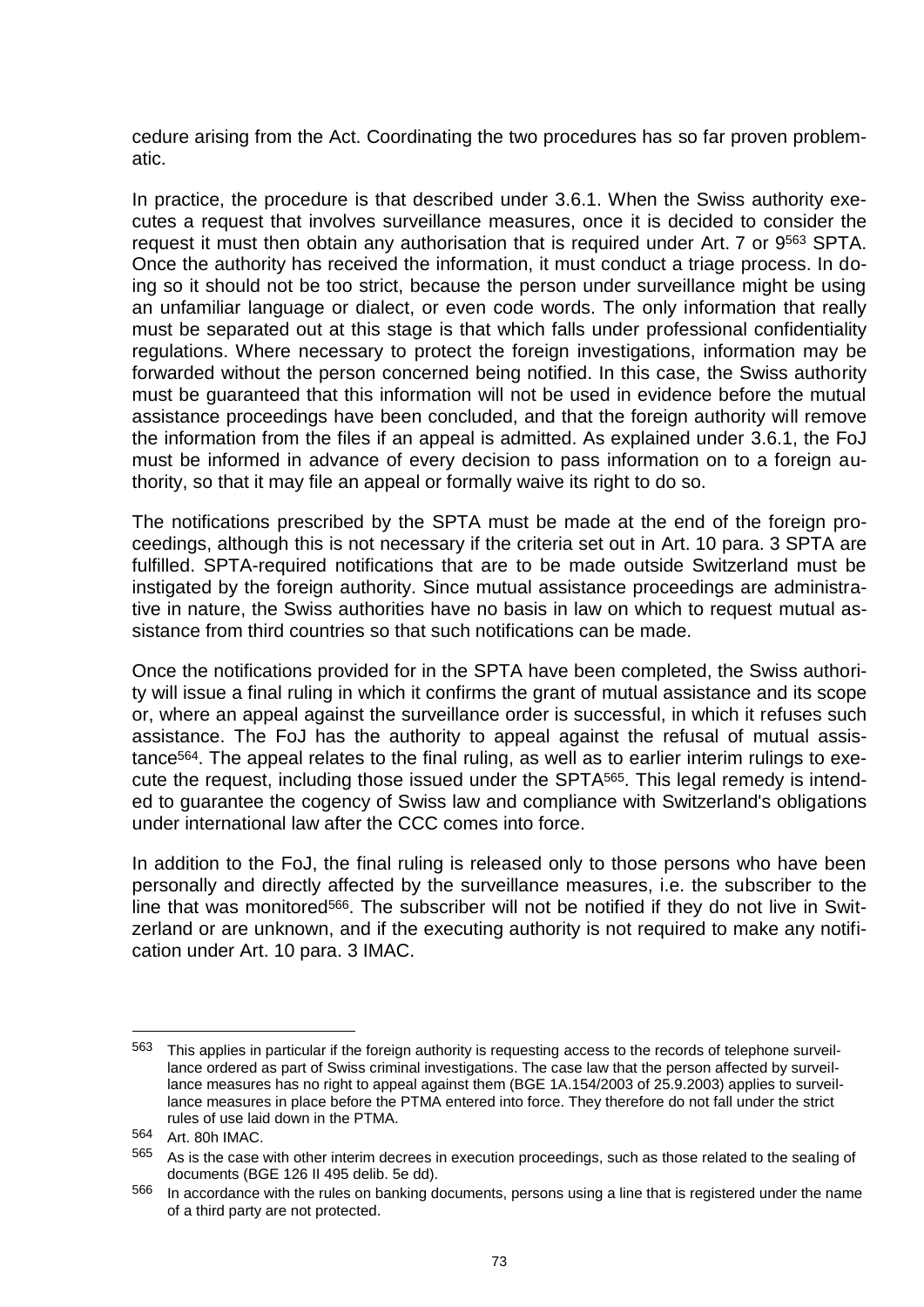Surveillance measures are extremely expensive in Switzerland. The executing authority must inform the requesting authority that executing the request will result in high costs. These costs may be borne by the requesting authority if they agree or are contractually obliged to do so<sup>567</sup>. In all other cases the costs must be borne by the executing authority568.

The principles described above apply *mutatis mutandis* to other surveillance activities in which technical monitoring equipment is used and for which the applicable procedural law refers to the criteria laid down in the SPTA.

The technical surveillance of vehicles<sup>569</sup> poses particular problems. For one thing, the foreign authority has no control over the journeys made by the vehicle in question, which may cross through Swiss territory without any advance notice<sup>570</sup>. Furthermore, practices differ widely between the cantons and the Confederation, and may not necessarily require the mechanisms laid down in the SPTA. Finally, the Swiss authorities have no control whatsoever over the data collected in this way, since they are forwarded directly to the foreign authority without the Swiss authorities being able to intervene. Essentially, executing such a request involves tolerating investigations on Swiss territory rather than Swiss authorities conducting investigations themselves. The most effective solution at the present time is to nominate as lead canton a cantonal authority which is under no obligation to approve the surveillance<sup>571</sup>.

#### **3.6.4 Covert investigations**

Neither the Federal Act on Covert Investigations (ACI572) or the IMAC contain any specific provisions on the use of covert investigations in the context of mutual assistance. This type of cooperation is nonetheless admissible under treaties such as the AP II<sup>573</sup>. Pursuant to its Article 19, the states parties may agree to support each other in criminal investigations by officials acting covertly or under a false identity. An official acting covertly is no longer required to restrict their radius of action to national borders, but should be able to investigate abroad in the context of a given case. With the exception of criminal and civil law responsibility governed expressly in Art. 21 ff. AP II, this commission must be laid down in a special agreement. It must consider the domestic laws of both states parties. The decision on the request and its execution, however, is governed by the law of the requested state.

The ACI thus applies to the review and execution of requests addressed to Switzerland. The conditions laid down in the law include a list of criminal acts, as well as the admission of one investigator only who is employed at least temporarily for a police task, who is not paid any performance-related bonus and whose intervention must be limited to

<sup>567</sup> e.g. Art. 5 AP II.

<sup>&</sup>lt;sup>568</sup> The FoJ is to be informed in such cases so that it may claim reciprocal rights where an equivalent Swiss request is executed in the state in question.

<sup>569</sup> e.g. the fitting of GPS or listening devices on suspects' vehicles.

<sup>570</sup> In practice, the border is generally crossed before the request for legal assistance is made. The request will simply ask the Swiss authorities to confirm the information that has been received.

<sup>571</sup> This approach will no longer apply when the new Federal Code of Criminal Procedure enters into force, as it requires that authorisation be obtained for surveillance activities (Art. 280 of the draft CCP).

<sup>572</sup> SR 312.8.

<sup>573</sup> BGE 132 II 1 delib. 3. It is uncertain whether the "special relationship of trust" with the requesting state constitutes a cumulative or an alternative pre-requisite.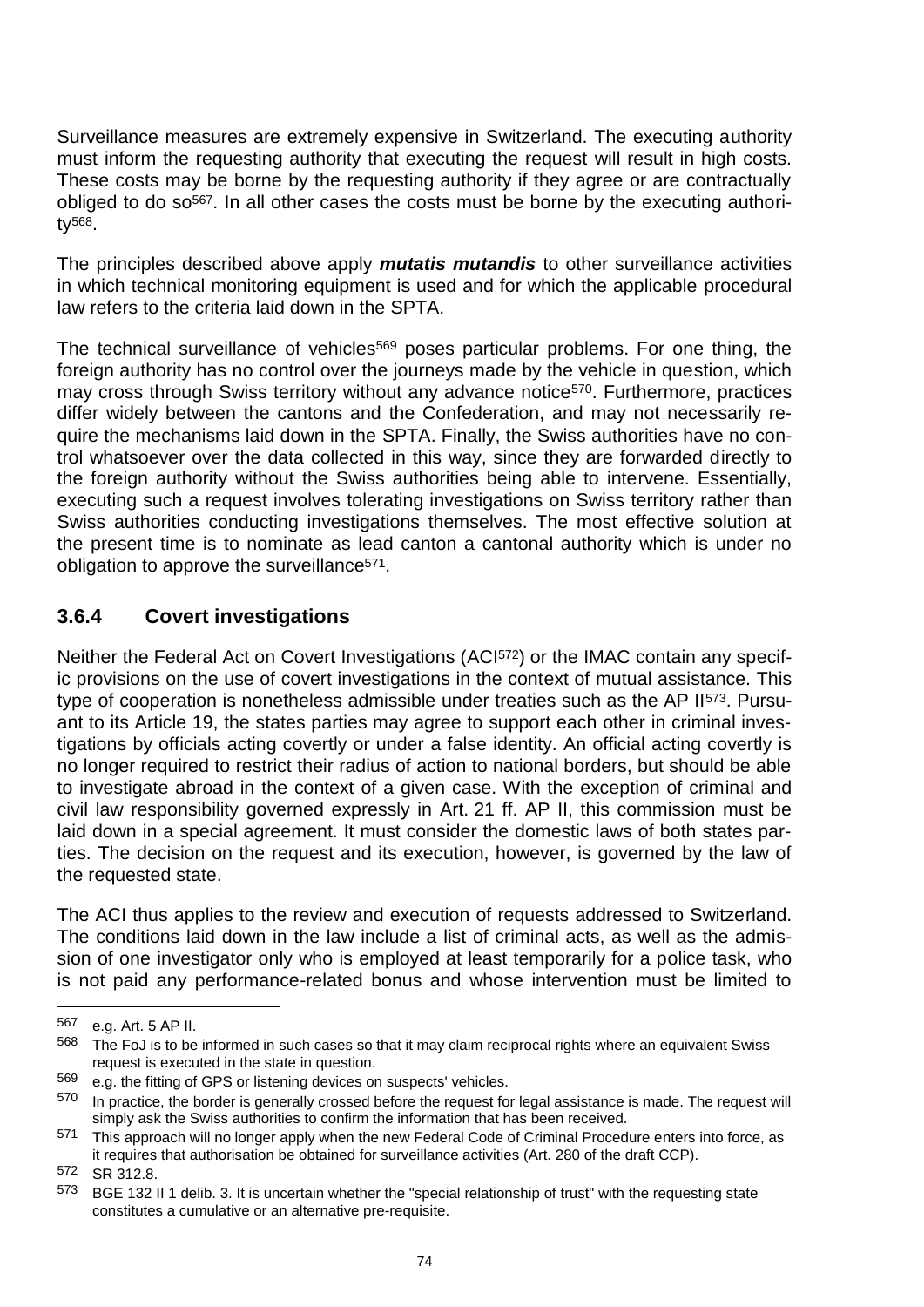providing further details on a criminal act that has already been established. The executive provisions of the ACI state that the approval procedure must be laid down, as must the condition that the covert official must report regularly and fully to the (foreign) contact person. Finally, the suspect must be informed no later than when the investigation has been concluded or the proceedings suspended that they have been the subject of covert investigations.

A copy of the reports of the covert official who has been authorized to investigate in Switzerland on the basis of a request for mutual assistance must be sent to the competent Swiss executing authority. As described in detail under 3.6.1, p. 69, proceedings under the IMAC must be observed as closely as possible in the case of covert investigations. This means that control over the proceedings should be retained wherever possible, and that the Swiss authority must at least be informed of the progress of investigations. To comply with the procedure laid down in the IMAC, legal assistance must be restricted by conditions that prevent the reports being used in evidence before proceedings have been concluded. From the procedural perspective, the executing authority must, of course, obtain the permission of a court in accordance with the ACI. The agreement with the requesting state defines the content and the execution of the request for legal assistance. The object of the request must be established in this agreement in the form of an interim ruling which – like all rulings – must be submitted to the FoJ immediately. Under Art. 80h letter b IMAC, once issued rulings must be served on the persons concerned, except where their residential address or registered office is outside Switzerland. In our view, notification to the accused person stipulated in the ACI is not subject to the IMAC, meaning it must be made regardless of residential address or registered office. It would therefore seem permissible to leave this task to the requesting authority<sup>574.</sup>

#### **3.6.5 Joint investigative groups**

-

The aim of this form of cooperation is to combat organized and cross-border crime more effectively and to fulfil the new requirements for judicial cooperation. A legal foundation for joint investigative groups was created in Art. 20 AP II575, in Art. XXI of the Additional Agreement to the ECMA with Italy<sup>576</sup> and in Art. 19 of the United Nations Convention on Transnational Organised Crime577.

Art. 20 AP II lays down the conditions for the creation and working methods of joint working groups. The use of such a group requires that criminal proceedings have been com-

<sup>574</sup> see 3.6.1, p. 75 for further information on the process and the legal foundation.

<sup>575</sup> SR 0.351.12, which adopts Art. 13 of the EU Convention almost in its entirety (explanatory report to the second additional protocol to the ECMA, point 156).

<sup>576</sup> SR 0.351.945.41. Art. XXI AP/I-ECMA, which precedes AP II, does not lay down the criteria for this form of cooperation exhaustively. The practical treatment of the provision should therefore favour the relevant international regulations. This provision states that, having been briefed in advance by the central authorities (the Ministry of Justice in the case of Italy, and the FoJ for Switzerland), judicial authorities may cooperate in joint investigative groups (see TPF RR.2008.277 of 1 March 2010 as a case in practice).

<sup>577</sup> SR 0.311.54. The criteria for this form of cooperation are not laid down in this provision either. See also Art. 20 of the treaty between the Swiss Confederation and the Federal Republic of Germany on crossborder police and judicial cooperation (SR 0.360.136.1), Art. 13 of the treaty between the Swiss Confederation, the Republic of Austria and the Principality of Liechtenstein on cross-border cooperation between security and customs authorities (SR 0.360.163.1) and the agreement between the Federal Department of Justice and Police and the Justice Department of the United States of America, acting on behalf of the competent criminal prosecution authorities of the Swiss Confederation and the United States of America, on the use of joint investigative groups to combate terrorism and its financing (SR 0.360.336.1).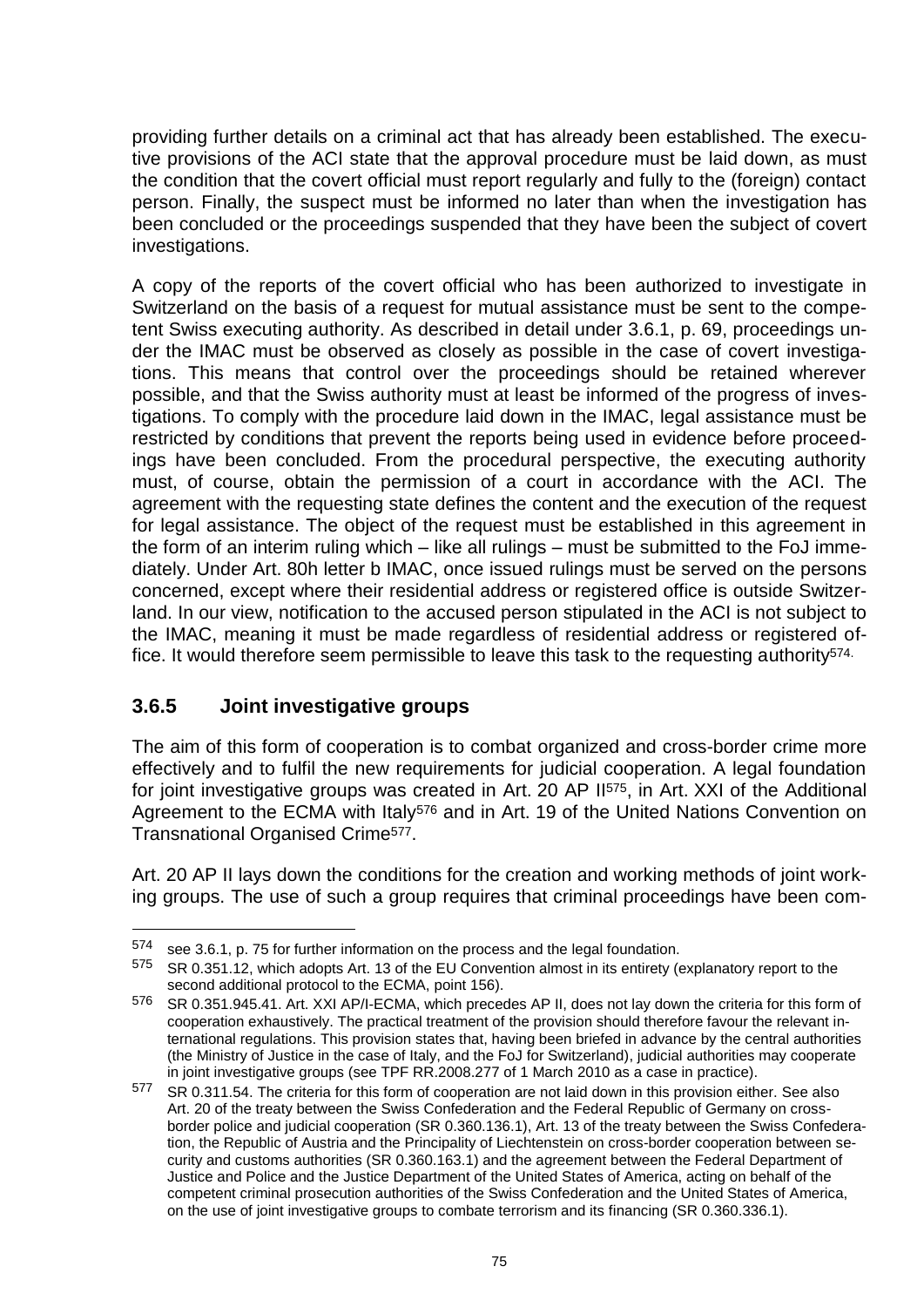menced in at least one of the states concerned, and that one of the two states has submitted a request for legal assistance<sup>578</sup>. The request for legal assistance and the (as yet unsigned) agreement on the creation of the investigative group form the subject of an interim ruling which must be notified immediately to the FoJ.

The competent authorities in the states concerned agree the objective, the duration of work and the composition of the group. The agreement must state the names of the persons who belong to the group<sup>579</sup>, as well as provisions on costs and on the per diem expenses that are to be paid to the group members. The group and its seconded members act under the responsibility of a representative of the competent authority of the contracting party on whose sovereign territory the group is to work<sup>580</sup>. The group leader acts within the authority accorded to them under domestic law<sup>581</sup>. The group must observe in all respects the law of the state in which it is active. The group leader will issue instructions to the members of the group, who must carry them out in observance of the conditions laid down in the agreement creating the group582. The seconded members are entitled to be present for investigative measures that fall within the sovereignty of the state in which they are working. The group leader may nonetheless decide otherwise for specific reasons<sup>583</sup> in accordance with the law of the state party on whose sovereign territory the group is active584. On the instructions of the group leader, the seconded group members may conduct certain investigations in the state in which they are active on the basis of that state's domestic laws, provided such investigations have been approved by the competent authorities of that state and those of the seconding state585. Furthermore, members seconded to the group may request that the competent authorities in their country take action that the investigative group as a whole deems necessary. Such requests will be considered by the state party concerned in accordance with the conditions that would apply to measures requested in the context of domestic investigations586. The state in which the group is active does not need to submit a request for mutual assistance in such cases. This aspect of the article is particularly new587.

Art. 20 point 10 AP II governs the limited use of the information that is gathered by members and seconded members during their time with the joint investigative group. Should these joint investigations result in the foreign authorities having access to evidence or to information held in the files on the Swiss criminal proceedings as a result of national in-

l

<sup>578</sup> Federal Council Dispatch of 26 March 2003 concerning the second Additional Protocol to the European Convention on Mutual Assistance in Criminal Matters (FG 2003 3267, 3290).

<sup>579</sup> I.e. police officers, public prosecutors, judges and other persons.

<sup>580</sup> This means, specifically, that responsibility for the group may change depending on objective where the group conducts investigations in several countries.

 $^{581}$  Art. 20 para. 3 a AP II.<br> $^{582}$  Art. 20 para. 3 b AP II.

Art. 20 para. 3 b AP II.

<sup>583</sup> According to the **Explanatory Report on the AP-II**, point 164, the term "specific reasons" was not defined, but may be interpreted to cover cases, for example in which witness statements must be taken in proceedings against sex crimes, especially where the victims are minors. In certain cases, such decisions may also be prompted by operational reasons. The presence of a seconded group member may not be prohibited on the grounds of their foreign citizenship alone.

<sup>584</sup> Art. 20 para. 5 AP II.

<sup>585</sup> Art. 20 para. 6 AP II.

<sup>586</sup> Art. 20 para. 7 AP II.

<sup>587</sup> [Explanatory Report on the AP-II](http://conventions.coe.int/Treaty/en/Reports/Html/182.htm) point 166.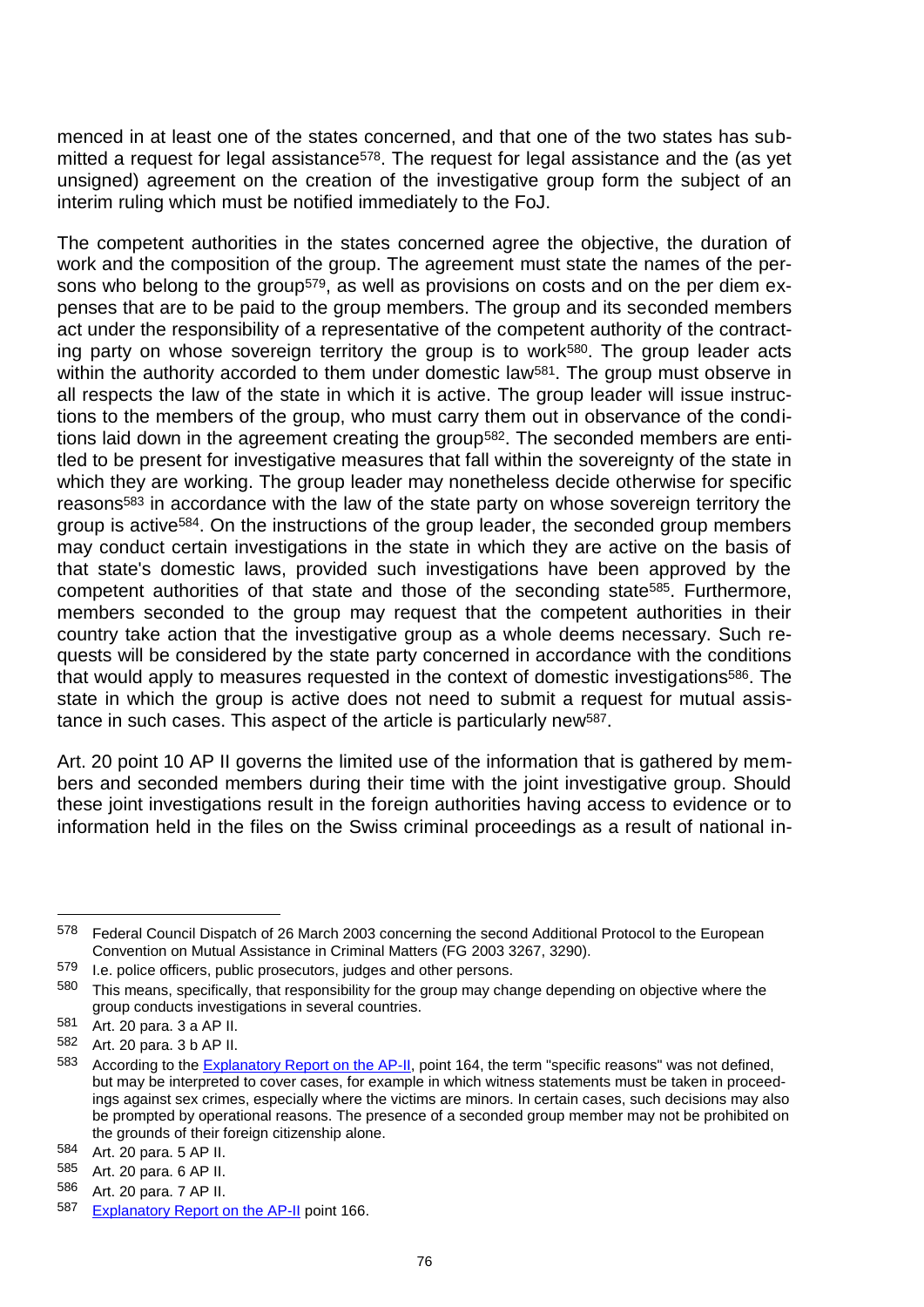vestigations, then the procedure set out for the unsolicited handover of evidence and information is to be applied *mutatis mutandis* (Art. 67a IMAC588).

In certain cases, this may be jeopardised by criminal investigations being announced at too early a stage<sup>589</sup>. It is essential under such circumstances to maintain confidentiality with regard to the request for legal assistance, and to limit access to documents and participation in the proceedings. This is, in fact, permitted under the terms of Art. 80b para. 2 IMAC and Art. V para. 6 of the additional agreement to the ECMA with Italy590.

#### **3.7 Costs of mutual assistance**

In principle, states provide each other with assistance free of charge, with the exception of fees for experts and the expenses incurred in the handover of objects or assets for restitution to their rightful owners<sup>591</sup>. Where there is no international agreement, the only exception to this principle is where Switzerland has not been able to obtain free assistance in the requesting state. In such cases, the Swiss authorities may require reimbursement from the requesting state of all expenses incurred in the execution of the request592. However, no invoice will be submitted if the total costs do not exceed 200 Swiss francs<sup>593</sup>.

The sharing of costs between the Confederation and the cantons is also based on the principle of no reciprocal fees or compensation for expenditure or the costs of work<sup>594</sup>. If the Confederation takes over proceedings merely because a canton does not issue a ruling within an appropriate period of time, it will charge that canton with the costs thereby incurred<sup>595</sup>.

The entitled parties will generally receive the ruling on whether to consider the request, as well as the interim and final rulings, free of charge. Fees may be charged only in cases of capriciousness and those which constitute an abuse of the law<sup>596</sup>. Since the IMAC contains no ruling in this respect, the cantons may apply their individual cantonal tariffs, while the Ordinance on Fees and Costs in Administrative Proceedings (SR 172.041.0) applies at the federal level.

<sup>588</sup> As in Art. V para. 6 AP-I/ECMA.

<sup>589</sup> This may occur, in particular, in investigations concerning organised crime, or where investigations being revealed too early runs the risk of the proceeds of crime being concealed (money laundering) of collusion, of evidence being destroyed or of the intimidation or threatening of witnesses.

<sup>590</sup> Cf. 3.6.1, p. 71 on this point.

<sup>591</sup> Art. 31 and 80q IMAC, Art. 20 ECMA and Art. 5 AP II, Art. 34 TUS.<br>592 Art. 12 O-IMAC

Art. 12 O-IMAC.

<sup>593</sup> Art. 12 para. 3 O-IMAC.<br>594 Art. 13 O-IMAC

Art. 13 O-IMAC.

<sup>595</sup> Art. 13 para. 1bis O-IMAC.

<sup>596</sup> CCR RR 2008.243 delib. 7.1 and case law cited.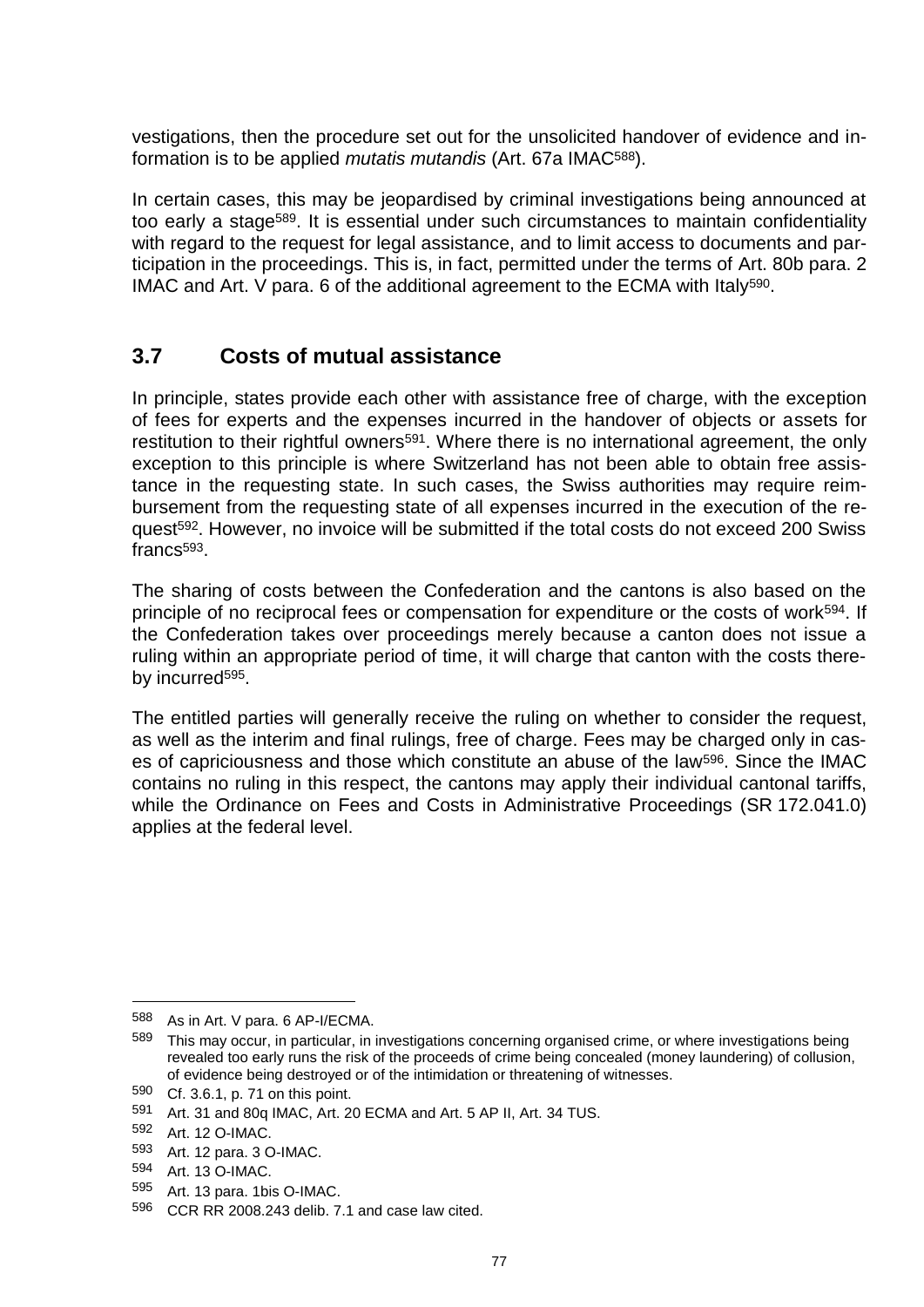## **4 Service of Judicial Documents and Summonses**

### **4.1 Channels of Transmission and Form of Service**

Service of documents is a formal act of jurisdiction and thus an official act. However, according to the customary practice of the Federal Supreme Court,<sup>597</sup> it is "not a binding and mandatory regulation of a concrete legal relationship in accordance with administrative law" and it does not constitute intervention in the rights of the recipient. Consequently, the order of the requested Swiss authority to serve documents for the benefit of a foreign state is not a ruling and therefore not subject to an appeal.

Service may be effected in several ways. Not all options are permitted in all cases. On the individual country pages of the Guide to International Mutual Assistance, the FoJ recommends the simplest of the following forms in each case (the favourability principle). In addition, the individual country page also list the possible alternative transmission channels, the applicable legal foundations, practical information, the regulations concerning translation and notarisation, other special considerations and the necessary forms, addresses or links to establish the competent local authority abroad598. No charge is made for service in Switzerland. Service abroad is also generally free of charge, unless a note to the contrary appears under the "Caution" heading on the country page.

#### **4.1.1 Direct service by mail to the recipient**

Direct service by mail from abroad is deemed equivalent to the undertaking of official acts on Swiss territory<sup>599</sup> and is permitted only to the extent that it is laid down in treaties600, providing the recipient state requests this type of service or (unilaterally) permits it, or if the Federal Council declares it permissible<sup>601</sup>. The Federal Council has done so<sup>602</sup> in respect of all services (with the exception of summonses) to persons who are not themselves being prosecuted abroad. Direct service by post to recipients in Switzerland of documents for minor traffic offences is permitted in all cases<sup>603</sup>. The procedural documents and court rulings that are served directly will be accompanied by a letter which

600 Art. 16 AP II (0.351.12), Art. 52 [CISA](http://www.rhf.admin.ch/rhf/fr/home/straf/recht/multilateral/sdue.html) (this text was not published under the SR classification system. It may be accessed via the following link: [http://www.rhf.admin.ch/rhf/fr/home/strafrecht/rechtsgrundlagen/multilateral/sdue.html\)](http://www.rhf.admin.ch/rhf/fr/home/strafrecht/rechtsgrundlagen/multilateral/sdue.html), Art. 28 Anti-Fraud Agreement (SR 0.351.926.81) and previously Additional Agreements to the ECMA with France (Art. X; SR 0.351.934.92), Italy (Art. XII; SR 0.351.945.41), Germany (Art. IIIA; SR 0.351.913.61 and Austria (Art. IX, SR 0351.916.32) in conjunction with Article 32 of the treaty of 27 April 1999 between the Swiss Confederation, the Republic of Austria and the Principality of Liechtenstein on cross-border cooperation between security and customs authorities, SR 0.360.163.1).

<sup>597</sup> Unpublished BGE of 9.9.93; unpublished BGE of 1.3.96

<sup>598</sup> <http://www.rhf.admin.ch/rhf/fr/home/rechtshilfefuehrer/laenderindex.html>

<sup>599</sup> Art. 271 of the Swiss Criminal Code concerning foreign authorities in Switzerland, as well as Art. 299 SCC concerning Swiss authorities abroad

<sup>601</sup> Art. 68 para. 2 IMAC.

<sup>602</sup> Art. 30 O-IMAC.

 $603$  Special service regulations may also exist abroad in respect of road traffic offences. The details are given on the corresponding country pages in the Guide to International Mutual Assistance.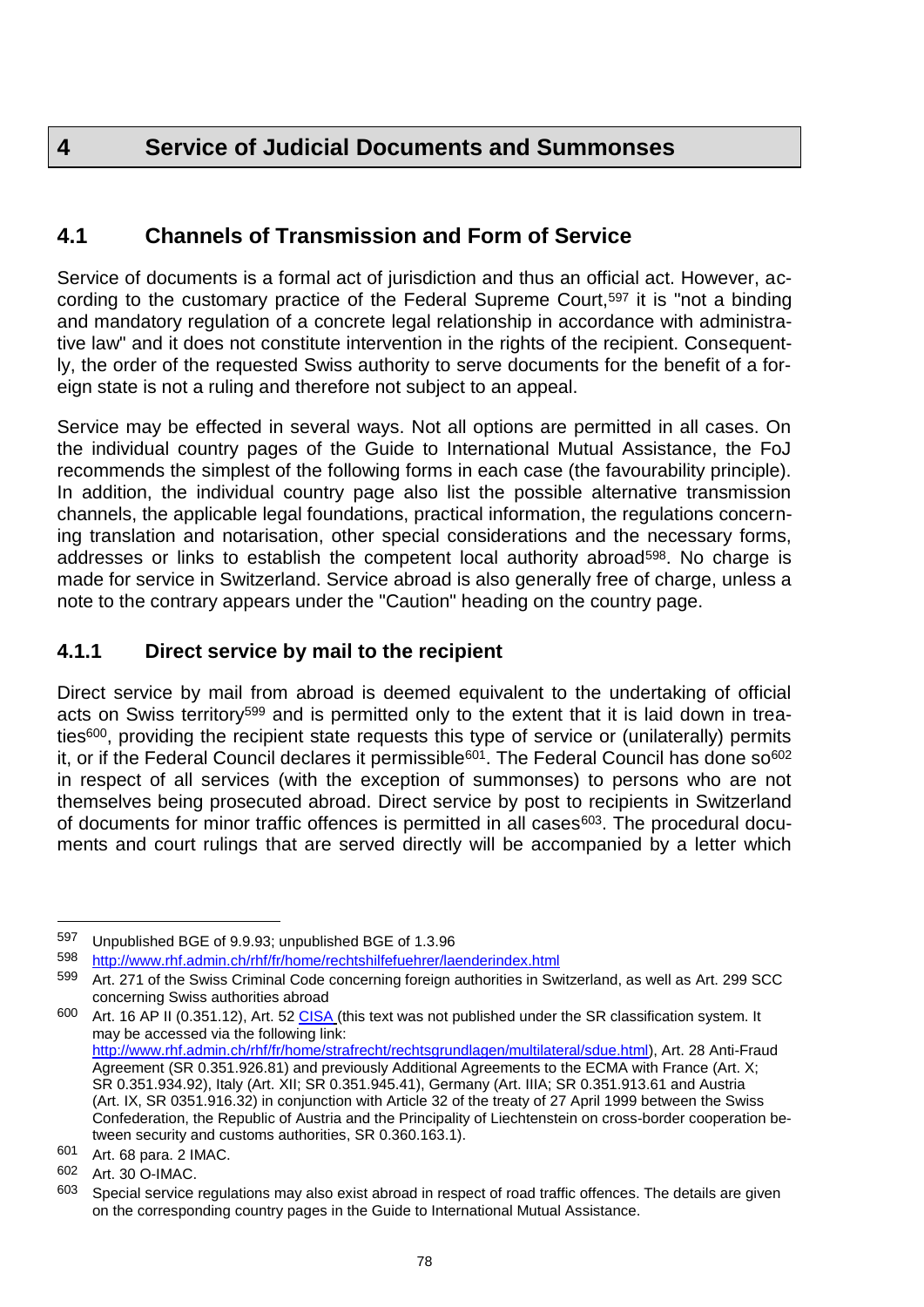states that the recipient has received information on their rights and obligations in connection with the service of documents from the authority designated in that letter<sup>604</sup>.

Procedure in practice: the requesting Swiss authority may decide whether service should be made by normal post, registered mail, registered mail plus written acknowledgement of receipt, or an appointed private courier service (DHL, FEDEX etc.). No duress may be applied. Should service be unsuccessful, the procedure described in 4.1.2 or 4.1.3 below should be followed.

#### **4.1.2 Service through official channels**

The applicable treaty basis governs how the documents are sent from the requesting authority to the requested authority. This results in a wide variety of transmission channels. Many treaties provide for direct contact between authorities (requesting authority  $\rightarrow$ requested authority)600. If only the ECMA applies, for example, then the usual route will be via the ministries of justice of the two countries concerned.

In Switzerland, documents transmitted via official channels will be served by the executing Swiss authority either by mail against confirmation of receipt, by personal delivery to the addressees or, on specific request, in accordance with the laws of the requesting state<sup>605</sup>. Service is deemed effected if acceptance of the document or refusal to accept has been confirmed in writing606. To establish **confirmation of service**, it is necessary to produce a dated acknowledgement of receipt signed by the recipient or, if service is refused, a declaration from the serving officials that attests to the form and date of service or the fact that acceptance was refused<sup>607</sup>.

#### **4.1.3 Service through diplomatic channels**

In the absence of any treaty basis, service must generally be conducted via diplomatic (possibly consular) channels. This is the most complicated method of handover. In practice, it is used only where the options described above prove impossible. The documents are handed over to the competent representation in the recipient state in accordance with national law. This representation will then forward the documents to the foreign ministry of the recipient state. The next links in the chain are governed by the domestic law of the recipient state, with service being documented in the same way as transmission via official channels.

<sup>604</sup> Art. 16 para. 2 CP II and Art. 28 para. 4 Anti-Fraud Agreement (this type of form is provided in several languages on the relevant country pages).

<sup>605</sup> Art. 68 para. 1 IMAC, Art. 7 point 1 para. 2 ECMA, Art. 22 point 1 TUS.

<sup>606</sup> Art. 68 para. 3 IMAC.

<sup>607</sup> Art. 29 O-IMAC.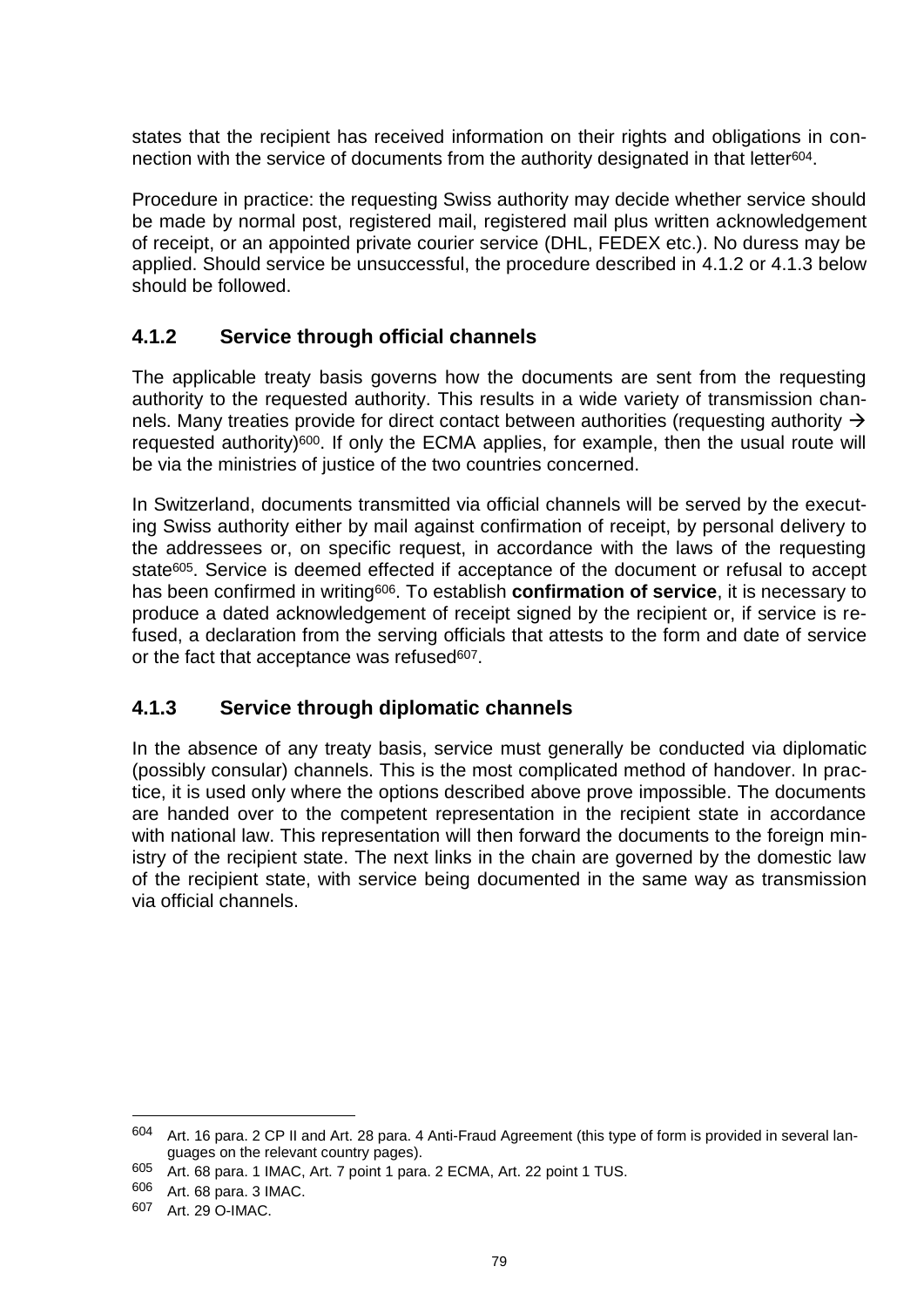#### **4.1.4 Service by the Swiss representation to the recipient by post**

Transmission and service in this way is not provided for in any treaty. Certain states have nonetheless asked our representations to effect service in this way for certain types of documents (e.g. those relating to road traffic offences) or in general. It is almost impossible, however, to offer reciprocity to the representation of the recipient state in Switzerland. Service via the Swiss representation may also be used in cases concerning Swiss citizens, although more simplified formal requirements apply in the majority of cases<sup>608</sup>.

Procedure in practice: the submission of such requests for service must be instigated by the FoJ in all cases. The FoJ will then forward the request to the competent Swiss representation, which will send the documents direct to the recipient by post against confirmation of receipt. No duress may be applied. Should service be unsuccessful, the procedure described in sections 4.1.2 or 4.1.3.

### **4.2 Summonses**

The summonsing of persons living in Switzerland to appear as defendants or witnesses in foreign criminal proceedings is a special type of service. Switzerland requires that summonses for defendants reach the requested authority<sup>609</sup> at least thirty days before the date set for their appearance<sup>610</sup>. Persons who have been summoned<sup>611</sup> may not suffer legal or material prejudice in either the requesting or the requested state if they do not comply with the summons612. Consequently, anyone accepting a summons to appear before a foreign authority is under no obligation to appear abroad<sup>613</sup>. Summonses containing threats of compulsion will not be served<sup>614</sup>. If the summons is unsuccessful, it is still possible via legal assistance channels to request that the person concerned be interviewed.

Travel and accommodation expenses, as well as the witness's allowance, must be paid by the requesting state. Anyone appearing as a witness in the requesting state enjoys safe conduct; their personal liberty may not be restricted on the grounds of acts or convictions which occurred prior to their departure from the requested state. This immunity ends upon departure from the requesting state or, at the latest, fifteen days after the person is discharged from their duties as a witness<sup>615</sup>. According to the Swiss point of view,

 $608$  E.g. for translation and notarisation. This channel is not permitted if it is forbidden by the country of residence, or if a treaty exists with this state and no translation is required. Similarly, this option is not used where the Swiss authority may serve documents direct to the recipient by post. Please contact the FoJ for further information.

 $609$  The canton in the case of direct contact, otherwise the Federal Office of Justice.<br> $610$  See Swiss reconction in recoed of Art 7 ECMA (cimilar rules also apply to Swiss

See Swiss reservation in respect of Art. 7 ECMA (similar rules also apply to Swiss authorities in the case of summonses for recipients domiciled abroad. The time period set in the declarations of the recipient states may not exceed fifty days [Art. 7 para. 3 ECMA]), see also Art. 22 point 3 TUS. These periods must be taken into account by the authority issuing the summons if it is served directly by post (see 4.1.2 above).

<sup>611</sup> With the exception of US citizens in cases of summonses from the USA.

<sup>612</sup> Art. 8 ECMA, Art. 24 TUS.

<sup>613</sup> Art. 69 para. 1 IMAC.

<sup>614</sup> Art. 69 para. 2 IMAC. Exception: summonses for US citizens to appear before US authorities. In practice, any threats of compulsion are omitted in the summons served by the Swiss authority, and the summons is still served in this modified form.

<sup>615</sup> Art. 12 ECMA. For the USA: 10 days: Art. 27 TUS.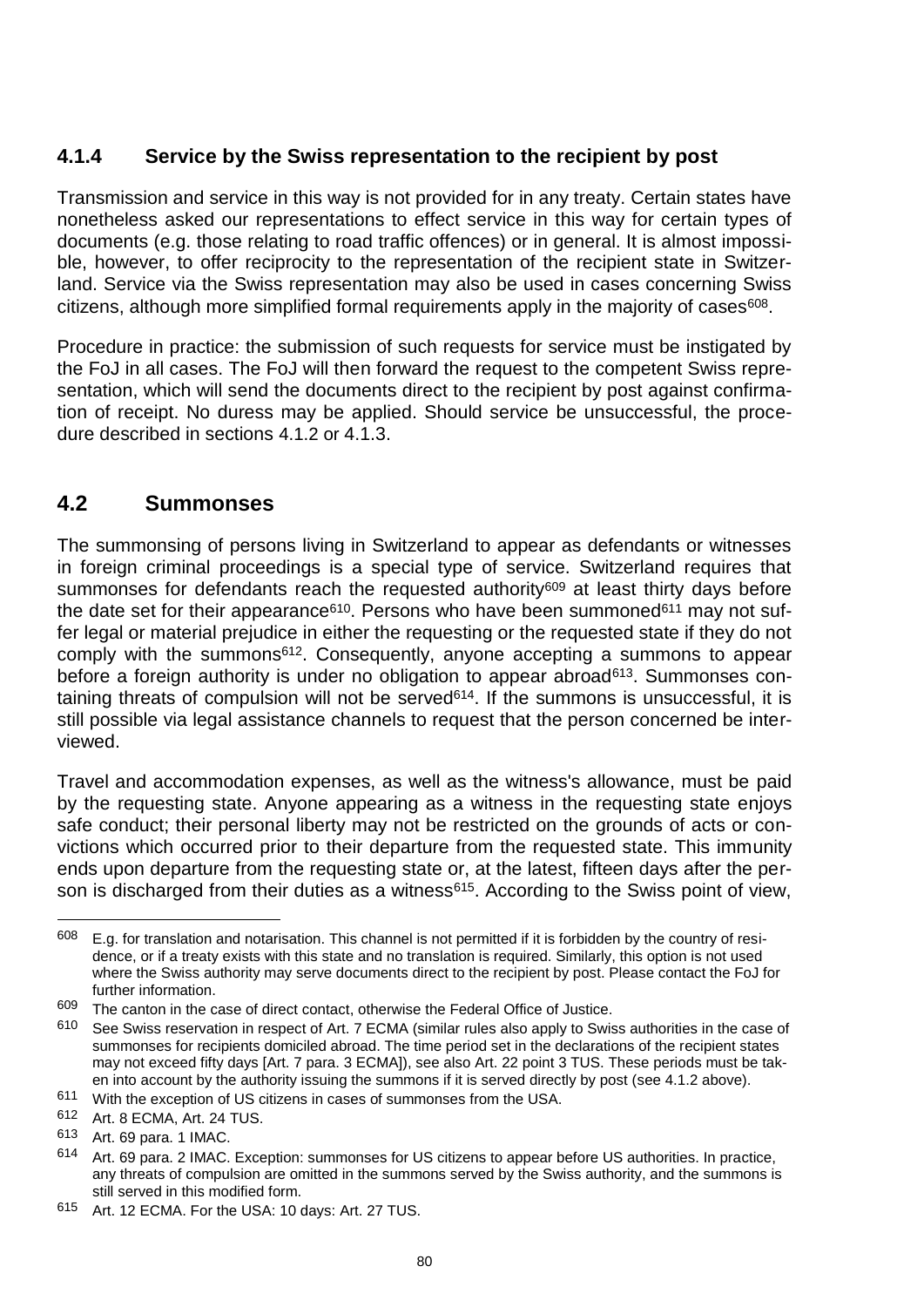anyone who has not been summoned through official channels is also entitled to this immunity<sup>616</sup>. However, any and all offences committed by a summoned person after they have entered the requesting state will not be covered by the immunity clause. As such, a witness who knowingly commits perjury before the foreign authority and is subsequently arrested does not enjoy any protection. In the case of summonses to appear in states with which Switzerland has not concluded an agreement on mutual legal assistance in criminal matters, the recipient may require that the Swiss authority effecting service obtain an appropriate written assurance before returning proof of service to the requesting authority617.

Where a person is **transferred** to the requesting state as an accused person, the rules applying to extradition<sup>618</sup> must be observed.

<sup>616</sup> BGE 104 la 463.

<sup>617</sup> Art. 69 para. 3 IMAC.

<sup>618</sup> Temporary extradition, Art. 19 point 2 ECE, Art. 58 para. 2 IMAC.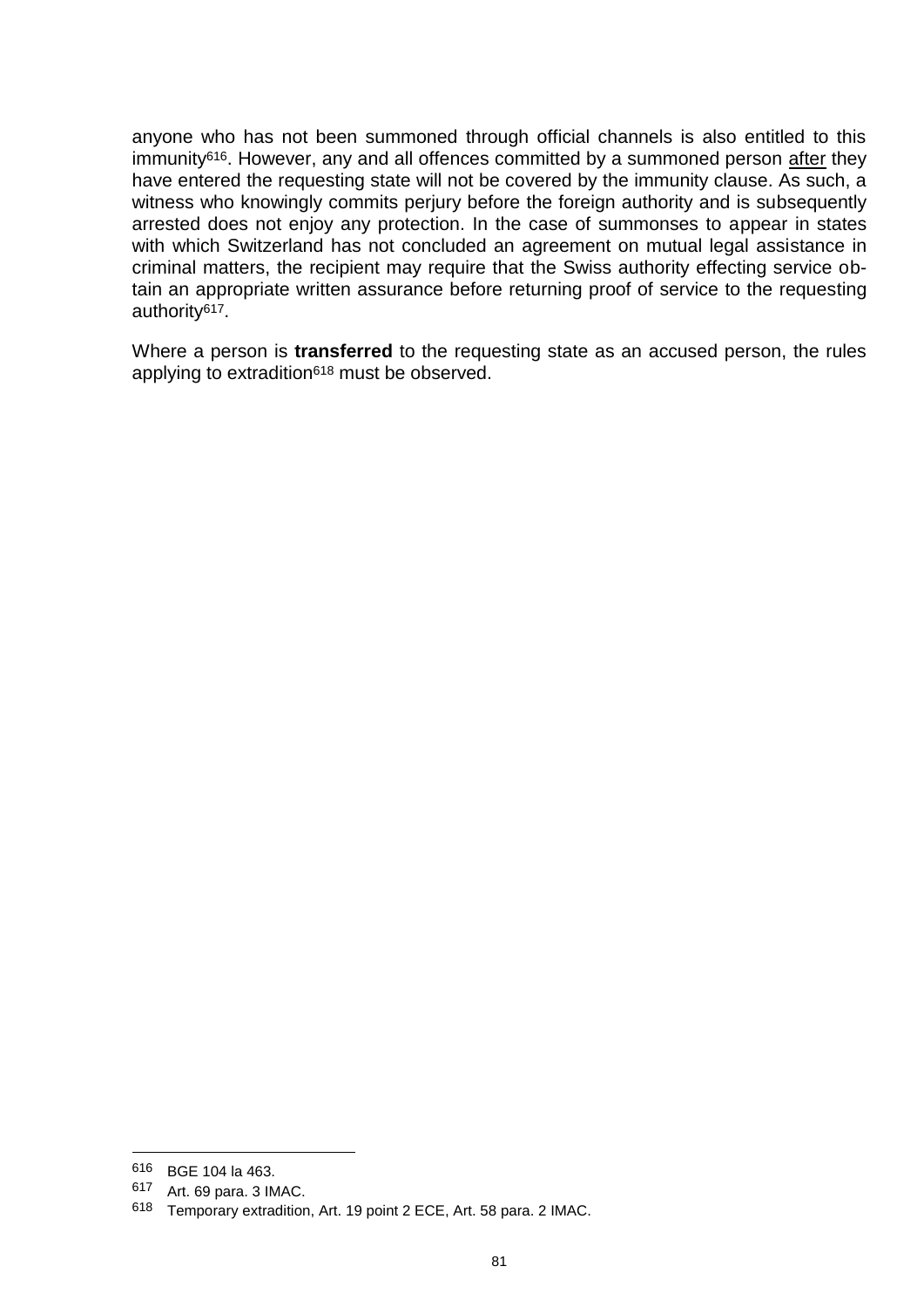## **5 Cooperation with International Courts**

The international community of states has decided to entrust the prosecution of serious violations of international law (genocide, crimes against humanity, war crimes) to courts with supranational jurisdictions. There are three types of court:

- a) **The two international criminal tribunals, ad-hoc** criminal courts to try those responsible for the grave violations of international humanitarian law committed in the former Yugoslavia<sup>619</sup> **(ICTY)** and in Rwanda<sup>620</sup> **(ICTR)**. These ad-hoc tribunals have a certain (primary) authority and duration.
- b) **The Special Court for Sierra Leone**<sup>621</sup> **(SCSL)** is a **mixed** criminal court which combines the law of Sierra Leone with international human rights law. Its task is to try those responsible for serious breaches of international humanitarian law, as well as certain crimes under the national law of Sierra Leone. It is part of the Sierra Leone justice system.
- c) **The International Criminal Court**<sup>622</sup> **(ICC)** is a **permanent** tribunal. It is responsible for prosecuting violations of international humanitarian law committed on the sovereign territory of one of its member states or by a citizen of one of those states. The ICC holds subsidiary authority, i.e. it intervenes only where the national courts concerned are unable or unwilling properly to prosecute violations of international humanitarian law committed on their territories.
- d) **The Special Tribunal for Lebanon**<sup>623</sup> **(STL)**, which has been active since 1 March 2009, has assumed the extended mandate of the UNIIIC (United Nations International Independent Investigation Commission). In particular, it is intended to investigate the 14 February 2005 assassination of Lebanese Prime Minister Rafik Hariri, and to prosecute those responsible. Like the UNIIIC, it is **national** in nature (applying Lebanese criminal law, with the exception of certain penalties). However, given its mixed composition, especially, it also **international**624.

States are obliged to cooperate with these courts. Since the IMAC provides for cooperation on criminal matters with national foreign authorities only (the sole exception being the European Court of Human Rights625) , **specific legal foundations** have been adopted to permit cooperation with several of the aforementioned international courts.

<sup>619</sup> Resolution 827 (1993) of the UN Security Council.<br>620 Bosolution 055 (1994) of the UN Security Council

Resolution 955 (1994) of the UN Security Council.

<sup>621</sup> Resolution 1315 (2000) of the UN Security Council.

<sup>622</sup> Rome Statute of the International Criminal Court of 17 July 1998 (SR 312.1).

Resolution 1757 (2007) of the UN Security Council.

<sup>624</sup> It is also worth mentioning the **Extraordinary Chambers in the Courts of Cambodia** which have been set up to try crimes committed during the time of the Khmer Rouge (Extraordinary Chambers or ECCC / see esp. Resolutions 57/228 of the UN General Assembly of 18 December 2002 and 13 May 2003). The independent tribunal, established by the Cambodian government and the UN, is intended to prosecute those responsible for crimes committed under the Khmer Rouge regime. It is a Cambodian court with international participation, and applies national Cambodian law and international norms.

<sup>625</sup> Art. 64 para. 4 IMAC.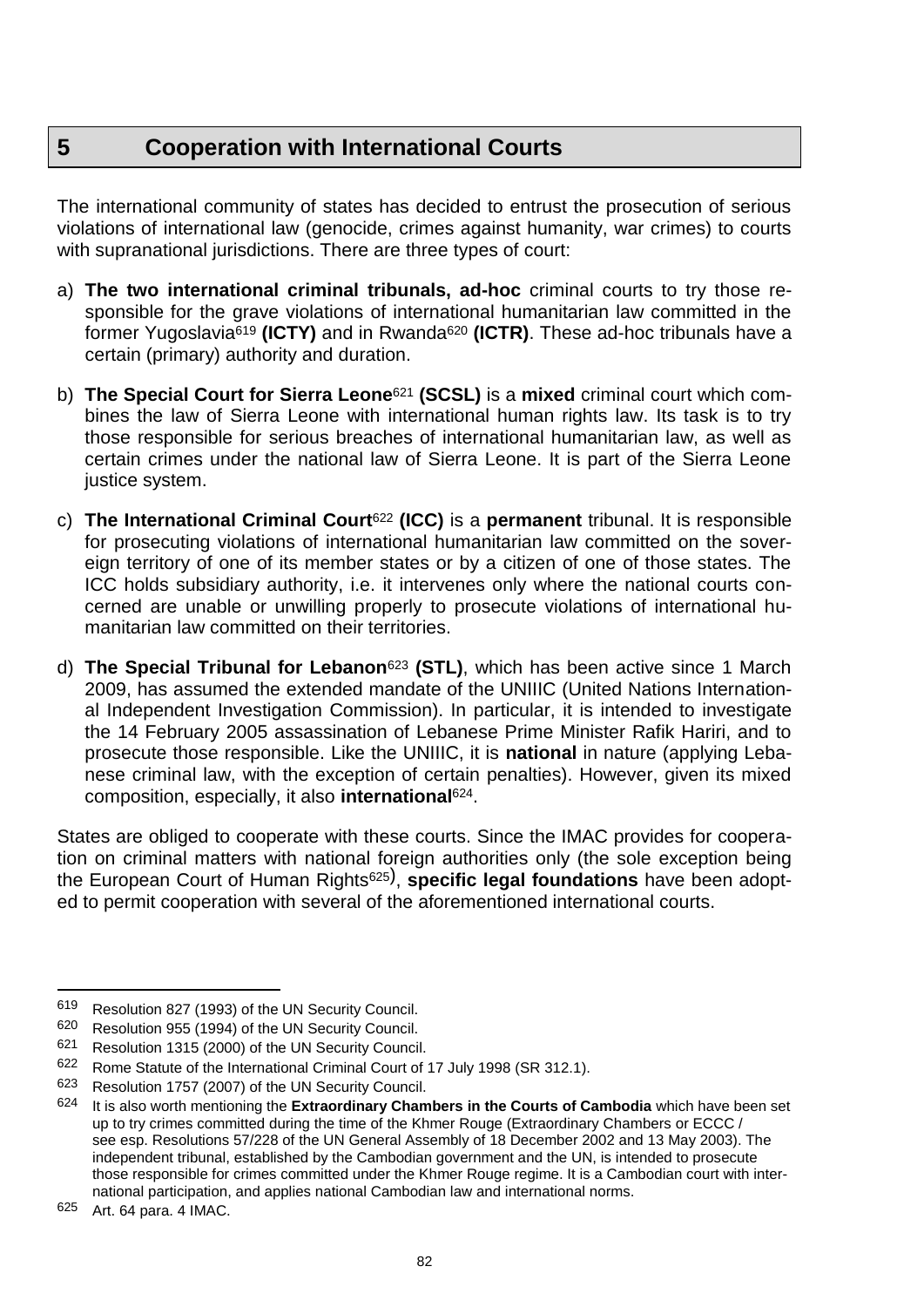- a) Mutual assistance involving the **international courts** and the **Special Court for Sierra Leone** is governed by the Federal Act of 21 December 1995626. **Cooperation under this Act is based on cooperation under the IMAC**. The Act nonetheless contains exceptions to make mutual assistance simpler and faster (e.g. the exclusion clauses under Art. 2-8 IMAC do not apply).
- b) Cooperation with the **International Criminal Court is governed exclusively by the Federal Act of 22 June 2001 (ICCA)**<sup>627</sup> **and the Rome Statute**628. Cooperation with the ICC is ensured first and foremost by a central office under the aegis of the FoJ<sup>629</sup>. The ICCA takes into account the fact that cooperation with the Court is compulsory. Grounds for refusing legal assistance are thus kept to a minimum. Persons affected by the Court's investigations are not permitted to file an appeal and the dual criminality condition no longer applies.
- c) The **Special Tribunal for Lebanon** is largely a national court. The legal foundation for cooperation with it is therefore the **IMAC**630.

<sup>626</sup> Federal Act on Cooperation with International Courts for the Prosecution of Serious Breaches of International Humanitarian Law (SR 351.20), and Ordinance of 12 February 2003 on Extending the Applicability of the Special Court for Sierra Leone (SR 351.201.11).

<sup>&</sup>lt;sup>627</sup> Federal Act on Cooperation with the International Court of Justice (ICCA/SR 351.6).

<sup>628</sup> Art. 2 ICCA: "*sui generis*" cooperation.

<sup>629</sup> Art. 3 ICCA.

<sup>630</sup> The Federal Council has not extended the application of the Federal Act on Cooperation with International Courts for the Prosecution of Serious Breaches of International Humanitarian Law to the STL (Art. 1 para. 2), or to the ECCC (see footnote <sup>624</sup>).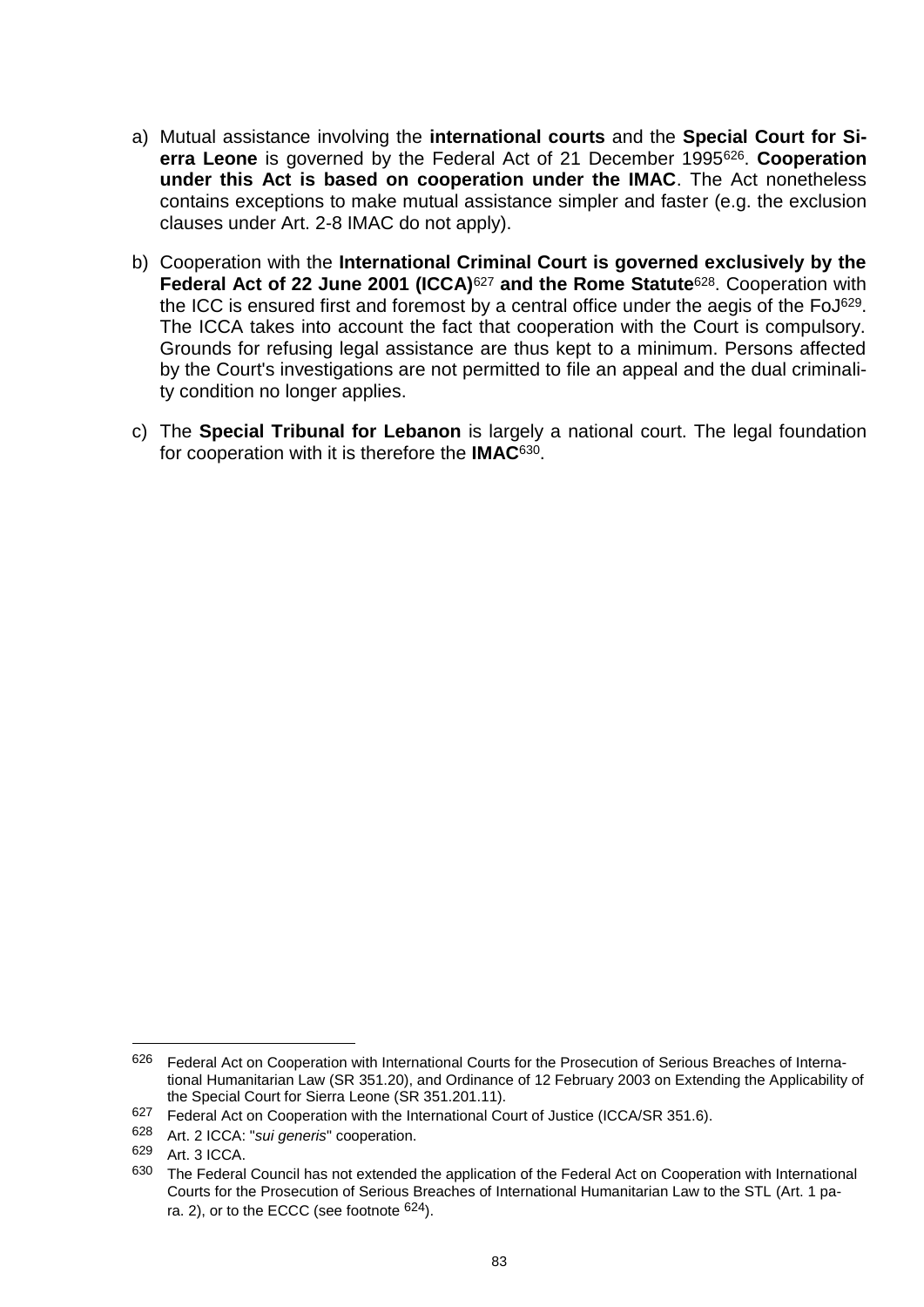# **6 Annexes**

# **6.1 Summary Bibliography with New Publications (as of 2000)**

| - <b>MOREILLON</b> , Laurent (pub). | Entraide internationale en matière pénale. - Basel,<br>Helbing & Lichtenhahn, 2004. - ISBN 3-7190-2182-3                    |
|-------------------------------------|-----------------------------------------------------------------------------------------------------------------------------|
| - <b>POPP</b> , Peter.              | Grundzüge der Internationalen Rechtshilfe in<br>Strafsachen. - Basel, Helbing & Lichtenhahn, 2001.<br>- ISBN 3-7190-1933-0  |
| - ZIMMERMANN, Robert.               | La coopération judiciaire internationale en matière<br>pénale. - 3. ed. - Bern, Stämpfli, 2009.<br>- ISBN 978-3-7272-9796-0 |

## **6.2 List of Most Common Abbreviations**

|                   | - Federal Act of 22 March 1974 on Administrative Criminal Law                                                                                                                                                                                                                 | <b>ACLA</b>      |
|-------------------|-------------------------------------------------------------------------------------------------------------------------------------------------------------------------------------------------------------------------------------------------------------------------------|------------------|
|                   | - (Additional) Protocol                                                                                                                                                                                                                                                       | AP               |
|                   | Second Additional Protocol of 17 March 1978 to the ECE                                                                                                                                                                                                                        | <b>AP II ECE</b> |
| $\qquad \qquad -$ | Second Additional Protocol of 8 November 2001 to the European AP II ECMA<br><b>Convention on Mutual Assistance in Criminal Matters</b>                                                                                                                                        |                  |
|                   | - Treaty of 13 June 1972 between the Swiss Confederation and the <b>AP-A/ECMA</b><br>Republic of Austria on supplementing the ECMA and facilitating its<br>application                                                                                                        |                  |
|                   | - Additional Protocol of 15 October 1975 to the ECE                                                                                                                                                                                                                           | <b>AP-ECE</b>    |
|                   | - Treaty of 28 October 1996 between the Swiss Federal Council and <b>AP-F/ECMA</b><br>the Government of the French Republic on supplementing the<br><b>ECMA</b>                                                                                                               |                  |
|                   | - Treaty of 10 September 1998 between the Swiss Confederation and <b>AP-I/ECMA</b><br>Italy on supplementing the ECMA and facilitating its application                                                                                                                        |                  |
|                   | - Supreme Court Ruling                                                                                                                                                                                                                                                        | <b>BGE</b>       |
|                   | - Cooperation Agreement of 26 October 2004 between the Swiss CAFIA<br>Confederation, of the one part, and the European Community and<br>its Member States, of the other part, to combat fraud and any other<br>illegal activity to the detriment of their financial interests |                  |
|                   | Convention on Cybercrime of 23 November 2001                                                                                                                                                                                                                                  | <u>CCC</u>       |
|                   | - Federal Criminal Court Ruling                                                                                                                                                                                                                                               | <b>CCR</b>       |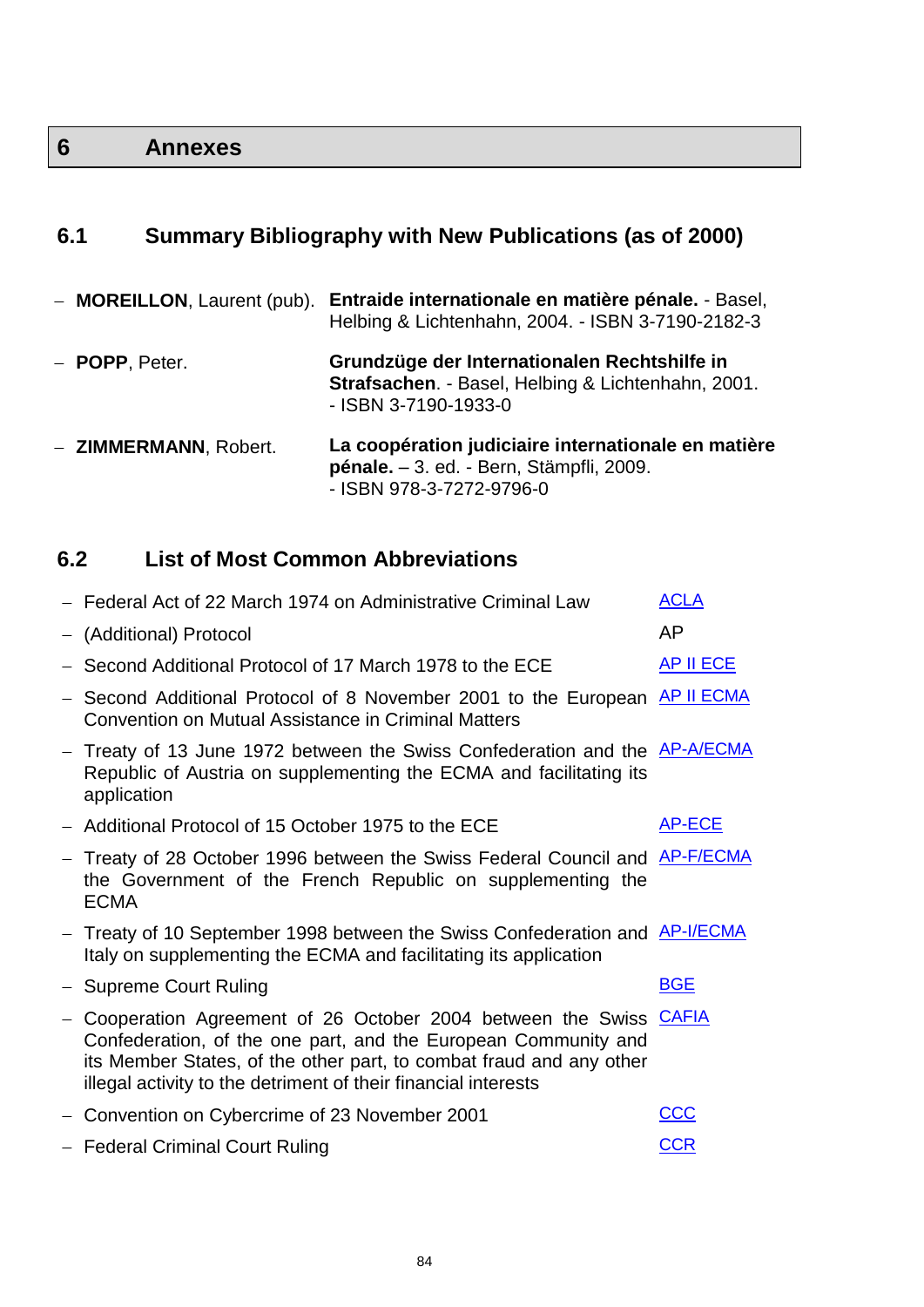| - Schengen Implementation Agreement of 14 June 1985 between the CISA<br>Governments of the States of the Benelux Economic Union, the<br>Federal Republic of Germany and the French Republic on the grad-<br>ual abolition of checks at their common borders |             |
|-------------------------------------------------------------------------------------------------------------------------------------------------------------------------------------------------------------------------------------------------------------|-------------|
| - Council of Europe Convention of 8 November 1990 on Laundering, CLau<br>Search, Seizure and Confiscation of the Proceeds from Crime                                                                                                                        |             |
| Swiss Criminal Procedure Code of 5 October 2007                                                                                                                                                                                                             | <b>CPC</b>  |
| Conference of Swiss Prosecution Authorities                                                                                                                                                                                                                 | <b>CSPA</b> |
| - Federal Constitution of the Swiss Confederation of 18 April 1999                                                                                                                                                                                          | <u>Cst</u>  |
| Convention of 21 March 1983 on the Transfer of Sentenced Persons CTSP                                                                                                                                                                                       |             |
| Federal Act of 14 December 1990 on Direct Federal Taxation                                                                                                                                                                                                  | <b>DFTA</b> |
| - Federal Act of 19 March 2004 on the Division of Seized Assets                                                                                                                                                                                             | <b>DSSA</b> |
| - Extraordinary Chambers in the Courts of Cambodia for the Prosecu- ECCC<br>tion of Crimes Committed during the Period of Democratic Kampu-<br>chea                                                                                                         |             |
| - European Convention of 20 April 1959 on Mutual Assistance in <b>ECMA</b><br><b>Criminal Matters</b>                                                                                                                                                       |             |
| - European Convention on the Suppression of Terrorism of 27 Janu- <b>ECST</b><br>ary 1977                                                                                                                                                                   |             |
| - Federal Act of 17 June 2005 on the Federal Administrative Court; <b>FACA</b><br><b>Federal Administrative Court Act)</b>                                                                                                                                  |             |
| - Financial Action Task Force                                                                                                                                                                                                                               | <b>FATF</b> |
| - Federal Department of Foreign Affairs                                                                                                                                                                                                                     | <u>FDFA</u> |
| - Federal Office of Justice                                                                                                                                                                                                                                 | <u>FoJ</u>  |
| - Federal Act of 17 June 2005 on the Federal Supreme Court (Feder- <b>FSCA</b><br>al Supreme Court Act)                                                                                                                                                     |             |
| Government and Administration Oganisation Act of 25 November GAOO<br>1998                                                                                                                                                                                   |             |
| - International Criminal Court                                                                                                                                                                                                                              | <b>ICC</b>  |
| - Federal Act of 22 June 2001 on Cooperation with the International ICCA<br><b>Criminal Court</b>                                                                                                                                                           |             |
| - International Criminal Tribunal for Rwanda                                                                                                                                                                                                                | <b>ICTR</b> |
| - International Tribunal for the Prosecution of Persons Responsible <b>ICTY</b><br>for Serious Violations of International Humanitarian Law Committed<br>in the Territory of the Former Yugoslavia since 1991                                               |             |
| - Federal Act of 20 March 1981 on International Mutual Assistance in IMAC<br><b>Criminal Matters</b>                                                                                                                                                        |             |
| - Federal Act of 3 October 1951 on Narcotics and Psychotropic Sub- NarcA<br>stances (Narcotics Act)                                                                                                                                                         |             |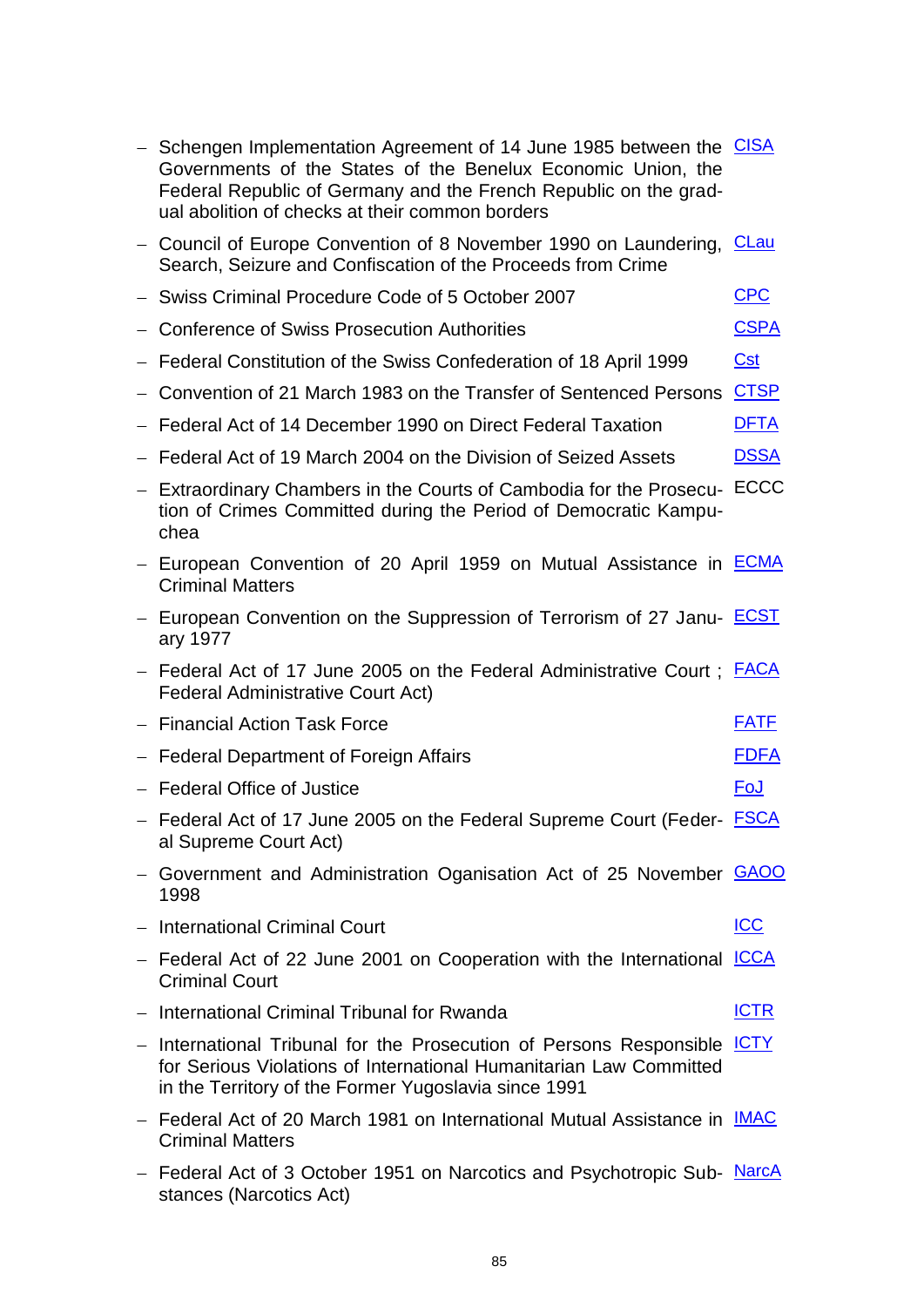|                          | - Ordinance of 24 February 1982 on International Mutual Assistance O-IMAC<br>in Criminal Matters (Mutual Assistance Ordinance)  |                   |
|--------------------------|---------------------------------------------------------------------------------------------------------------------------------|-------------------|
|                          | - "Politically exposed persons"                                                                                                 | <b>PEPs</b>       |
|                          | - Swiss Criminal Code of 21 December 1937                                                                                       | <b>SCC</b>        |
|                          | - Special Court for Sierra Leone                                                                                                | <b>SCSL</b>       |
|                          | - Federal Act of 24 March 1995 on Stock Exchanges and Securities<br>Trading (Stock Exchange Act)                                | <b>SESTA</b>      |
|                          | - Federal Act of 6 October 2000 on the Surveillance of Postal and <b>SPTA</b><br><b>Telecommunications Traffic</b>              |                   |
|                          | - Special Tribunal for Lebanon                                                                                                  | <b>STL</b>        |
|                          | - United Nations Convention of 30 October 2003 Against Corruption                                                               | <b>UNCAC</b>      |
|                          | United Nations International Independent Investigation Commission                                                               | <b>UNIIIC</b>     |
| $\overline{\phantom{m}}$ | United Nations Convention of 15 November 2000 Against Transna- UNTOC<br>tional Organized Crime                                  |                   |
|                          | - Treaty of 25 May 1973 between Switzerland and the USA Concern- USAT<br>ing Mutual Legal Assistance in Criminal Matters        |                   |
|                          | - Federal Act of 3 October 1975 on the Treaty with the USA Concern- USATA<br>ing Mutual Legal Assistance in Criminal Matters    |                   |
| $\overline{\phantom{m}}$ | United Nations Convention of 20 December 1988 Against Illicit Traf- Vienna<br>fic in Narcotic Drugs and Psychotropic Substances | <b>Convention</b> |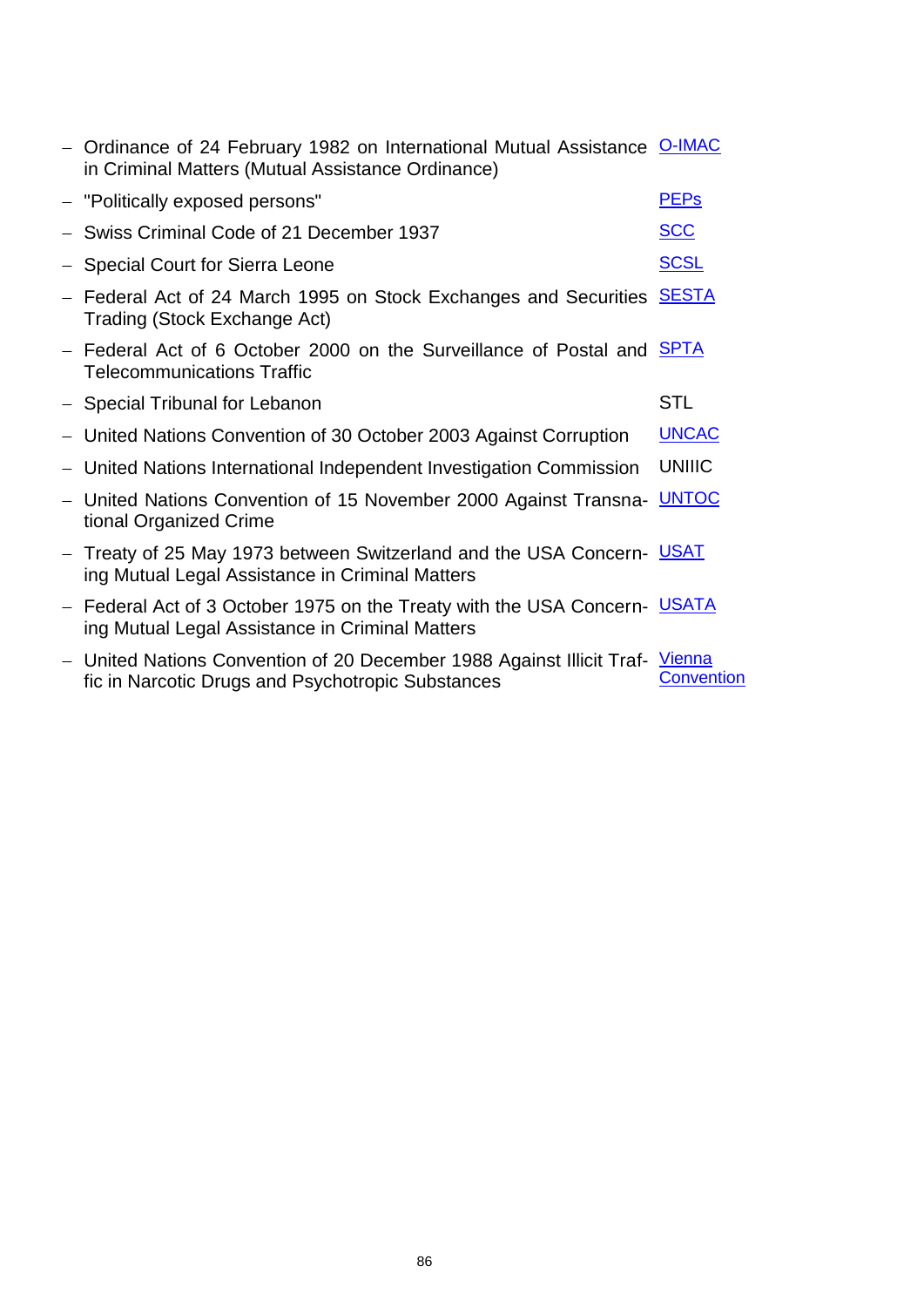

**FEDERAL OFFICE OF JUSTICE / 01.07.2009**